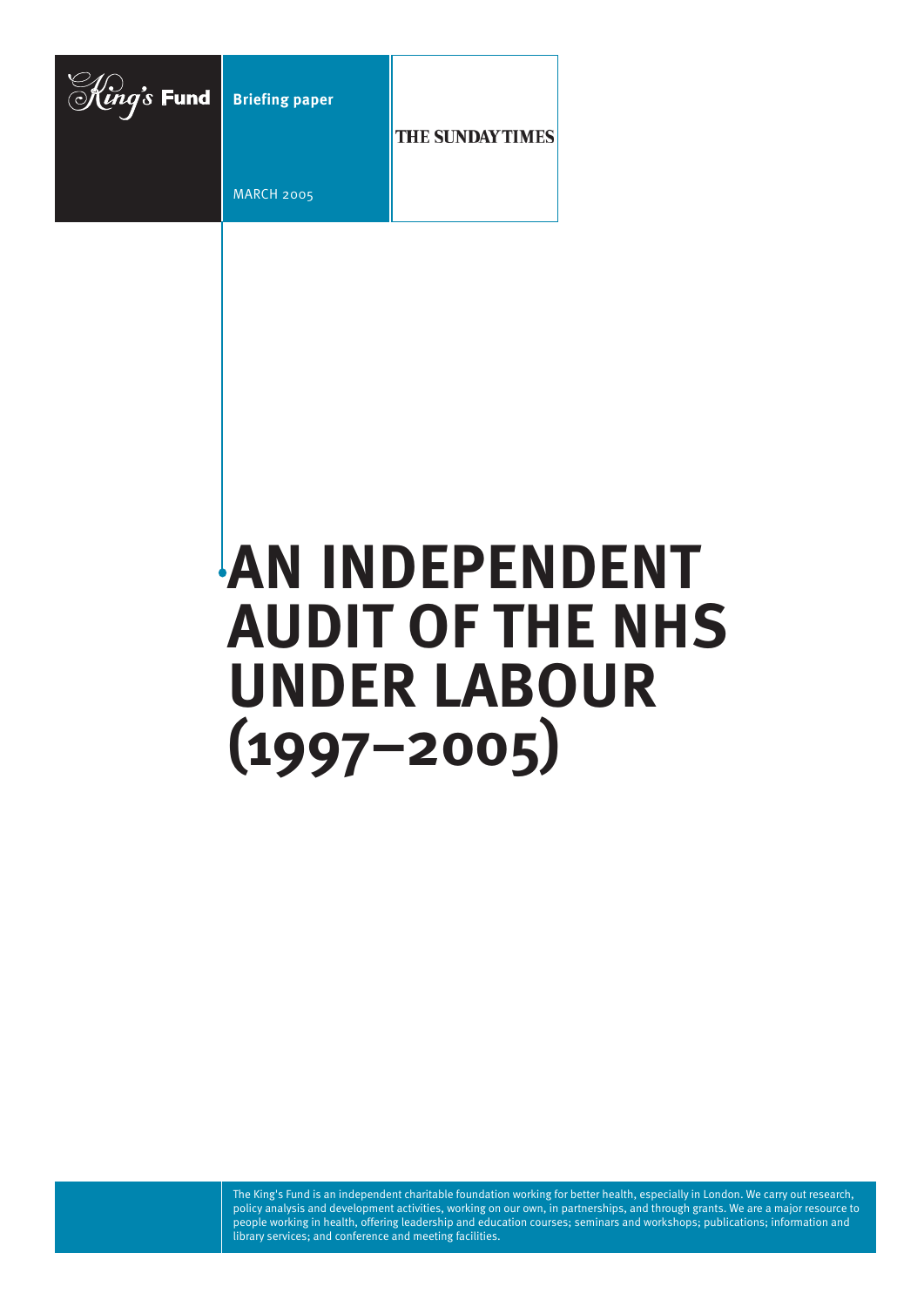## AN INDEPENDENT AUDIT OF THE NHS UNDER LABOUR (1997–2005)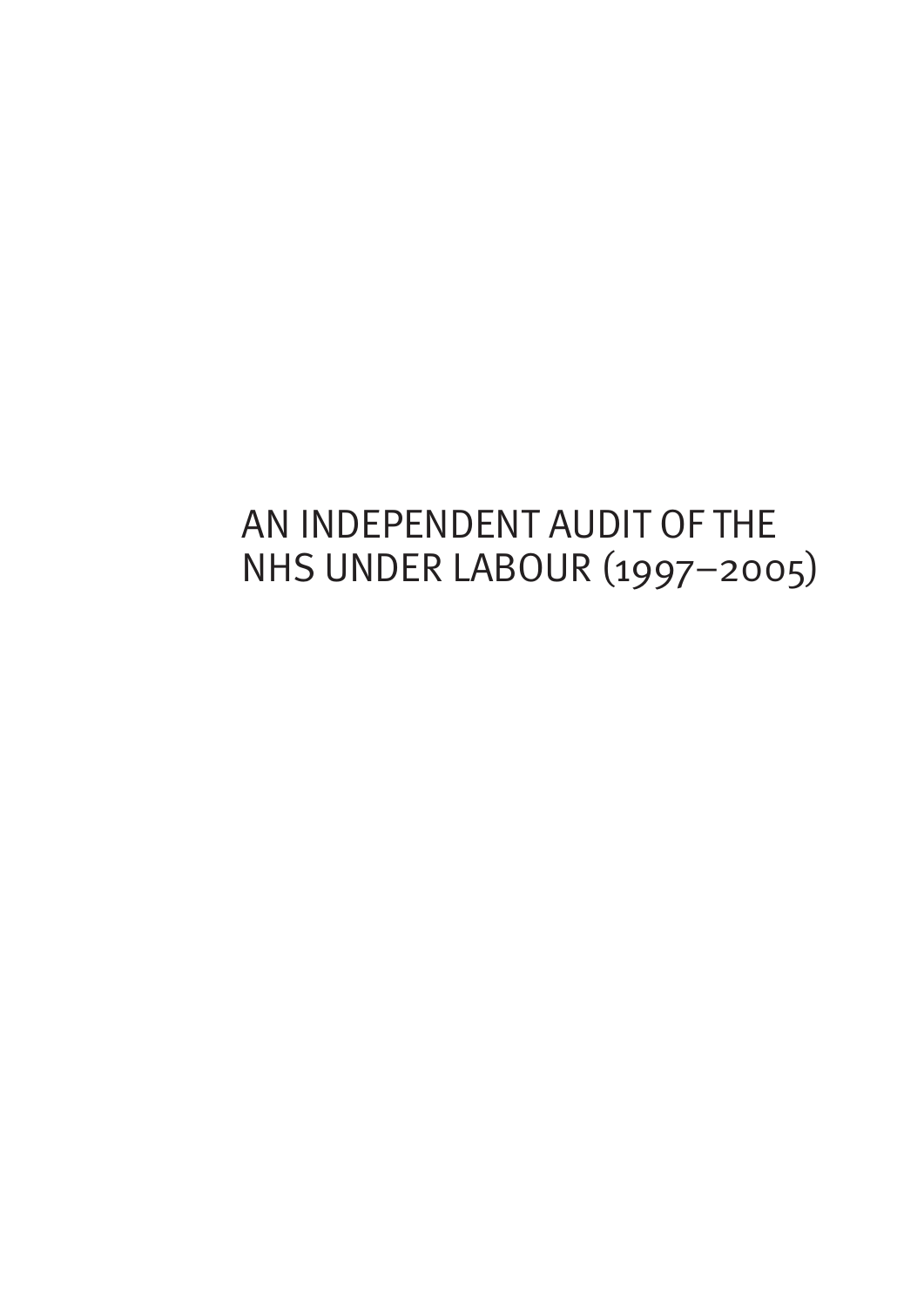This independent audit was commissioned by The Sunday Times and is published with their kind permission.

Published by:

King's Fund 11–13 Cavendish Square London W1G 0AN www.kingsfund.org.uk

© King's Fund 2005

Charity registration number: 207401

First published 2005

All rights reserved, including the right of reproduction in whole or in part in any form.

Crown copyright material is reproduced with the permission of the Controller of HMSO and the Queen's Printer for Scotland.

ISBN 1 85717 488 7

Available from:

King's Fund Publications 11–13 Cavendish Square London W1G 0AN Tel: 020 7307 2591 Fax: 020 7307 2801 Email: publications@kingsfund.org.uk www.kingsfund.org.uk

Edited by Lyn Whitfield, Mary Jean Pritchard and Lucy Latchmore Typeset by Minuche Mazumdar Farrar and Lucy Latchmore Printed in Great Britain by the King's Fund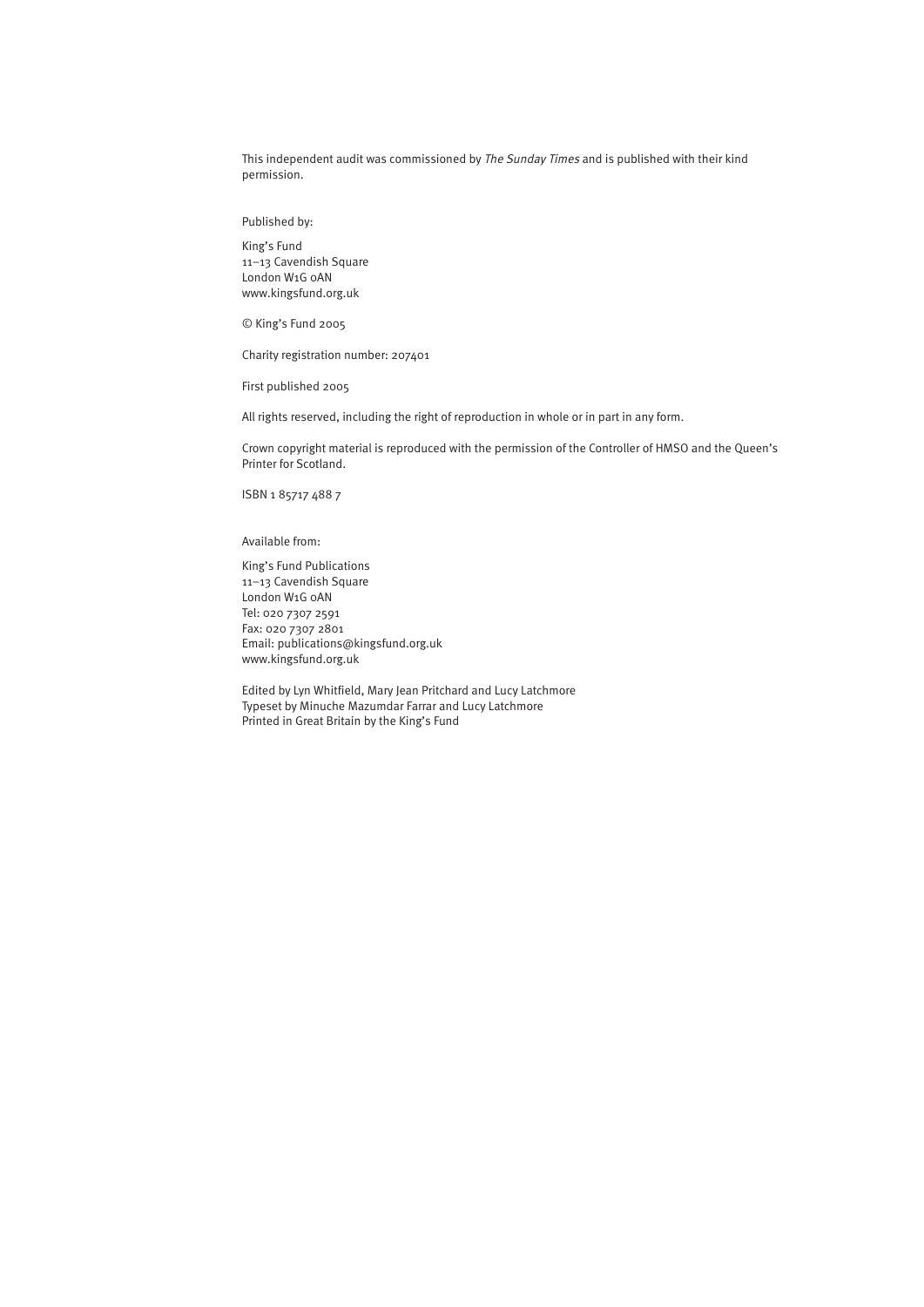## **Contents**

| List of figures and tables                                                  | vii |
|-----------------------------------------------------------------------------|-----|
| <b>Summary</b>                                                              | 1   |
| <b>Introduction</b>                                                         | 7   |
| Labour's vision for the NHS<br>$\mathbf{1}$                                 | 9   |
| Money for reform                                                            | 9   |
| National standards                                                          | 10  |
| Choice and accountability<br>Back to the market?                            | 10  |
|                                                                             | 11  |
| 2 Spending                                                                  | 13  |
| What has Labour delivered?                                                  | 13  |
| How do we pay for the NHS?                                                  | 15  |
| Where has all the extra money gone?                                         | 15  |
| Has the money been well spent?                                              | 17  |
| Conclusion                                                                  | 19  |
| 3 Waiting times and access to care                                          | 21  |
| Labour's targets                                                            | 21  |
| What has Labour delivered?                                                  | 22  |
| International comparisons                                                   | 27  |
| Conclusion                                                                  | 28  |
| 4 Three health priorities: cancer, coronary heart disease and mental health | 31  |
| Cancer                                                                      | 31  |
| Labour's strategy                                                           | 31  |
| Has Labour's strategy worked?                                               | 32  |
| Coronary heart disease                                                      | 41  |
| Labour's strategy                                                           | 42  |
| Has Labour's strategy worked?                                               | 42  |
| International comparisons                                                   | 46  |
| Mental health                                                               | 48  |
| Labour's strategy                                                           | 49  |
| Has Labour's strategy worked?                                               | 50  |
| Enduring gaps and failures                                                  | 53  |
| Conclusion                                                                  | 54  |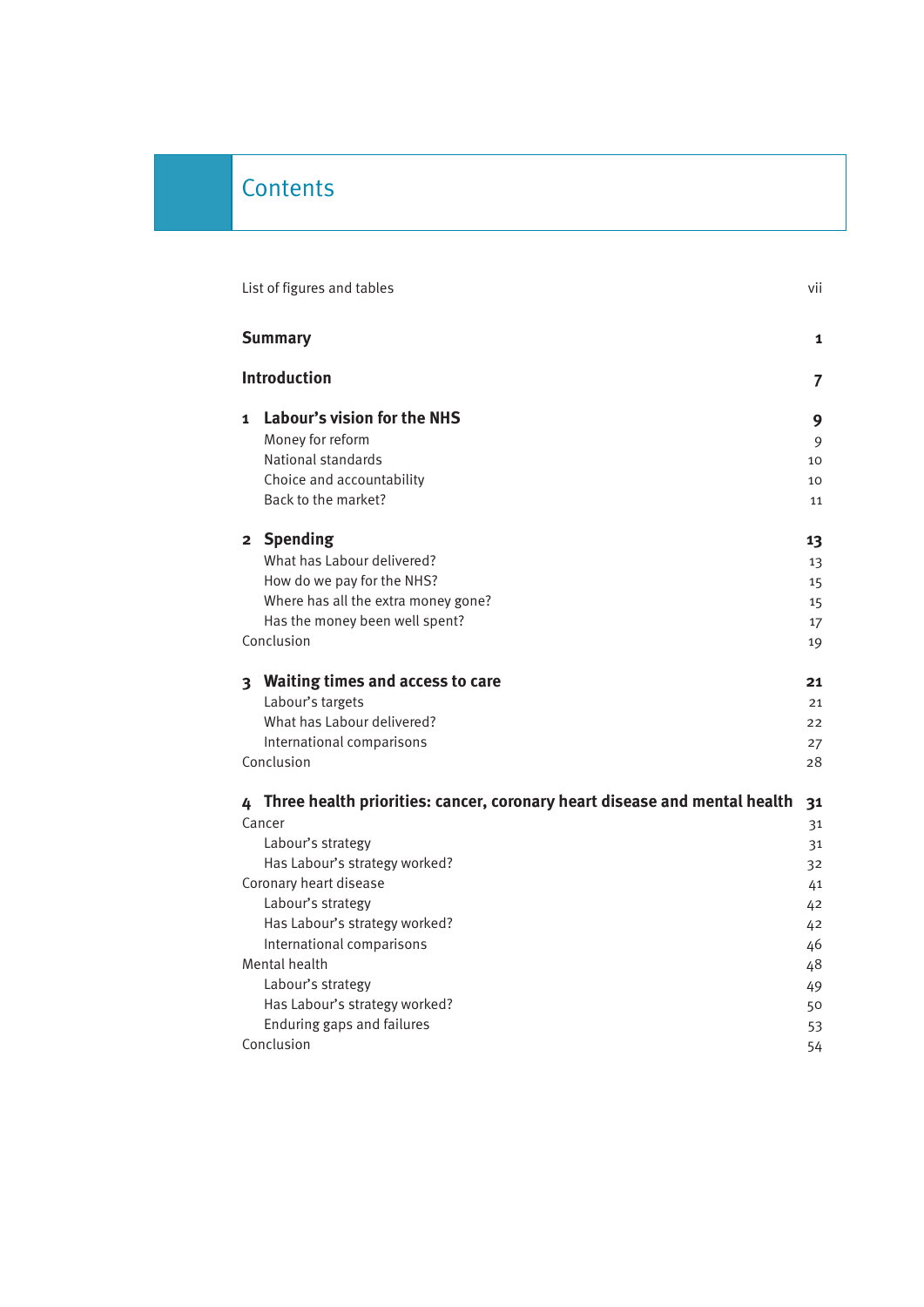| Four big issues: beds, staff, the private sector<br>5 |          |
|-------------------------------------------------------|----------|
| and health care associated infections                 | 57       |
| <b>Beds</b>                                           | 57       |
| What did Labour promise?                              | 57       |
| What has Labour delivered?                            | 58       |
| Staff                                                 | 59       |
| What did Labour promise?                              | 59       |
| What has Labour delivered?                            | 60       |
| Are the numbers as good as they look?                 | 61       |
| International comparisons                             | 62       |
| Use of the private sector                             | 63       |
| What has Labour done?                                 | 63       |
| Health care associated infections                     | 66       |
| <b>MRSA</b>                                           | 66       |
| Conclusion                                            | 69       |
| How satisfied and healthy are we?<br>6                | 71       |
| Satisfaction                                          | 71       |
| Are we satisfied with the NHS?                        | 71       |
| Are we more or less satisfied under Labour?           | 72       |
| International comparisons                             | 73       |
| Health                                                | 73       |
|                                                       |          |
| Life expectancy $-$ are we living longer?             | 73       |
| Infant mortality - are fewer babies dying?            | 74       |
| Inequalities                                          |          |
| Self-reported health                                  | 75<br>75 |
| International comparisons                             | 77       |

| <b>Conclusions</b> | 79 |
|--------------------|----|
| Endnotes           | 8२ |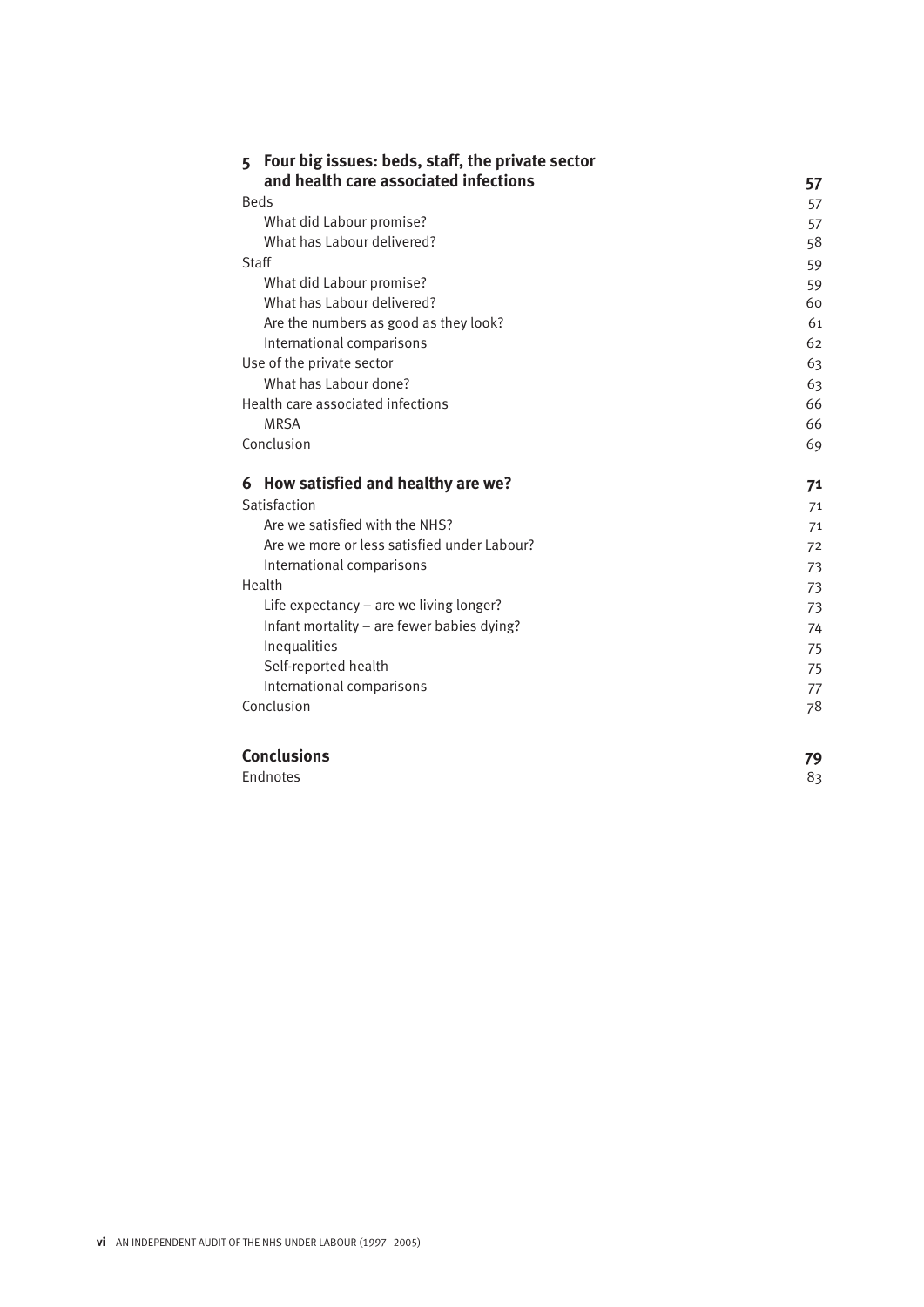## List of figures and tables

| Figure 1: | Percentage change in real NHS spending in United Kingdom, 1983-2005, plus<br>projection                         |
|-----------|-----------------------------------------------------------------------------------------------------------------|
| Figure 2: | Total spending (public and private) on health care in UK as percentage of GDP,                                  |
|           | 2000-01 to 2007-08                                                                                              |
| Figure 3: | Total spending (public and private) on health care as percentage of GDP in selected<br>European countries, 2002 |
| Figure 4: | Breakdown of NHS expenditure, 2003-04                                                                           |
| Figure 5: | Cost pressures (hospital and community health services in England), 2004-05                                     |
| Figure 6: | Allocation of hospital and community health services growth funding, 2004-05                                    |
| Figure 7: | Cost-weighted efficiency index for the NHS in England, 1990-2001                                                |
|           | Figure 8: Inpatients waiting more than 12 months and more than 15 months                                        |
|           | Figure 9: Mean and median waiting times for inpatient or day case treatment in England,                         |
|           | March 1988-March 2003                                                                                           |
|           | Figure 10: Mean and median waiting times for inpatient or day case treatment for patients                       |
|           | admitted                                                                                                        |
|           | Figure 11: Waiting times for outpatient treatment in England, 1996-2004                                         |
|           | Figure 12: Patients awaiting inpatient and day case treatment in England, 1949-2003                             |
|           | Figure 13: Access to primary care services in England, 2002-2004                                                |
|           | Figure 14: Waiting times for inpatient and day case treatment in United Kingdom, March 2003                     |
|           | Figure 15: Sources of potential improvement in mortality from cancer                                            |
|           | Figure 16: NHS stop smoking services in England, 1999-2004                                                      |
|           | Figure 17: Follow-up of smoking quitters at 52 weeks                                                            |
|           | Figure 18: Rate of smoking in adults in England, 1974-2003                                                      |
|           | Figure 19: Waiting times for diagnostic endoscopy of the colon in England, 1998-2004                            |
|           | Figure 20: Increase in imaging and radiodiagnostic examinations, England, 1996-97 to                            |
|           | 2003-04<br>Figure 21: Mortality for cancer in adults under 75 in England                                        |
|           | Figure 22: Mortality for cancer for all ages in England and Wales, 1971-99                                      |
|           | Figure 23: Survival rates for all cancers for all ages in selected countries for those diagnosed                |
|           | 1990-94                                                                                                         |
|           | Figure 24: Statins dispensed in England, 1993-2003                                                              |
|           | Figure 25: Waiting times of more than six months for heart surgery in England, 2002-04                          |
|           | Figure 26: PCTA procedures in England, 1998-2003                                                                |
|           | Figure 27: Average waiting times for PCTA procedures in England, 1998-2003                                      |
|           | Figure 28: Circulatory disease mortality target                                                                 |
|           | Figure 29: Age-standardised mortality for men aged 35-74 by selected countries, 1999                            |
|           | Figure 30: Mental health beds in England, 1987-2004                                                             |
|           | Figure 31: Admissions for schizophrenia in England, 1998-2004                                                   |
|           | Figure 32: Mortality from suicide in England, 1993-2003, plus target for 2010                                   |
|           | Figure 33: NHS hospital beds in England, 1991-2004                                                              |
|           | Figure 34: Open and staffed critical care beds, March 1999-July 2004                                            |
|           | Figure 35: Unrestricted GP principals in England, 1993-2003                                                     |
|           | Figure 36: Managers and senior managers in NHS in England, 1993-2003                                            |
|           |                                                                                                                 |
|           |                                                                                                                 |
|           |                                                                                                                 |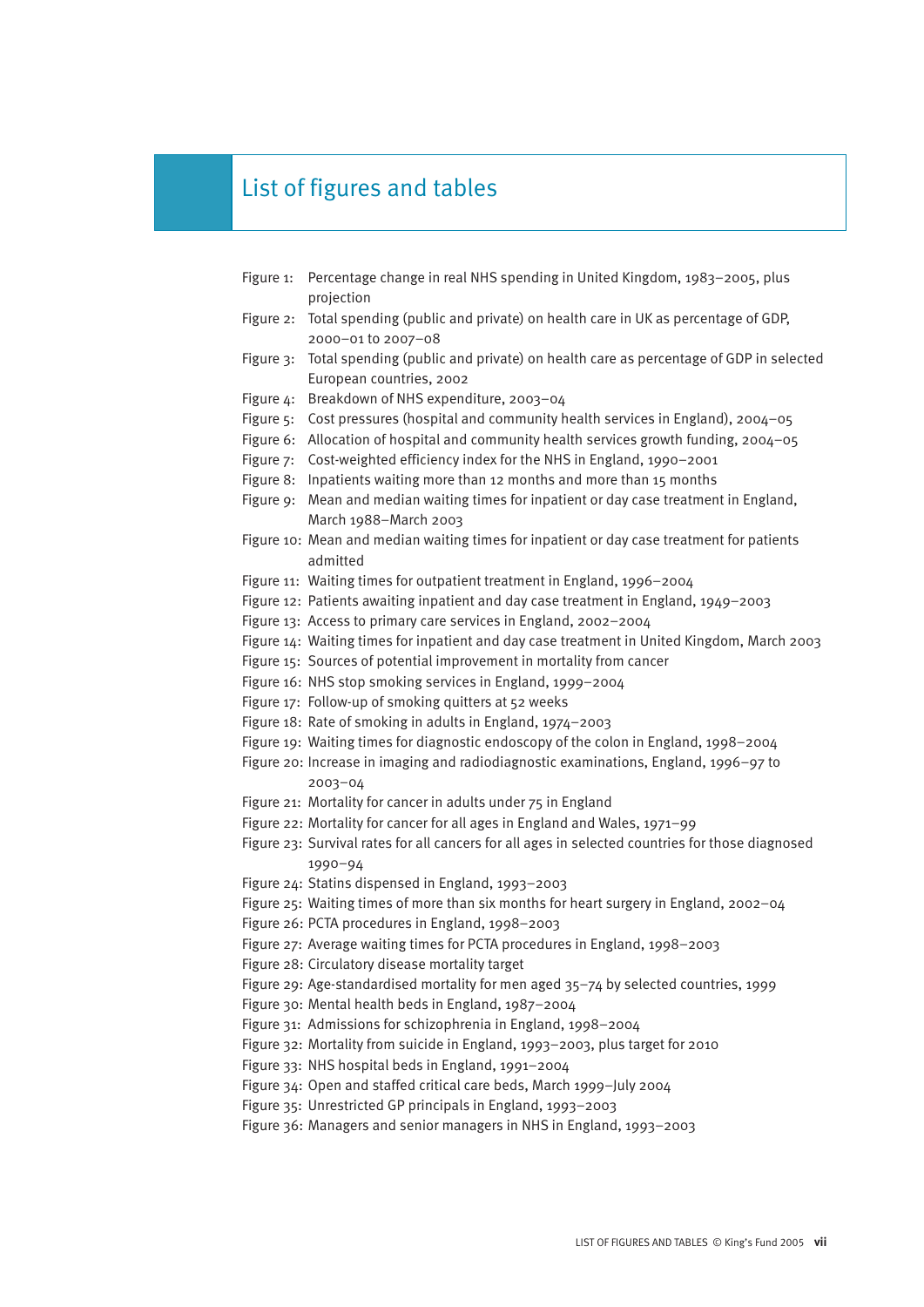- Figure 37: Practising physicians per 1,000 population in selected OECD countries, 1996–2002
- Figure 38: Nurses per 1,000 population in selected OECD countries, 1996–2002
- Figure 39: Estimated prevalence of health care associated infection in selected OECD countries
- Figure 40: Patients' satisfaction (rating as excellent, very good or good) with NHS care in England in 2003 and 2004
- Figure 41: People satisfied with the NHS in England, 1983–2001
- Figure 42: Satisfaction with the health care system in selected OECD countries
- Figure 43: Life expectancy at birth in England, 1991–2004, plus projections
- Figure 44: Infant mortality in England, 1991–2003
- Figure 45: People in England reporting at least one long-standing illness, 1993–2003
- Figure 46: Prevalence of diabetes in England (all ages), 1994–2003
- Figure 47: Proportion of men and women defined as obese (BMI over 30)
- Figure 48: Life expectancy at birth for selected OECD countries, 1996–2001
- Figure 49: Infant mortality in selected OECD countries, 1996–2002
- Table 1: What the Government promised
- Table 2: Mean waiting times (in days) for selected surgical procedures in selected countries in 2000
- Table 3: Targets in cancer care
- Table 4: Improvements in survival rates for four main cancers, England and Wales
- Table 5: Targets to reduce mortality from a range of heart and circulatory diseases
- Table 6: Comparative rates for heart procedures in selected European countries per million population, 2000
- Table 7: Rates of percutaneous coronary interventions in selected European countries per million population
- Table 8: Targets on access to mental health services
- Table 9: Number of doctors, nurses and allied health professionals in the NHS in England (head count)
- Table 10: Ratings of NHS hospitals by the patient environment team, 2004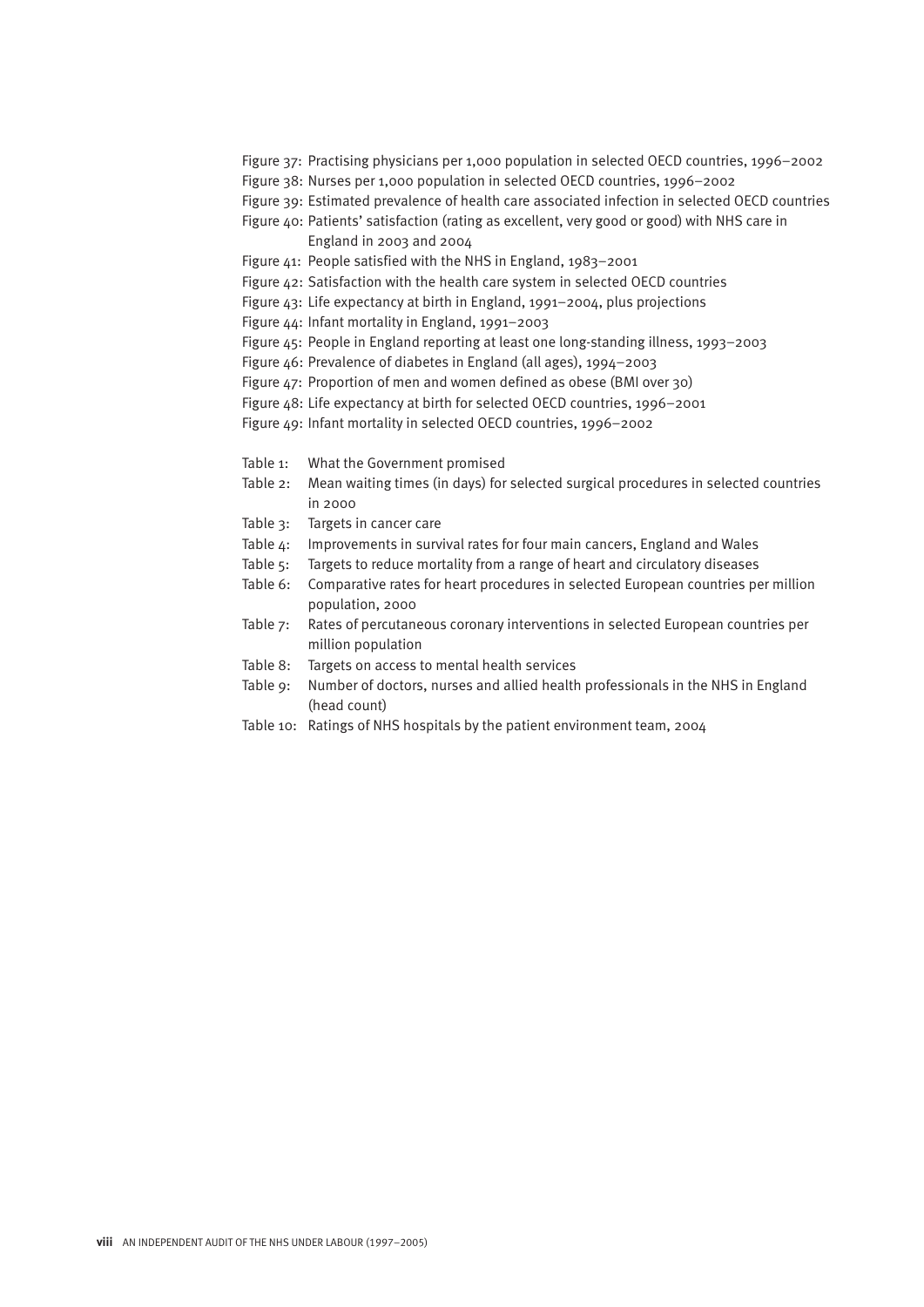## Summary

The Labour Party came to power in 1997 promising to 'save' the NHS. Since then, it has found unprecedented increases in funding for the health service, but Prime Minister Tony Blair has emphasised that the extra money must be linked to a 'step-change' in reform.

This reform has taken four main forms: clear targets and standards set nationally; regulatory inspection and assessment; central support of professionally led collaboratives; and, more recently, the introduction of market-style incentives.

The question we ask in this paper is whether it has all worked. Has Labour delivered on its targets and has it achieved the step-change it wanted?

#### **Spending**

In January 2000, Tony Blair committed his Government to matching European levels of spending on health. The level of expenditure on health care in the United Kingdom will reach 9% of Gross Domestic Product (GDP – a measure of the nation's total wealth) by 2008 – a figure comparable to other European countries.

Therefore the Government's spending target will be achieved. The harder questions to answer are whether this investment will be 'enough' and whether it has been well spent.

In 2003/04, the NHS cost £63.7 billion pounds. In 2004/05, hospital and community services (the largest component of NHS spending) have received an additional £5.1 billion pounds. However, much of this will go on pay and other 'cost pressures', such as clinical negligence claims and the additional cost of new drugs. As a result, the extra money available for additional patient services is only 2.4%.

In addition, NHS productivity (the amount of activity provided in the NHS for every pound spent) has been falling, according to the official measure. On the face of it, this suggests that the NHS is getting worse value for money than it used to. However, the official figure does not count everything that the NHS does – or record improvement in the quality of services.

**Verdict:** Target met, thanks to unprecedented increases in investment. However, questions remain over the productivity of the NHS and the value for money that taxpayers are getting for their investment.

#### **Waiting lists and access to care**

During Labour's first two years in power, the number of people waiting for NHS hospital treatment and the length of time they had to wait grew. However, since 2000, the waiting list has shortened and very long waits (more than 12 months) have been eliminated.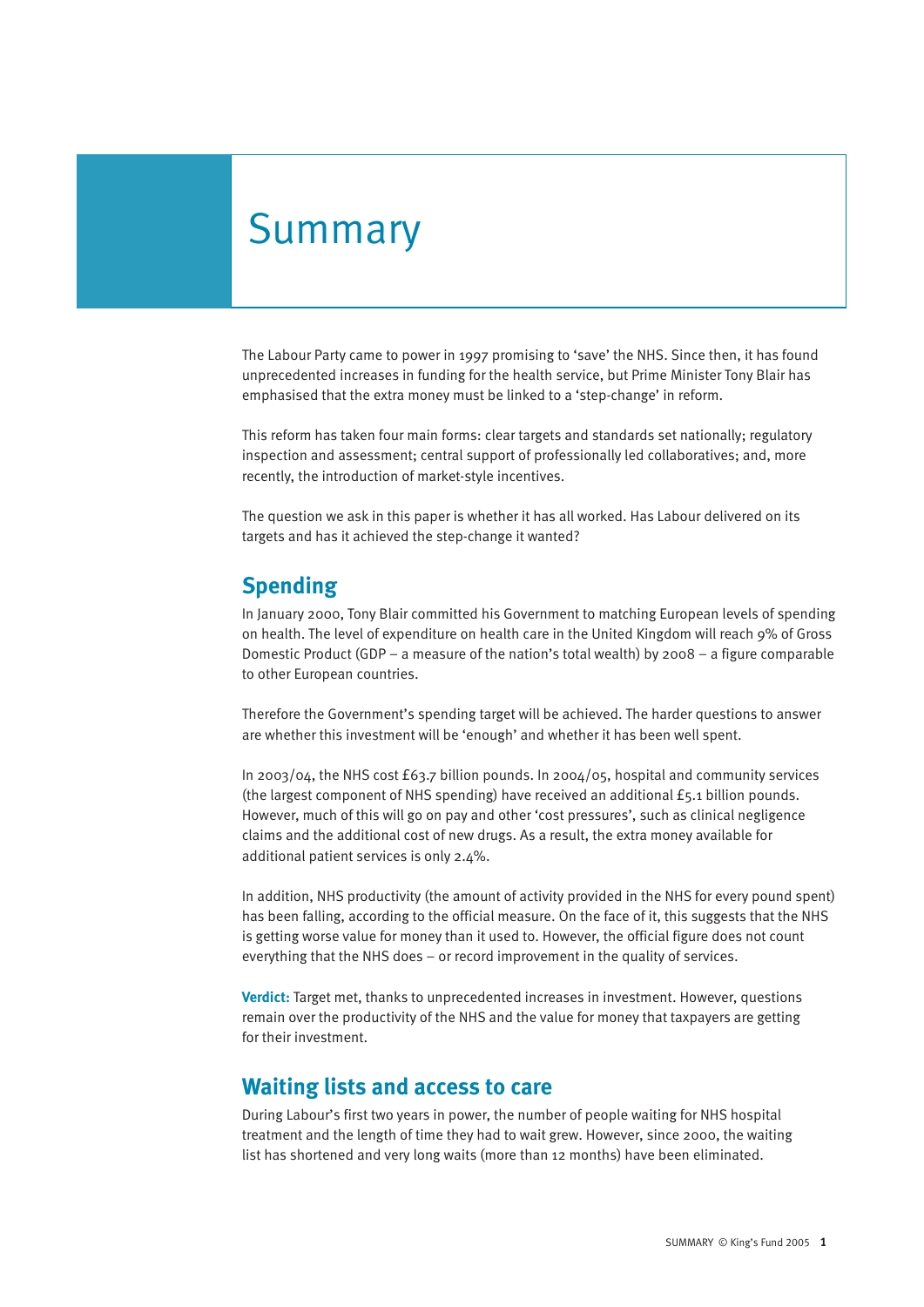The Government is now on course to meet its key targets to reduce the maximum time that patients have to wait for a first outpatient appointment to 13 weeks, and for inpatient treatment to six months. According to one official measure, the average time that patients have to wait has also fallen, from just over four months when Labour came to power, to less than three months last year.

The Government has tackled other difficult areas. More than 96% of Accident and Emergency (A&E) patients are now discharged, transferred or admitted to hospital within four hours; a little short of the Government's target of 98%.

And official statistics say that virtually 100% of GP practices now comply with the target that patients should wait no more than two days to see a GP (although patient surveys give a rather different picture).

Despite these successes, the Government has accepted that there are 'hidden waits', in which treatment is stalled at specific bottlenecks (for example, diagnostic tests, such as MRI scans, that will lead to a diagnosis). To address this, the Government has announced extra investment in diagnostics and a new 'total waiting time' target; patients should wait no more than 18 weeks from GP referral to treatment by 2008.

**Verdict:** Targets met. Huge progress in the area that was the highest priority for the Government. However, more work is required to reduce waiting times for diagnostic tests.

#### **Three health priorities: cancer, coronary heart disease and mental health**

Cancer and heart disease are the 'big killers' in the United Kingdom. The treatment of some individuals with acute mental health problems is a focus of public concern, while surveys suggest that mental health conditions, such as anxiety and depression, are becoming more widespread.

Labour has set targets to reduce deaths and improve prevention and treatment in all these areas.

#### *Cancer*

Labour's main treatment targets are a two-week maximum wait from 'urgent' referral by a GP to first outpatient appointment, and one-month maximum wait from diagnosis to treatment. By the end of 2005, the target is a two-month wait from 'urgent' referral to treatment, and this will fall to one month by 2008.

Official data suggest compliance with the first of these targets is now 99.5%. The Government has invested heavily in staff, equipment and service 'redesign' to try and meet the rest of the targets, but there are no routinely collected, publicly available data to let us judge at this stage whether they have been or are likely to be met for all types of cancer.

However, a 'snapshot' (one-off) study suggests that while only 10.1% of all patients failed to receive treatment within one month of diagnosis, 22% are not being treated within two months of GP referral; and senior NHS managers have admitted that hitting this year's targets will be 'an enormous challenge'.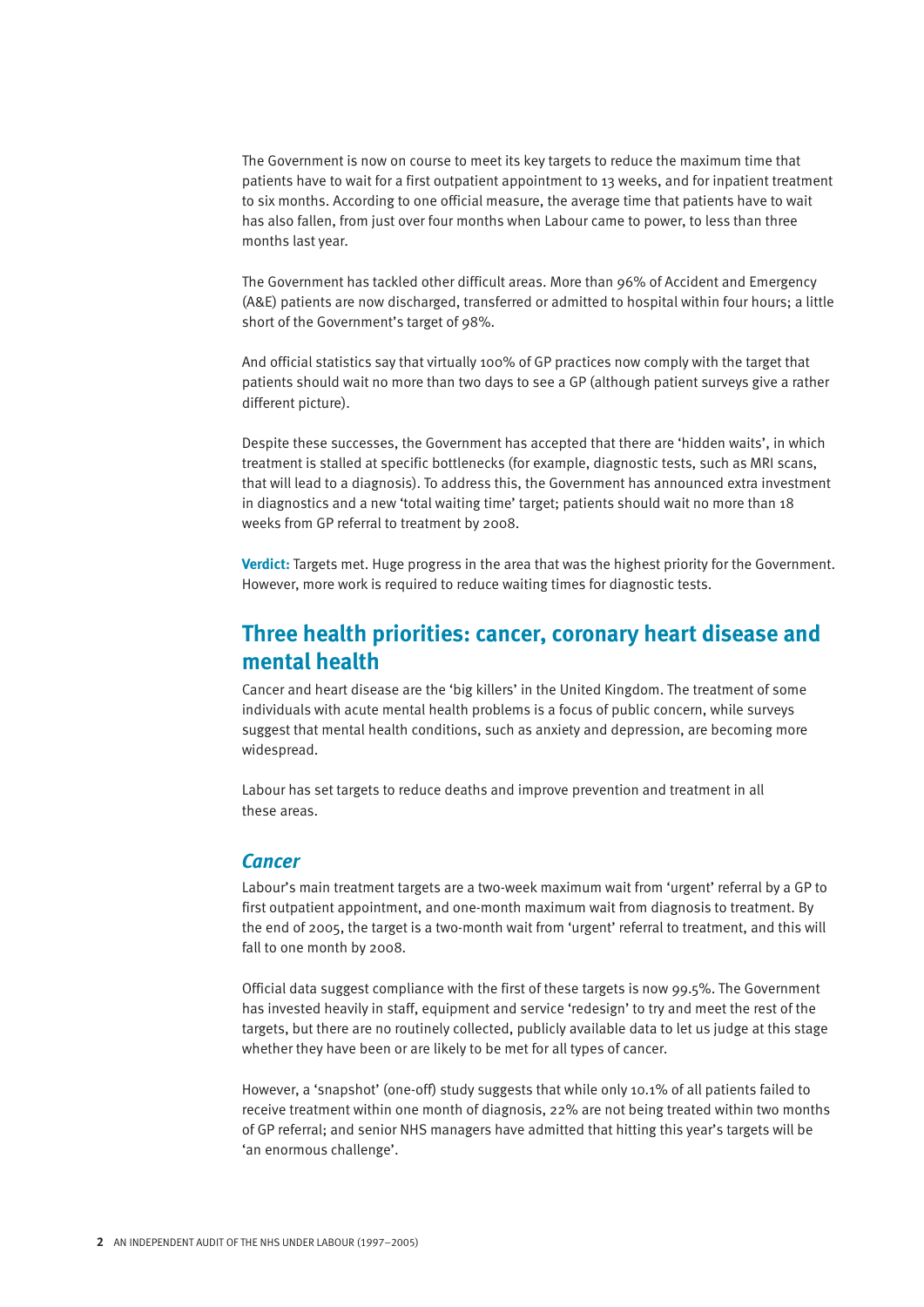Labour's main health targets have been to cut the number of people dying of cancer before the age of 75 by 20% by 2010, and to cut the number of adults smoking to 21% of the population by the same date.

A national smoking cessation service was set up, and given a target of 800,000 successful 'quitters' by 2006. The Government is on course to meet this target. However, it counts anyone who is not smoking after four weeks as a 'quitter', even though studies show many people start again later.

More cancers are being detected, and the disease is claiming fewer lives than when Labour came into power. The Government claims to be on track to meet its mortality target by 2010. However, the mortality rate has been declining for decades, so it is difficult to conclude that Labour's reforms are the only (or main) factor.

#### *Heart disease*

Labour's main service targets have been: to ensure that patients suffering a heart attack get 'clot-busting' drugs within an hour of calling for help; to establish rapid access chest pain clinics that can see patients within two weeks; a six-month maximum wait for an angiogram (a scan of the heart); and a maximum six-month wait for routine surgery by the end of this year, falling to three months by 2008. The health service is on course to meet all these targets, or has already met them.

Labour's main health target has been to cut the number of people dying of heart disease before they reach 75 by 40% by 2010. Labour's mortality target looks set to be achieved; the most recent data shows that deaths due to heart disease have fallen by 27% during the past ten years. However, over the previous 15 years, when none of its reforms were in place, the mortality rate fell by 33%.

Reducing smoking and improving diet would help to reduce heart disease and stroke further. The Government has established a free fruit and vegetable scheme for children and created a 'five-a-day' campaign to encourage adults to eat more fruit and vegetables. However, studies show consumption has not changed much.

#### *Mental health*

Labour has made a number of pledges designed to improve 'access' to services. These include more than 600 'outreach' teams for young people, adults in 'crisis' and adults who are 'hard to reach.' Some of these targets have been hit, others missed; and it is hard to tell from the publicly available data what impact the teams that have been set up are having.

The Government's main health target has been to reduce the number of suicides by 20% by 2010. Official figures show that the suicide rate has fallen by 9.2% since 1995/96/97. The suicide rate in 2003 was 8.5 per 100,000 people in the country – the lowest ever.

However, many of the reasons that people kill themselves are beyond the control of the NHS, and suicide rates have been falling since the 1980s – so it is hard to quantify the Government's contribution.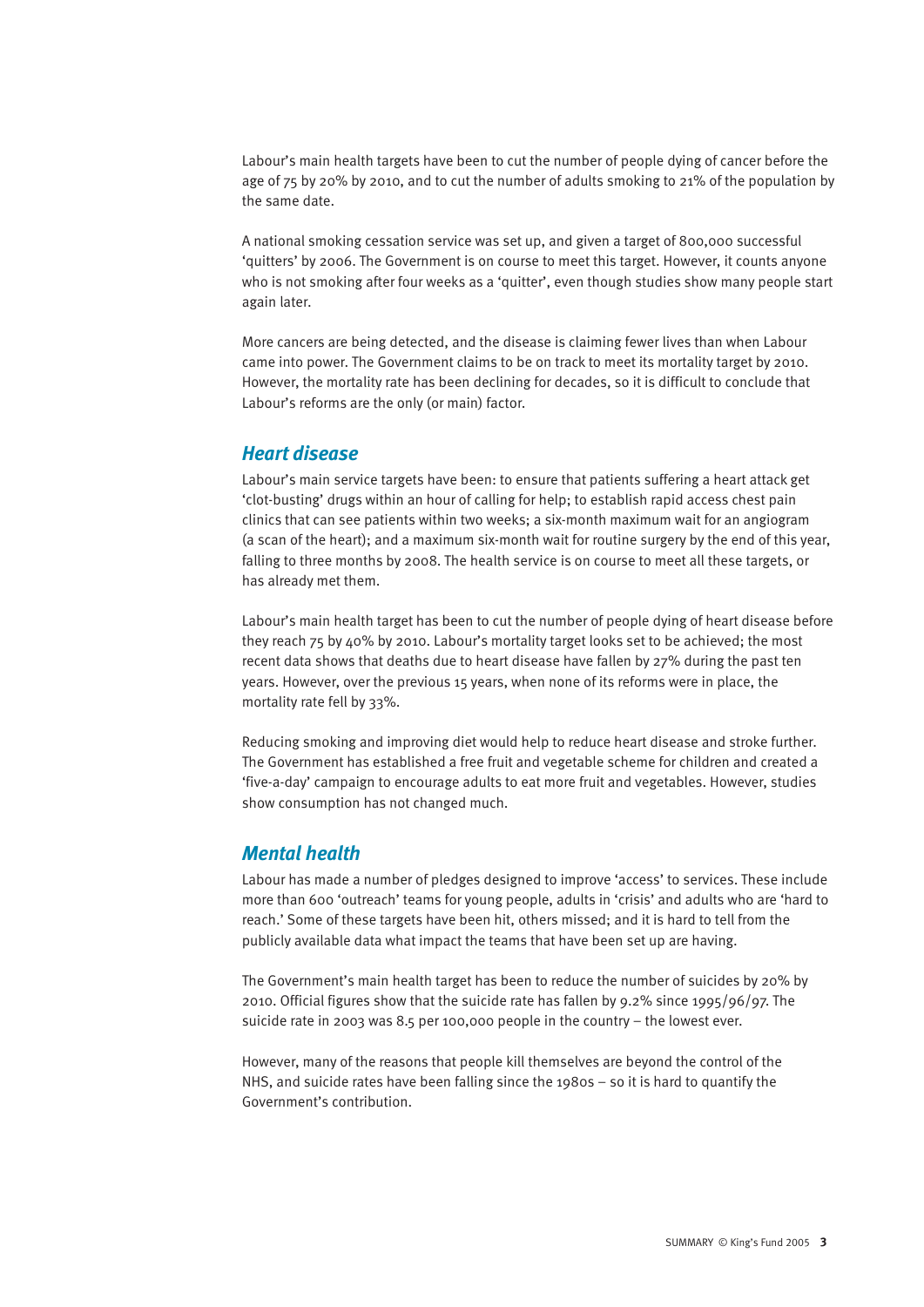**Verdict:** Labour has substantially met its targets to get more beds, staff and equipment into services for treating cancer, heart disease and mental health. Mortality from cancer, heart disease and suicide have fallen, but were falling anyway. Progress on preventative measures, such as reducing smoking and improving diet, seems slow at best.

## **Four big issues: beds, staff, the private sector and health care associated infections**

#### *Beds*

NHS bed numbers have been declining historically for many years. This has been due to policy changes, such as the decision to care for people with learning disabilities outside of hospital, and also new technologies, such as the increase in day case surgery techniques. The Government set targets to increase the numbers of 'general and acute' beds (by 2,100), 'intermediate' beds (by 5,000) and critical care beds (by 300). These targets have broadly been met (although there is a slight shortfall in the number of intermediate care beds).

#### *Staff*

The Government promised to provide 10,000 more doctors, 20,000 more nurses and 6,500 more therapists. These targets have been met. However, the position is not quite as impressive as at first it might seem.

The Government has recorded a 'headcount' (the number of people employed) rather than a 'whole-time equivalent' (the number of full-time posts regardless of whether they are filled by full or part-timers). Since more people are working part time, this reduces the impact of extra numbers.

The Government also promised 2,000 more GPs by 2004, and official figures show that it got them. However, the figures include GP assistants and doctors whose practice is restricted in some way. The increase in the numbers of traditional GPs has been far more modest and, if measured in this way, the target has not been reached.

Despite these increases, England still has relatively fewer doctors and nurses per head than many of its European neighbours.

#### *Use of the private sector*

The Government has embraced the private sector, both as provider of services to NHS patients and, through the private finance initiative (PFI), as a financier of new hospital buildings. Since 1997, 68 new hospitals have been built or are underway and the Government is well on its way to meeting the target of 100 hospital schemes by 2010.

As a result, there have been major improvements. In 1997 the average age of NHS buildings was older than the NHS itself; now in 2005, less than a quarter of NHS buildings are that old.

However, critics argue that PFI cuts beds and can deliver poor-quality buildings. Savings may be marginal in the long run.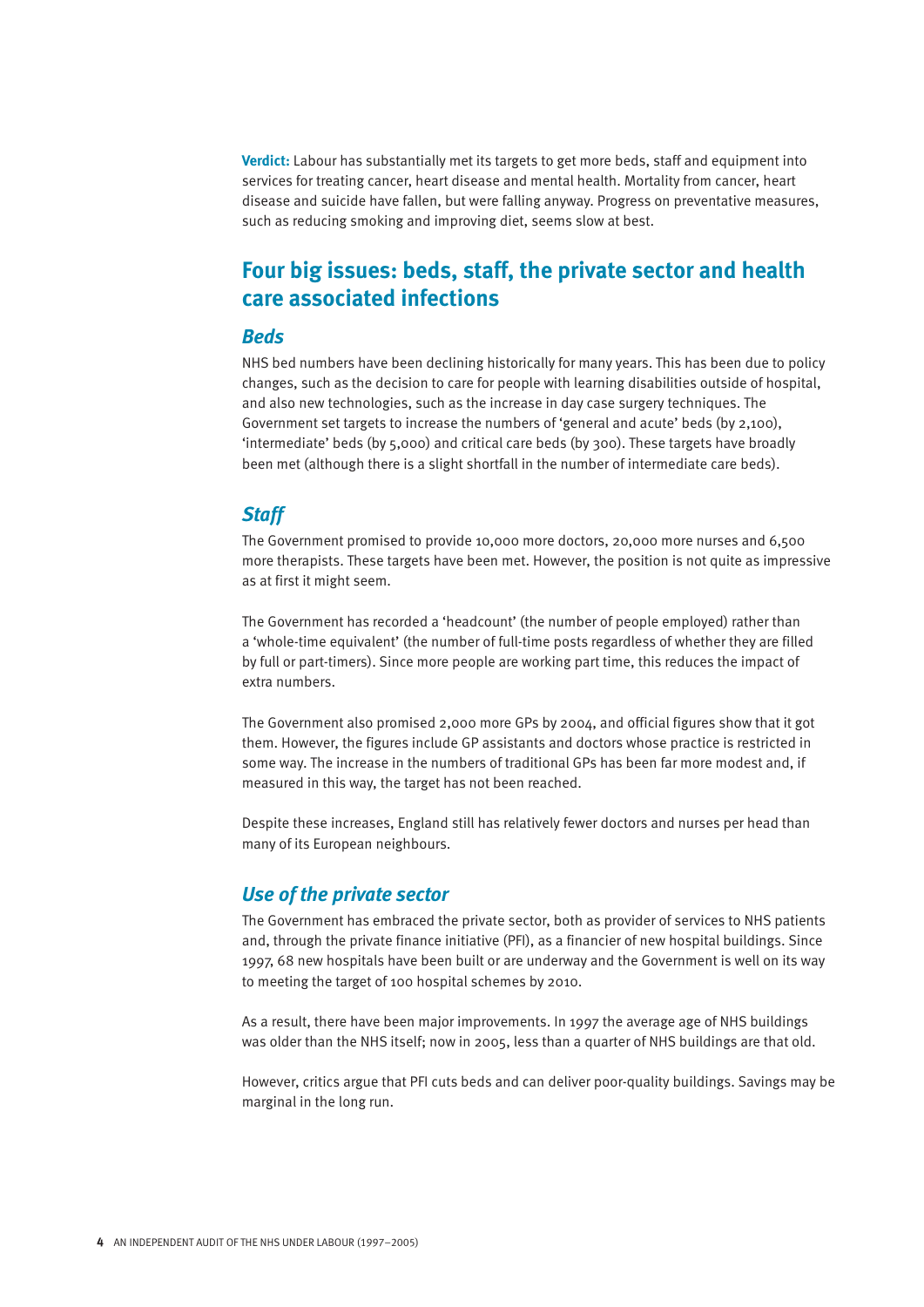#### *Health care associated infections*

The 'superbug' MRSA and other health care associated infections (HAI) are a significant problem for the NHS – and for health care systems worldwide. Rates of the most serious infection (bloodstream MRSA) are increasing (although the latest government figures arguably offer some evidence that the number of cases has begun to decline).

The Government has raised the profile of HAI, but it is too early to tell whether the measures it has taken will reduce the problem. Using beds less intensively might help, but would also make it more difficult for the NHS to meet waiting time and other targets.

**Verdict:** A substantial increase in some types of hospital beds and in hospital staff. Good progress in modernising NHS facilities. On the downside, employment numbers may not be quite as impressive as they might first appear because headcount figures are used, not whole-time equivalents, while rates of MRSA compare badly with other countries.

### **Are we becoming more satisfied with the NHS or healthier?**

Much of this audit deals with the additional 'inputs' the Government has found for the NHS (more money, more beds, more staff) and with some hard 'outputs' (such as lower waiting times, more operations delivered and more tests done). Here we look at two less tangible outputs: satisfaction with the NHS and whether all this activity is actually making any difference to the health of the nation.

#### *Satisfaction*

Patient surveys run by the Healthcare Commission watchdog suggest patients are generally very happy with their overall care. Public surveys, such as the British Social Attitudes Survey, suggest that those without recent experience of the NHS are less happy with it, although satisfaction fluctuates over time. This suggests that negative media reporting, rather than actual experience, may influence public views of the NHS – and support for it.

#### *Health*

The Department of Health has set a target to increase life expectancy at birth (the number of years a baby can expect to live, on average) to 78.6 years for males and 82.5 years for females by 2010. In 2002, it was 76.2 years for males and 80.7 years for females (the latest year for which data is available).

It is likely that this target will be achieved, mainly as the result of fewer premature deaths from coronary heart disease, cancer and suicides. These have all been Labour priorities, but, as discussed earlier, death rates were falling in these areas anyway.

Meanwhile, there are some problems on the horizon. Obesity has increased in men and women, and if current trends continue it is possible that the improvements in life expectancy seen in the last three decades may level off or even start to decrease.

**Verdict:** Public satisfaction with the NHS fluctuates, but the media may have more influence than the health service or the Government. There have been improvements in life expectancy, but these were apparent under previous governments.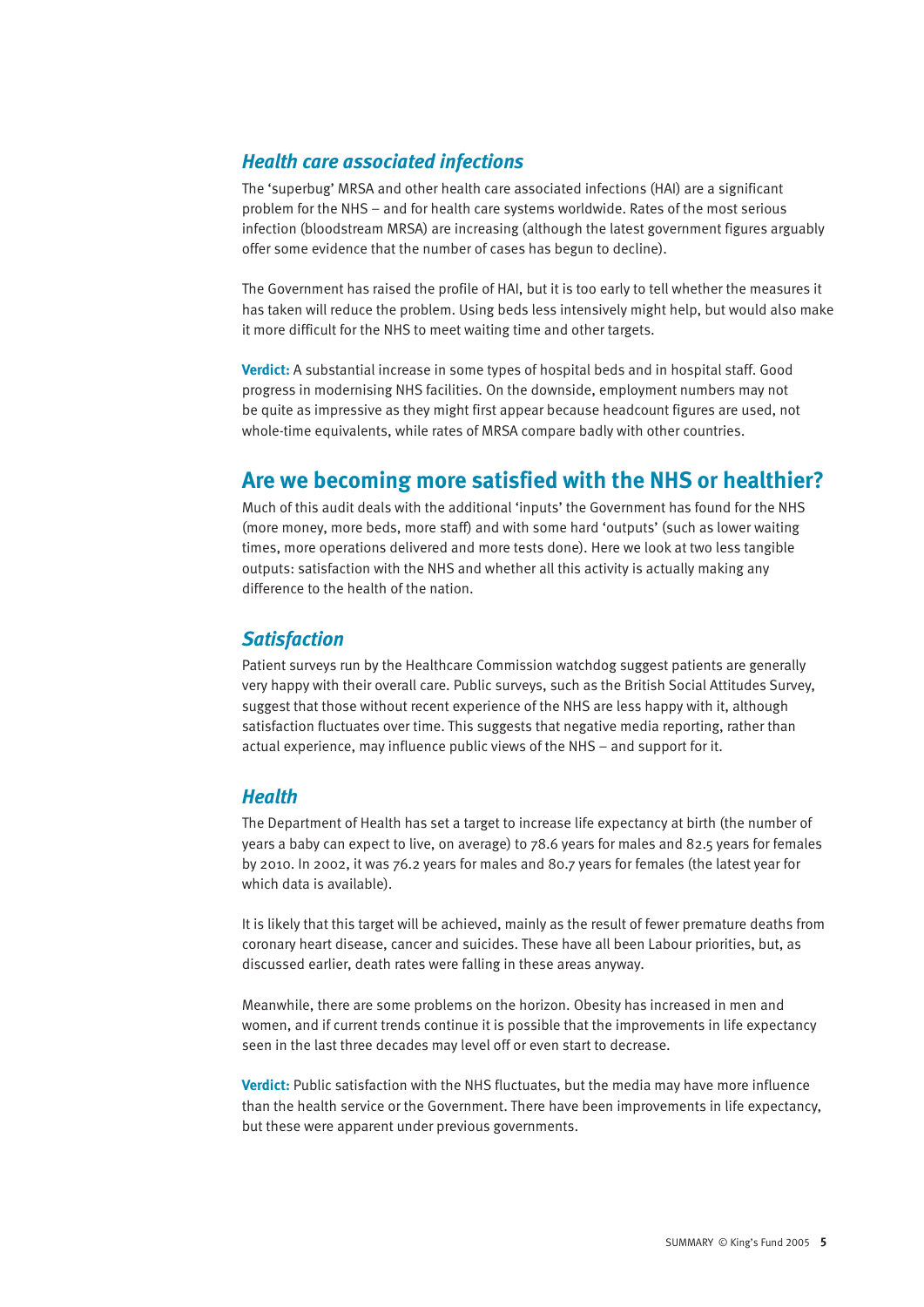#### *Conclusion*

Overall, in our view, the results of this audit are very positive. The ambition for the NHS has been appropriately high. There has been unprecedented investment. There have been significant improvements in most areas that the Government has focused policies on. Has there been a 'step-change' in NHS performance? If step-change means a significant shift of gear, with more and better services, then yes there has.

However, the NHS as a whole has not yet been transformed. There are still important problems to be solved and there is as yet no firm evidence to show that Labour's reforms have produced a marked difference in health outcomes. While much of the improvement in the NHS that we describe has been achieved through central fiat and targets, it is too early to predict whether the more recently introduced tools to lever up performance – greater use of market incentives and regulation – will achieve the desired transformation.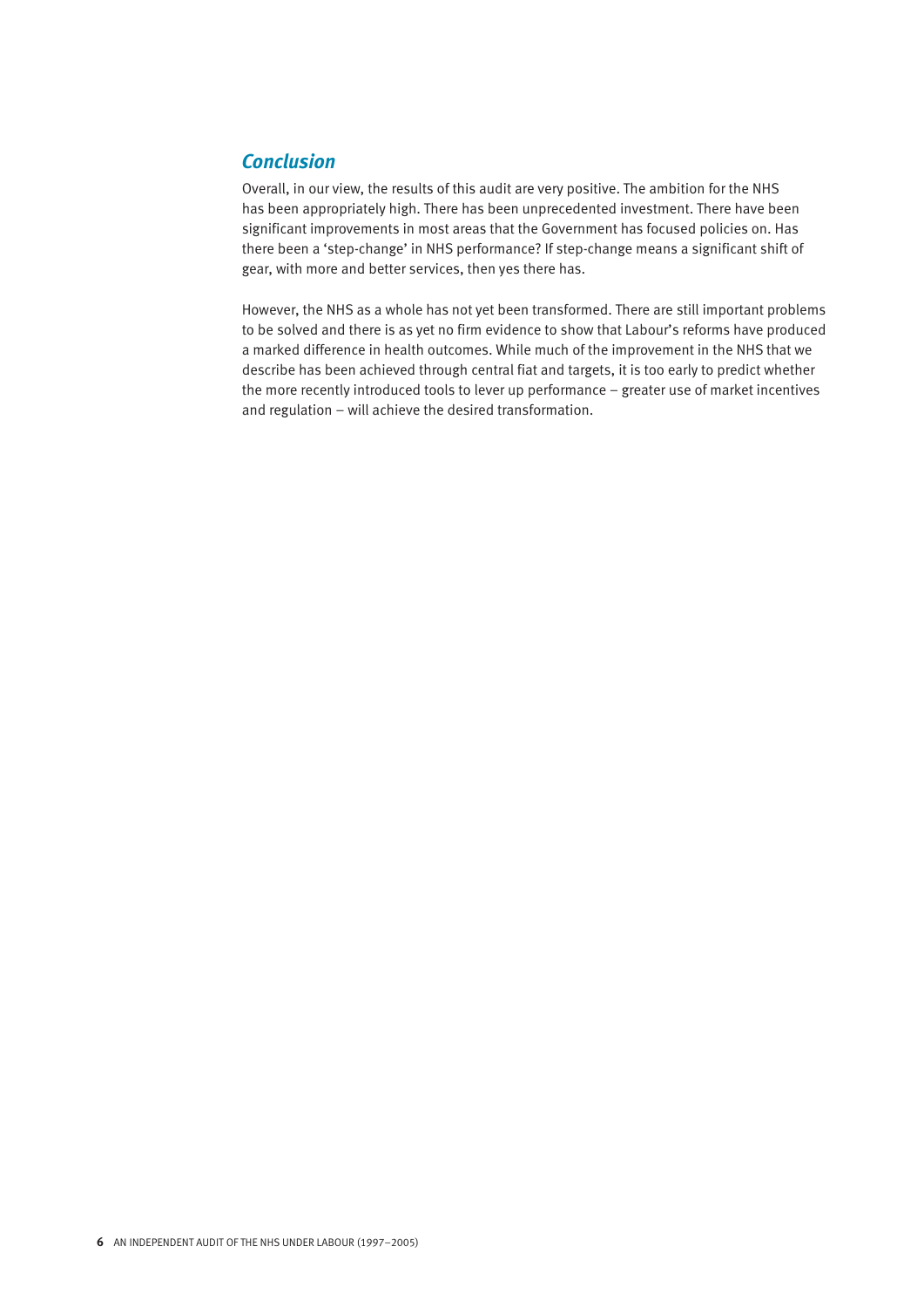## Introduction

The Labour Party entered government in 1997 with the bold claim in its manifesto that it would 'save the NHS'.<sup>1</sup> During the course of two successive governments and eight years, it has proceeded to introduce a range of reforms that are transforming the fundamental nature of the health service.

Some of these changes have been controversial. Perhaps to the surprise of many Labour Party supporters, the present Government has embraced market forces and consumer rights and encouraged the private sector to provide some mainstream NHS services. As the 2005 election looms, there is arguably more that unites the two main political parties on health than divides them.

This report assesses the progress of the NHS in England since 1997, and asks to what extent the last two Labour Governments have delivered on the ambitious agenda they set themselves in this key area of public policy.

Making these judgements is not easy. The information needed is sometimes missing, or will not be available for some years. And although health services receive a lot of attention, they are only partly responsible for improvements or deteriorations in the health of the nation. Many commentators argue these have more to do with people's lifestyles, their economic circumstances and the environments they live in. This makes it hard to assess the real impact of reforms to the NHS.

Furthermore, trends in population health tend to be measured over the long term, rather than over the course of a four or five-year Parliament – so it is difficult to be clear about the impact of any one government on the overall health of the population.

Nevertheless, the NHS is under government control and it is subject to a plethora of targets and objectives, so we have tried to assess performance against them. To track every target would be a huge task, so we have identified the most important in key areas. To carry out this audit, we have used as our benchmarks the Labour Party manifestos for 1997 and 2001, and a range of other official documents.<sup>2</sup>

We start by outlining Labour's reform programme over two parliaments, and then assess how it has done in terms of spending and tackling the politically important challenge of reducing waiting lists. We then turn to three disease areas that Labour has declared to be priorities – cancer, coronary heart disease and mental health – and try to judge whether it has delivered on the promises to improve treatment and reduce the burden of early death and ill health that they cause.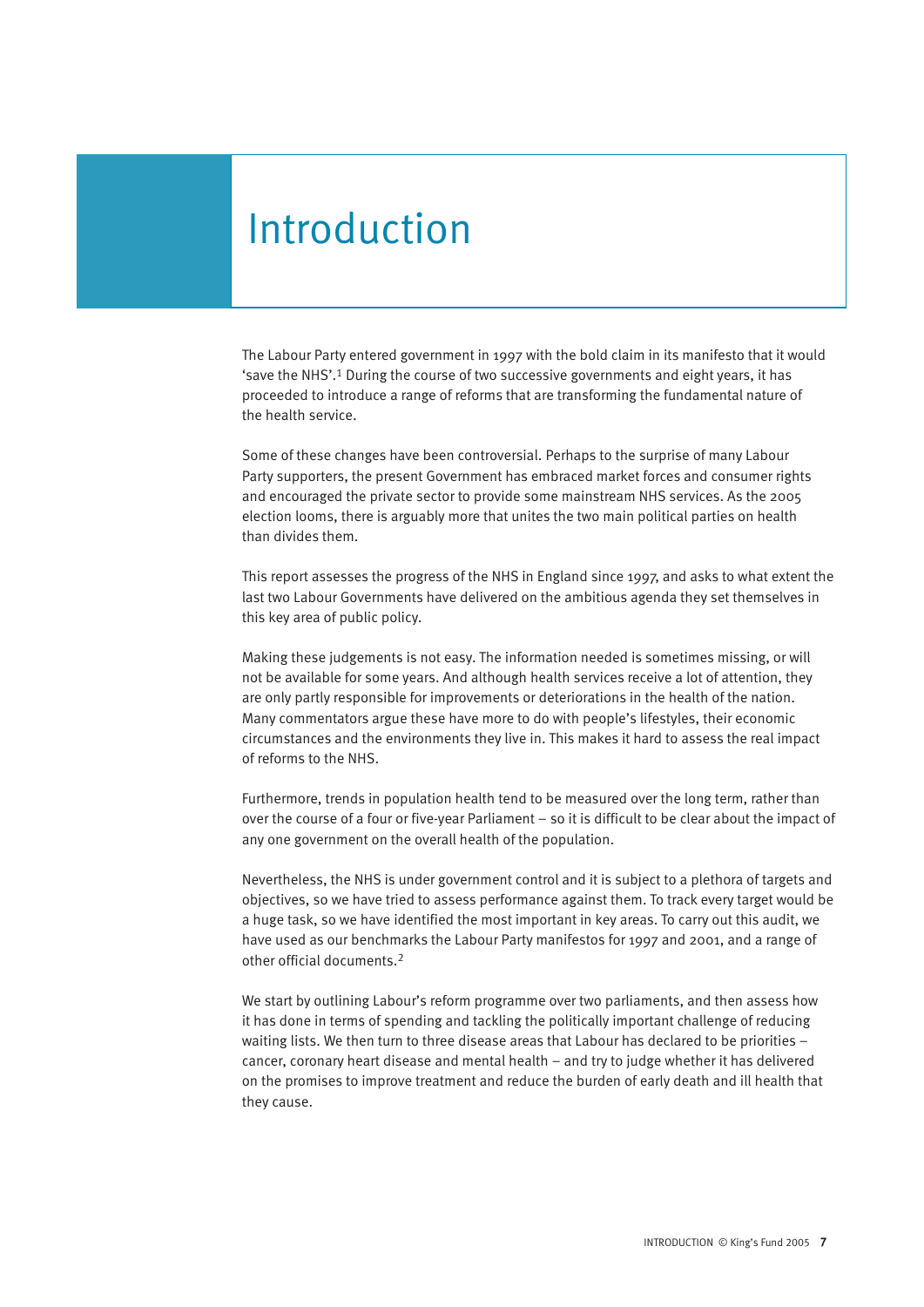The report then deals with some of the more technical measures that Labour has taken to produce more capacity – broadly, more beds and staff – and to tackle the 'superbug' MRSA, before looking at the difficult question of whether all this activity has actually made any difference. Has it improved satisfaction with the NHS? Has it actually improved the nation's health, or reduced inequalities in health between rich and poor? Finally, we try to draw some conclusions about Labour's performance overall.

Throughout this report, we have chosen to focus on the NHS in England. The Government has created assemblies in Wales and Northern Ireland, and a parliament in Scotland, with responsibility for their own health services. There are some interesting comparisons to be made between the differing approaches in the four countries of the United Kingdom, and where these shed light on Labour's record, we make them.

We have also set the English NHS in a broader international context, using data from a number of developed countries, to give a sense of how the NHS compares to their health systems. The countries selected are France, Germany, Ireland, Spain, Sweden and the United States of America. These countries have been selected because they share similarities with Britain, with respect to their level of development, but also because they reflect a range of different types of health system – from the state-run system in Sweden to the market-driven American system.

We begin by considering the Labour Government's vision for the NHS and its approach to health system reform.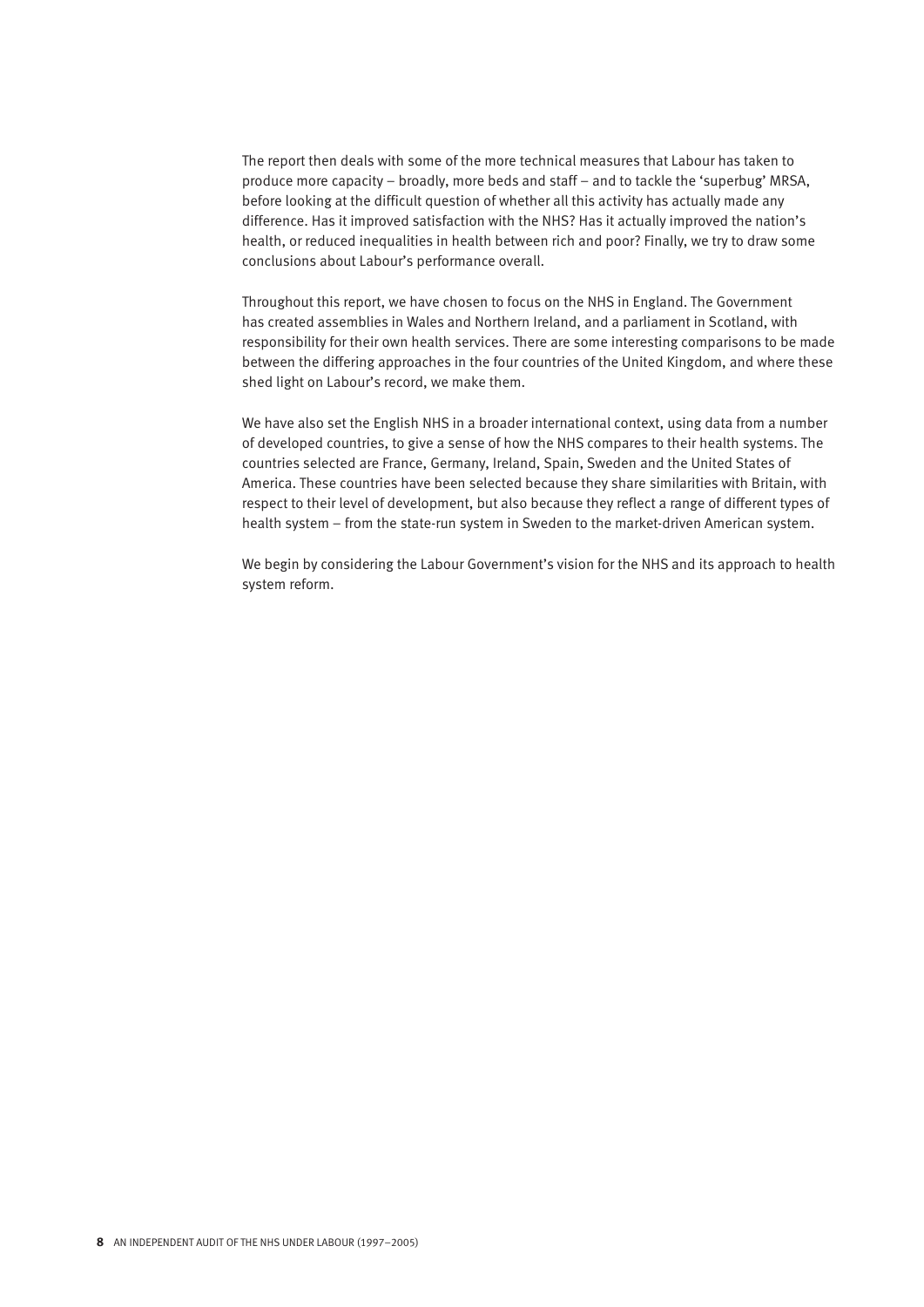# 1 Labour's vision for the NHS

In the run-up to the 1997 general election, the NHS was a key battleground. Labour committed itself to rescuing the NHS from what it saw as many years of neglect under the Conservative Government.

When it took power, Labour rejected the rhetoric of the previous Government's market-style reforms of the NHS. The 'internal market' had created a split between NHS trusts, which run hospitals and other health care services, and health authorities and GP 'fundholders', which bought health services on behalf of their local populations and patients.

In reality, however, Labour left much of the architecture of the internal market in place – trusts and health authorities remained, and providing and purchasing health care continued to be subject to contracts between them.

However, the most visible, and perhaps contentious, symbol of the Conservative period – GP fundholding – was abolished and primary care groups created. These brought together groups of practices and took a rather more collective approach to commissioning services than most GP fundholders, who were based in individual practices.

#### *Money for reform*

The Labour Party had committed itself to the notional spending plans of its predecessors for its first two years in government.<sup>3</sup>

However, after this initial period, and once Alan Milburn had replaced Frank Dobson as Secretary of State for Health, a more radical vision for the NHS began to emerge backed by substantial investment.

In January 2000, the Prime Minister, Tony Blair, announced on television that NHS spending would increase substantially in real terms over the next few years, reaching the average spend across the European Union. However, the additional money was not simply to be spent in the traditional way. With new money came a demand for reform. In Parliament, the Prime Minister announced that 'a step-change in resources must mean a step-change in reform'.<sup>4</sup> The symbol of this reform was the NHS Plan, published in 2000<sup>5</sup> – a ten-year programme to transform the health service in England.

The plan considered in detail many areas considered to be historical weaknesses in the NHS, made some changes to its structures; Primary Care Groups became Primary Care Trusts, responsible for planning and buying services for their local populations, and managing some non-hospital work. But essentially it was a welter of promises and targets: more staff with new roles, better information technology and fewer people waiting for treatment.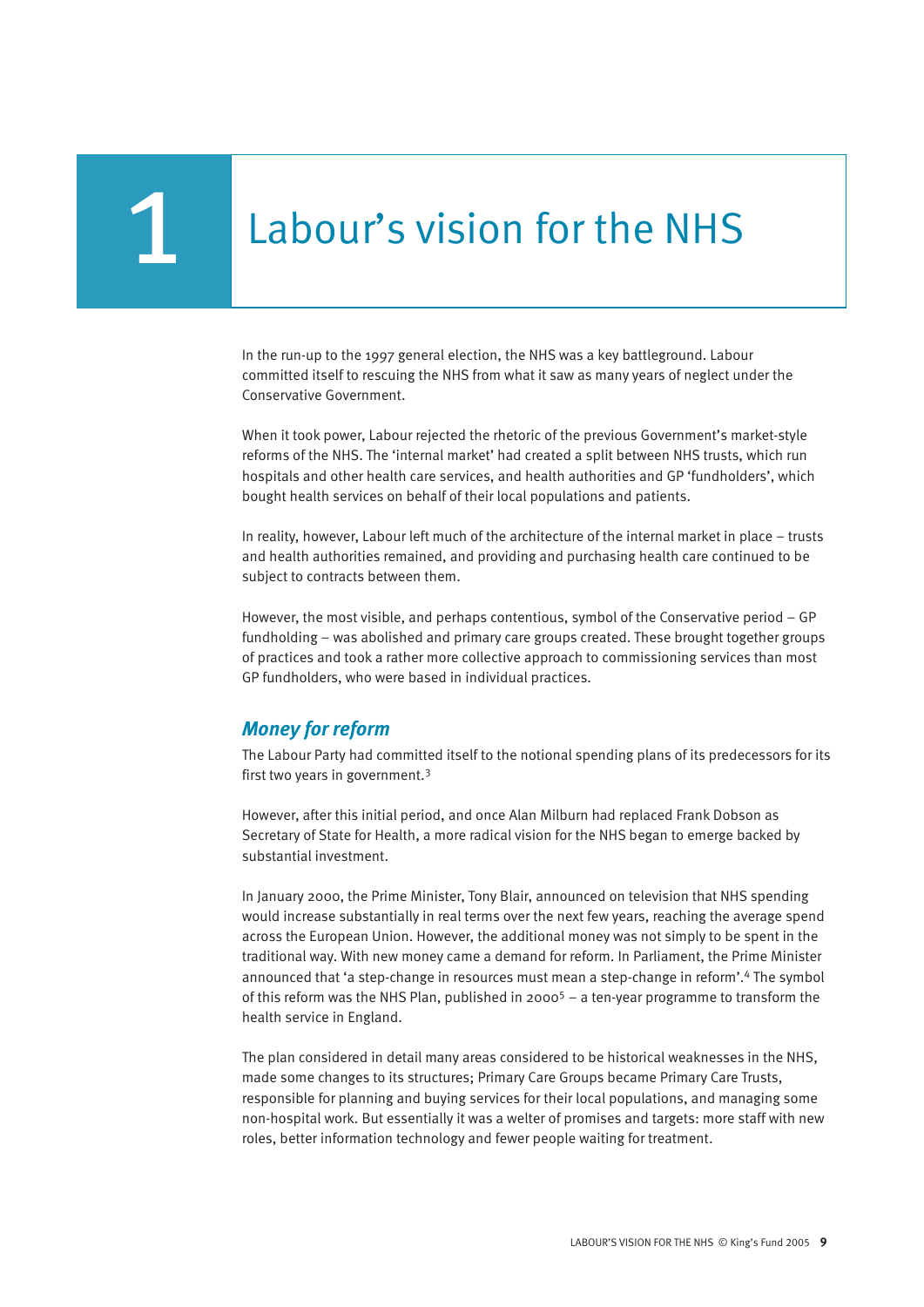The NHS Plan was the apotheosis of central planning albeit central planning with consent, since it was endorsed by a broad range of professional and other interest groups.

#### *National standards*

National Service Frameworks (NSFs) were developed – standards of care for common conditions such as cancer and coronary heart disease based on the best evidence and backed up with support from newly created 'tsars' (national directors appointed to implement the frameworks).

A new regulatory structure was created, designed to ensure that standards of treatment and access to care were more uniform across the country.

An independent inspectorate, the Commission for Health Improvement (later to become the Healthcare Commission) $6$  was created to assess the performance of individual NHS institutions and award them 'star ratings' so that the public could see whether they were served by three star ('excellent') or zero star ('failing') trusts.

The National Institute of Clinical Excellence<sup>7</sup> was also created to assess the clinical and costeffectiveness of different treatments, and determine which ones should and should not be available to NHS patients.

#### *Choice and accountability*

Since 2000, new policies have been developed that devolve power away from the Department of Health and introduce very mild market-style incentives in the NHS.

Patients are being offered direct choices over the hospital at which they will receive their treatment. From December 2005, patients referred for 'elective' (non-emergency) surgery will be able to choose from four or five providers. From 2008, choice will be unlimited as long as the provider meets NHS standards and can deliver at the NHS price.<sup>8</sup>

The private sector is encouraged to play a greater role in providing services to NHS patients (up to 15% of NHS elective care, according to the Government), and more competition between hospitals is being engineered.

At the same time, the Government is apparently trying to devolve accountability for local NHS services back to GP practices and the public. New arrangements for practice-based commissioning that look very like GP fundholding are being put in place, and 24 'foundation' hospital trusts are now in operation.

These are independent of the Department of Health, although they are regulated by another independent body, known as Monitor.<sup>9</sup> They are accountable to their 'members', who are drawn from residents, patients and staff, and a board of elected governors. Indeed, John Reid, the present Secretary of State for Health, recently announced that he would no longer answer questions about operational matters at foundation trusts.<sup>10</sup>

In addition to these structural changes, the Government is also implementing a new method of allocating resources within the NHS, known as 'payment by results'. Under this system, there is a national tariff (prices) for operations and procedures, and hospitals will receive a set price for the care they provide to each patient.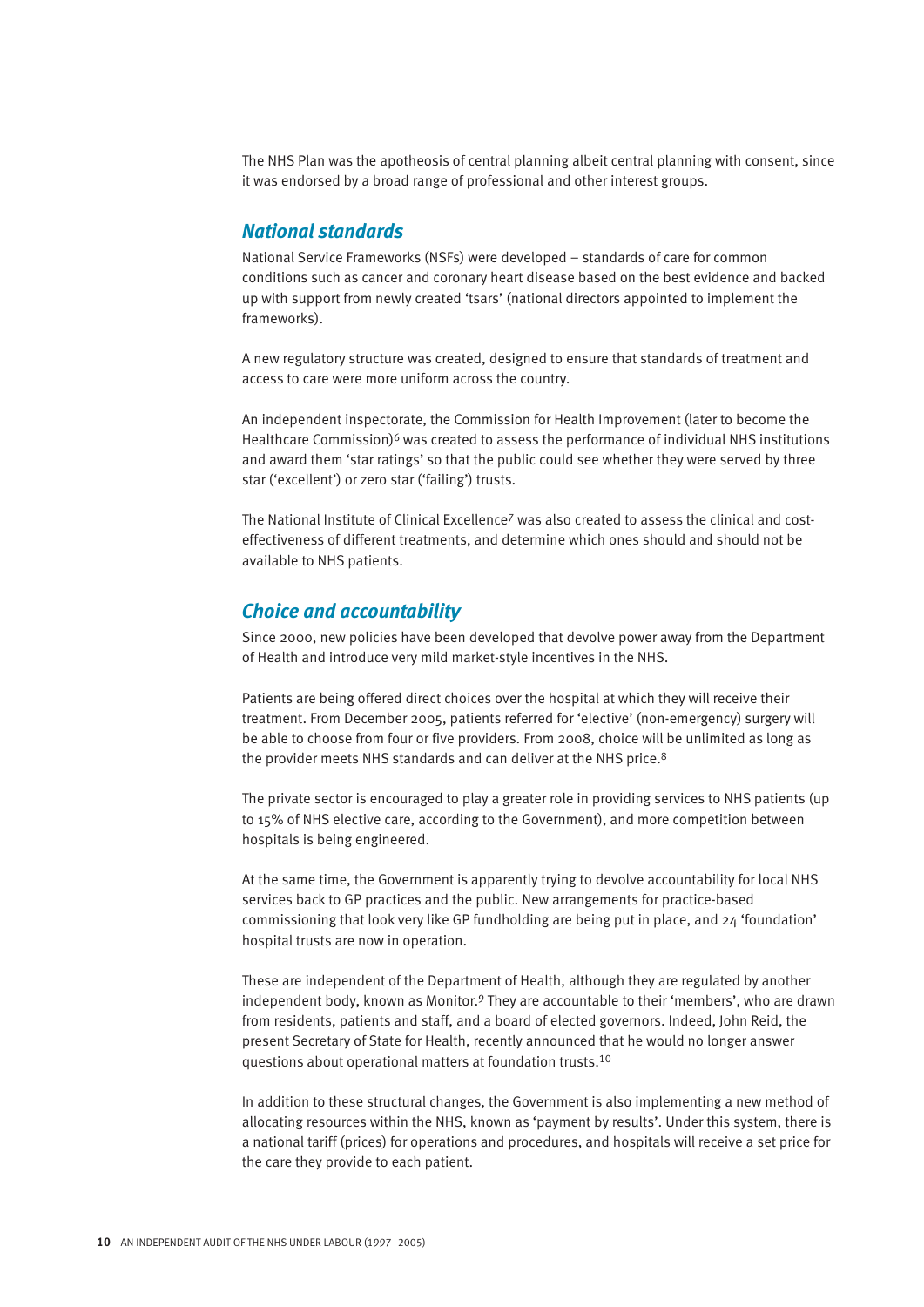Hospitals that attract more patients will receive more income, whereas those that lose patients may find themselves in financial trouble**.** At this early stage, it is not clear what the consequences will be. The Government is clearly concerned about the potential instability of the new arrangements and has already announced that the implementation of the full scheme is to be delayed by one year.<sup>11</sup> However, foundation trusts already have to operate under this system.

Payment by results, and new rights for patients to choose where they are treated, herald a very different environment for the delivery of health care. The Government is relying on market forces to drive change and (hopefully) improvement within the NHS.

#### *Back to the market?*

The NHS that Labour is creating cannot simply be caricatured as a market-based system, albeit one that is free at the point of use and open to all. It will be what economists call a 'quasi-market', one in which prices will be controlled and other extensive regulation will continue to take place. The NHS will still be a largely centrally planned organisation into which some market-style incentives have been introduced.

Moreover, while the Government has brought back competition, it has also introduced co-operative ventures to improve standards and increase efficiency. Clinical networks, drawing together specialists and doctors from many institutions, have been established to ensure that the best use is made of limited specialist resources. And many other 'collaboratives' or voluntary associations set up to share best practice and techniques for driving improvements, have come into being since 1997, with success.

In other words, today's NHS is a complex mixture of competition and collaboration. Simon Stevens, a former advisor to Prime Minister Tony Blair, and one of the key architects of the more recent changes, says it has been subject to complex, 'three-dimensional' reform.<sup>12</sup>

NHS providers have received support in the shape of better infrastructure and more staff; but they have faced challenges too. These challenges come from the centre, through inspection or direct intervention, and from local forces, such as new types of commissioning, patient choice and new forms of local democracy. These different policy strands are in tension with one another and, as Stevens concedes, it is not clear what the precise balance between them should be.

The NHS Plan signalled significant reform. The Government has set out a new vision for the NHS where instead of being a monolithic structure that both commissions and provides care, it is to be a set of rights to treatment, at specified and assured standards, from a widening base of diverse suppliers, public and private.

This is an NHS that Aneurin Bevan, its Labour founder, would struggle to recognise. The Government has justified many of its policies by using the mantra 'what counts is what works.'<sup>13</sup> In this paper, we investigate whether they have worked.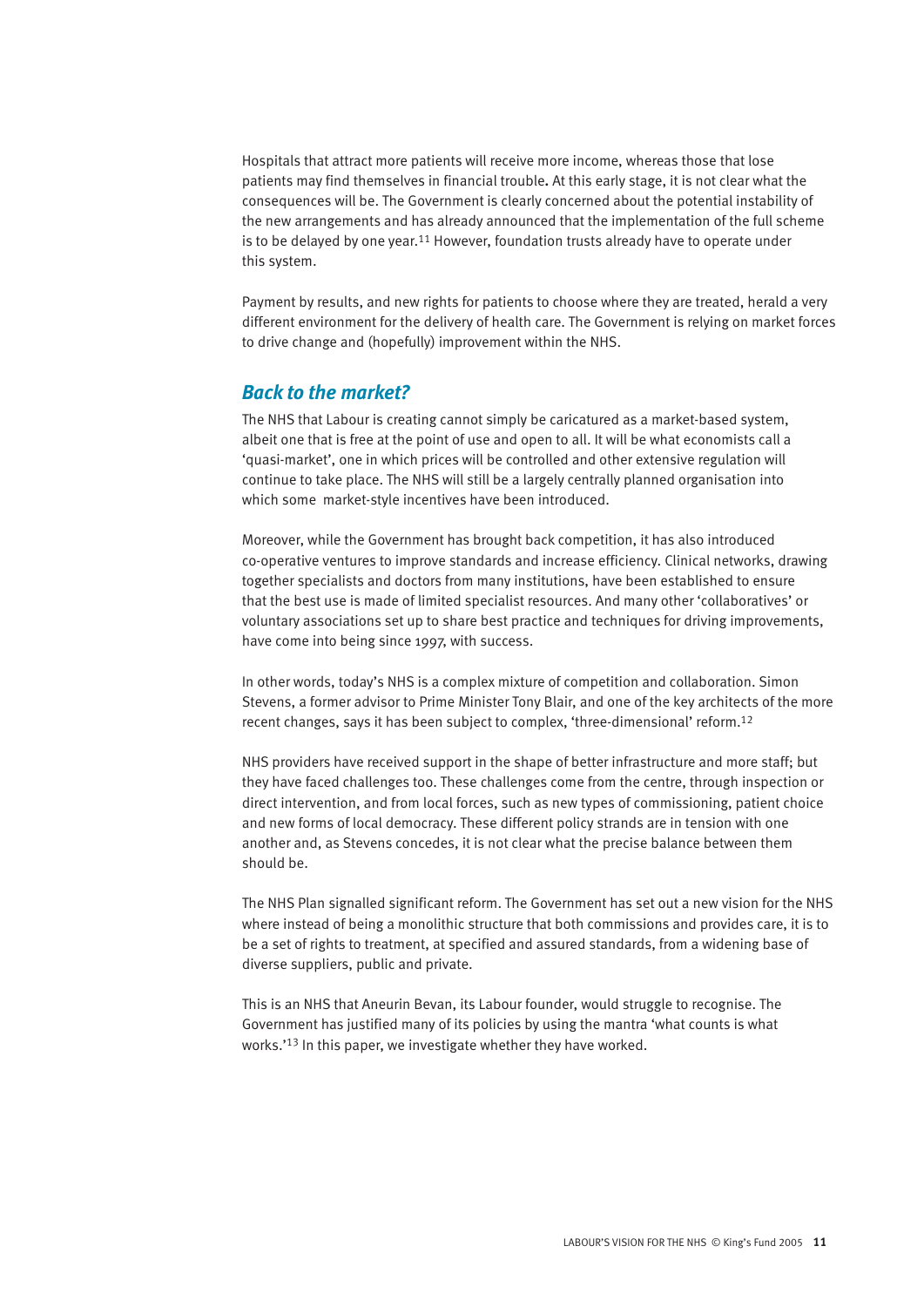## **Spending**

In 1948, the NHS began life with a budget of £437 million (approximately £9 billion at today's prices). This year it will receive seven times that amount – more than £81.1 billion.<sup>14</sup> Private health care sector spending of approximately £10.5 billion brings the total UK health care spend to £92.7 billion this year.<sup>14</sup>

#### *What has Labour delivered?*

Industrialised countries tend to spend more on health care as their wealth increases, because of scientific advances in medicine, growing and ageing populations, and rising public and patient expectations.

Over the whole period of the existence of the NHS, the long-term average annual real growth in NHS spending (in other words, the extra money spent every year, after inflation has been taken into account) has been around 3%.

When Labour came into power in 1997, funding of the NHS by the previous Government had not been particularly generous. It increased on average by 2.6% (after taking inflation into account) over the period of the previous Parliament (*see* Figure 1).<sup>3</sup>

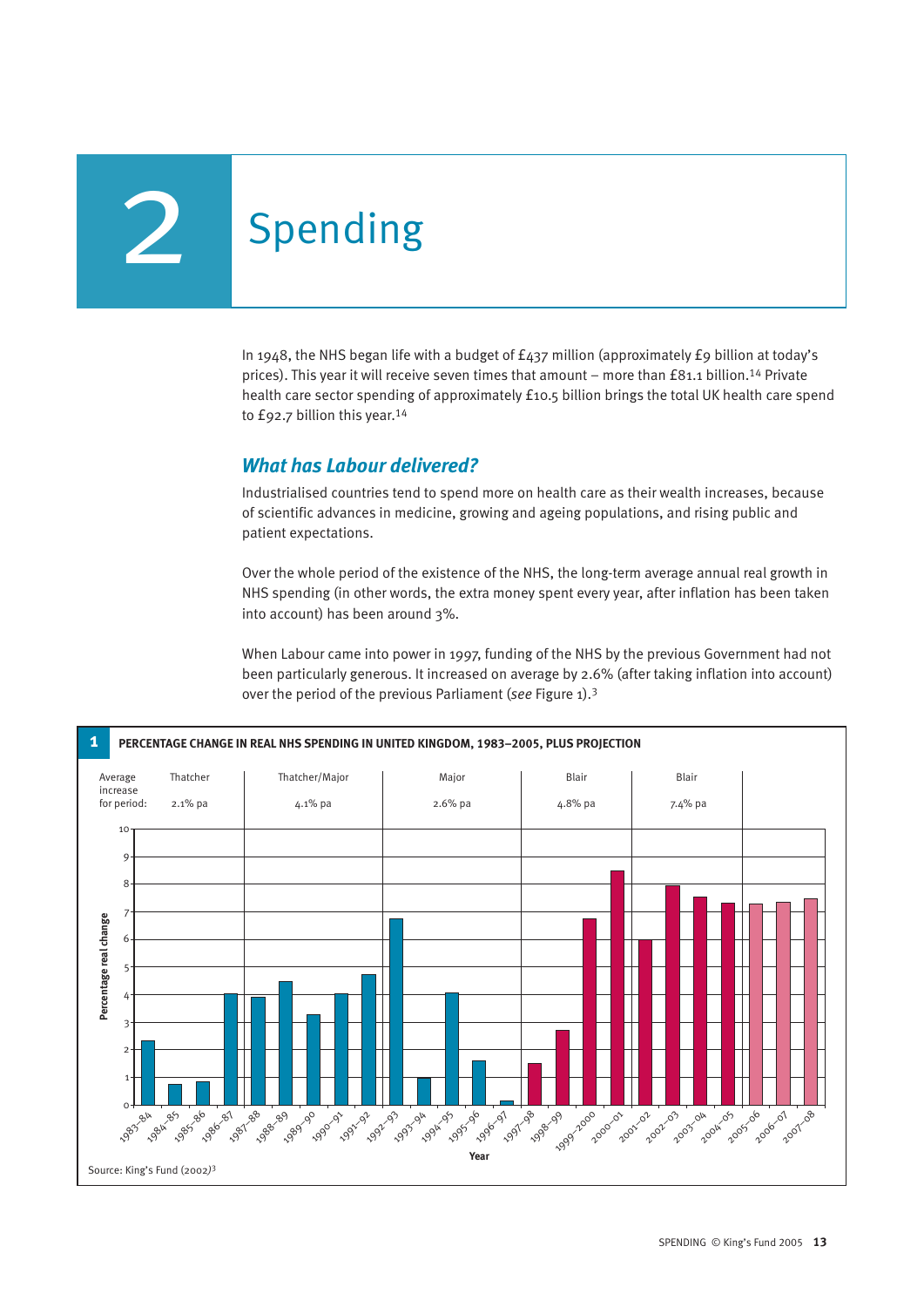In its 1997 manifesto, Labour promised to 'raise spending in real terms every year' but did not specify by how much.<sup>1</sup> In reality spending in the first two years was relatively parsimonious (*see* Figure 1).

A big change in approach was announced in early 2000, when, in a television interview, Tony Blair announced much bigger increases in spending, which would see the proportion of the United Kingdom's national wealth spent on health care rise to equal the average for the European Union.<sup>3</sup>

More detail was added in the budget later that year, when the Chancellor, Gordon Brown announced that spending would rise by over 6% a year until 2004 (making an extra £4.9 billion available in cash for 2000/01, rising thereafter).<sup>15</sup>

This commitment to go on increasing funds to the NHS was extended in 2002, when Gordon Brown announced that the increases would last until 2007/08, amounting to an average annual real growth of 7.4 %.<sup>16</sup>

Taking the increase promised in the 2004 Spending Review into account, NHS spending will have risen by the equivalent of around 2.5 percentage points of Gross Domestic Product between 2000 and 2007.

Of course, the United Kingdom also has a private health care sector. Over the next few years, the United Kingdom's total health care spend (in other words, the amount spent on both the NHS and private health care) will rise to more than 9% of GDP.

This is higher than ever before, but the United Kingdom still lags behind many other countries in terms of the proportion of its GDP spent on health. In saying this, however, it is important to remember that the amount spent is not, in itself, a measure of how effective the health care system is (*see* Figures 2 and 3).

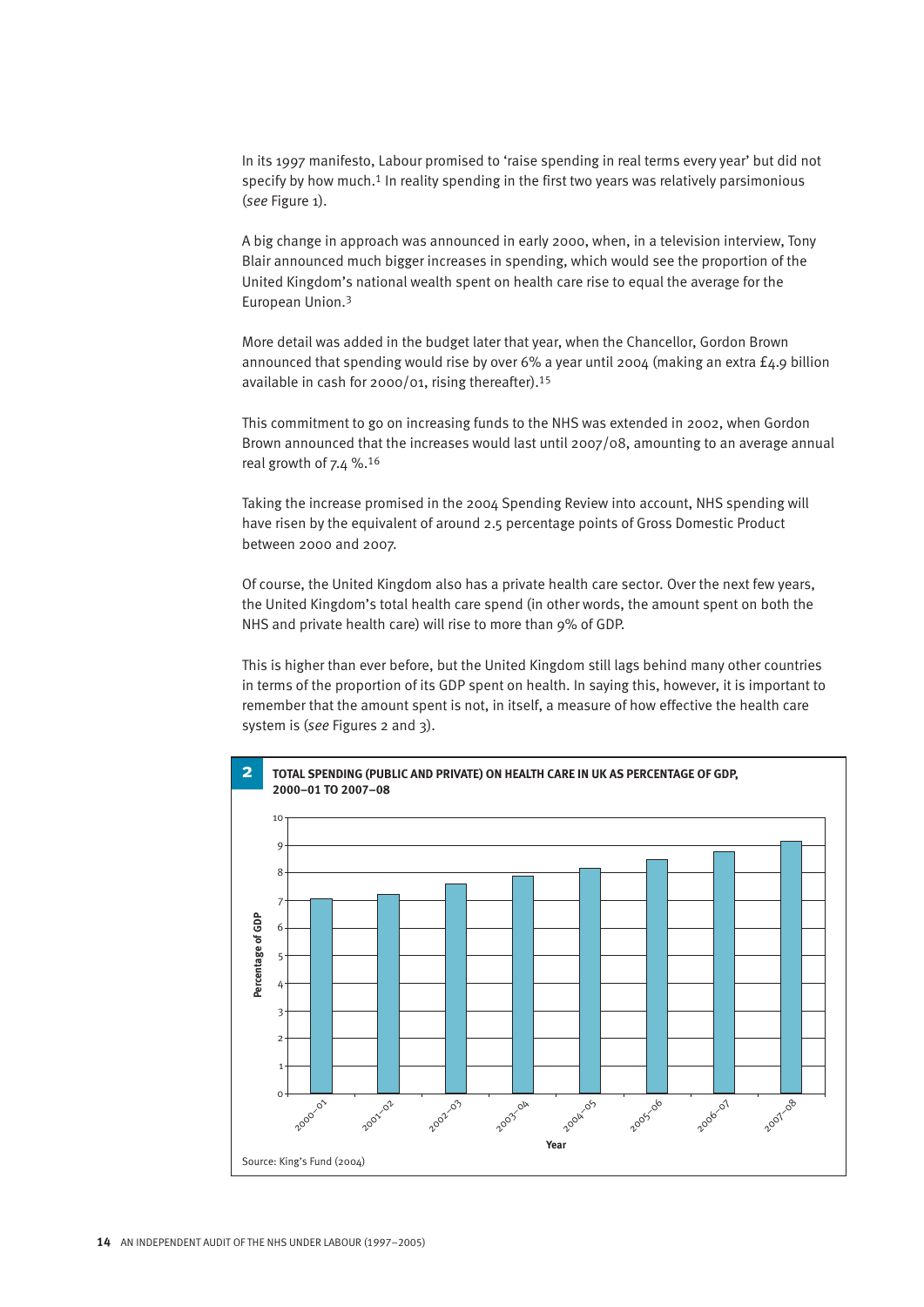

#### *How do we pay for the NHS?*

The NHS is funded from taxation. Almost every UK government since 1948 has examined alternative ways of funding health care, or looked for additional sources of money. However, most of these have been rejected on the grounds that people's access to health care would become dependent on their ability to pay, rather than on their health needs. Of the three main methods of funding health care – general taxation, social insurance and private medical insurance – taxation remains the cheapest and fairest to all.

However, all countries have a mix of tax, social insurance and private medical insurance and to a lesser extent, direct payments (charges for specific services, such as a trip to the GP). Even the United States, which is often held up as the ultimate example of a privately funded health care system, devotes almost the same proportion of GDP to health care funded by taxation and to health related tax breaks as the United Kingdom (mainly because it has to fund a public health care system for the poor and the old). The United Kingdom also has its private health care sector.

Recent increases in NHS spending have come, in part, from higher taxes (in particular National Insurance). But increased funding has mainly been possible because the economy has been growing strongly, giving the Government increased tax revenues, and because Labour has made more spending a political priority.

#### *Where has all the extra money gone?*

In 2003/04, the NHS cost £63.7 billion. By far the largest proportion of this spending went on staff and pay costs (*see* Figure 4).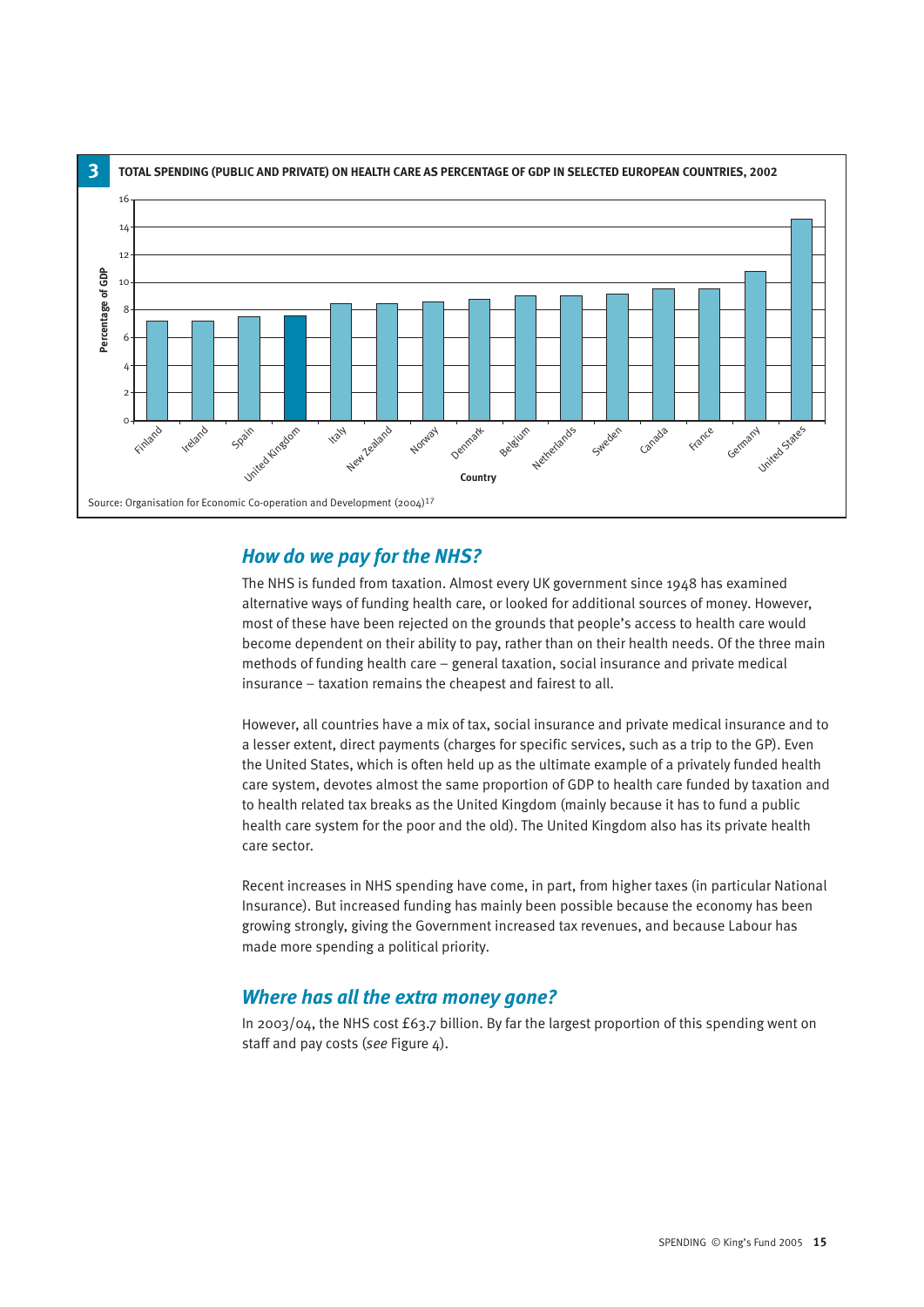

In 2005, hospital and community health services, which are the biggest component of NHS spending in England, received £5,086 billion more than they received in 2004. However, not all of this has been available to expand and develop health care services (in other words, to open more beds or perform more and better procedures).

Most of the money has been 'earmarked' (or set aside) for 'cost pressures', such as increased pay and new terms and conditions for GPs, consultants and other NHS staff. Around a fifth has had to be spent on meeting other cost pressures such as clinical negligence claims, the new

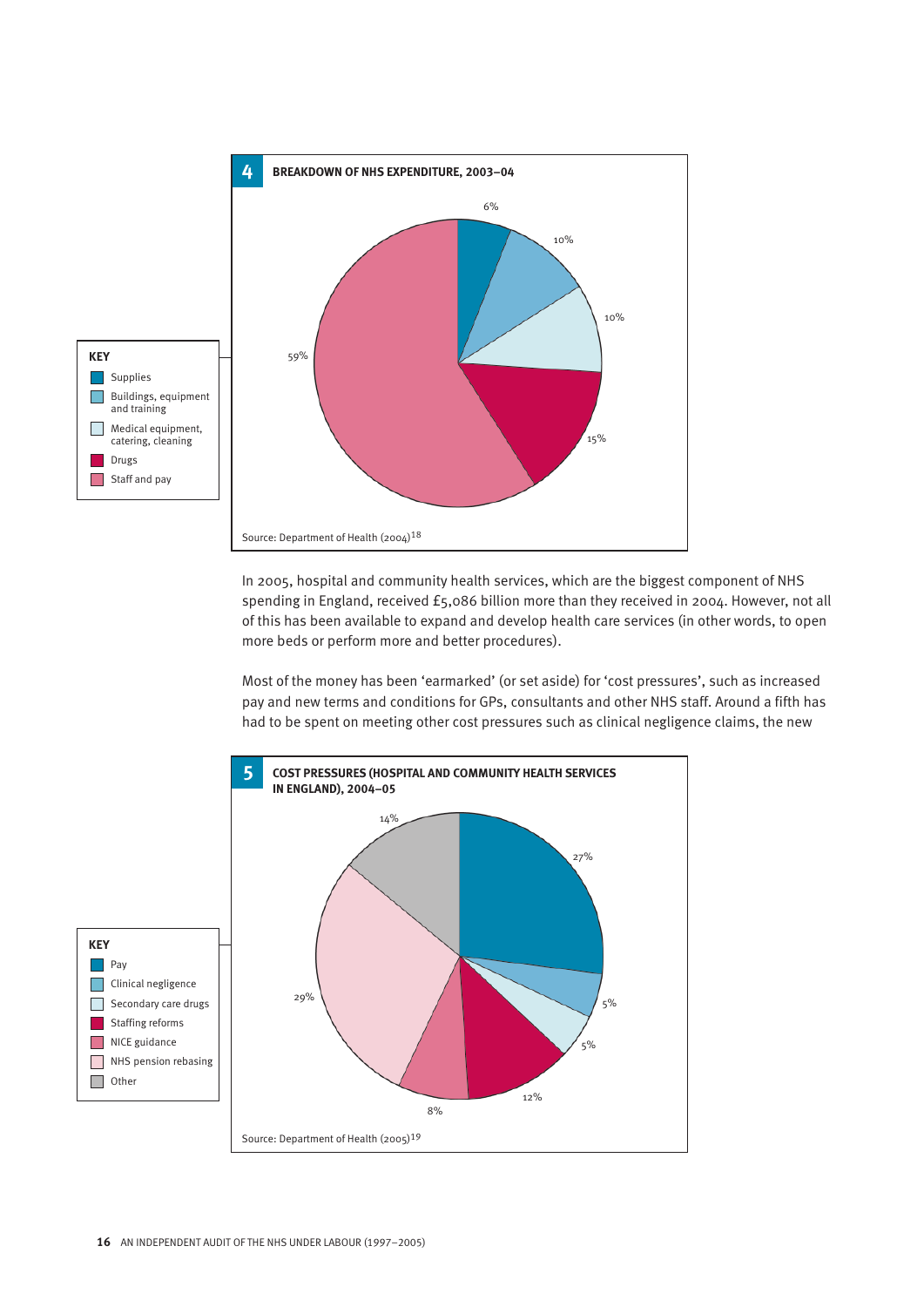

staff grading exercise (Agenda for Change) and increases in costs associated with guidance on new drugs and procedures from the National Institute for Clinical Excellence (*see* Section 1, p 10) (*see* Figure 5).

In addition, part of the total growth in funding for the NHS is expected to come from 'cash releasing efficiency gains' (improvements in efficiency within the NHS that release money to be spent on other services). It cannot be guaranteed that these will actually be made.

Therefore, of that £5,086 billion (12.38%) rise in cash for hospital and community services last year, the amount of cash to be spent on beds, procedures and so on after all these known cost pressures have been met, only increased by 2.4% (excluding any cash released from current spending through greater efficiency) (*see* Figure 6).

#### *Has the money been well spent?*

All this extra investment raises other questions: Is the money being spent on the right things? Are we getting good value for money? Unfortunately, as we started to discuss above (*see* Introduction) these are difficult questions to answer.

Knowing how much health the NHS produces may be the most crucial question of all. Unfortunately, like all other health care services around the world, the NHS has never consistently and systematically measured its patients' health.

As a consequence, we do not know how much extra health an extra pound spent on the NHS buys. The main measures of the nation's health – mortality (death rates), life expectancy (the number of years we can expect to live) – have been improving since the foundation of the NHS. But the contribution of the NHS to changes in these measures is difficult to assess even for specific procedures, as we discuss in more detail below in Sections 4 and 6.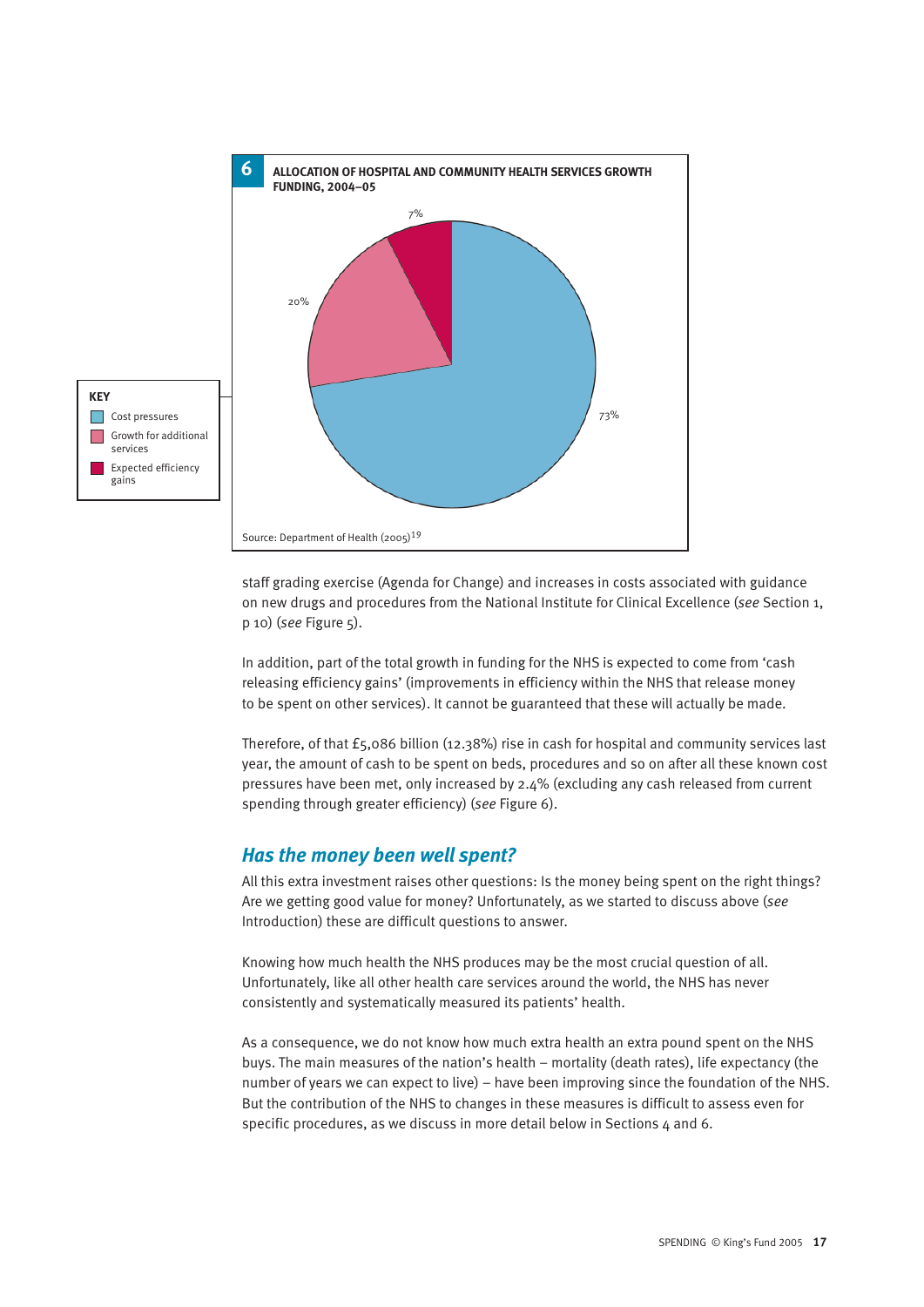Instead, measurement has focused on what the NHS *does* rather than what it *achieves* in terms of improving health.

#### **NHS PRODUCTIVITY**

Traditionally, the NHS has tended to count the number of patients treated, prescriptions written, operations performed, attendances at outpatient departments and other activities. In the language of economics, these are its 'outputs'.

If we combine the cost of producing these outputs, and divide it by the extra money spent on the NHS each year, we get a measure of NHS productivity or efficiency. If the increase in NHS output is higher than the increase in NHS financial inputs, then its productivity increases (broadly, it gets more work for every pound that it spends). But as Figure 7 shows, since 1996 productivity measured this way has been declining.



#### **Why is NHS productivity falling?**

The reason for this is straightforward. As explained above, the traditional productivity measure is a ratio of outputs (activity) to inputs (money). There have been relatively large increases in NHS spending since 1997/98, but there has not been a similar increase in activity. Therefore, the ratio of outputs to inputs must fall.

There are essentially four factors underlying this downward trend in activity:

- Extra spending has been absorbed by higher costs (including the cost pressures discussed above). In other words, productivity has actually fallen in some areas.
- Extra spending has been invested in services and activities which may take some years to be reflected in increased outputs. In other words, some money has gone on measures that may prevent ill health, such as smoking cessation services. These may be a good thing to do (we discuss the point below, *see* Section 4), but there will not be a measurable result until some time after the year in which spending on these services took place; so there is no 'output' to capture at the moment.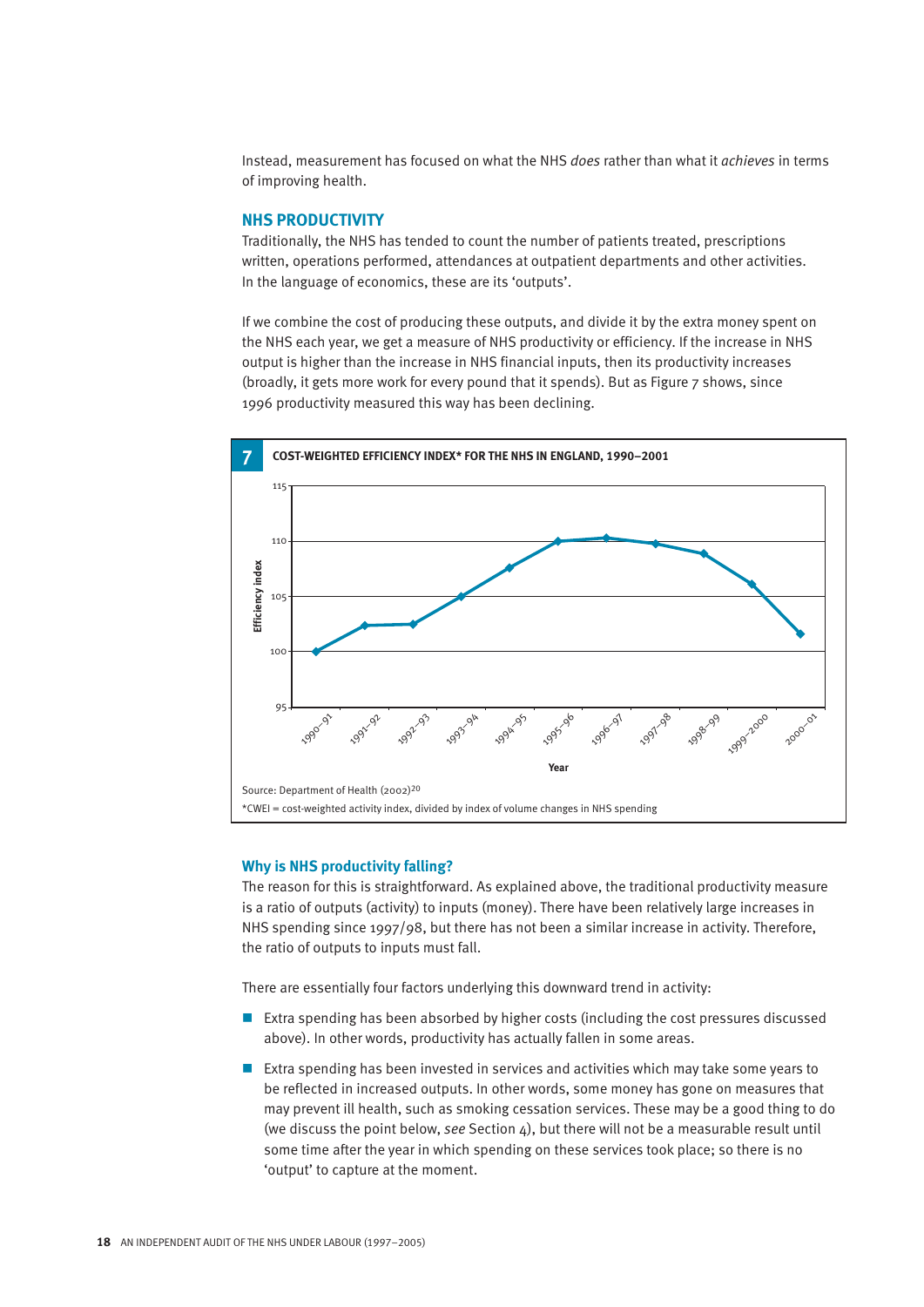- Extra spending has been increasingly channelled into activities not captured by the productivity measure. The cost-weighted efficiency measure used in the figure above, for example, does not record clinics held in GP surgeries, even though there is a trend for more work to be done there rather than in hospitals.
- Extra spending has been used to increase the (unmeasured) quality rather than the (measured) volume of outputs. Improvements such as devoting more time to each patient improves the quality of their care – but this is not captured by the figures. It also costs more – and this is captured by the figures.

Aside from these problems, there is another difficulty with activity-based measures of this kind; it may seem paradoxical, but it is not always in the patient's interests for the NHS to always do more.

For example, it is not necessarily desirable for the NHS to continually increase the number of admissions to hospitals or attendances at accident and emergency (A&E) departments. It would be better to prevent the need for them in the first place. And as some drugs (and some operations and other interventions) are only of very limited benefit to patients it makes little sense for the NHS to strive to provide more.

For the NHS, improving productivity is not just about producing more of everything for each extra pound, it is about doing the right things in the right way, as efficiently as possible.

Research has recently been commissioned by the Department of Health to investigate the issues discussed above and to address long-standing criticisms of the NHS productivity measure. It will take some time before recommendations from this work will be ready to put into practice.

### **Conclusion**

The increase in investment in the NHS since 1999 has been greater than during any other period in the last 30 years. In 2000, Tony Blair committed his Government to matching European levels of spending on health. After two initial years of relatively modest investment after 1997, the Government increased expenditure significantly, making up for cumulative and historic underinvestment in the NHS. This funding will bring the level of expenditure on health care in the United Kingdom up to 9% of GDP by 2008 – a figure comparable to other European countries. Therefore the Government's target will be achieved, and this has allowed the debate to shift away from funding levels to how to modernise the NHS. By 2007/08, generous funding from the 2004 spending review will mean that total health care spending in the United Kingdom (as a % of GDP) will have reached levels equivalent to spending seen in France in 2001.

As discussed in more detail in the sections that follow, the extra funding has been used to pay for more staff, equipment, buildings and medicines, which in turn have helped to contribute to better care.

What cannot easily be answered are these two questions: has the investment been well spent, and has the investment been enough? Productivity using the currently available measures – activity divided by expenditure – has actually fallen since 1997. On the surface, this suggests that the NHS is getting worse value for money. Yet the measure is flawed because not all activity is counted and increases in the quality of care are not recognised. Without a better measure of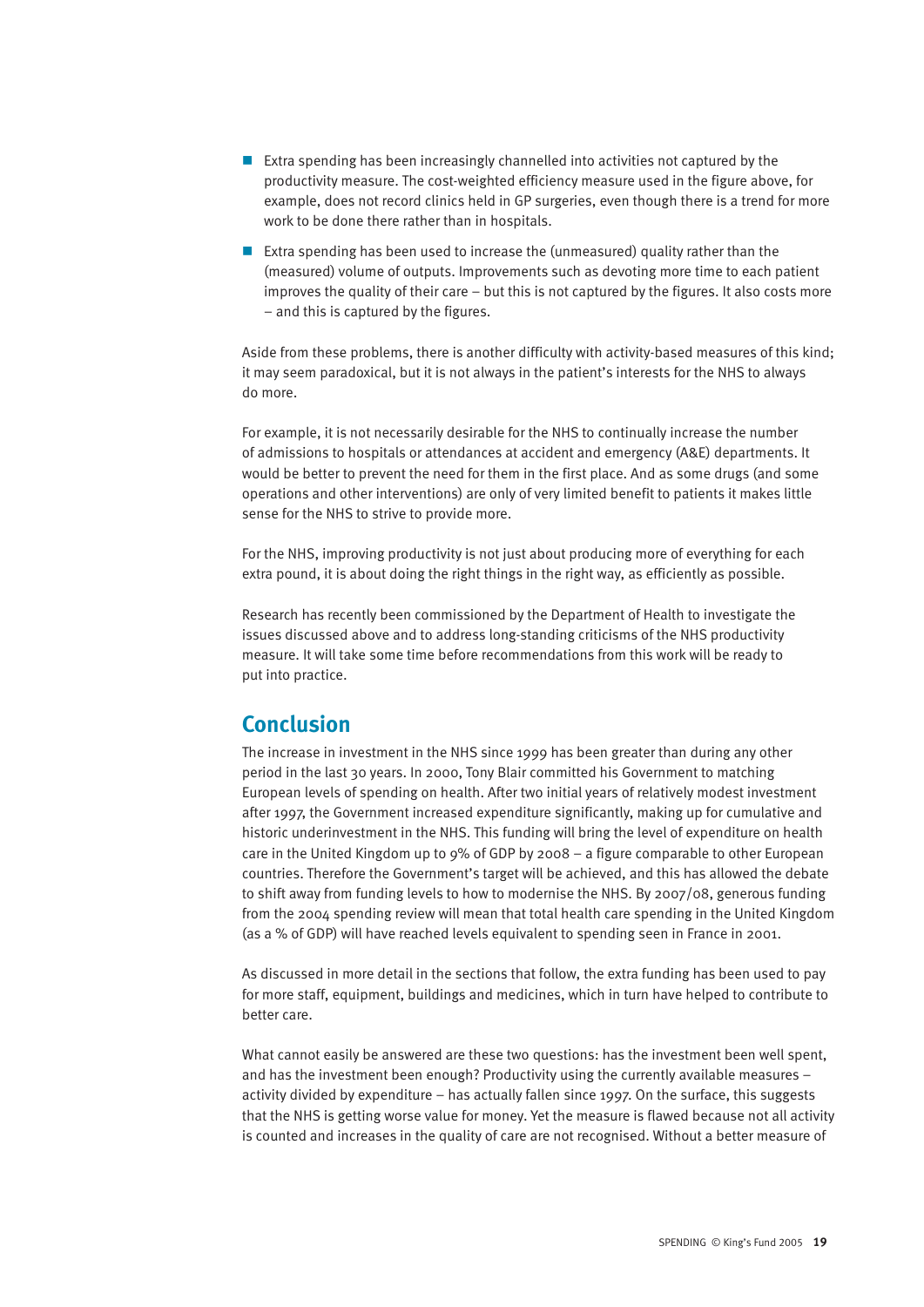productivity, it is not possible to be sure that the additional funds have been well spent. Nor is it possible to come to firm conclusions about what level of spending on the NHS is 'enough' – although a level that is close to that of European neighbours (with respect to the proportion of gross domestic product spent) seems reasonable.

**Verdict:** Unprecedented levels of investment, many service improvements but it is possible that money could be better spent.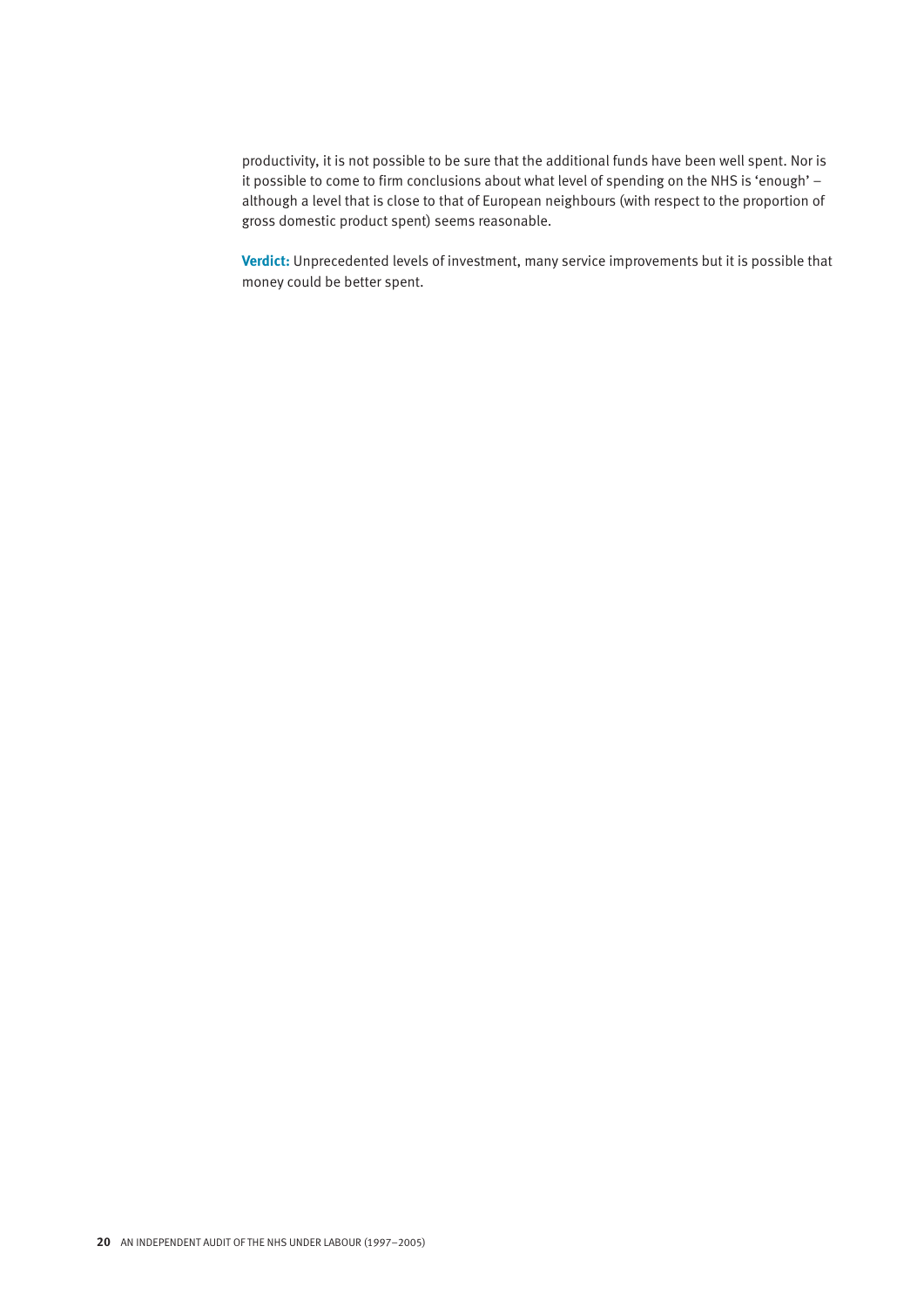# **3** Waiting times and access<br>to care

Long waits for hospital treatment have been a historical problem within the NHS. For example, in 1988, 208,000 people – more than a quarter of all patients – were waiting for more than a year for inpatient or day case treatment.

#### *Labour's targets*

A range of targets relating to waiting lists have been set by the last two Labour governments (*see* Table 1) and access to treatment has been a clear focus for their efforts to 'save the NHS'.

#### **TABLE 1: WHAT THE GOVERNMENT PROMISED**

| <b>Target</b>                                                                                   | <b>Date</b>       |  |
|-------------------------------------------------------------------------------------------------|-------------------|--|
| <b>Hospital services</b>                                                                        |                   |  |
| Reduction in total waiting list of 100,000<br>(Labour Party Manifesto 1997)                     | end of Parliament |  |
| Maximum wait for inpatient treatment: 6 months<br>(NHS Plan 2000)                               | end 2005          |  |
| Maximum wait for inpatient and day case: 3 months<br>(PSA 2002)                                 | 2008              |  |
| Maximum wait for outpatient appointment: 3 months/13 weeks<br>(NHS Plan 2000)                   | end 2005          |  |
| Maximum time from GP appointment to treatment: 18 weeks<br>(NHS Improvement Plan 2004)          | 2008              |  |
| <b>Emergency care</b>                                                                           |                   |  |
| Maximum wait in A&E: 4 hours<br>(NHS Plan 2000)                                                 | end 2004          |  |
| 75% of emergency ambulance calls to be responded to within 8 minutes<br>(NHS Plan 2000)         | 2001              |  |
| <b>Primary care</b>                                                                             |                   |  |
| Guaranteed access to a primary care professional within 24 hours<br>(NHS Plan <sub>2000</sub> ) | 2004              |  |
| Guaranteed access to a primary care doctor within 48 hours<br>(NHS Plan 2000)                   | 2004              |  |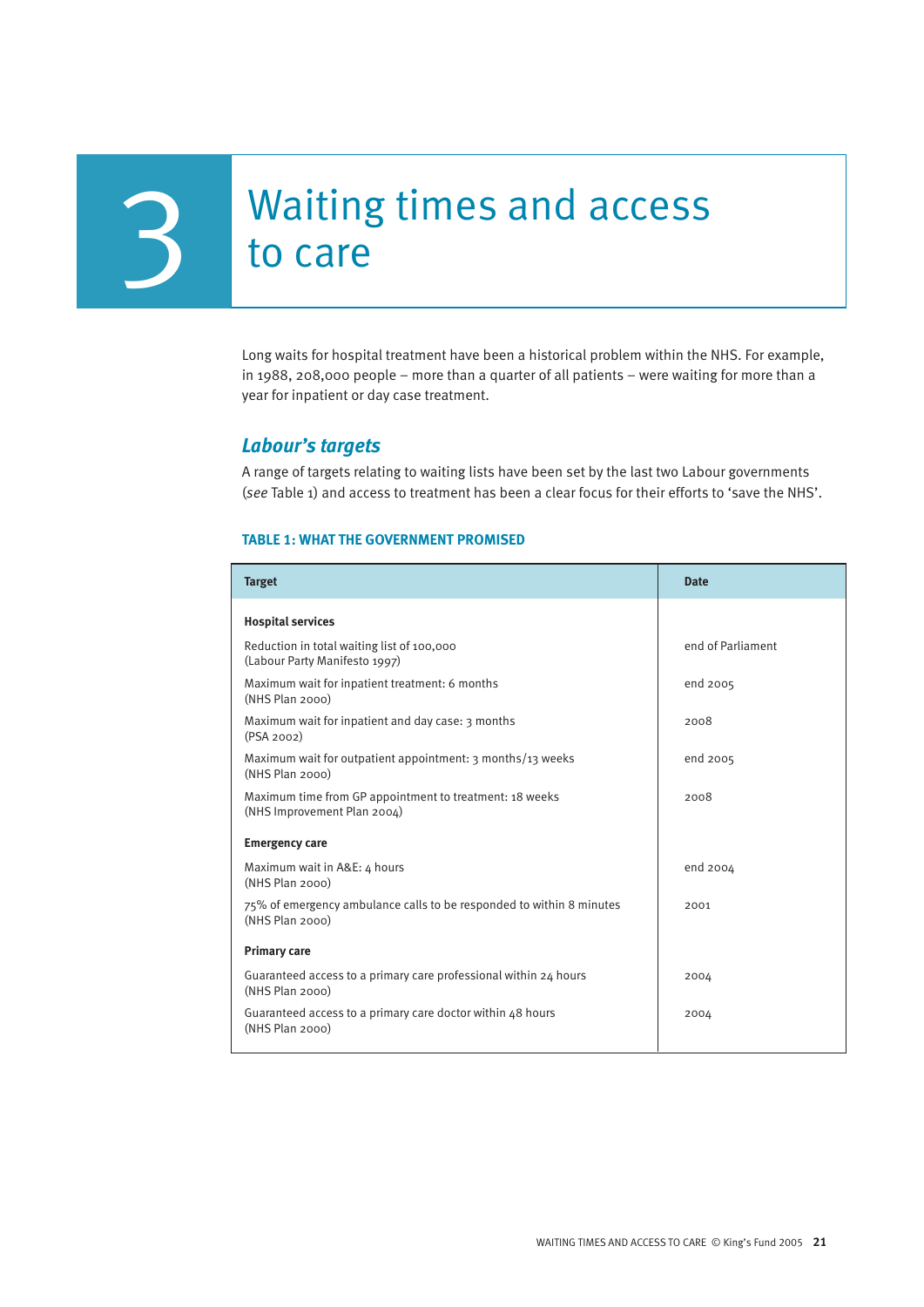#### *What has Labour delivered?*  **HOSPITAL SERVICES Inpatient waiting lists**

In 1997, the Government inherited an NHS that had almost eradicated waits for inpatient care of more than 12 months (*see* Figure 8). This had been achieved through tough national targets aimed at reducing long waiting times (known as the Patients' Charter). Under Labour, the proportion of patients waiting for more than 12 months (and more than 15 months) initially rose.

This was probably because Labour's focus, in its first two years in power, was the size of the waiting list, rather than the length of time patients spent waiting for treatment. Once the Government took its eye off that ball, waiting times began to creep up. Eventually, however, Labour switched its focus back to long waits. Since then, action to tackle waiting times has been successful (*see* Figure 8).



**KEY**  $\Box$  more than 12 months more than 15 months

> In March 2000, when Labour published its NHS Plan, 264,370 patients had been waiting more than six months for inpatient treatment. The plan promised that no patient would wait more than six months for inpatient treatment by the end of 2005. In October 2004, 69,638 patients had been waiting more than six months for inpatient treatment. Therefore, according to NHS Chief Executive Sir Nigel Crisp, the service is 'well on target' to deliver the commitments for waiting times set out in the NHS Plan.<sup>5</sup> Sir Nigel Crisp's assessment is likely to be correct, as the number of people who are currently waiting longer than the target time is less than the NHS managed to take off the waiting list in the previous year.

The average waiting time for treatment has also declined since Labour came to power. There has been a 30.5% reduction in the mean average wait (the sum of individual waiting times divided by the number of patients waiting) and a 21% reduction in the median average wait (the 'middle' point of the different waiting times experienced by patients) since March 1997 (*see* Figure 9).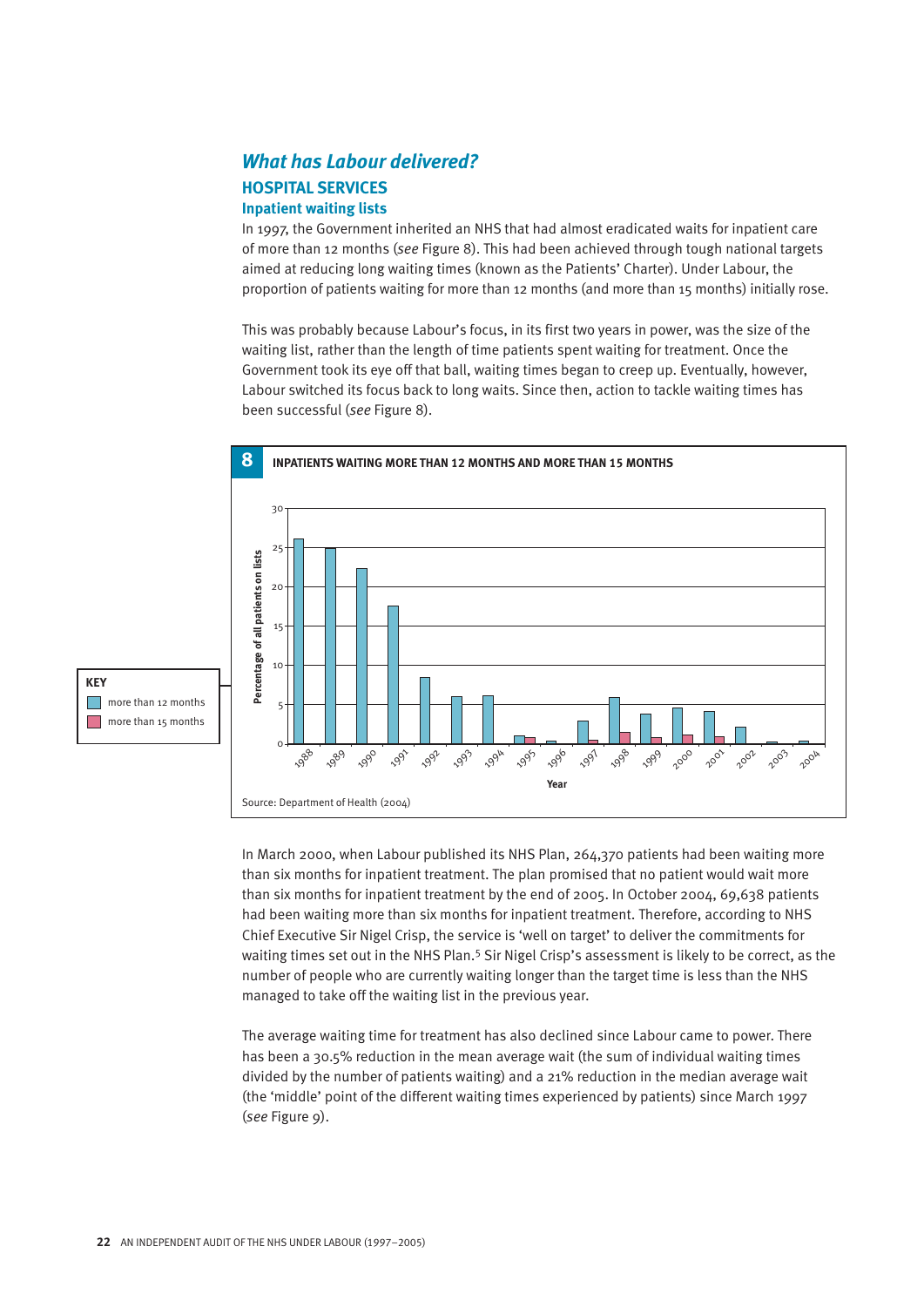

The mean average wait for inpatient treatment was just over four months in March 1997 and just under three months by March 2004. The median wait for inpatient treatment was just over three months in 1997 and two and a half months by March 2004. In other words, average waiting times are falling. With regard to the median average wait, while half of the patients waiting for treatment will wait less than two and a half months, half will wait more than two and a half months.

What these figures don't tell us is who these patients are. A key issue is whether patients on waiting lists are being clinically prioritised, so that the most urgent cases are seen first and fastest. Unfortunately, there is no publicly available data for us to be able to judge whether or not this prioritisation process is occurring efficiently.

Nor is there any publicly available data to let us judge whether clinical priorities are being distorted by the maximum waiting time targets (in other words, whether hospitals are dealing with some patients who are about to wait longer than the target ahead of more urgent cases).

Research by the King's Fund in the clinical specialty of orthopaedics suggests that the amount of 'clinical distortion' arising from the strategy to reduce the numbers of long waits is probably very small.<sup>22</sup> However, evidence given to the House of Commons' Health Select Committee, relating to the Bristol Eye Hospital, suggests that clinical priorities might be affected by waiting list management policies.<sup>23</sup>

Another way of measuring waiting time is the length of time patients waited *having been admitted in a particular year* – a 'completed wait' (*see* Figure 10). The average and median completed waits tend to be shorter than for those still on waiting lists. These have drifted slightly up, but over time, both ways of measuring waiting time have broadly moved in the same way and a fall can be expected.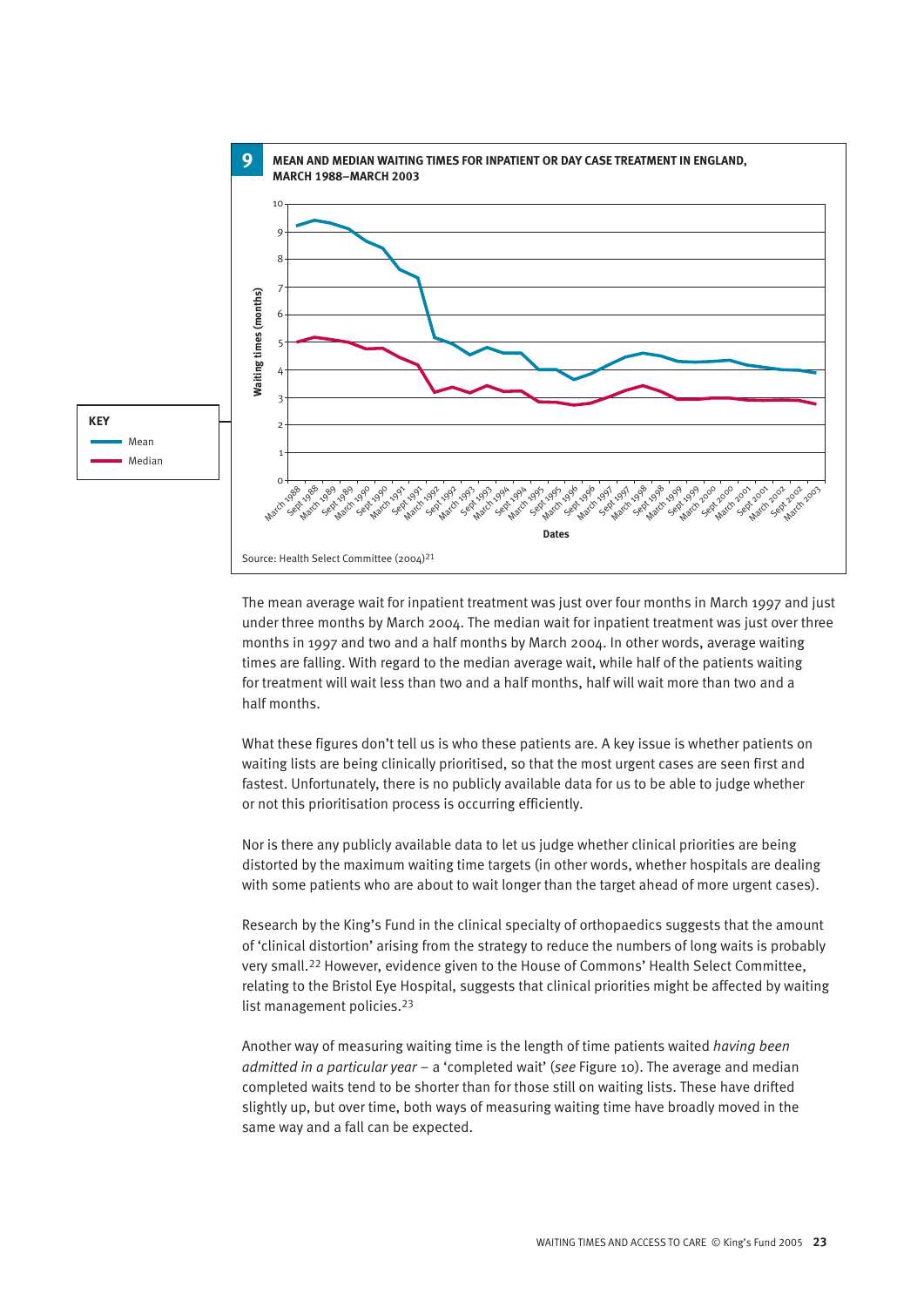

#### **Outpatient waiting lists**

The Labour Government inherited a significant outpatient waiting list problem. When it came to power, nearly 189,000 patients were waiting between 13 and 26 weeks for an outpatient appointment, and 69,000 patients were waiting for more than 26 weeks.

The situation worsened during the first few years of the Labour Government, peaking in 1999 with 363,000 patients waiting between 13 and 26 weeks for an outpatient appointment and 149,000 waiting more than 26 weeks (*see* Figure 11).

However, since 1999, significant improvements have been made towards the target of a maximum wait of 13 weeks by the end of 2005. By September 2004, the number of patients waiting 13–26 weeks for an outpatient appointment had fallen dramatically (to 77,148) and so had the number of patients waiting more than 21 weeks (to only 148 people).<sup>18</sup> Again, the NHS Chief Executive, Sir Nigel Crisp, is confident that the target will be achieved. On the basis of the available data, this confidence appears well placed.

#### **The scale of Labour's waiting list achievement**

To put Labour's waiting list success into context, it is worth remembering that the number of patients on the waiting list for an inpatient or day case procedure has grown steadily since the NHS was founded (*see* Figure 12). Waiting lists are in part affected by the level of demand for services (as opposed to how well the system is currently functioning). Demand for health services has been growing.

Between 1979 and 1996 (the years of the Conservative administrations) the list grew from 771,998 to 1,040,152 – a rise of 35%. While the total waiting list peaked during the first Labour Government, overall, the number of people waiting for hospital treatment has fallen by 17% since it came to power in 1997 (from 1,061,600 in 1997 to 885,503 in 2004).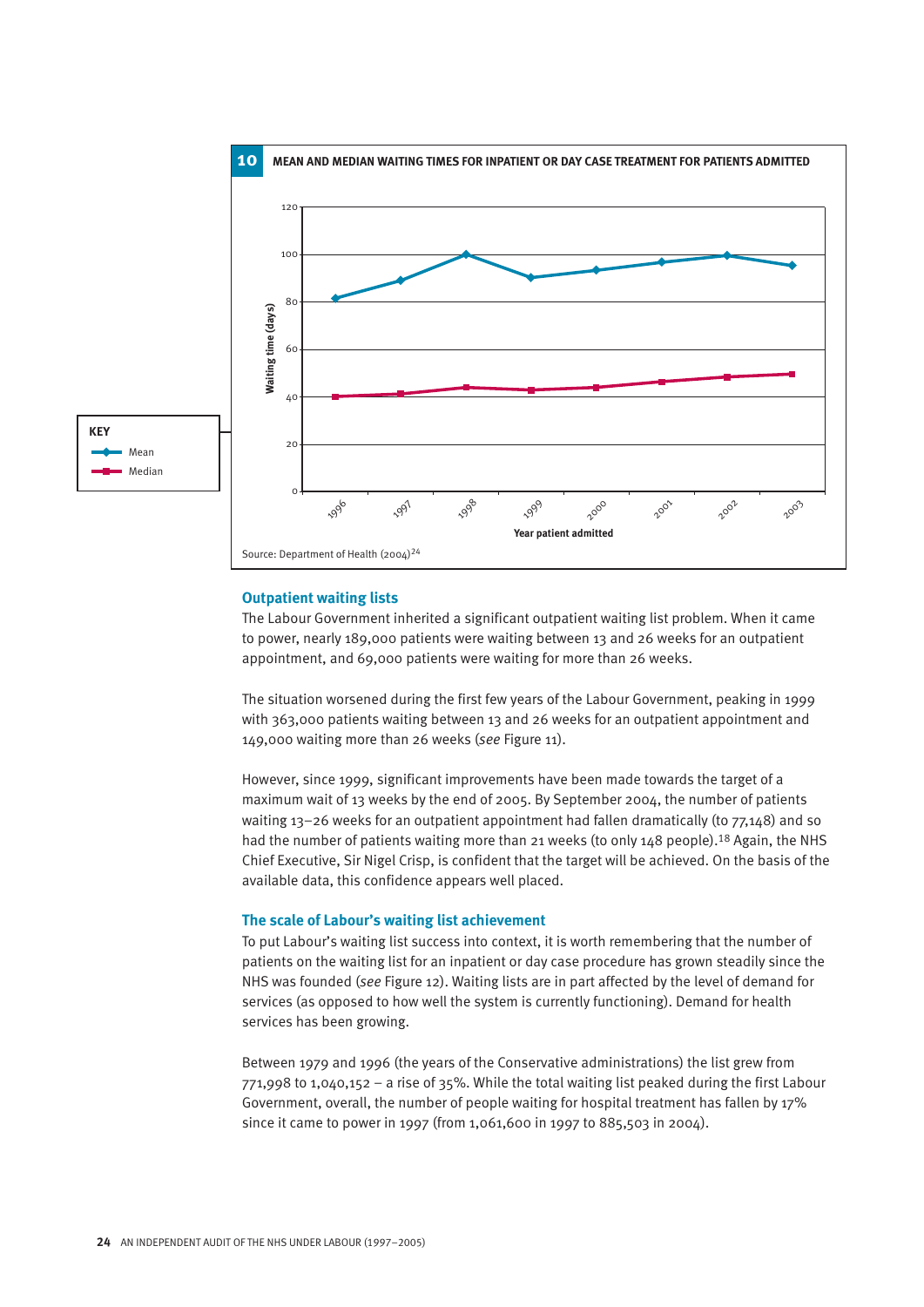

#### **KEY Of those referred but** not yet seen, waiting 13–26 weeks Of those referred but not yet seen, waiting over 26 weeks

Through significant increases in NHS activity and more sophisticated ways of managing the flow of patients through the NHS (discussed in more detail in Section 4), the Government has not only met its manifesto pledge**,** but managed to reverse a historical trend of increasing numbers of people waiting.

#### **EMERGENCY CARE Accident and emergency**

Emergency care services have been under intense pressure, with long waits in accident and emergency (A&E) departments in particular. The Government identified this problem as a key priority in the NHS Plan**.** It set a challenging target of ensuring that, by December 2004, no patient would wait more than four hours in A&E from arrival to discharge, transfer or admission to hospital.

According to the government spending watchdog, the National Audit Office (NAO), recent years have seen sustained and significant improvements in waiting times in A&E due to greater investment and better working practices.<sup>25</sup> Furthermore, the NAO suggested that the improvement in waiting times in accident and emergency departments did not appear to be achieved at the expense of other objectives, such as the reduction in cancelled operations.

However, whether the Department of Health will actually meet the waiting times target is, as yet, unclear. *The Chief Executive's Report to the NHS*, 2004<sup>18</sup> says that 96.4% of patients waited no more than four hours, a little way short of the required benchmark. However, serious questions have also been raised about the way the target is measured for the NHS star ratings. Hospitals are told that the target should be measured during one particular week of the year. There are suspicions that hospitals have diverted staff and resources away from other clinical areas in order to meet the target.<sup>26</sup>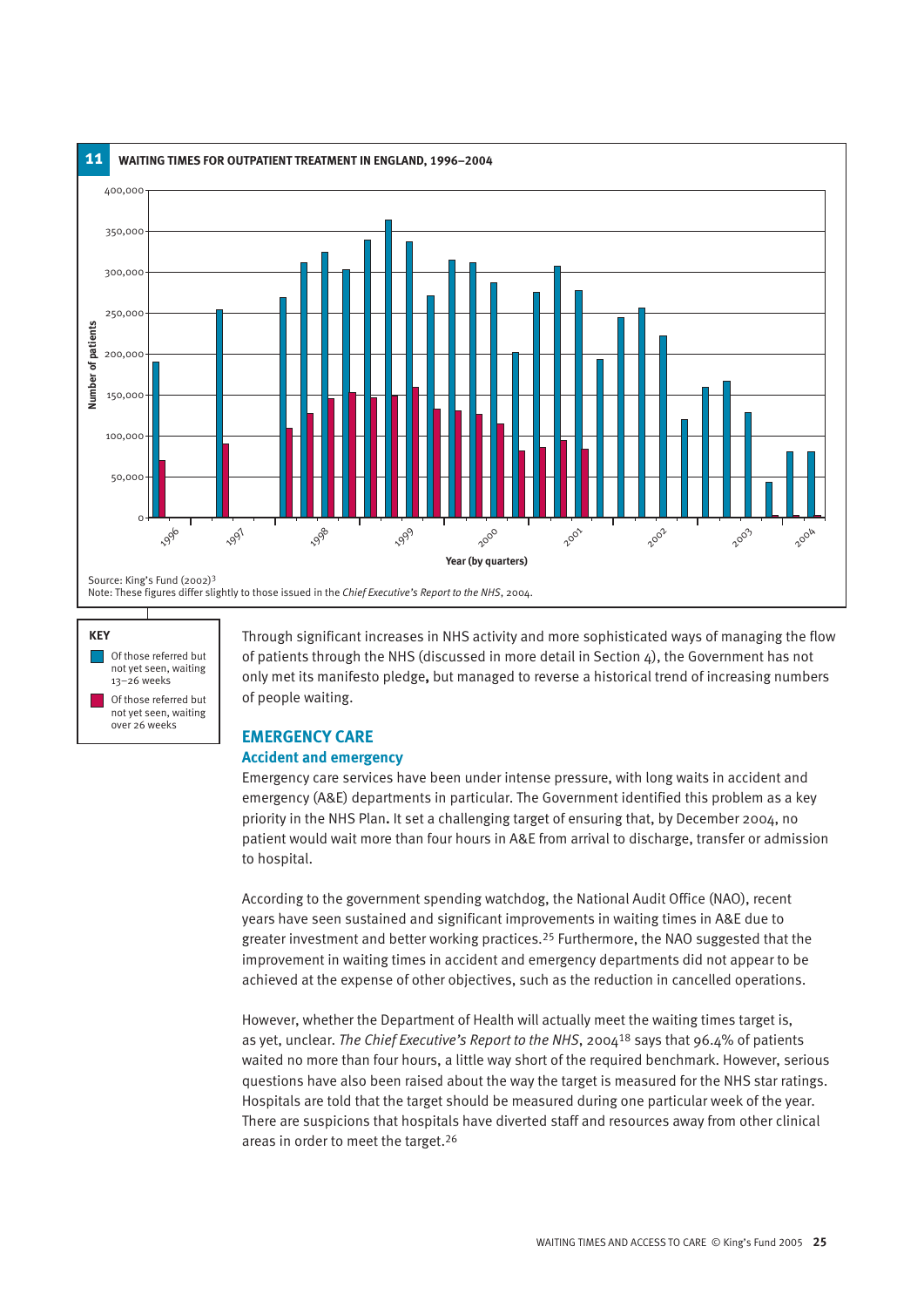

#### **Ambulance services**

Ambulance services are a crucial component of the emergency care network. There are 31 different ambulance services in England and there has been a significant rise in the number of emergency calls that they receive annually; from 3.58 million in 1997/98 to 5.34 million in 2003/04 – a rise of 49%.<sup>27</sup>

Against this background of rising demand, the NHS Plan set a challenging target for improved emergency response times, claiming that the earlier arrival of an ambulance by one minute to patients with a heart attack, would result in an extra 11 days of life, on average.

By 2001, it was expected that 75% of emergency (or what are known as 'category A') calls would be responded to within eight minutes. This target was not met within the timescale set. The NAO found that, in 2003/04, only 22 out of 31 ambulance services had met this target and that other services were struggling.<sup>25</sup> However, according to the *Chief Executive's Report to the NHS*, 2004, this target has now been met nationally.<sup>18</sup>

#### **PRIMARY CARE**

In the NHS Plan, the Government set a key target for access to general practitioner services. By 2004, it was intended that patients should wait no longer than 24 hours to see a primary care professional (that is a doctor, nurse, therapist or other professional working in a GP surgery or health centre) and 48 hours to see a GP.

According to official figures, this target has been achieved, with 99.2% of general practices meeting the targets by November 2004 (*see* Figure 13). However, results from the NHS Patient Survey paint a rather different picture. In 2004, 23% of patients reported that they had to wait more than two working days for an appointment with their GP.<sup>28</sup> Whether the difference shows up a problem with patients' memories, or with official monitoring of the target, is not known.

In addition, the Government has developed new forms of access to primary care. NHS Direct – the telephone, and later online, advice service – has expanded rapidly. Calls have risen from 1.65 million in 1999/2000 to 6.4 million in 2003/04.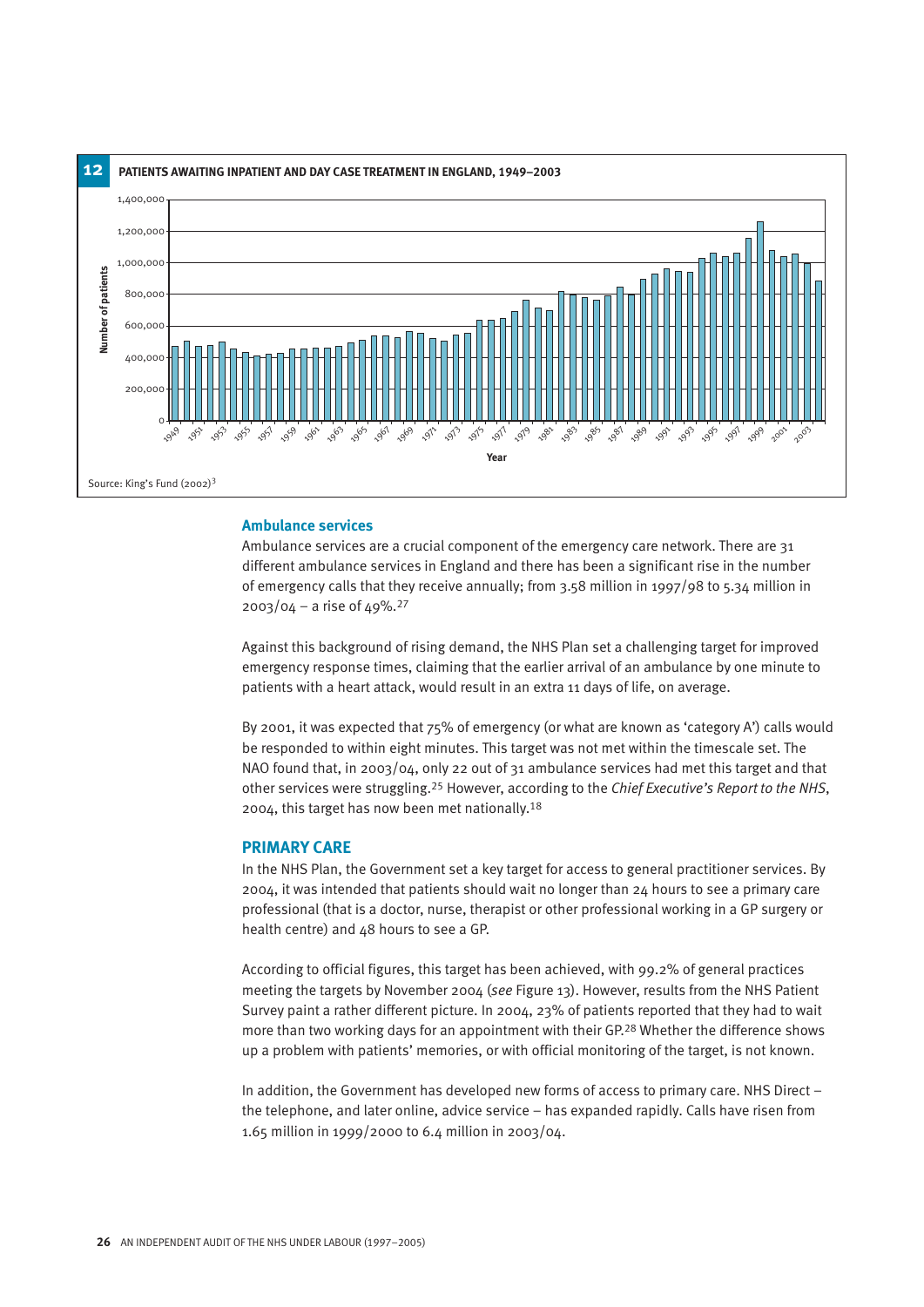

Online advice from NHS Direct has also risen sharply from 1,500,000 visits to its website in 2000<sup>29</sup> to 6,542,000 visits in 2003/04.<sup>18,30</sup> Patients can also access NHS 'walk-in centres', designed to deal with minor injuries and primary care issues. By 2003/04, 43 services had been set up and had treated 1.58 million patients.

#### *International comparisons*

As discussed in the Introduction, the Assemblies in Wales and Northern Ireland and the Scottish Parliament now have discretion over health funding and the management of the NHS. Significant differences in health policies and outcomes have emerged.

In terms of waiting times for treatment, it appears that the NHS in England has performed better than the other three countries in the United Kingdom (*see* Figure 14). For example, virtually

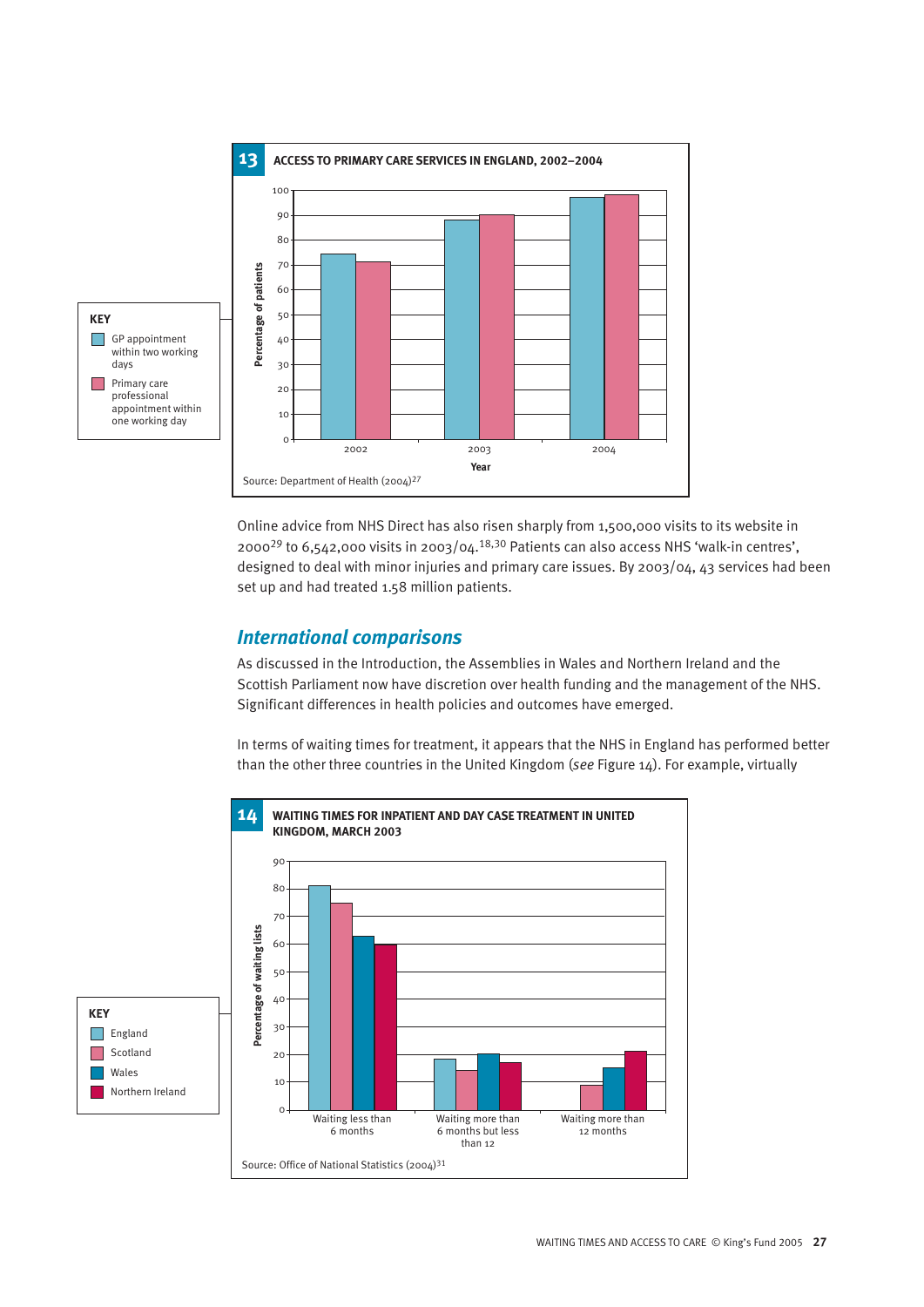no-one now waits for more than 12 months for treatment in England, while in Northern Ireland and Wales, 22% and 16% of patients wait for more than 12 months. A greater proportion of people in England are also waiting less than six months than in the other three countries.

Concern about waiting times is not confined to the United Kingdom. Waiting times have been described by the international think tank Organisation for Economic Co-operation and Development (OECD) as a 'serious policy issue' in a number of countries, including Finland, Ireland, Italy, Netherlands, Norway, Spain and Sweden.<sup>32</sup>

Research conducted by the OECD in 2000, before the major reductions in waiting times in the English NHS, revealed that England was not alone in having substantial waits for some types of surgery, such as cataract operations (*see* Table 2).<sup>32</sup>

| <b>Country</b> | <b>Cataract</b> | <b>Hip Replacement</b>   | <b>Knee Replacement</b> | <b>Varicose</b> |
|----------------|-----------------|--------------------------|-------------------------|-----------------|
| Denmark        | 71              | 112                      | 112                     | 99              |
| Finland        | 233             | 206                      | 274                     | 280             |
| Norway         | 63              | 133                      | 160                     | 142             |
| Netherlands    | 111             | 96                       | 85                      | 107             |
| Spain          | 104             | 123                      | 148                     | 117             |
| Sweden         | 199             | $\overline{\phantom{a}}$ |                         | ٠               |
| England        | 206             | 244                      | 281                     | 227             |

#### **TABLE 2: MEAN WAITING TIMES (IN DAYS) FOR SELECTED SURGICAL PROCEDURES IN SELECTED COUNTRIES IN 2000**

### **Conclusion**

The Government set a number of challenging targets to reduce the number of people waiting for operations and to reduce the actual time spent waiting. In the first two years of the first Labour Government, the number of people waiting for NHS hospital treatment and the length of time that they had to wait both grew. However, since 2000, Labour's policies to tackle waiting times became far more effective. The Government is on course to meet its key target to reduce the maximum waiting time for an outpatient appointment to 13 weeks and an inpatient admissions to six months by December 2005. According to official statistics, the mean average waiting time for an inpatient or day case operation has dropped from just over four months in 1997 to less than three months by 2004.

The Government has also tackled the difficult area of emergency care. More than 96% of Accident and Emergency Departments now ensure that patients are either discharged, transferred or admitted within four hours (a little short of the Government's own target of 98%). Similarly, the ambulance service now answers 75% of emergency (category A) calls within eight minutes. Alongside these improvements in hospital and emergency care, access to primary care has also increased. According to the official statistics, the Government's target that patients should wait no longer than two days to see a GP is now met in virtually all practices (compared to only 75% of practices in 2002). However, when surveyed, patients suggest that compliance with this target is rather lower in practice ( $77\%$ ).

Despite these successes, it is accepted by the Government that there are 'hidden waits' where waiting times are not currently measured and where treatment may be stalled due to specific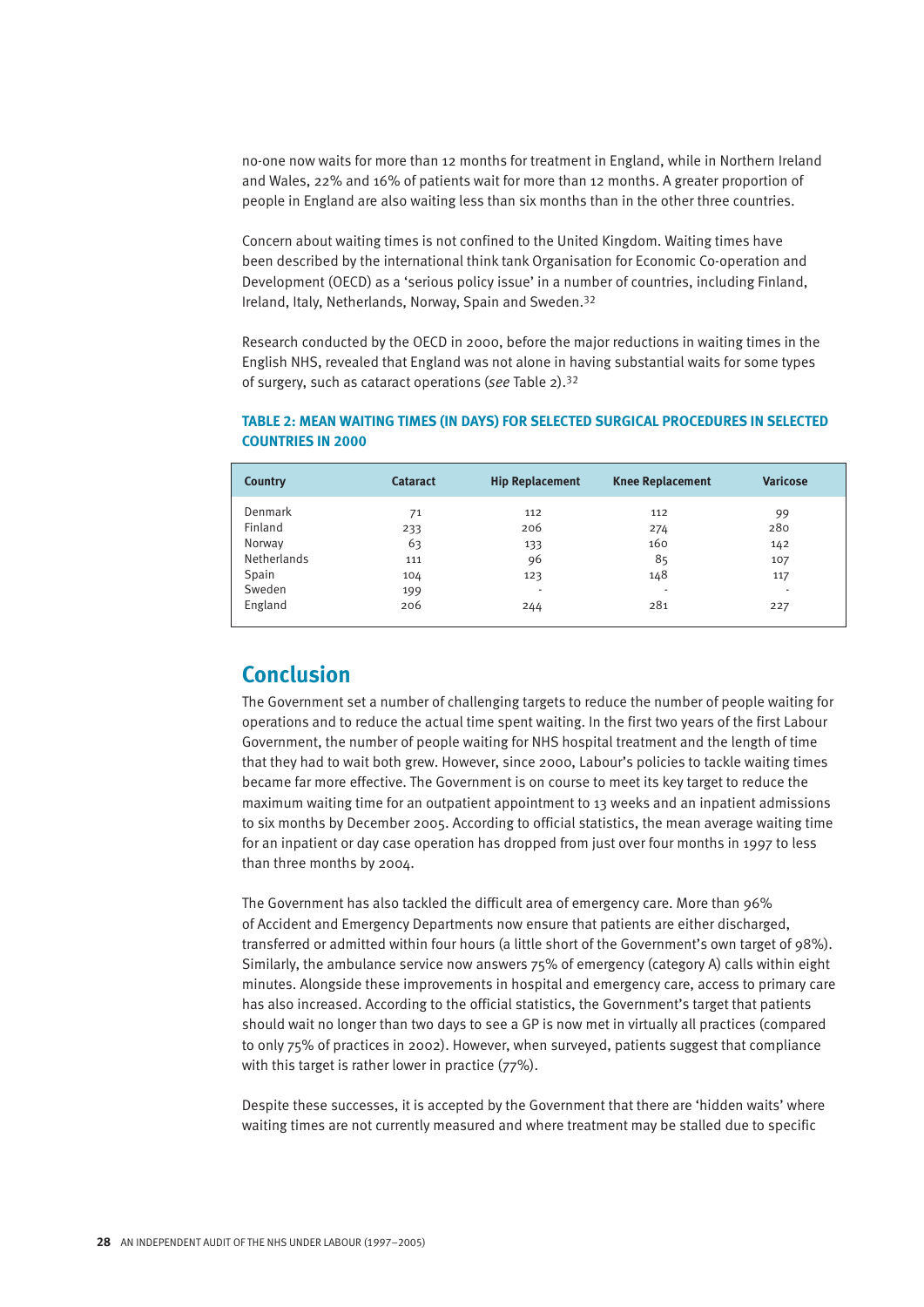bottlenecks (such as access to diagnostic tests). To address this, the Government has announced more investment in diagnostics to help meet a new waiting time target – a maximum total wait of 18 weeks between GP referral and treatment by 2008. This target is highly ambitious and shows Labour's determination above all else to transform the NHS' biggest perceived problem – waiting times.

**Verdict:** Greater progress on reducing waiting times than at any other stage in NHS history, with more to come. Unknown but likely to be significant waits for diagnostic tests.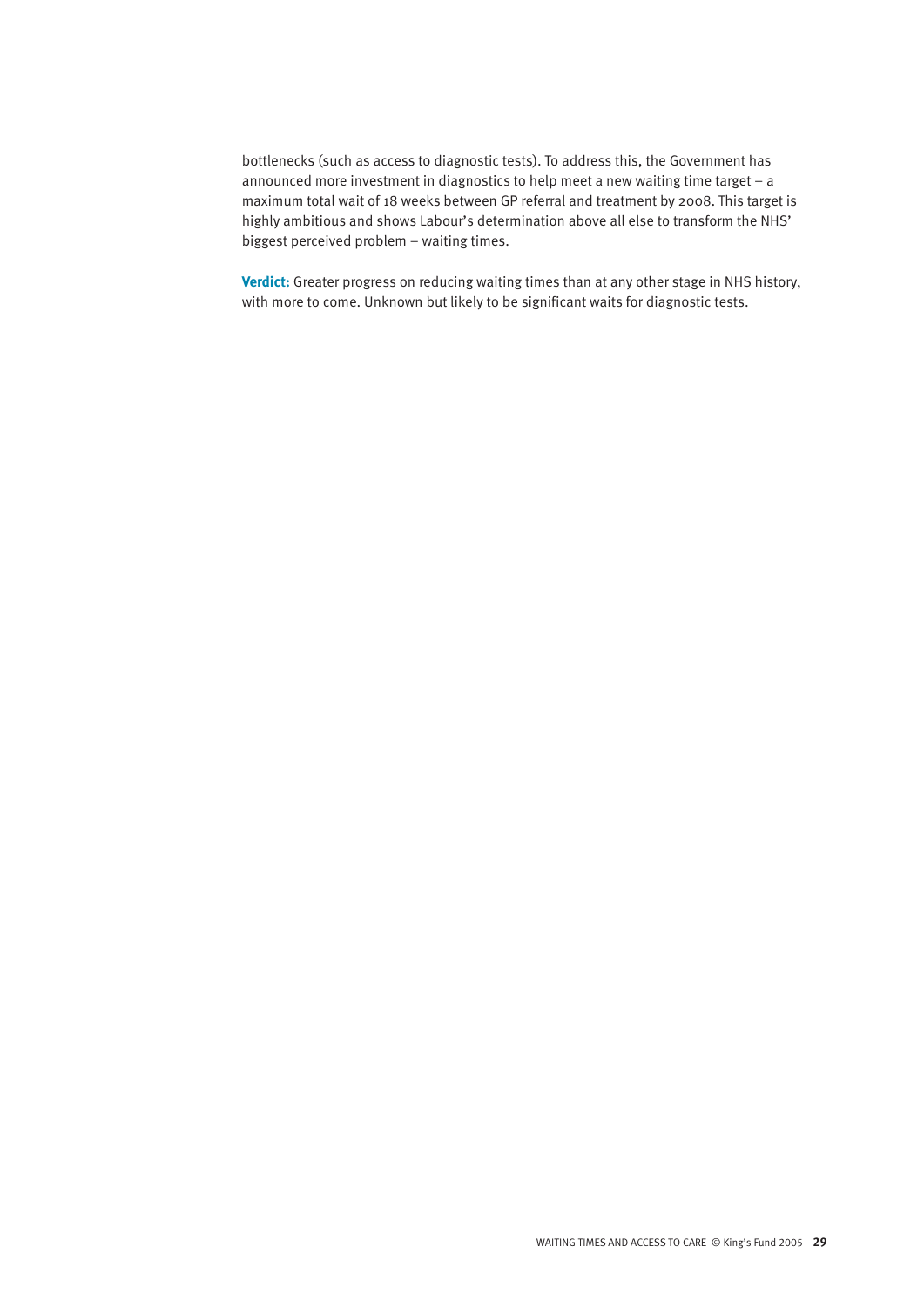# Three health priorities: cancer, coronary heart disease<br>and mental health

NHS services that care for people with cancer, heart disease and mental health problems have all been subject to major reform and investment by the Labour Government. Both cancer and heart disease were targeted because they are 'big killers'. According to official figures, one person in three in England will develop cancer at some stage in their lives, while one person in four will die of cancer – 120,000 a year in 2000.<sup>33</sup> Heart disease is also lethal on a big scale: it is still the most common cause of death, while an estimated 1.5 million men and 1.2 million women live with coronary heart disease (where the arteries that carry blood to the heart become narrowed).<sup>34</sup> Mental ill health does not claim so many lives, but affects many people – the Government estimates that at any one time, one adult in six suffers from some sort of mental health problem, ranging from anxiety to more serious disorders, such as schizophrenia.<sup>35</sup> The costs of mental health to the economy and society have been estimated at £77 billion, once the cost of NHS services is added to lost production and costs to individuals and their families.<sup>36</sup>

#### **Cancer**

The seeds of change in cancer care were sown under the Conservatives. A major review of cancer care, the Calman-Hine report,  $37$  was completed in 1995, prompted by evidence of very poor cancer outcomes for people in England and Wales compared to other European countries. The report recommended changes to the way cancer care was delivered, based on concentrating cancer expertise into special networks.

When Labour came into power, no immediate changes were made, but in 1999, the Government took the decision to review cancer care and appointed a National Director of Cancer Care – otherwise known as the cancer tsar. The aim was to improve services so that they approached the best international standards.

The first big target to reduce death rates or 'mortality' was set in 1999, in the white paper *Our Healthier Nation*.<sup>38</sup> More detailed targets were added in the NHS Cancer Plan of 2000.<sup>33</sup> Some of the big targets are due to be hit at the end of this year (*see* Table 3).<sup>39</sup>

#### *Labour's strategy*

The Government's strategy on cancer has been threefold: to prevent cancer, by reducing smoking and improving diet; to detect cancer earlier, by improving and extending screening and raising public awareness; and to improve cancer services.

The NHS Cancer Plan promised new funding 'rising to an extra £570 million a year for cancer services by 2003/04', and investment was made available to modernise equipment, some of it from the National Lottery. <sup>33</sup>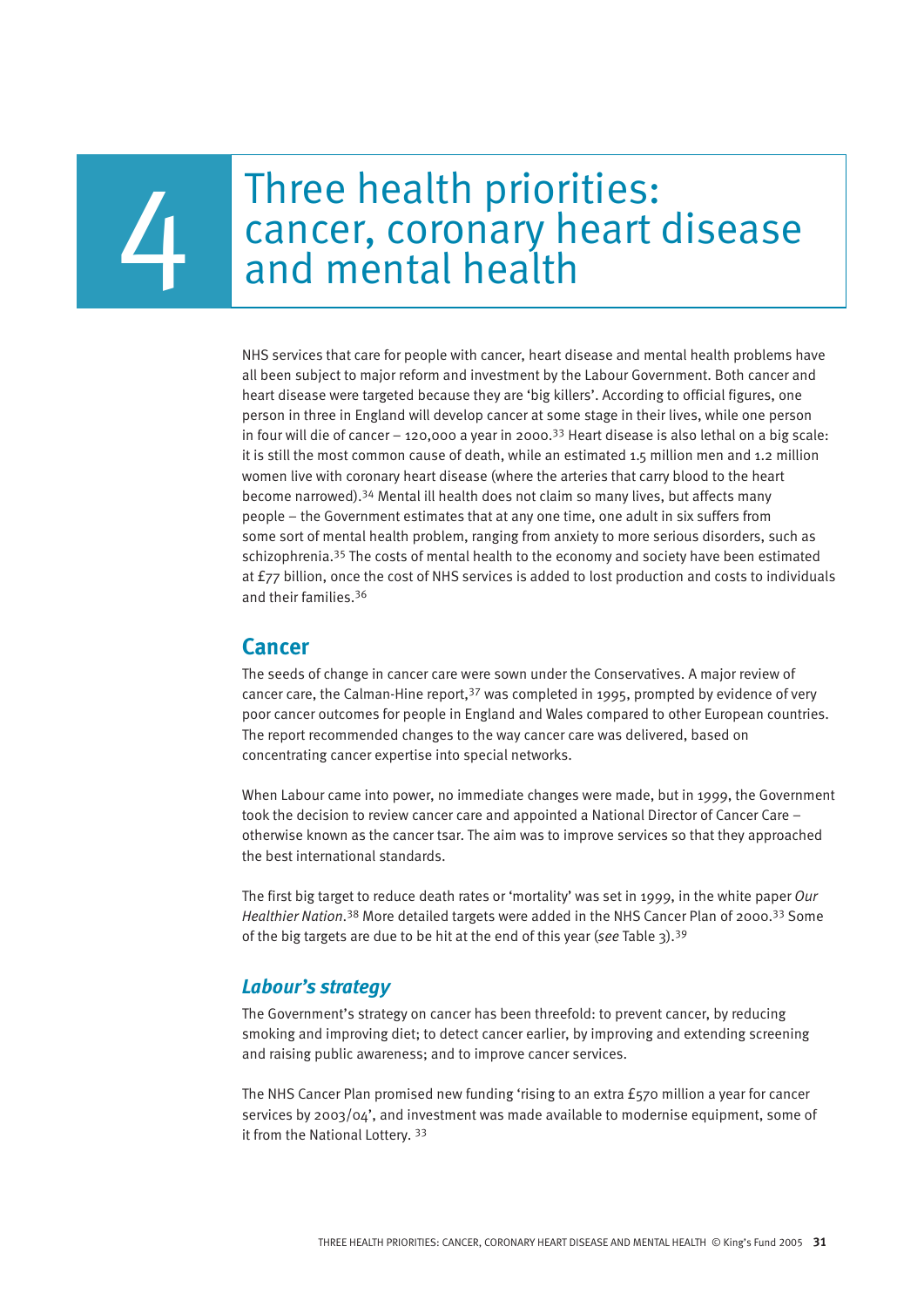#### **TABLE 3: TARGETS IN CANCER CARE**

| <b>Target</b>                                                                                                                                       | <b>Date</b>   |
|-----------------------------------------------------------------------------------------------------------------------------------------------------|---------------|
| Reduce mortality rates from cancer by at least 20% for the under 755<br>(Our Healthier Nation 1999)                                                 | 2010          |
| Reduce adult smoking to 21% by 2010<br>(Spending Review 2004 Public Service Agreement)                                                              | 2010          |
| Two-week maximum wait from urgent GP referral to first outpatient appointment<br>for all urgent suspected cancer patients<br>(NHS Cancer Plan 2000) | March 2000    |
| One-month maximum wait from cancer diagnosis to treatment<br>(NHS Cancer Plan 2000)                                                                 | December 2005 |
| Two-month maximum wait from urgent referral to treatment of all cancers<br>(NHS Cancer Plan 2000)                                                   | December 2005 |
| One-month maximum wait from urgent referral to treatment<br>(NHS Cancer Plan 2000)                                                                  | 2008          |

The plan also promised more staff. By 2006, there were to be 1,000 extra cancer specialists; more radiographers; more nurses; and targeted action to address shortages of other staff who contribute to cancer diagnosis and treatment.

However, the plan recognised that problems went beyond a shortage of money, staff and equipment. It argued the whole 'patient journey' (from the patient's first visit to their GP, to the outpatient department of a hospital, to diagnosis, treatment and beyond) needed a substantial rethink in most parts of the country.

It also announced an expansion of special teams, known as cancer services collaboratives, to reform the way services were run. Initially, they began working in nine sites across England.<sup>33</sup>

### *Has Labour's strategy worked?*  **PREVENTION**

A third of cancers are attributable to smoking and up to a third are attributable to diet, according to the NHS Cancer Plan. Indeed, the Government has suggested that reductions in smoking and improvements in diet could far outweigh the benefits of better health care services in contributing to the target of reducing deaths from cancer by 20% (*see* Figure 15).<sup>40</sup> These also have a role to play in reducing heart disease.

#### **Smoking**

The Government set itself a target to reduce the overall number of smokers in England from 28% of the adult population in 1996 to 21% by 2010.<sup>38</sup> Because more manual workers smoke than professionals, and this is a major cause of their lower life expectancy, the Government also set a further target to reduce the rate of smoking among manual groups from 32% in 1998 to 26% by 2010.<sup>33</sup>

A commitment was made to set up a comprehensive national smoking cessation service within the NHS early in Labour's first term in office (one of a range of anti-smoking measures which included a ban on tobacco advertising).<sup>41</sup> The NHS Stop Smoking Service was rolled out nationally in 2000 and given a target of 800,000 successful 'quitters' by 2006.<sup>42</sup> Official figures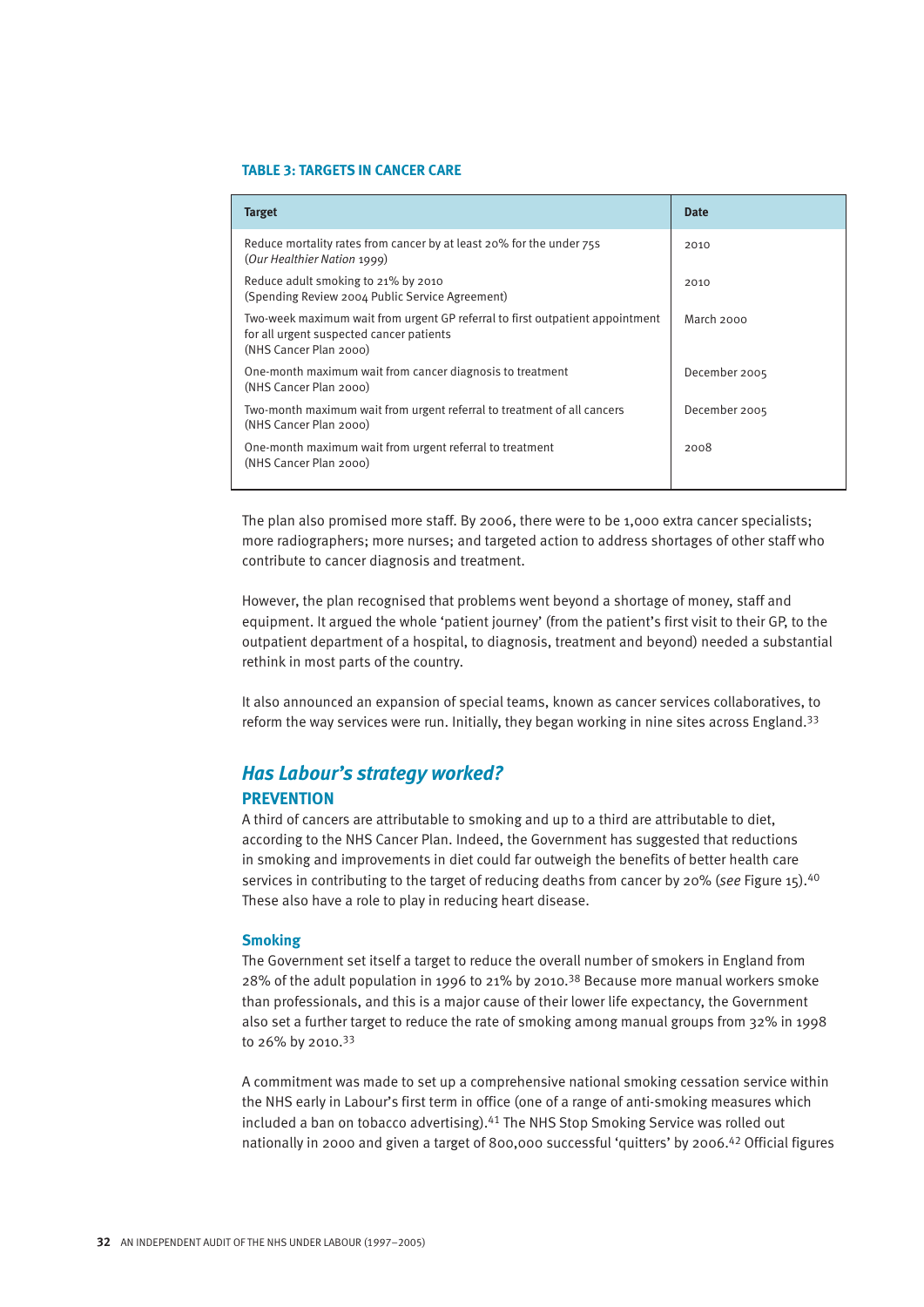

show that a significant proportion of those setting a quit date do go on to be successful quitters (*see* Figure 16).

However, this has to be put into context. The Government counts people who are not smoking after four weeks as quitters, but pilots of the quit programme in health action zones found far fewer people still managing to abstain from smoking after a year (*see* Figure 17).

According to information released by the Department of Health under the Freedom of Information Act, local NHS organisations are no longer being asked to collect data about how many people have quit after a year, because it was proving too time consuming to find them. Figure 17 shows that many people were 'lost to follow-up' – in other words had moved house or were otherwise impossible to trace. The Department of Health concedes that a 'pilot study of

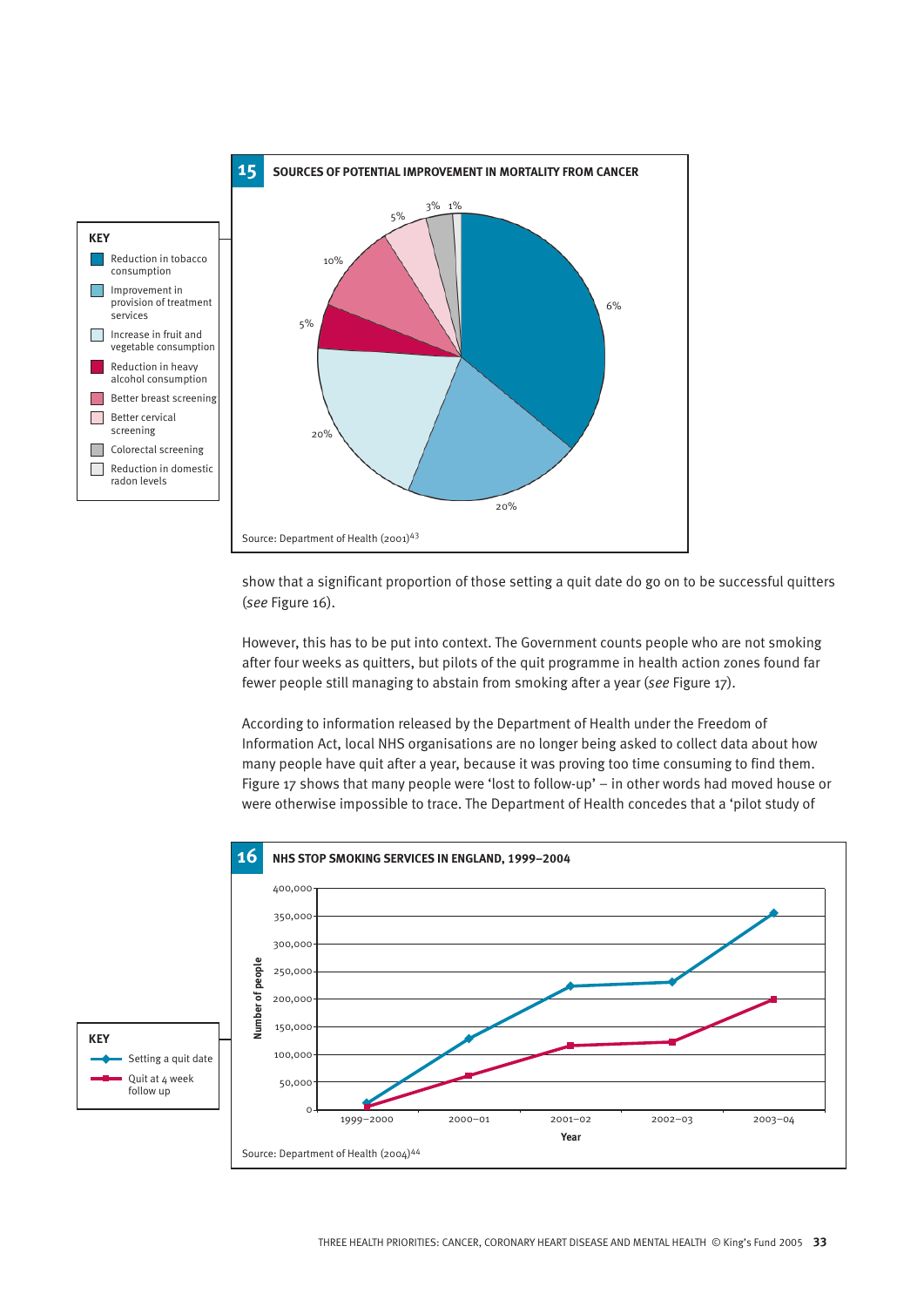

52-week quit rates in two areas suggests that longer-term quit rates are comparable with those established in clinical trials: that is, about 15% setting a quit date are still not smoking at 52 weeks'.<sup>46</sup>

In its most recent review of NHS progress, the Government says that a record number of people (205,000) have given up smoking, using the data from the NHS Stop Smoking Services.<sup>19</sup> However, if the logic of the 52-week 'follow up' is applied, this amounts to a real number of 30,750 people, a small dent in the 1.5 million people<sup>5</sup> that the Government calculates would need to quit to meet the wider target. Overall smoking rates have been drifting downwards, but the steep falls of earlier years have not been seen since the 1990s (*see* Figure 18). Nevertheless, it is hoped that the downward trend will be boosted by the most recent anti-smoking initiatives, including restrictions on smoking in public places, contained in last year's White Paper *Choosing Health*.<sup>47</sup>

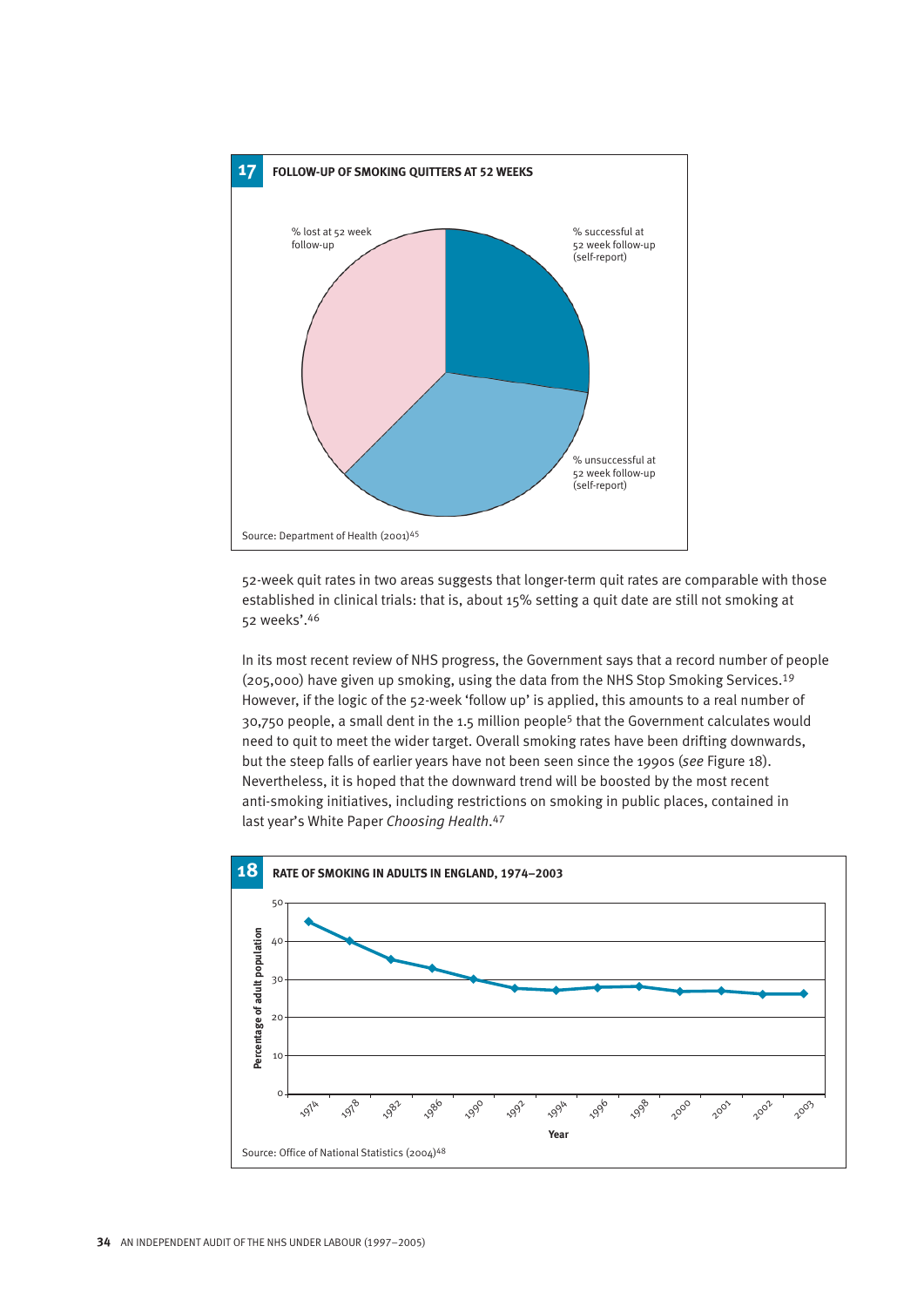#### **Diet**

No targets have been set for improving eating habits, even though 'increasing fruit and vegetable consumption is the second most effective strategy for reducing the risk of cancer' according the most recent departmental report.<sup>49</sup> Children have been a key focus of activity – a national 'free school fruit' scheme has been set up, and is now offering a free piece of fruit to all four to six-year-olds every school day – reaching an estimated 2 million children.<sup>18</sup>

A national 'five-a-day' programme to encourage adults to eat at least five 'portions' of fruit and vegetables per day was also set up, aimed at the food industry and consumers. Despite this, data from the Health Survey for England shows that between 2001 and 2003 there was no change in levels of consumption: on average women consumed 3.5 portions and men 3.2 portions.<sup>50</sup>

There is an unresolved debate about the extent to which governments can interfere in individual lifestyles. However, the slow progress made on diet raises questions about the effectiveness and cost of campaigns that may not have any lasting impact. We return to this issue below.

#### **Cancer awareness**

Raising public awareness of cancer was listed as a priority in the NHS Cancer Plan, but no quantifiable targets were set and it is not clear whether much has been achieved.

Last year, government spending watchdog the National Audit Office (NAO) issued a report on cancer that was discussed by the House of Commons' Public Accounts Committee, and both noted slow progress on this front.<sup>51</sup>

The Government argues that it is still awaiting the findings of research, without which a campaign cannot be targeted effectively. Some funding has been made available to voluntary sector organisations to run campaigns on particular cancers.

#### **SCREENING**

#### **Breast cancer**

Early detection of breast cancer leads to better outcomes and survival. The NHS Plan promised a 'big expansion' in cancer screening programmes, including the extension of breast screening to women aged 65–70; 72% of the women in this age group invited for screening attended in 2003/04.

A change in screening procedures was also made by 2003 – each screening now consists of two different views of the breast, improving the accuracy of the mammogram. In 2004, one case of breast cancer was detected for every 127 women screened, while in 1995, it was only one case for every 193 women screened.

#### **Cervical cancer**

The cervical screening programme in the United Kingdom was established in 1988. About 80% of women aged 25–64 have had a smear test in the past five years,<sup>52</sup> although problems with the test mean that about 10% are recalled unnecessarily for repeat smears.

The NHS Plan promised to introduce the more reliable liquid-based cytology screening method, to reduce the number of inadequate smears from more than  $9\%$  to  $1-2\%$ , but complete roll-out of this new technique is not expected until 2008.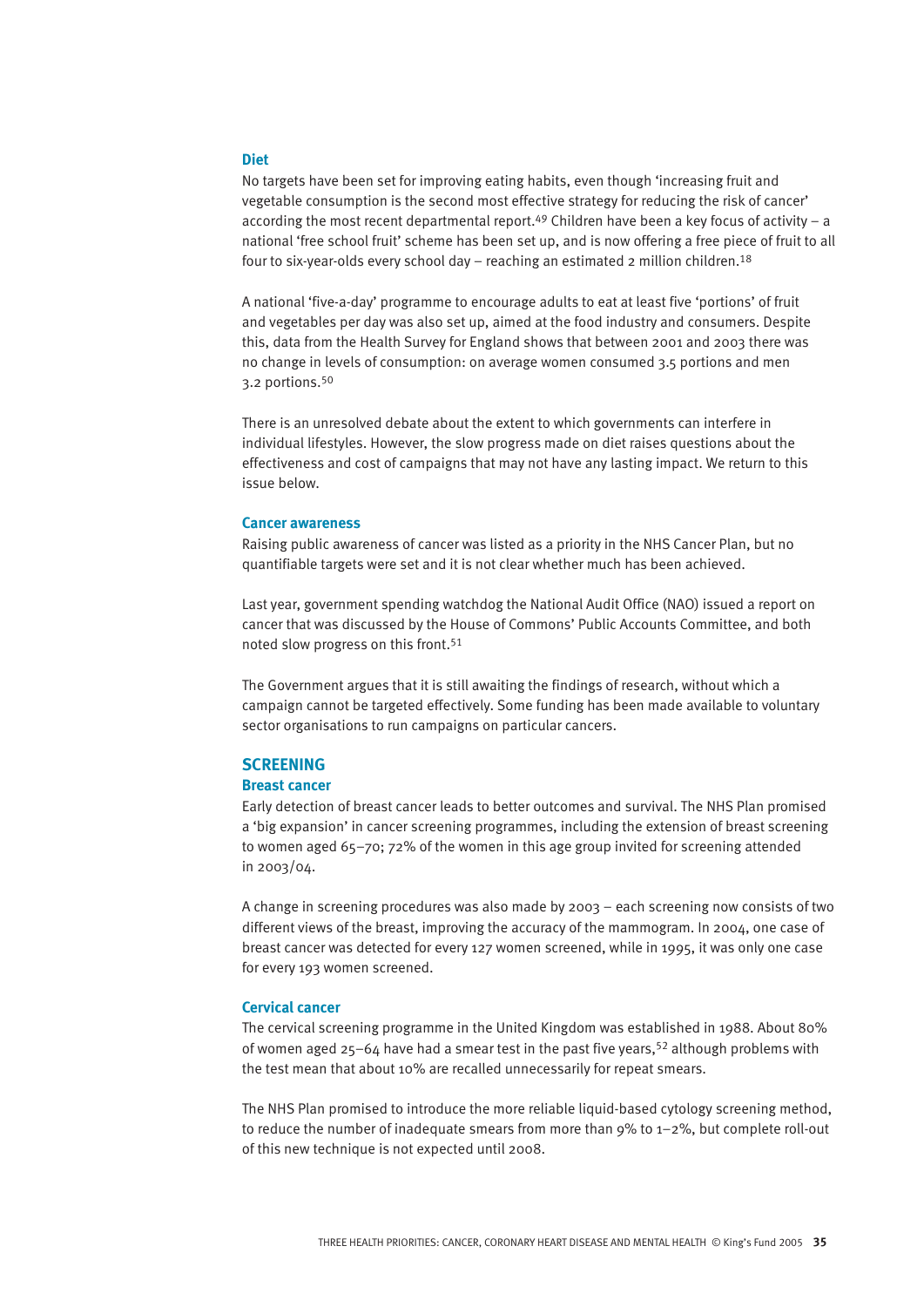#### **Bowel and prostate cancer**

As promised, the Government has also developed a national bowel cancer screening programme, which will begin in April 2006. It will target men and women in their 60s, using a technique that could cut mortality from bowel cancer by 15%. There is no national screening programme for prostate cancer, because the Government feels the present tests are too unreliable, although a risk-management programme is being evaluated.

#### **IMPROVING THE SERVICE**

Following the Calman-Hine report, the NHS under the Conservatives began to concentrate expertise in cancer care, on the grounds that it produced better outcomes for patients. Thirtyfour 'cancer networks' were also formed across the country to improve services. Despite this, when Labour took office, the time waited by patients for treatment, at all stages of the patient journey, remained a problem.

#### **Referral**

The Government's first step was to promise that people who were referred to hospital by their GPs as 'urgent' cases would be seen by a consultant within two weeks.<sup>33</sup> The two-week maximum wait policy was implemented nationally in 2000.

Compliance with the 'two-week wait' target is high, according to official figures. The most recent data, for July to September 2004 shows that 99.5% (115, 977) of urgently referred cancer patients were seen within the two-week target. Of the 638 patients who were not seen within the two-week target, the majority were seen within three weeks.

However, a recent survey of cancer patients, conducted by the NAO, found that 37% had waited more than two weeks to see a specialist after being referred by their GP. It is not clear whether this means the targets are not working for some patients in reality, or whether they indicate that many patients who turn out to have cancer are not being referred as 'urgent' cases by their GPs.

In either case, the survey still suggests cancer services have made progress. A similar survey conducted in 2000 found that 49% of patients had waited longer than two weeks to see a specialist after being referred by their GP.<sup>53</sup>

#### **Diagnosis**

Two national targets are due to be met by the end of this year: a one-month maximum wait from diagnosis to treatment for all cancers, and the more ambitious 'two-month maximum wait from urgent GP referral to treatment'.<sup>33</sup> Both will come into force at the end of December 2005.

Meeting these targets will require investment in staff and diagnostic machinery, as well as redesigning services, so that, for instance, patients can undergo different tests on one day, instead of having to return for different appointments.

The Government has already hired more staff, in line with a commitment made in 2000.<sup>33</sup> It reported last year that 975 extra consultants were in post in six cancer specialties by June 2004. New diagnostic equipment has also been purchased – some of it with money from the National Lottery (*see* box, opposite).<sup>54</sup>

However, there is no publicly available, routine data for all cancers to let us judge whether the NHS is going to meet the one-month diagnosis to treatment and two-month 'total wait' targets. This is surprising, given that the dates for achieving them are now very close.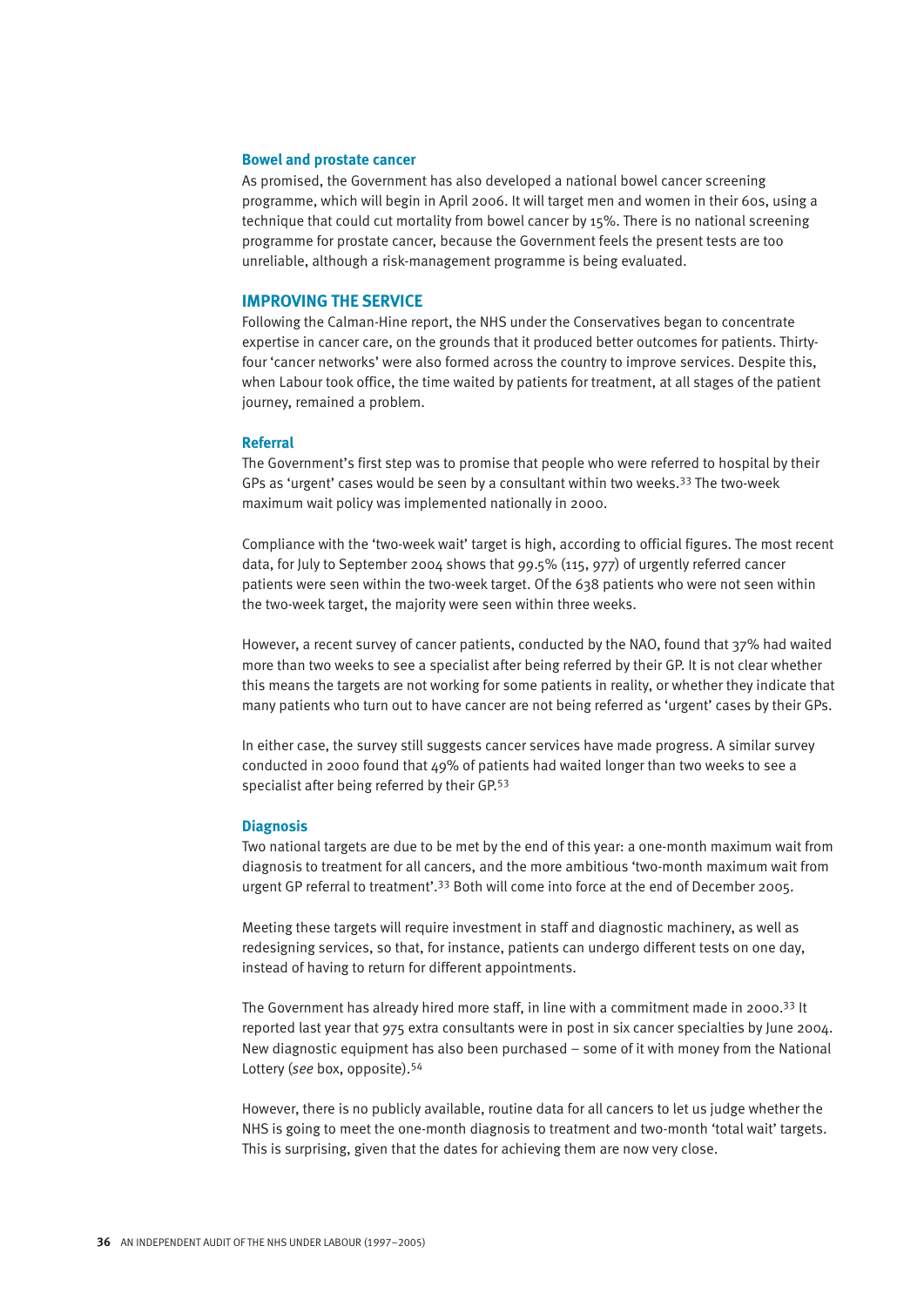#### **EXTRA CANCER RESOURCES (SEPTEMBER 1999–JUNE 2004)**

#### **Consultants**

- Radiology + 352 (23%)
- Histopathology + 239 (29%)
- Haematology + 122  $(24%)$
- Clinical oncology + 76 (25%)
- Medical oncology + 85 (77%)
- Palliative medicine + 101 (107%) (Total 975)

#### **Equipment**

- CT scanners + 223 (168 replacements; 55 additional)
- MRI scanners + 113 (56 replacements; 57 additional)
- Linear accelerators + 104 (76 replacements; 28 additional)

Data has been published, as promised in the NHS Cancer Plan, for breast cancer and three serious, but quite rare cancers – childhood cancers, leukaemia and testicular cancer. The most recent data reveals that 87.5% of childhood cancers, 88.9% of acute leukaemias and 92.4% of testicular cancers were treated within one month of diagnosis; while 97% of breast cancer patients were treated within two months of GP referral.

In addition, the Government has published one 'snapshot' view of all cancers. This shows that only 10.1% of all patients failed to receive treatment within one month of diagnosis, but that 22% are not being treated within two months of GP referral.<sup>53</sup>

Unsurprisingly, in the Government's most recent report on the NHS Cancer Plan, the cancer tsar, Mike Richards, described meeting these targets as 'an enormous challenge'.<sup>54</sup>

Meeting them is likely to require still more investment in staff and diagnostic procedures. Meanwhile, the NHS's Hospital Episode Statistics data set, which captures the number of

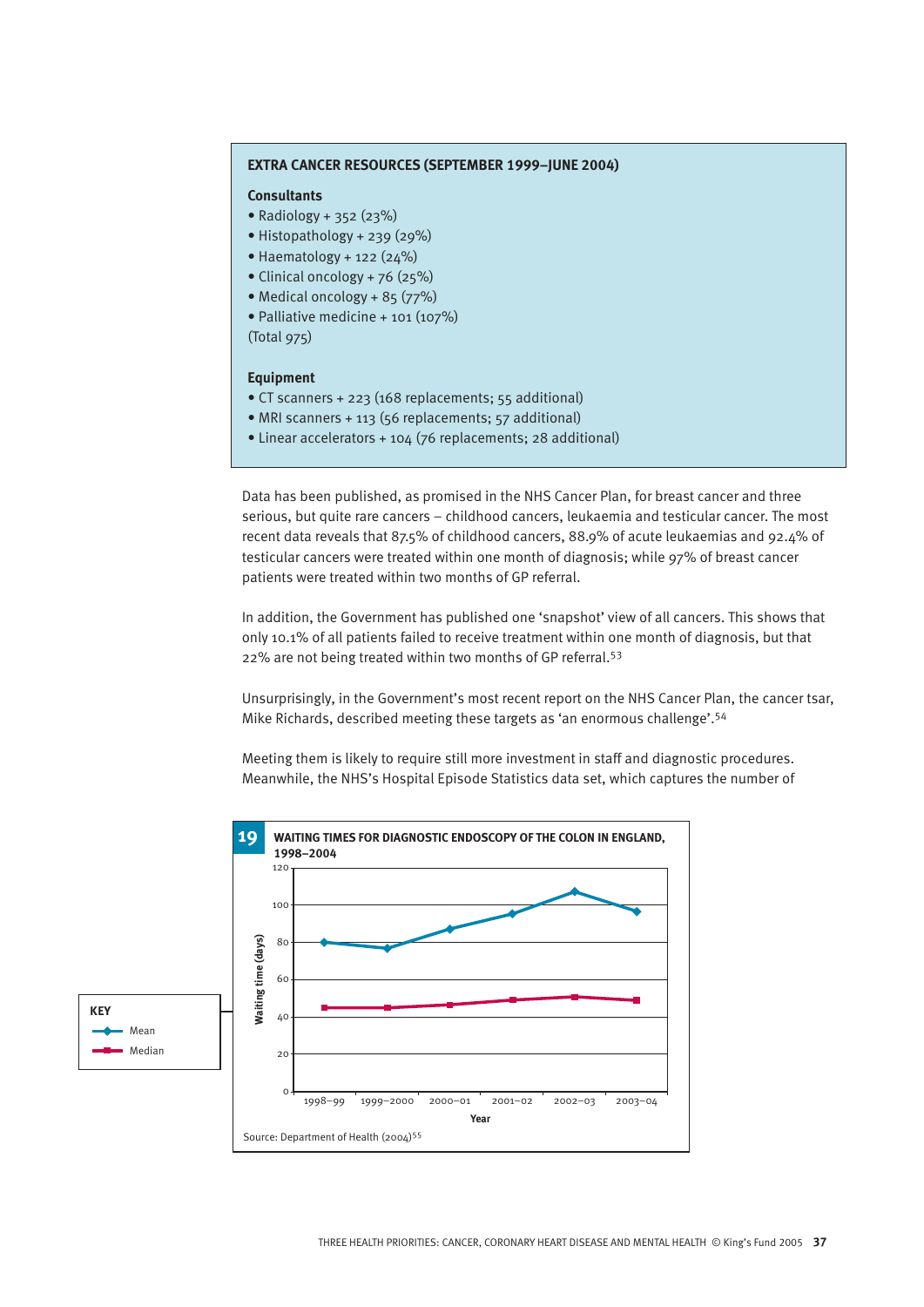procedures performed each year from hospital records, suggest that no improvement has taken place for some key procedures, such as using an endoscope to detect colon cancer and other diseases of the colon (*see* Figure 19).

The Hospital Episode Statistics (at this level) do not tell us how appropriately patients are being prioritised: it is possible that, even though some above average waits are long, urgent cases are being seen much faster than average. Even so, it seems likely that many cancer patients have been subject to dangerously long waits in the recent past.

A glimpse of how bad the situation has been (and possibly still is) in some hospitals can be gleaned from the pilots to improve services being run by the cancer services collaboratives.

In a report on their work published in September 2004, one hospital was praised for reducing its wait for ultrasound scans to two weeks. It had done this by redesigning its appointments and undertaking simple initiatives, such as setting up a reminder service for patients before their appointment. The wait had previously been 70 weeks.<sup>56</sup>

Set against this, there has been an increase in the number of diagnostic procedures and examinations, such as x-rays, ultrasound and MRI scans. Altogether, almost 4 million more have been done since 1996/97, an increase of 14%. The largest increases have been in CT, MRI and ultrasound procedures (s*ee* Figure 20).



#### **Speeding up treatment**

Even once cancer has been diagnosed, there can still be delays for some treatments. The Royal College of Radiologists has conducted surveys of radiotherapy treatment for cancer patients in 1998 and 2003. It has also found that the percentage of patients needing radical radiotherapy who are being seen 'outside a maximum acceptable delay' has actually gone up: from 32% in 1998, to 72% in 2003.<sup>58</sup>

In evidence to the House of Commons' Public Accounts Committee, NHS Chief Executive Sir Nigel Crisp has identified a shortage of radiotherapy staff as a 'really significant bottleneck … and a very serious issue for us.'<sup>59</sup>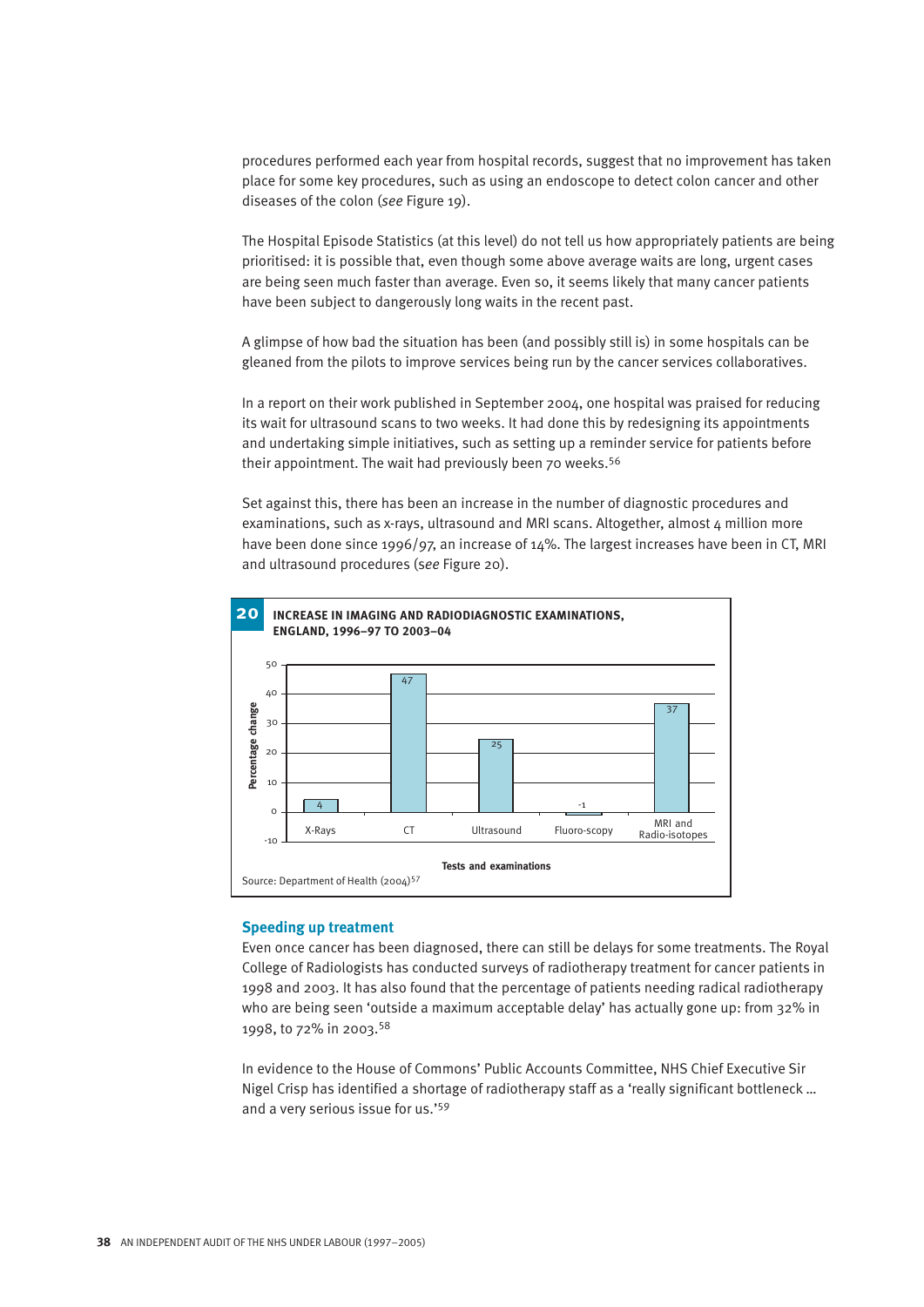Making more drugs available across all parts of the country – ending the 'postcode lottery' was also a Government commitment. The NAO's most recent appraisal of progress in cancer services points out that while progress has been made in *approving* new drugs for use across the country, there were 'unacceptable variations' in the use of the drugs between parts of the country. Measures are now in place, according to the NAO, to address this.<sup>60</sup> Overall, however, despite the blockages that exist in parts of the cancer system, there does appear to have been a sustained effort to hire more staff, buy more machines and develop systems that use them to deliver better services for patients.

#### **OUTCOMES**

But has all this increased activity and greater access for patients led to better outcomes? Are fewer people getting cancer and are fewer people dying from cancer?

More cancers are being detected. According to the Government's latest progress report on cancer, the total number of new cases of cancer is increasing by 1.4% per annum.<sup>54</sup> This is not necessarily 'bad' news: screening is getting better (and therefore finding more cancers that would otherwise have been missed) and diagnosis is also getting more accurate. The rise in the numbers of new cases of cancer is also explained by effects of an ageing population. Cancer is predominantly a disease of old age: as more people age, more cancers will be found. However, even when the numbers of older people are taken into account, more new cancers are being found.

So, does this mean that the prevention strategy hasn't worked? The problem here is the time lag between changing a person's eating or smoking habits and getting a result: it can take years before changes (positive or negative) show up. So, some of the new cancers being detected today will be the result of individual decisions and government policies that substantially pre-date the Labour Government and many people will go on to develop cancer no matter how effective a prevention policy is in place.

#### **Death rates**

Despite this increase in the number of cases of new cancers, the disease *is* claiming fewer lives than when Labour came into power. The Government claims to be on track to meet its mortality target by 2010 (a 20% reduction from the 1995–97 baseline), as Figure 21 shows.

How much credit can the Government claim for this? Better screening, earlier diagnosis and quicker treatment may all have a role to play in cutting deaths. Better screening seems to have cut deaths from some cancers – breast cancer for instance, where the evidence suggests that prompt, earlier treatment has played a role in saving lives. But it is difficult to conclude that all the improvements Labour has made to waiting times and treatment have been driving mortality down because mortality was declining at a similar rate before Labour came to power. It is clear from Figure 22 that the trends in declining mortality (in all age groups) pre-date the Labour Government by several decades. Rates have been declining since the mid-1970s for men, and the mid-1980s for women. Experts attribute a large part of this to a decline in smoking (which began falling earlier among men), which has cut lung cancer rates in particular. Other cancers have declined without an obvious explanation – for instance stomach cancer.

#### **Survival rates**

Another way of measuring how good cancer services and treatment are is to ask what proportion of people are alive one, three or five years after their diagnosis. These are known as 'survival rates' and they are compiled both in this country and abroad, to allow comparisons.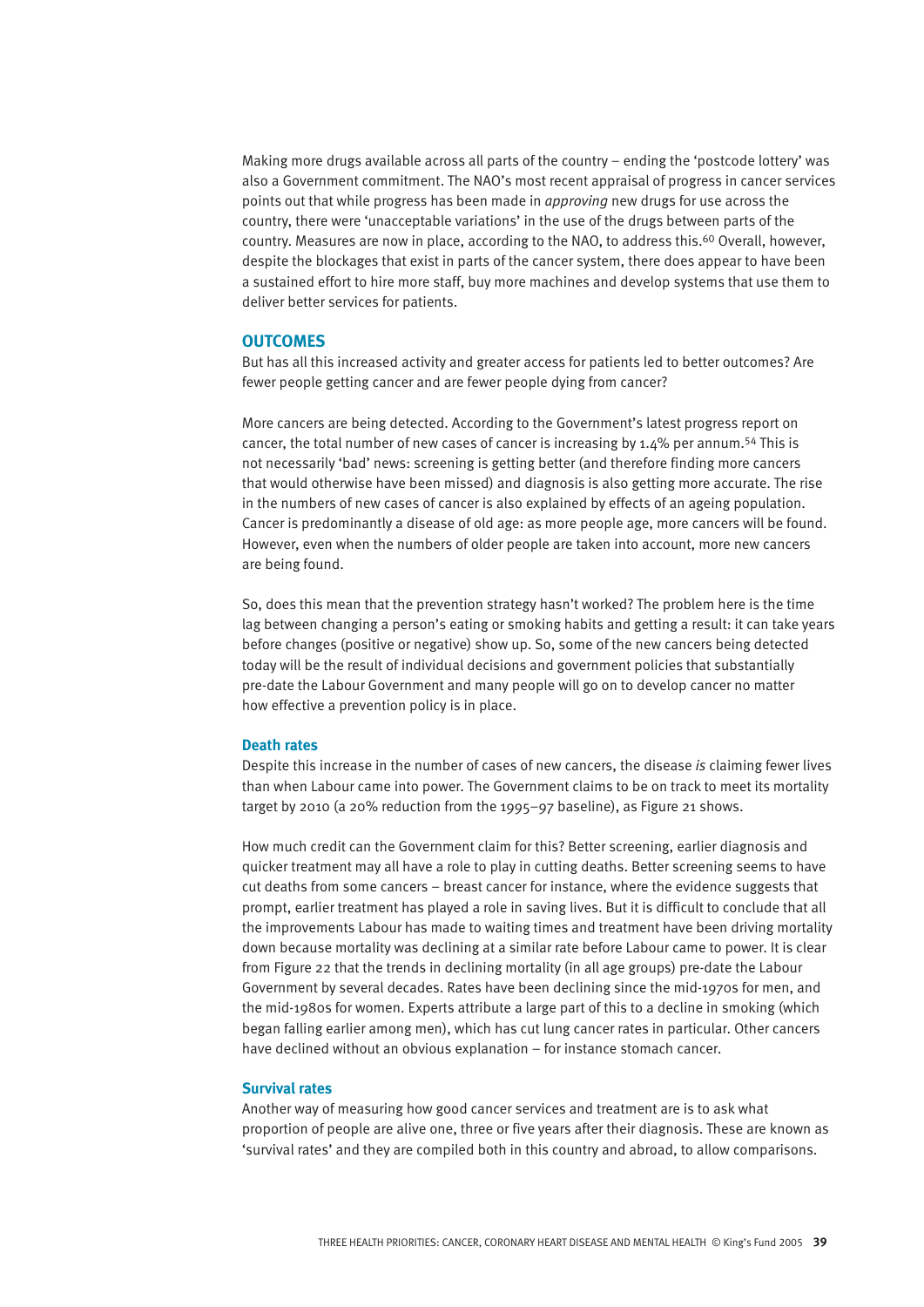

The most recent data for England and Wales (see Table 4) looks at the differences in survival between cancer patients diagnosed between 1991 and 1995, and a later group, diagnosed .5 .3 between 1996 and 1999. Improvement was recorded for all the major cancers, with a greater percentage of people surviving for five years.

The problem here is that the improvements largely pre-date the reforms to cancer services, so it<br>is not yet possible to conclude that the reforms have had an impact on people's health.

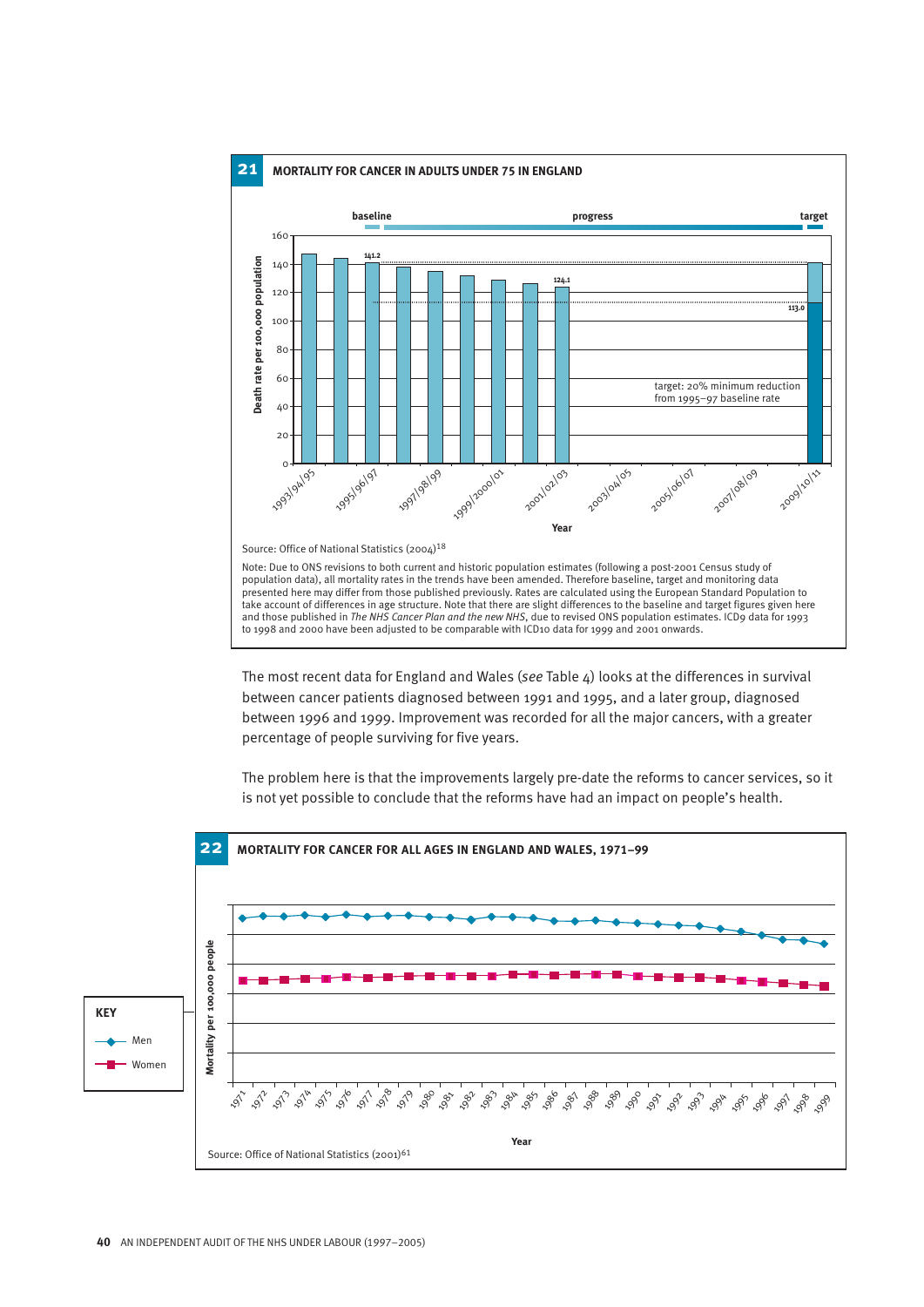|                                                   | Patients diagnosed 1991-95<br>survival % |              | Patients diagnosed 1996-99<br>survival % | <b>Difference</b> |  |
|---------------------------------------------------|------------------------------------------|--------------|------------------------------------------|-------------------|--|
| Lung                                              | Men<br>Women                             | 5.2<br>5.4   | 5.8<br>6.4                               | $+0.6$<br>$+1.0$  |  |
| <b>Breast</b>                                     | Women                                    | 72.8         | 77.5                                     | $+4.7$            |  |
| Colon                                             | Men<br>Women                             | 42.1<br>42.8 | 46.9<br>47.9                             | $+4.8$<br>$+5.1$  |  |
| Prostate                                          | Men                                      | 53.6         | 64.8                                     | $+11.2$           |  |
| Source: Department of Health (2003) <sup>62</sup> |                                          |              |                                          |                   |  |

#### **TABLE 4: IMPROVEMENTS IN SURVIVAL RATES FOR FOUR MAIN CANCERS, ENGLAND AND WALES**

The same problem arises with the international data. An international team has been compiling comparable data from across Europe, following the progress of people diagnosed with cancer between 1990 and 1994. The last year for which figures are available is 1999 (in other words, five years after a 1994 diagnosis). The figures show that England, along with Scotland and Wales, experienced worse survival rates for all cancers than other countries (*see* Figure 23) – but they relate to a period before the bulk of England's cancer service reforms took effect.



## **Coronary heart disease**

Coronary heart disease was a priority for governments before Labour came to power in 1997, for the simple reason that it is the commonest cause of premature death in the United Kingdom, <sup>64</sup> yet it is possible to both prevent it and reduce the symptoms through speedier treatment.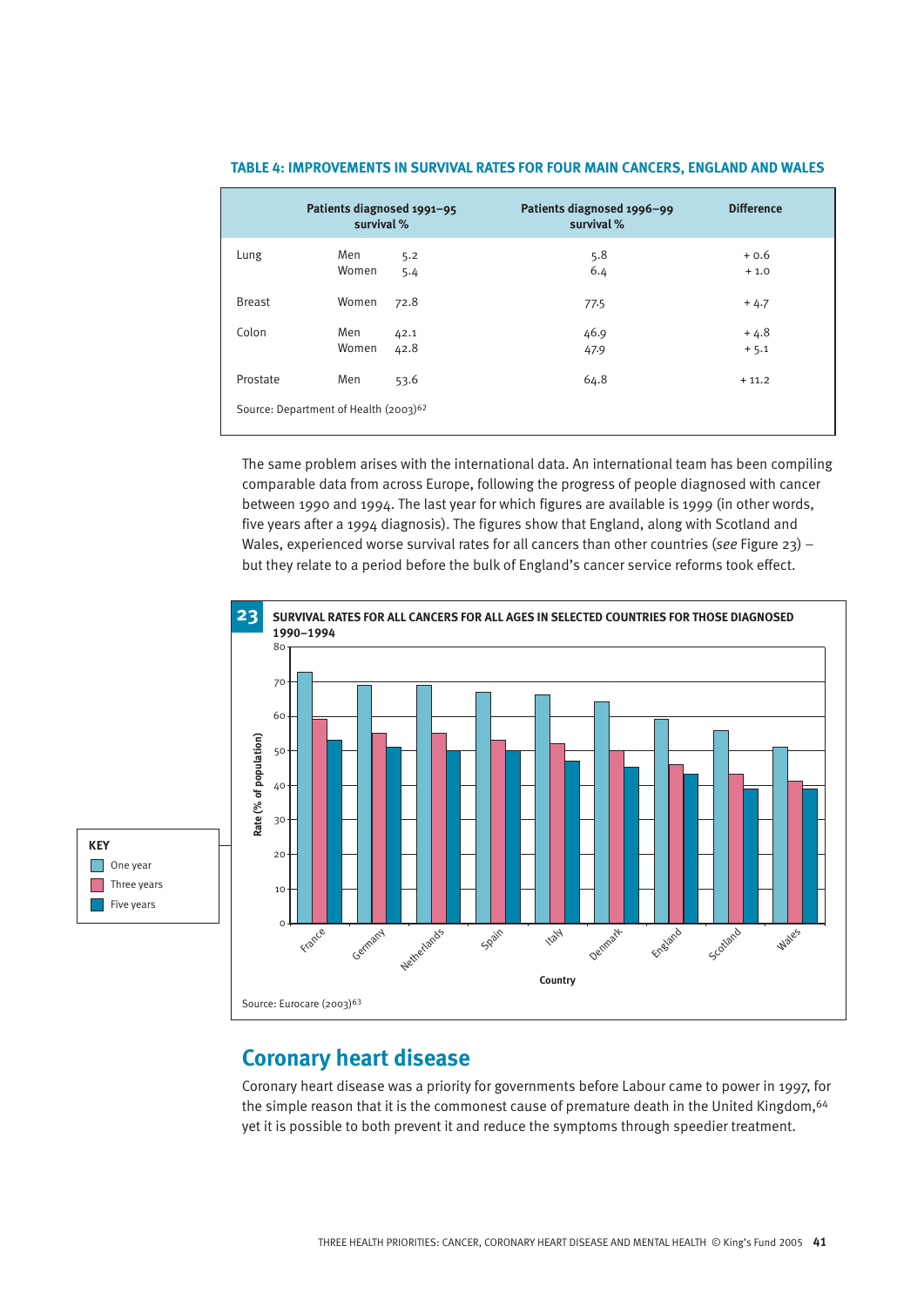Despite this, Labour's blueprint for reform – the National Service Framework for Coronary Heart Disease (NSF)<sup>64</sup> – drew attention to the fact that the burden of heart disease is unevenly spread across the population, both in terms of social class and area.

For example, it showed that the death rate from coronary heart disease for people under 65 is three times higher in Manchester than in Kingston and Richmond. When the NSF was published in 2000, these inequalities appeared to be growing (the bigger issue of health inequality is discussed in Section 6).

#### *Labour's strategy*

The strategy to tackle heart disease was similar to that used for mental health and cancer: a comprehensive set of prevention and treatment guidelines in the form of an NSF; a tsar or national director to drive implementation; and high level national targets, including a pledge to reduce death rates from a range of heart and circulatory diseases (*see* Table 5).<sup>65</sup>

#### **TABLE 5: TARGETS TO REDUCE MORTALITY FROM A RANGE OF HEART AND CIRCULATORY DISEASES**

| <b>Target</b>                                                                                                                                                                                                                                                                                                                                                                                                                                      | <b>Met or missed?</b>                                                                                                                                                                                                                              |
|----------------------------------------------------------------------------------------------------------------------------------------------------------------------------------------------------------------------------------------------------------------------------------------------------------------------------------------------------------------------------------------------------------------------------------------------------|----------------------------------------------------------------------------------------------------------------------------------------------------------------------------------------------------------------------------------------------------|
| <b>Health</b><br>Substantially reduce mortality from the major killer<br>diseases by 2010 – from heart disease by at least $40\%$<br>in people under 75.                                                                                                                                                                                                                                                                                           | <b>On course</b> the Government says it is 'on<br>course' (see Figure 28)                                                                                                                                                                          |
| <b>Access</b><br>Set up rapid-access chest pain clinics nationally by 2003;<br>seeing people within two weeks.<br>Six-month maximum wait for an angiogram by December<br>2005.<br>Six-month maximum wait for routine surgery by 2005<br>and three-month maximum wait by 2008; 6,000 extra<br>operations to be done by 2003.                                                                                                                        | <b>Met</b> all clinics in place; $94.5\%$ of patients<br>seen within two weeks<br><b>On course</b> 40% increase in angiography<br>since 2000<br><b>Met</b> 6,000 extra operations delivered by<br>2002; six-month maximum wait already<br>achieved |
| <b>Treatment</b><br>Give clot-busting drugs to patients suffering a heart attack<br>within 60 minutes of them calling for help. No target date<br>set but 10% improvement to be achieved year on year.<br><b>Workforce</b><br>The number of cardiologists to increase by 10% each<br>year from 1999/2000, to a total of 685 by 2003/04 - an<br>increase of 47%. Cardiothoracic surgeons will increase<br>by 4.5% each year for the next few years. | <b>On course</b> latest data (2003-04) says $48\%$ of<br>patients get these drugs within the time limit,<br>compared to 38% in 2002-03<br>Met/exceeded 694 cardiologists; 240 heart<br>surgeons in post                                            |

## *Has Labour's strategy worked?*  **PREVENTION**

The programme for trying to prevent heart disease shares many features with the programme for trying to prevent cancer; reducing smoking, improving consumption of fruit and vegetables and reducing obesity should tackle both. As we have already discussed, progress has been mixed – smoking rates are slowly coming down, but fruit and vegetable consumption has not improved and rates of obesity are rising. The most recent review of progress conducted by the Healthcare Commission found that over half the local health 'communities' under scrutiny had no strategy in place to combat obesity.<sup>34</sup>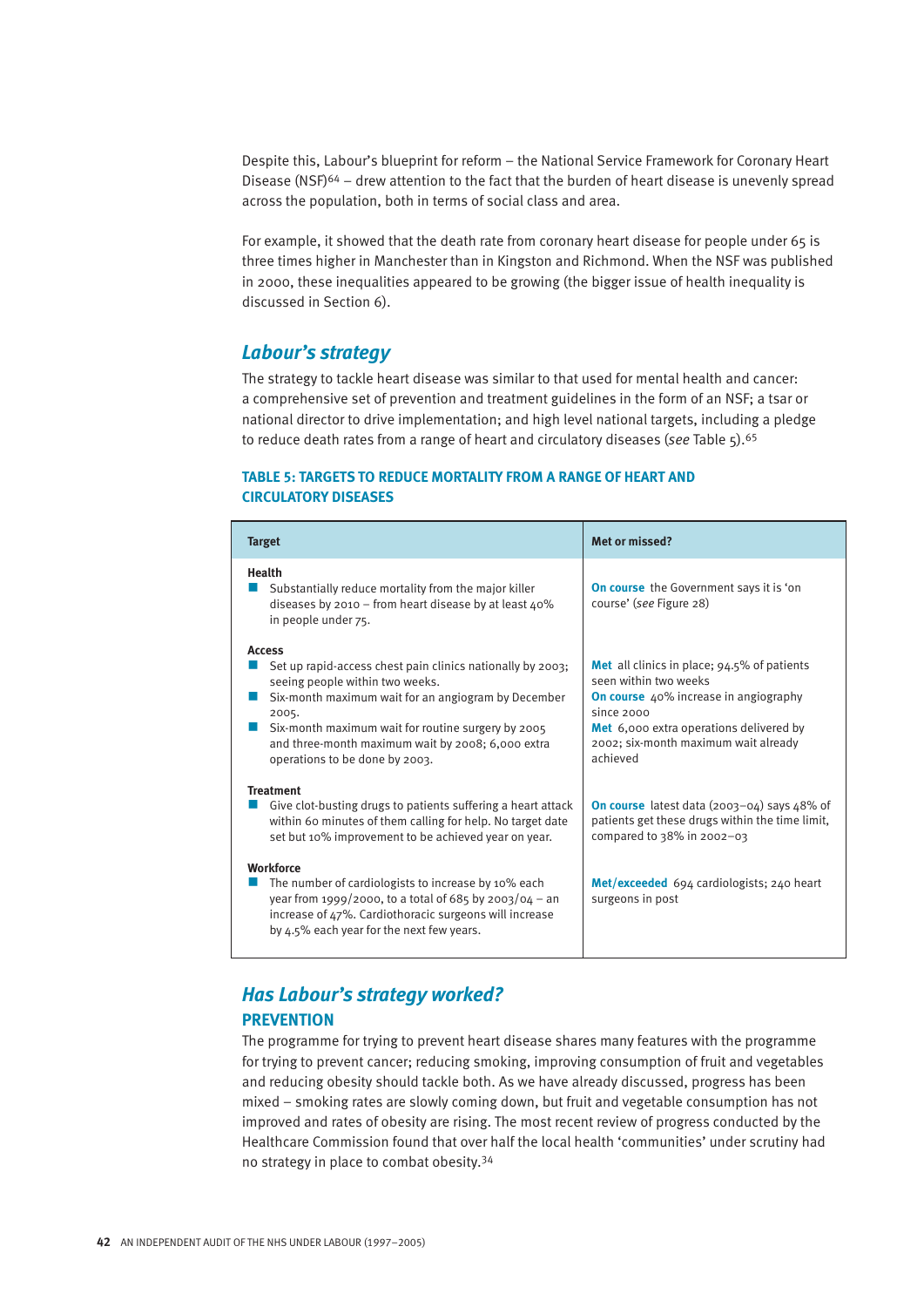

Nevertheless, some other risk factors specific to heart disease, such as high blood pressure, show some encouraging signs. Evidence from the *Health Survey for England*<sup>50</sup> (which is commissioned every year by the Department of Health and asks a sample of the population questions about their health, and takes measurements such as blood pressure), shows that the prevalence of high blood pressure, and crucially, the prevalence of untreated high blood pressure, appears to have fallen between 1998 and 2003 – suggesting that some of the efforts to target those most at risk of heart disease may be starting to have an effect.

The most recent government progress report on the National Service Framework directly links this fall in blood pressure with increased NHS expenditure on drugs such as statins, which lower cholesterol in the blood.<sup>65</sup>

However, there may still be some room for improvement as the Health Survey for England reports that '33% of men and 43% of women with cardiovascular disease conditions were not taking cardiovascular disease medicines', including statins, aspirin and beta blockers.<sup>50</sup>

The heart disease NSF required hospitals to ensure that 80–90% of patients were given cardiovascular disease medicines after a heart attack, to reduce the risk of further heart attacks, and the most recent official data suggests that the majority of hospitals in England are now achieving the NSF goals.<sup>66</sup>

Statins are also prescribed by GPs to those people deemed to be at risk of heart attacks. Figure 24 shows the rapid increase in the prescription of statins.

Under the terms of the NSF, GP practices are also supposed to have created, and to be maintaining, a register of all patients who are currently suffering from heart disease, and a separate register for those they believe to be at risk of heart problems. The Healthcare Commission watchdog has conducted 26 investigations into how well primary care trusts (PCTs) are following the standards for heart disease, and has now published a national report.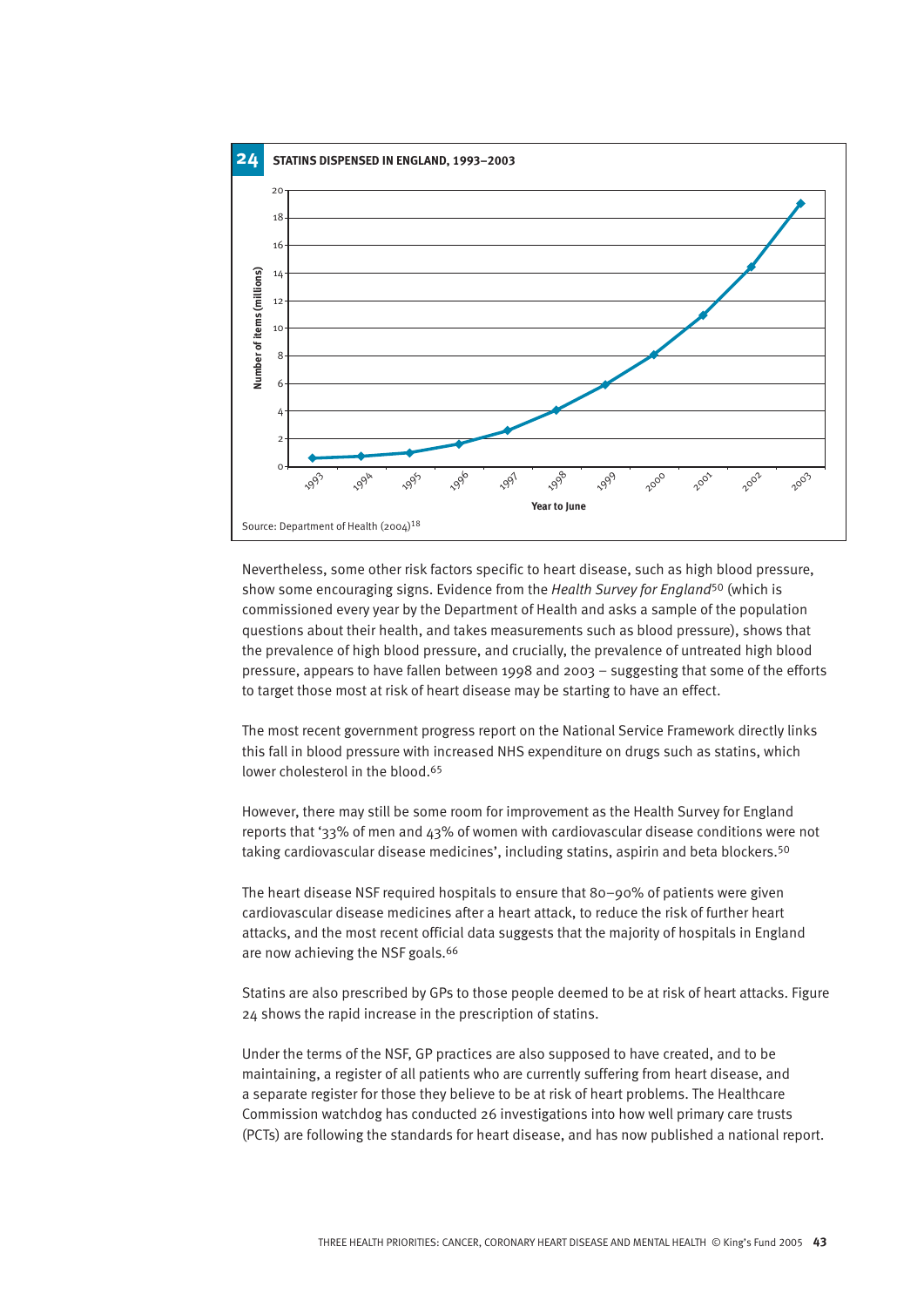It says that nine out of ten GP practices now keep electronic registers of those currently suffering from heart problems, but 'only a small minority' are developing registers of those at risk of heart disease. The Healthcare Commission notes that the current GP contract (and therefore payment) requires the keeping of a register of those already diagnosed with a range of chronic conditions but not a register of those at risk.<sup>34</sup>

#### **TREATING HEART ATTACKS**

The NSF aimed to reform the treatment given to people who suffer a heart attack. Defibrillators (machines that can restart the heart), have also been put in public places (110 to date) and more than 6,000 people have been trained to use them since 2000. The Government estimates that 56 lives have been directly saved as a result.<sup>65</sup> Meanwhile, targets have been met to deliver clot-busting drugs within 30 minutes of arrival at hospital and within an hour of calling for professional help.

#### **ACCESS TO SURGERY**

The Government has had clear success in reducing waiting times for heart surgery – which were up to two years in some cases before its reforms. Its pledge is now to reduce waiting times to no more than six months by 2005 and the NHS appears to be on course to deliver this (*see* Figure 25).



Labour has been particularly successful in reducing and removing the longest waits by increasing the numbers of operations performed. Figure 26 shows the volume of percutaneous transluminal coronary angioplasty (PTCA) procedures (an operation to restore blood supply to the heart muscle). This was one of the heart operations that was earmarked for improvement in the NSF. The number of PTCA procedures performed has increased by 50%.

However, it is also clear from data known as Hospital Episode Statistics, that while unacceptably long waits (nine months or more) have been all but removed, average waits for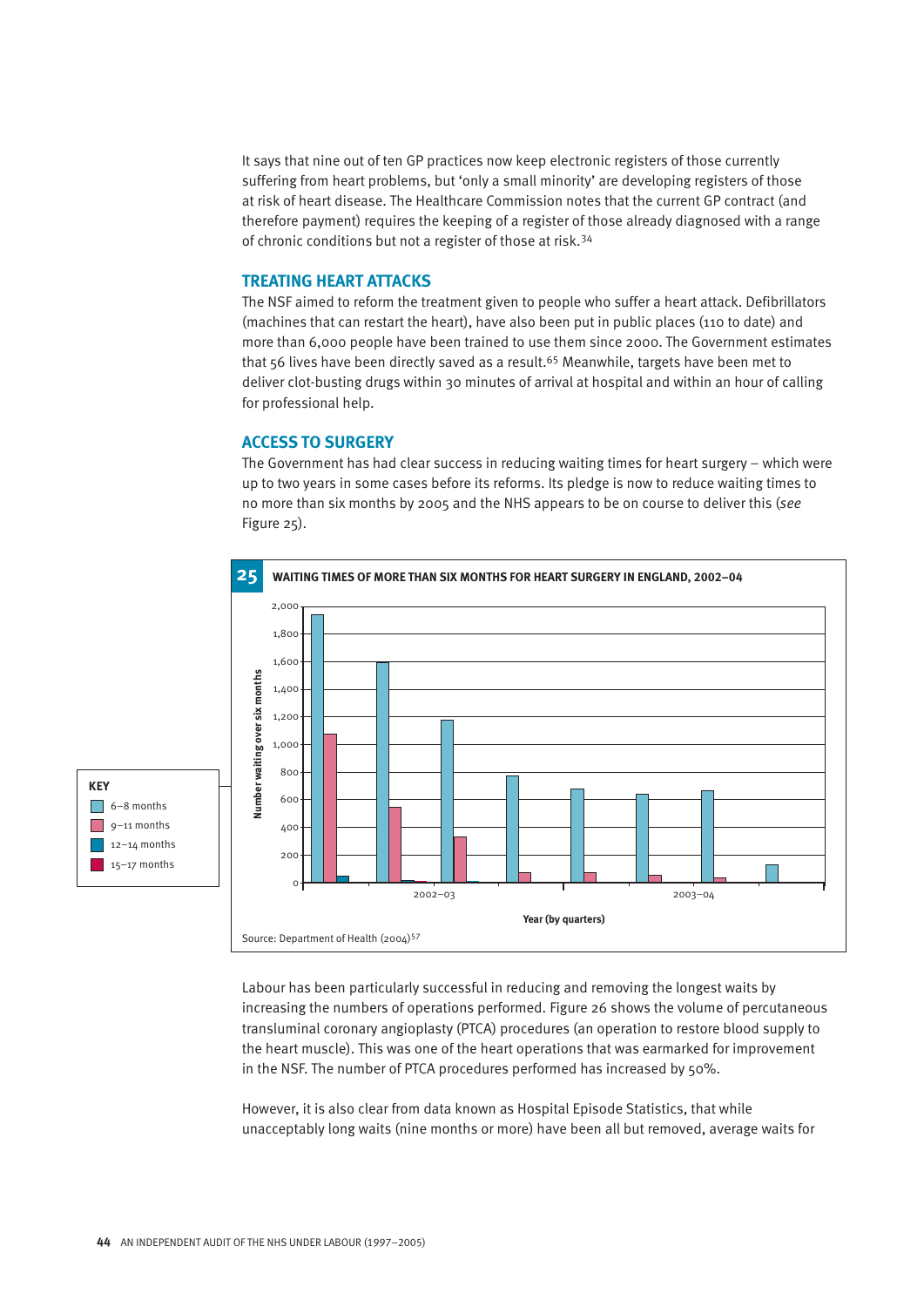

some procedures have drifted up. Figure 27 shows that the average wait for coronary angioplasty now stands at 77 days or about two and a half months – a 36% increase since 1998/99.



#### **OUTCOMES**

Again, the question needs to be asked whether all this activity has made any difference to the number of people dying from or living with heart disease.

The Government wants to cut the number of people aged under 75 dying from cardiovascular diseases by a fifth by 2010.<sup>38</sup> This looks on course to be achieved. The most recent data shows a healthy 27% drop in mortality (*see* Figure 28), compared to the baseline years of 1995/96/97.<sup>65</sup>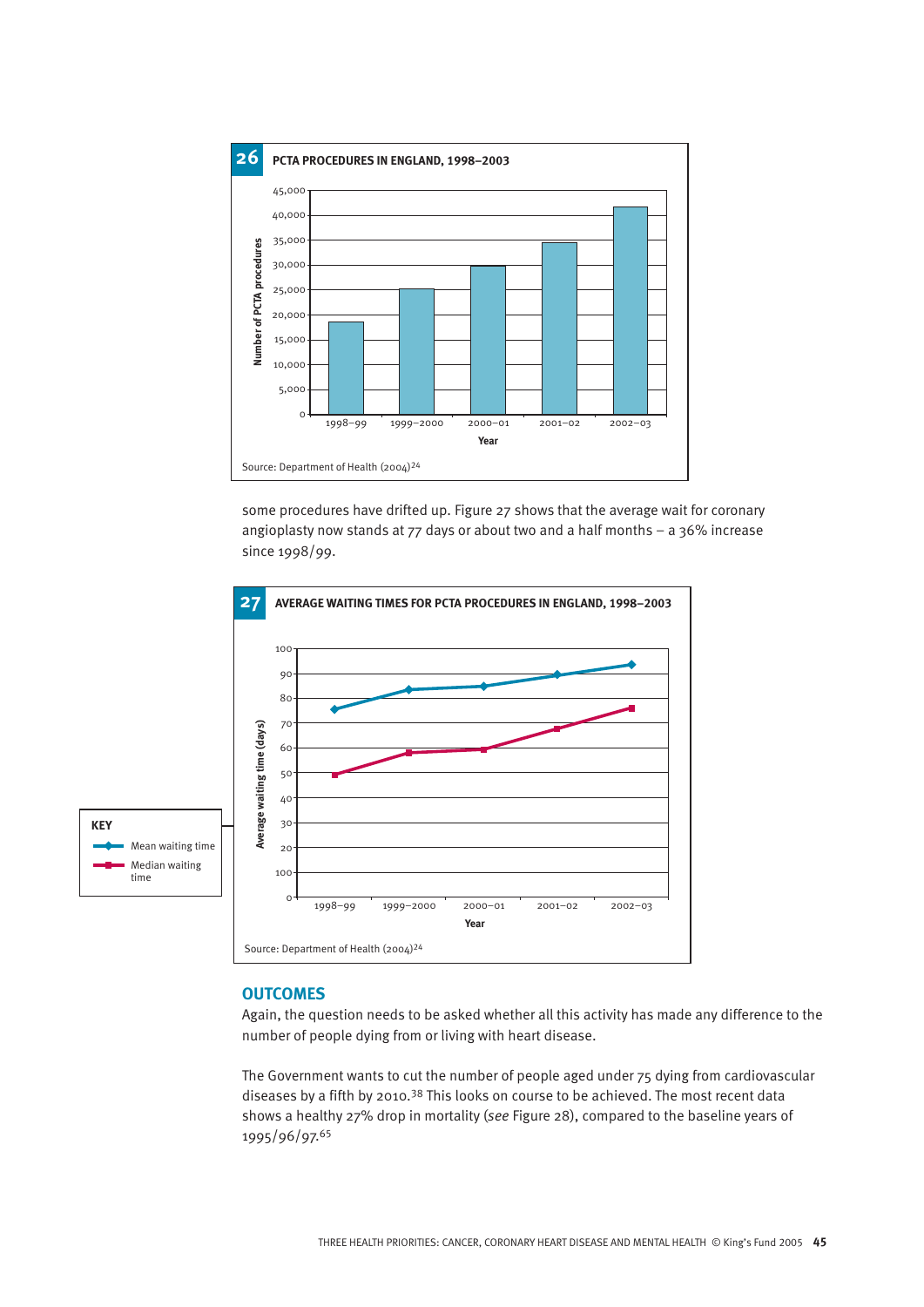

However, the progress towards the target shown in Figure 28 has to be set against a backdrop of falling mortality from heart disease that has been going on for several decades. Over the previous 15 years, when no reforms were in place, there were still reductions in mortality from cardiovascular disease of 33%, for all age groups.

Another question is whether Labour's reforms have prevented people from developing heart problems in the first place. Unfortunately, we don't have the national level data to answer to this question – there is no national registry to record every new case, as there is for cancer.<sup>67</sup>

However, the Health Survey for England shows an increase in the prevalence of both coronary heart disease and stroke for both men and women, for 1994, 1998 and the most recent year that data has been collected, 2003.

The survey reports that the increases are only statistically significant for heart disease in men, (which rose from 6% in 1994, to 7.1% in 1998 and 7.4% in 2003) and for stroke and heart disease in the older age groups (over 75). Interpreting these findings is difficult: it could mean there is more illness in the population or that more people are surviving heart problems or strokes. As the survey points out, research is needed that follows people over time, to see how their conditions change.<sup>50</sup>

#### *International comparisons*

Can any progress be seen if England or the United Kingdom are compared to other countries? Most of the international data that is available to us to try to answer this question pre-dates the bulk of Labour's reforms: 2001 is the most recent year that enough data is available from enough countries.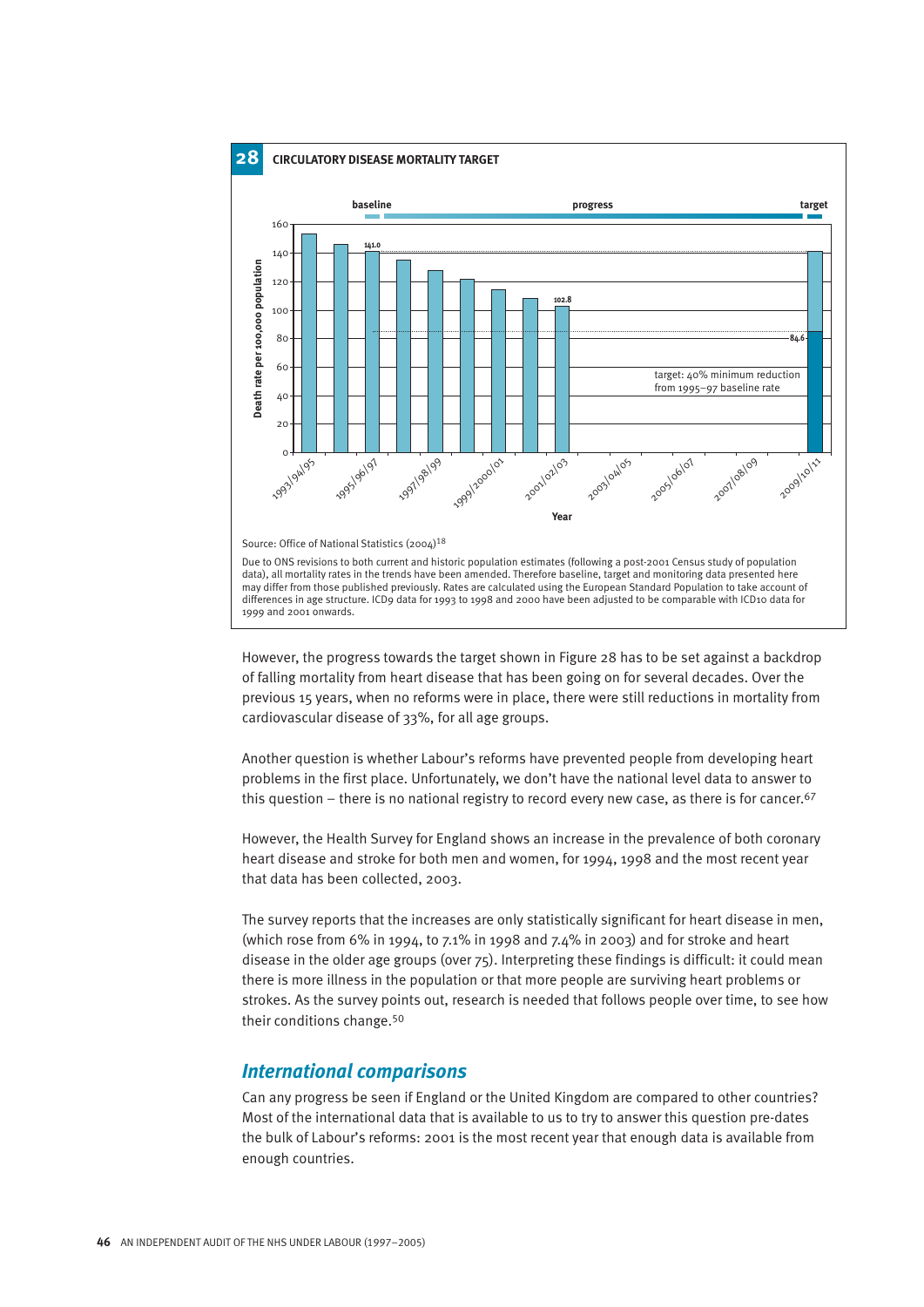

The most recent report from the Department of Health nevertheless argues that the gap is closing in terms of mortality.<sup>65</sup> Looking at Europe, it says: 'We are rapidly catching up with other countries and are much closer to the middle of the pack'. However, 'the pack' used by the Department of Health includes former Eastern Bloc countries and the Russian Federation, which have extremely high – and rising – death rates from heart disease.

When compared to Western European countries with comparable economies and levels of development, the United Kingdom still has the worst mortality rates (*see* Figure 29).

There is also data suggesting that England still lags behind mainland European countries when it comes to the number of heart procedures performed. However, the most recent data that compares a range of procedures (percutaneous coronary interventions (PCI) and open heart surgery are given as examples in Table 6) are for 2000 – which is too close to the onset of Labour's reforms to be of much help in making a valid judgement about whether the United Kingdom has caught up.

| <b>Country</b> | PCI*  | Open heart surgery |
|----------------|-------|--------------------|
| France         | 1,560 | 1,501              |
| Germany        | 2,194 | 1,191              |
| Ireland        | 537   | 718                |
| Netherlands    | 1,091 | 904                |
| Spain          | 581   | 435                |
| Sweden         | 857   | 645                |
| UK             | 564   | 645                |

#### **TABLE 6: COMPARATIVE RATES FOR HEART PROCEDURES IN SELECTED EUROPEAN COUNTRIES PER MILLION POPULATION, 2000**

There is more recent data available, but for a much narrower range of countries. This data suggests that the United Kingdom is making more rapid progress than the other countries by increasing the number of procedures performed (*see* Table 7).<sup>69</sup>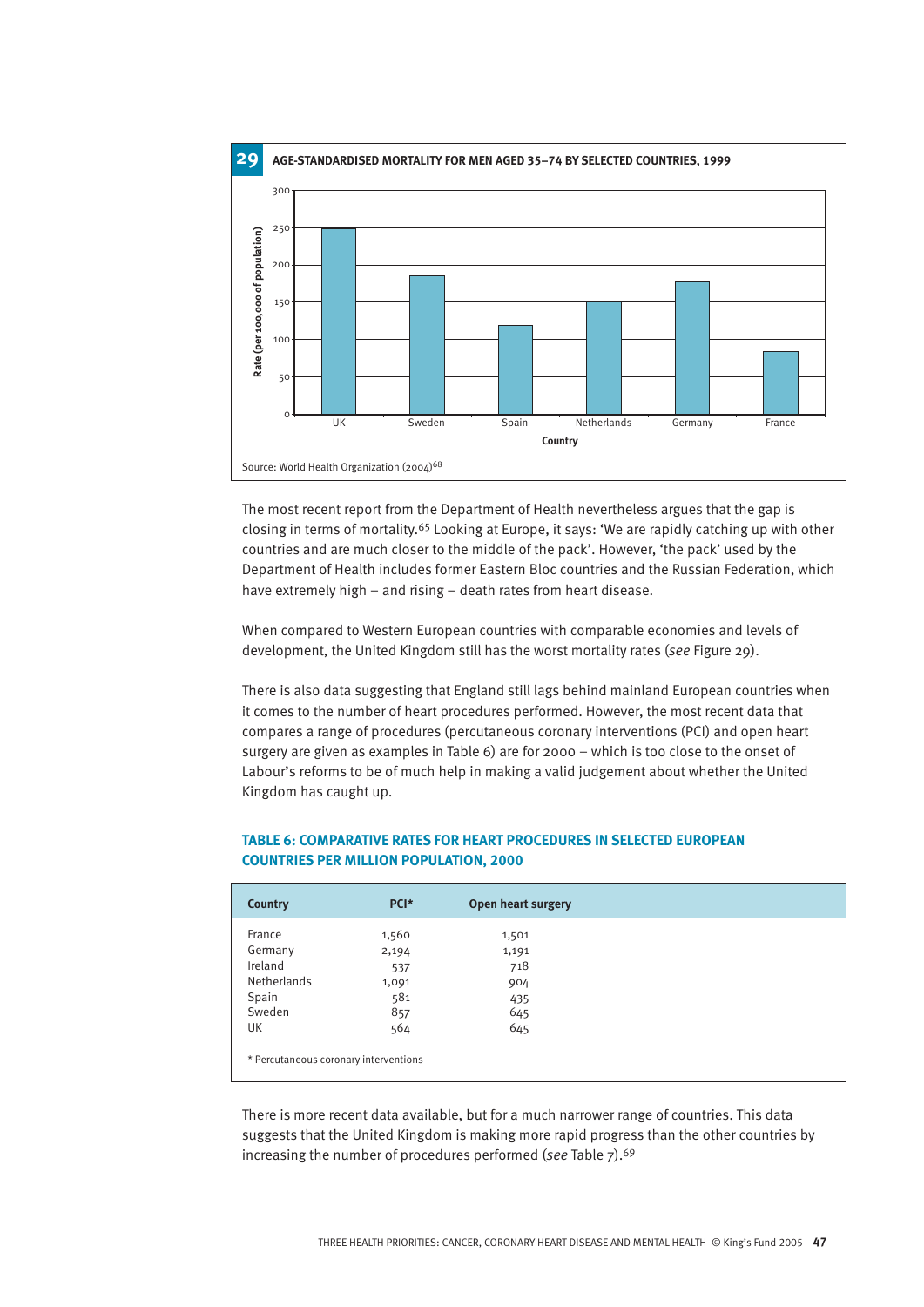#### **TABLE 7: RATES OF PERCUTANEOUS CORONARY INTERVENTIONS IN SELECTED EUROPEAN COUNTRIES PER MILLION POPULATION**

| <b>Country</b> | 2000  | 2002  | Percentage change |
|----------------|-------|-------|-------------------|
| Germany        | 2,194 | 2,439 | 20.5%             |
| Netherlands    | 1,091 | 1,205 | 10%               |
| UK             | 564   | 758   | 34.6%             |

## **Mental health**

The Government's reforms to mental health services have to be set against a background of a major shift in the way mentally ill people have been treated not just in the United Kingdom, but in many comparable countries in Europe, North America and Australasia.

A process of moving people out of inpatient psychiatric institutions (such as hospitals or asylums) has been taking place since the 1950s, in favour of treatment in the community. One of the aims of this has been to encourage people to lead as independent a life as possible. Figure 30 shows the decline in the number of mental health beds in hospitals.

Throughout the 1980s and 1990s, the reality of 'care in the community' often fell short of the ideal. The Labour Government's first policy document on mental health, published in 1998, was sharply critical of the quality of care that many people had been receiving and declared that 'care in the community has failed'.<sup>70</sup>

In particular, the Government drew attention to a group of people with severe mental illness, such as schizophrenia, who were not being adequately looked after – 'hard to engage' in the official language. Dealing with this group became a priority, not least because of the perceived danger they presented to themselves and others.

In practice, however, the numbers of severely ill people are small. One in 200 people has a psychotic disorder<sup>71</sup> compared to one in six adults suffering from depression or anxiety. Only a

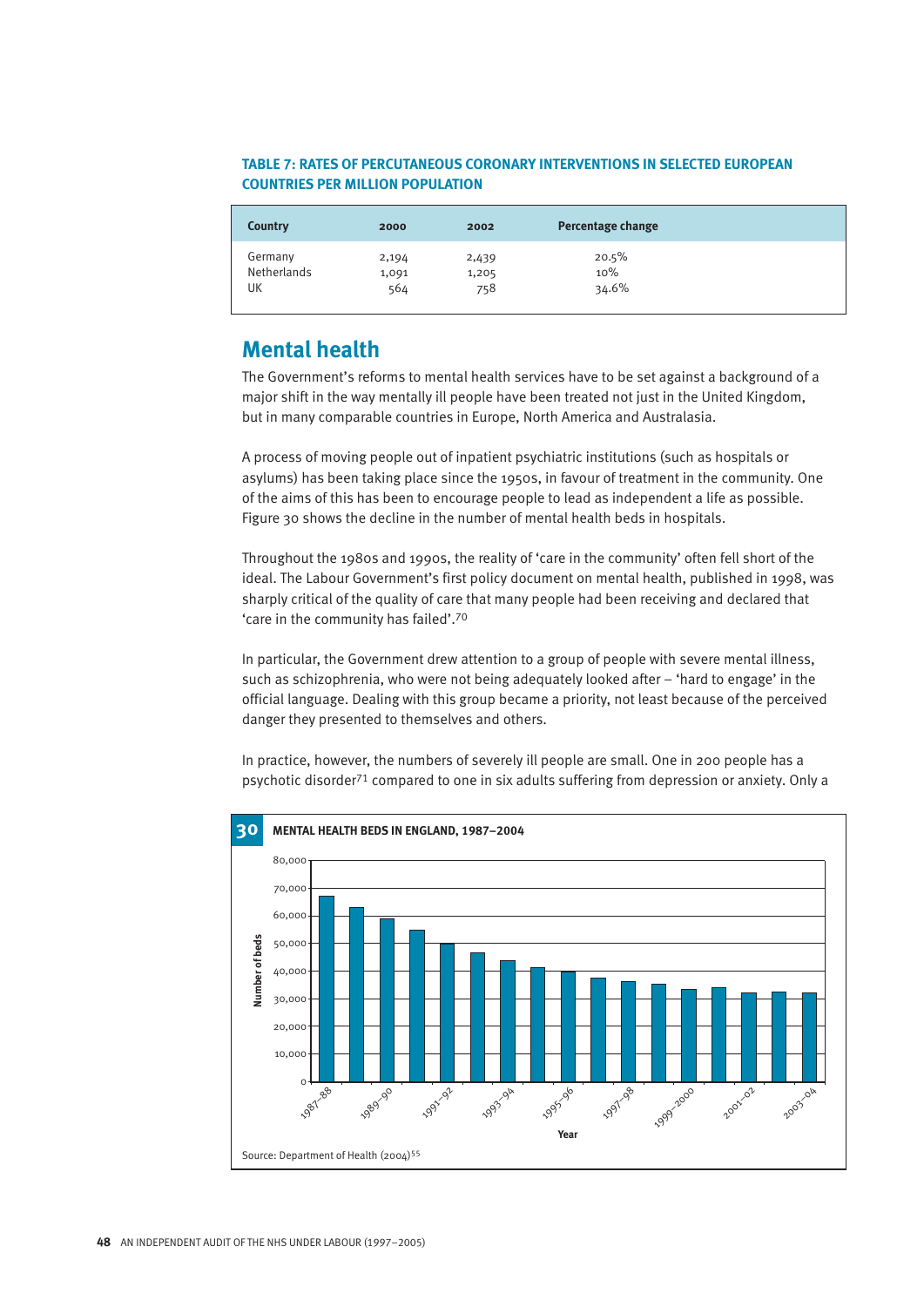tiny number of people with a mental disorder will commit a serious act of violence (they are much more likely to be the victim of violence).

#### *Labour's strategy*

Labour's strategy did not imply a return to more inpatient beds, but better quality care in the community for people living at home, along with an increase in smaller medium and high-security facilities. The approach was subtitled 'safe, sound and supportive' and backed by £700 million of extra money.

In 1999, the Government published detailed proposals for reform in a consultation paper on reforming the Mental Health Act 1983. It also issued a National Service Framework (NSF) for mental health.

The NSF contained evidence and guidelines for a raft of interventions, ranging from 24-hour services, to more support for carers and mental health promotion (attempts to reduce the stigma and prejudice often displayed towards mental illness).

A key element of the reform was the creation of new teams across the country – assertive outreach teams, crisis resolution teams and early intervention teams – to deliver appropriate care to the hard to engage.

As part of their strategy, the Government initially set only one measurable target: to reduce the mortality (death) rate from suicide and undetermined injury (violent deaths for which the cause is not known) by at least 20% by 2010 (its progress against this target is discussed below).

#### **FIRST TERM TARGETS**

- Improve the life outcomes of adults and children with mental health problems through yearon-year improvements in access to crisis and CAMHS (Children and Adolescent Mental Health Services) services.
- Reduce the death rates from suicide and undetermined injury by at least 20% by 2010.

The Government also made some less measurable pledges on 'access' to services (*see* box, above). In the NHS Plan, published the year after the NSF, it added some more specific targets, and these form the core of the current Public Sector Agreement between the Department of Health and the Treasury (*see* box, overleaf).

The Government's progress report on the NSF estimates spending on mental health services increased in real terms since 1999 by between a fifth and a quarter.<sup>72</sup>

England is one of the most generous countries in Europe in terms of the percentage of its overall health budget allocated to mental health;<sup>73</sup> last year this was over 13%.

However, according to the mental health tsar Louis Appleby, spending has been uneven across the country and the rate of increase might be slowing as PCTs face competing demands for resources.<sup>71</sup>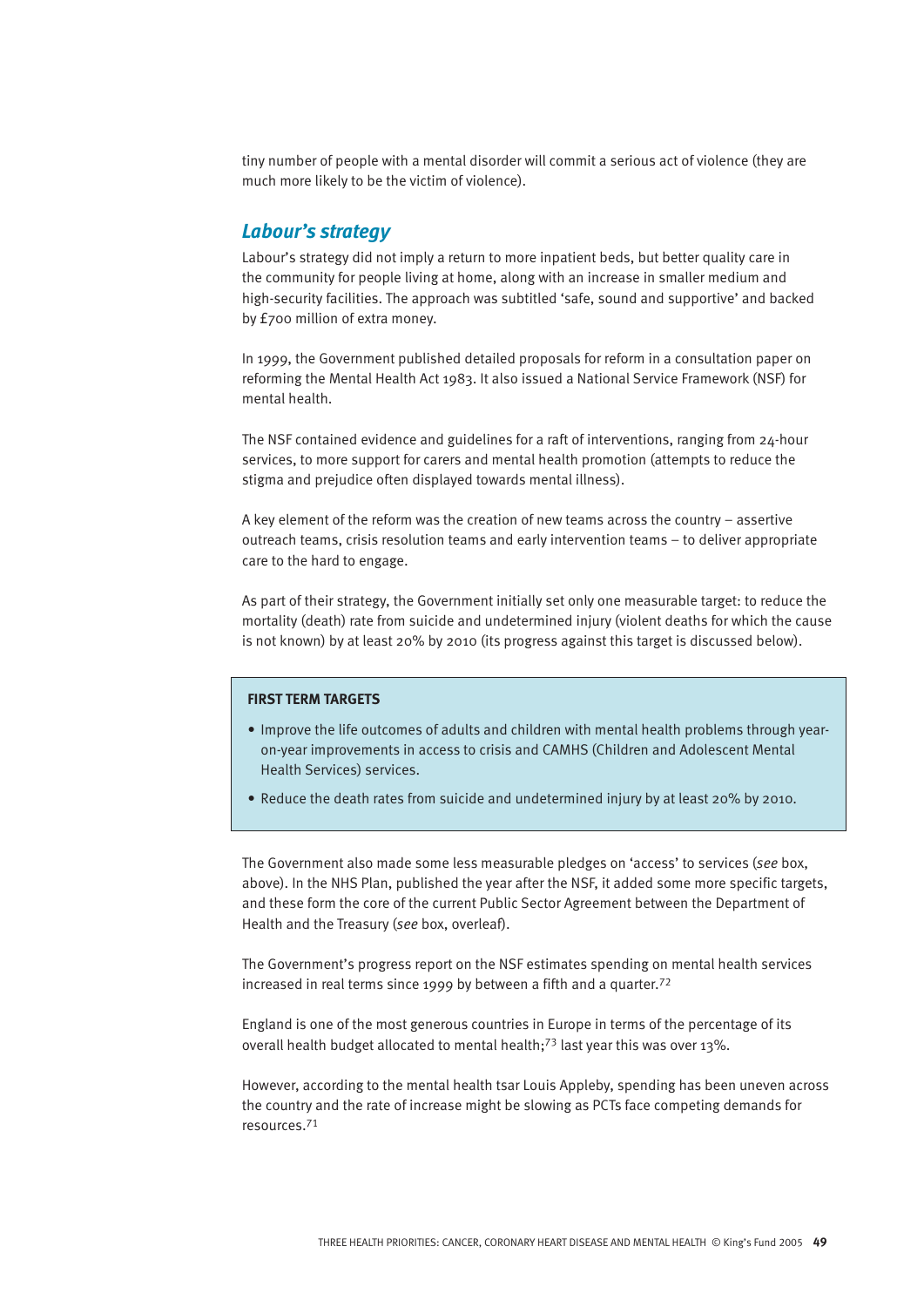#### **NHS PLAN PLEDGES**5

- 1,000 graduate primary care workers (to help 300,000 people by 2004).
- 5,000 more community mental health staff (to benefit 500,000 more patients by 2004).
- 50 early intervention teams to help young people with psychosis.
- 335 crisis resolution teams to be accessed 'at any time', to help 100,000 people a year who would otherwise have to go to hospital and reduce pressure on acute inpatient units by 30%.
- 220 assertive outreach teams to help the hard to engage by 2003, all 20,000 people needing this service will be getting it.

### *Has Labour's strategy worked?* **ACCESSIBILITY**

Table 8 summarises Labour's progress against its targets for increasing mental health staff, outreach teams and beds, using data that is publicly available. It shows that most but not all of the targets will have been met by their target dates. However, the Government's progress report, completed in 2004, indicated that all targets will have been met by the end of that year.<sup>72</sup>

#### **TABLE 8: TARGETS ON ACCESS TO MENTAL HEALTH SERVICES**

| <b>Target</b>                                                                                                                                                                                                                                                                                                    | <b>Met or missed?</b>                                                                                                                                                                                                                     |
|------------------------------------------------------------------------------------------------------------------------------------------------------------------------------------------------------------------------------------------------------------------------------------------------------------------|-------------------------------------------------------------------------------------------------------------------------------------------------------------------------------------------------------------------------------------------|
| 1,000 new graduate primary care workers by December<br>2004, to help 300,000 people<br>300 prison mental health 'in-reach' staff by 2004<br>335 crisis resolution teams by the end of 2004<br>220 assertive outreach teams by 2003, serving an<br>estimated 20,000 people<br>50 early intervention teams by 2004 | Not on track only 353 in post by September<br>2004<br>Met 370 staff in at post April 2004<br>Missed only 243 in place at December 2004<br>Met 263 teams in place at March 2004,<br>but only 96 of these are 24-hour teams, as<br>intended |
| <b>Extra beds</b><br>320 fully staffed community beds by 2004<br>300 medium-term secure beds by 2003<br>200 long-term secure beds by 2004                                                                                                                                                                        | Met 81 in place<br><b>Met</b><br><b>Met</b><br><b>'Expected to be achieved'</b> according to the<br>NSF five-year report                                                                                                                  |

#### **OUTCOMES**

However, the key question remains: what impact are these teams and beds having in terms of better outcomes for patients? Are fewer people becoming severely ill? Are they at least being prevented from becoming so ill that they have to be admitted to hospital as an emergency?

Unfortunately, it is hard to tell, because there is very little data on outcomes for patients being put into the public domain. It is not even clear how many patients are being looked after by the specialist teams. Information requested under the Freedom of Information Act revealed that 14,882 people were being looked after by the assertive outreach teams (at 31 December 2004).<sup>74</sup> This is short of the target of 20,000 'adults with severe mental illness and complex problems' thought to be in need.<sup>42</sup>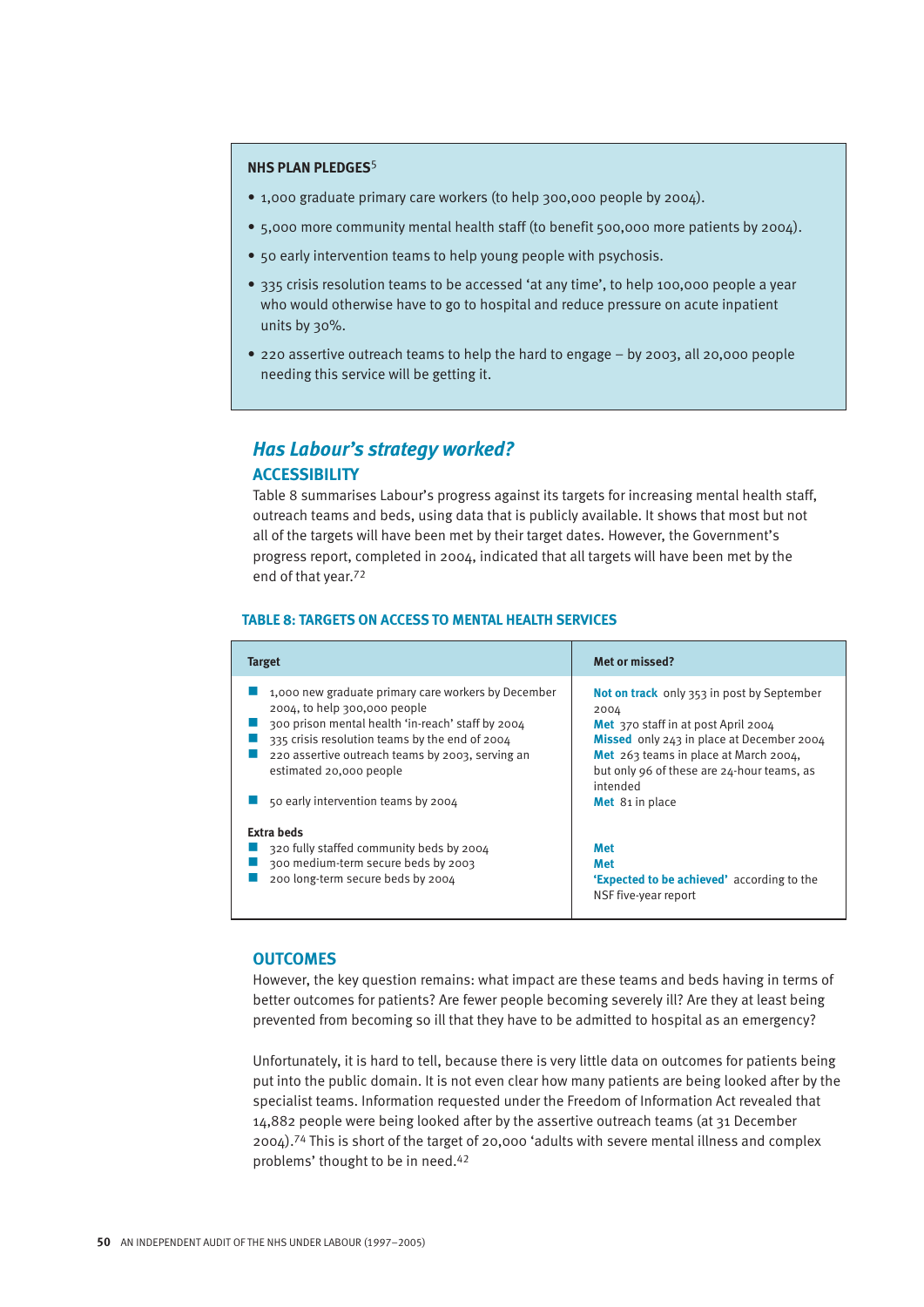Nor is it clear how well the crisis resolution teams are achieving one of their key aims – to 'take the pressure' off acute, inpatient beds (that is, hospital beds for patients with short-term psychiatric problems).

There have been indications that bed use has fallen in areas where the teams have been functioning for some time and that the pressure on acute units is reducing a little.<sup>72</sup> However, according to nationally available official data, there is no striking change in trends yet in the numbers of people being admitted to hospital with a diagnosis of acute mental illness. For example, admission trends for one type of serious mental illness (schizophrenia, schizotypal and delusional disorders) have not changed dramatically since 1998 (*see* Figure 31).



The number of people who have been in hospital and discharged, but who have to be re-admitted as psychiatric emergencies is another possible outcome that used to be available. However, this measure appears to have disappeared from the Treasury's Public Service Agreement with the Department of Health.<sup>76</sup> It is still measured by the Healthcare Commission as part of the star ratings systems for individual mental health trusts, but averages for England are no longer provided.

It is clear that many patients have yet to feel the impact of the crisis teams: according to the latest Department of Health patient survey in 2004, 51% of service users did not have the telephone number of someone in mental health services who they could call out of office hours (although the survey does not give figures for those who are deliberately targeted by the crisis resolution teams).<sup>77</sup>

#### **SUICIDE**

The Government predicts that its suicide target will be met if present trends continue. Because the suicide rate tends to fluctuate from one year to another, three-year averages are used to get a better sense of what is happening over time. The latest data for 2001/03 (*see* Figure 32) shows a rate of 8.6 suicides per 100,000 of population, down from 9.2 in 1995–97, which is the 'baseline' or figure against which the Government is measuring itself. The suicide rate for 2003 alone was 8.5 – the lowest ever recorded.

Despite the obvious trend line of the graph, it is difficult to quantify the Government's contribution to the decline in the suicide rate. Just as with cancer and heart disease, mortality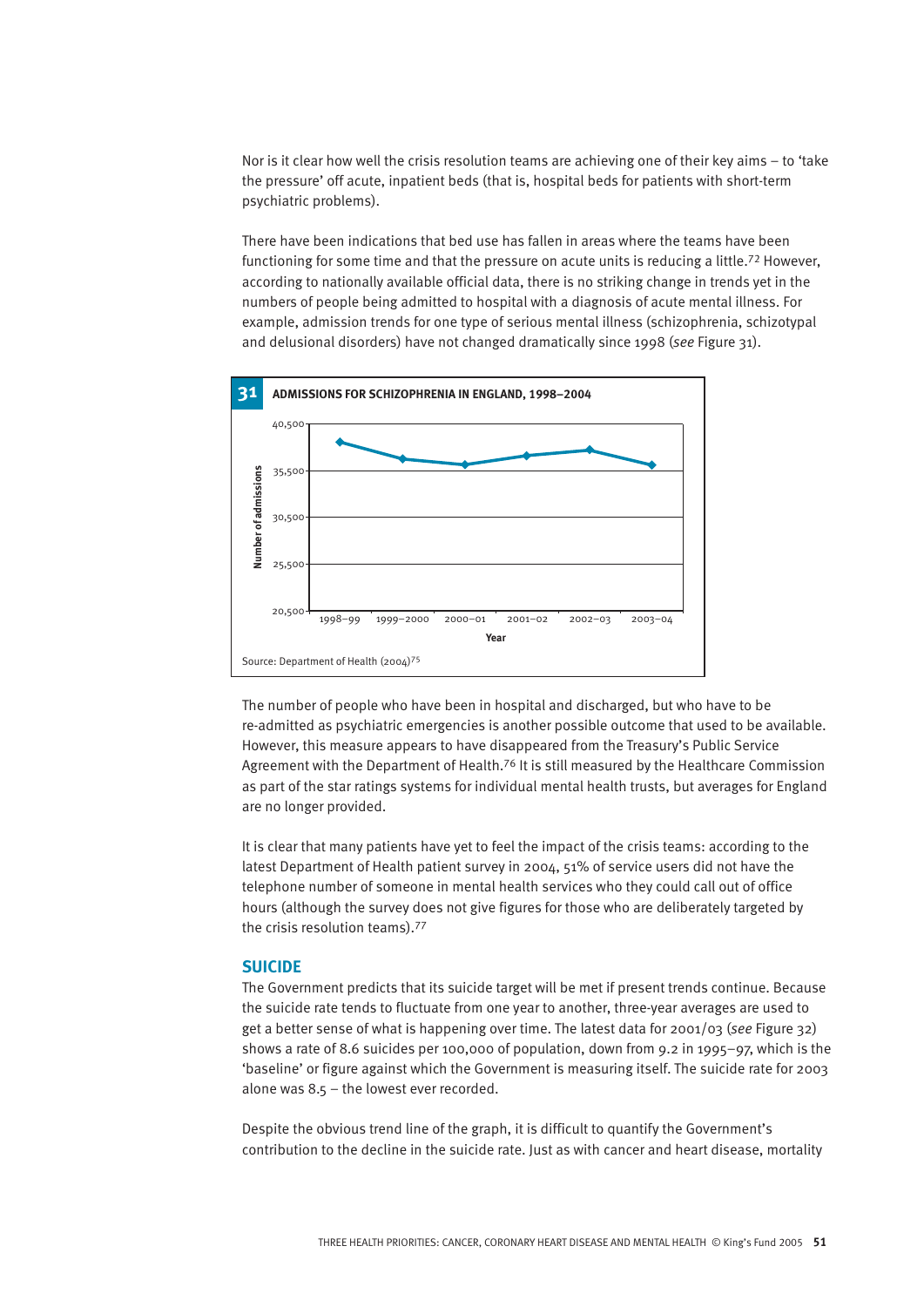

from suicide depends on a number of factors and many of them are outside the control of the NHS – they include factors such as income, levels of family support and physical environment.

The Government concedes that rates have declined since the early 1980s, or before its reforms, but argues that it has maintained the downward trend through a comprehensive suicide prevention strategy that began in 2002. However, government research has shown that only around a quarter of people who commit suicide have been in contact with specialist mental services before their death.

Another question is whether there should be a target for suicide reduction at all. More people die from suicide than on the roads and the level is ten times that of sudden infant death syndrome.<sup>78</sup> Nevertheless, it remains a rare event. Official figures show that a PCT covering 100,000 people would only have about ten suicides a year.

Such a PCT would have many more people suffering from depression, and some experts have questioned whether it is worth having a target for something that affects such a small number of people.<sup>79</sup>

#### **OTHER INDICATORS**

**KEY**

 $\Box$ 

Mental health trusts are given star ratings in the same way as other hospitals. Trusts are inspected on their performance on a range of indicators, including cleanliness, financial management, patient satisfaction and involvement.

There has been no striking shift in performance, despite the extra resources; the Healthcare Commission's latest star ratings for the 83 mental health trusts in England (published in July 2004) gave seven no star at all, up from three the previous year, and a further 23 only one star.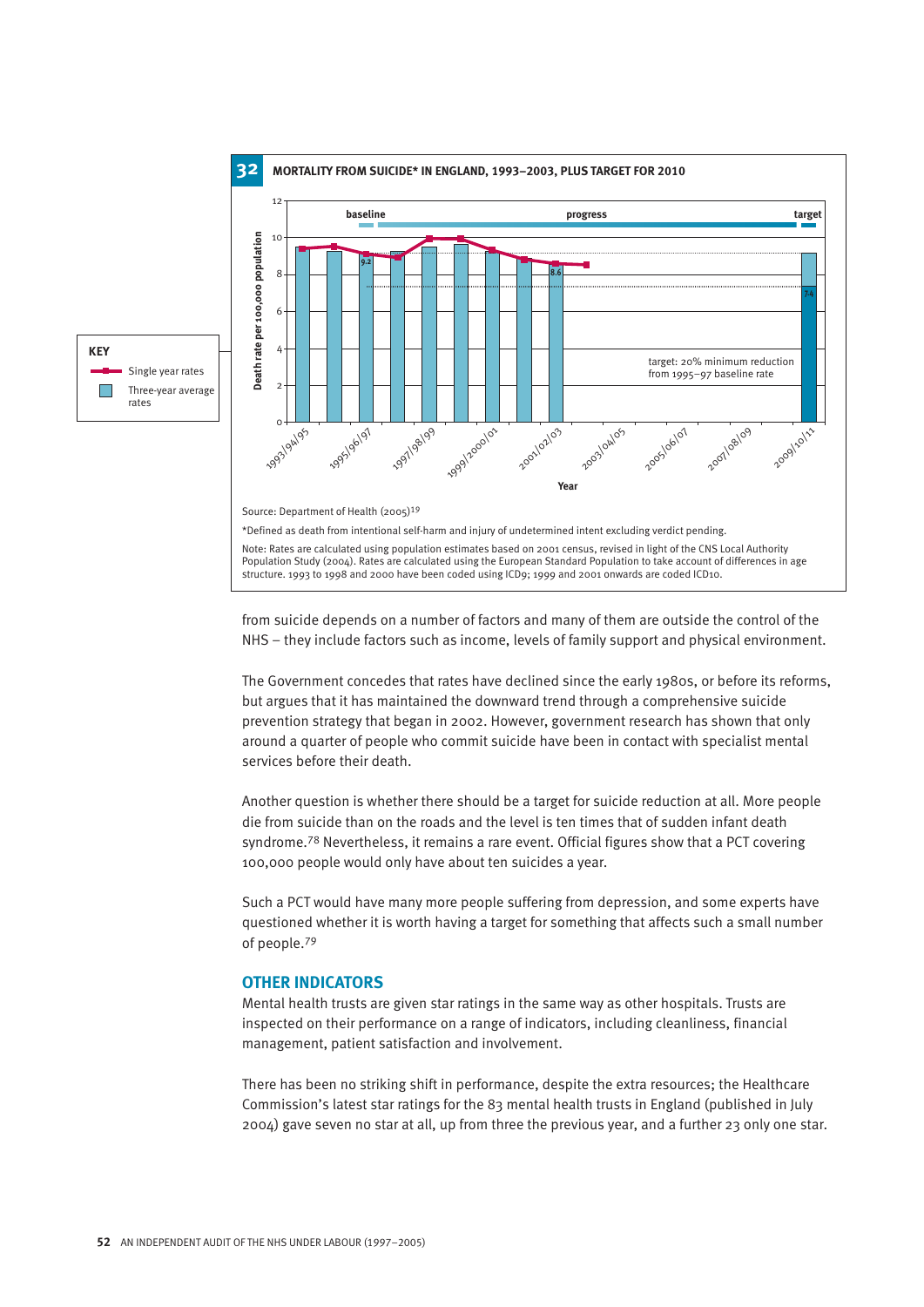The national survey of NHS patients, commissioned by the Department of Health paints a more positive picture, with three quarters of 27,000 mental health patients surveyed rating the service they received as excellent, very good or good. On the other hand, 23% of mental health users said that their care was only fair or poor; just 8% of general patients rate the care they receive this way.<sup>80</sup>

A summary of official inspection reports of mental health trusts, published in 2003, found that the majority 'face significant challenges.' These include high use of agency or locum (that is, temporary) staff, long waits for children and teenagers to be seen by a specialist, long waits for psychological therapies, and problems in getting patients in and out of acute inpatient care.

The quality of inpatient units came in for specific criticism by the inspectors: while some trusts have managed to modernise their services, others 'still deliver care in buildings with Victorian fabric and infrastructure that compromises the quality of care and the privacy and dignity of service users.' The report spells out the reality of this by saying some of these environments are characterised by violence, lack of access to fresh air, locked doors and routine access to drugs and alcohol.<sup>81</sup>

## *Enduring gaps and failures* **TREATMENT OF MINORITY ETHNIC PATIENTS**

When Labour took office, it was clear that people from black and minority ethnic backgrounds were more likely to be admitted to mental health services and that they received poorer levels of care when they were there.

A disproportionate number of people from African Caribbean communities were diagnosed as having schizophrenia, were compulsorily sectioned (detained in hospital) under the Mental Health Act and given high levels of medication. Many people from minority ethnic communities were reluctant to engage with services and disorders such as depression went untreated.

Little has changed in the past seven years, and the situation has become even more acute with the influx of increasing numbers of refugees and asylum seekers from Eastern Europe and Africa. The most damning verdict on the Government's performance came from the official Inquiry into the death of David 'Rocky' Bennett, who died under restraint in hospital in 1998. The report accused the NHS of being institutionally racist.

Even though Mr Bennett's death took place only a year after the Government came into power, the Inquiry report was published last year and found that reforms to engage people from minority communities had not been implemented. It urged the Department of Health 'to do more to translate their intentions into action.'<sup>82</sup>

The Healthcare Commission has also said that 'most trusts are still struggling to meet the needs of black and minority ethnic communities, even when they are the majority population'.<sup>81</sup> The Government has accepted that change is long overdue and last year consulted on a strategy to deliver race equality in mental health services.

#### **PRISONS**

An official survey conducted in 1998 estimated that 10% of men waiting for trial in prison, 7% of sentenced men and 14% of women prisoners had suffered from psychotic illnesses in the past 12 months. The comparable figure for the population as a whole is 0.5%.<sup>83</sup>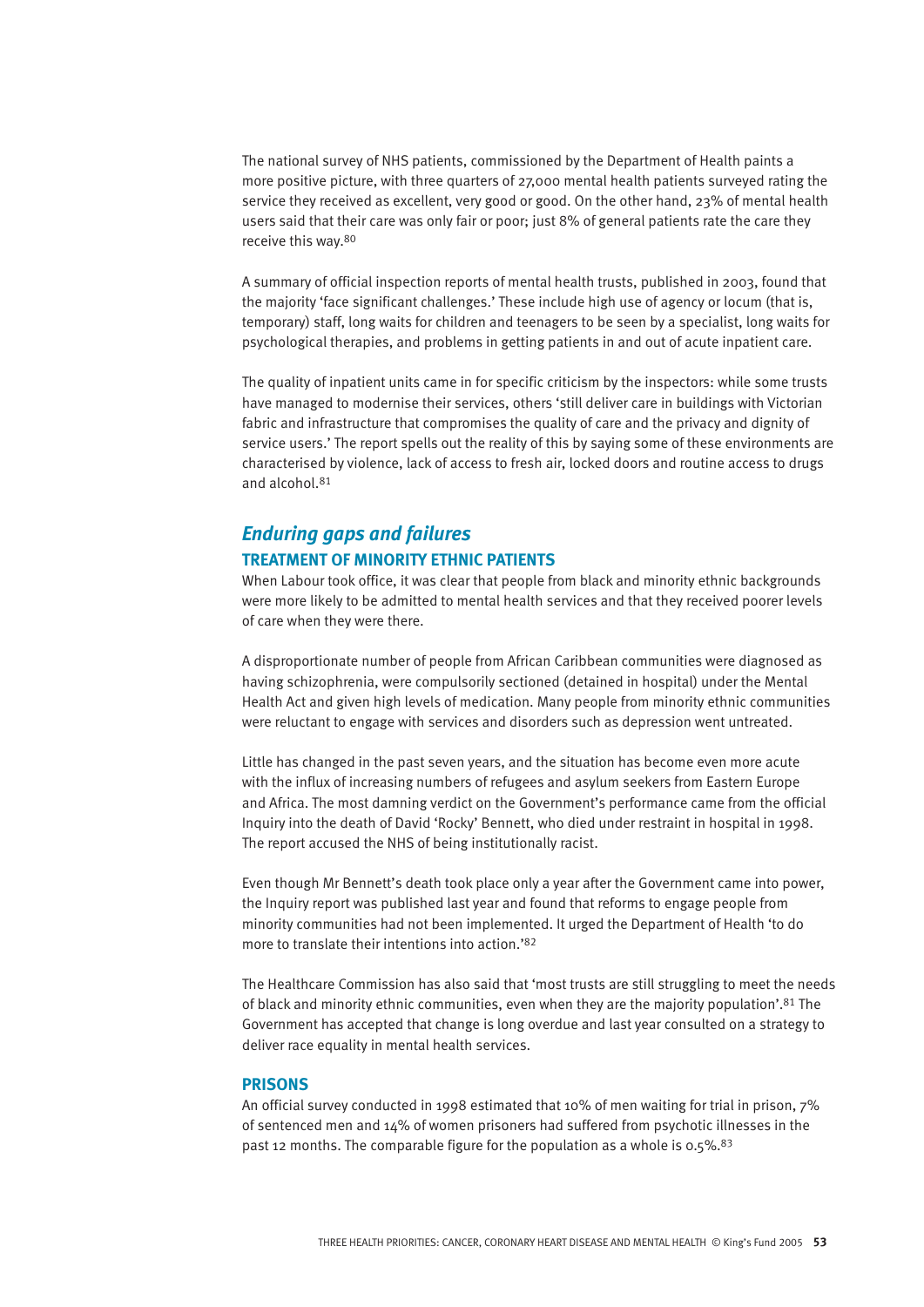The same team of researchers found that 90% of prisoners either have a diagnosable mental health problem or are substance (drug and alcohol) misusers or both; 20% of men and 40% of women in prison have tried to commit suicide, and the number of successful suicides is rising.

The Government has attempted to improve performance in this area. The NHS Plan set a target for 300 prison mental health 'in-reach' staff to help support mentally ill prisoners. The target was actually exceeded – by April 2004, 370 such staff were in post. Even so, the Government admits that prison is a poor environment for people with mental health problems.

#### **DUAL DIAGNOSIS**

The Government says there has been a significant increase in the number of people with a 'dual diagnosis' of mental health problems and drug or alcohol problems. Yet only 17% of local implementation teams have a dual diagnosis strategy in place, two years after guidance was issued on drawing one up.<sup>72</sup>

#### **MENTAL HEALTH PROMOTION**

The inclusion of mental health promotion within the NSF in 1999 was hailed as a break through for improving the mental health of the population. However, few resources have been made available for it. Just 0.07% (or £2.7 million) of the nearly  $f_4$  billion total investment in mental health has been allocated to it.<sup>72</sup>

The Government's own review of progress estimated that spending on mental health promotion in England was low in comparison to other countries.

## **Conclusion**

The Government's ambition was to improve cancer, heart disease and mental health services in the NHS in England and bring them up to the same standard seen in other European countries. As shown in earlier sections, funding levels are approaching the European average (with respect to % of GDP), but it is much harder to establish whether services have also improved to a similar extent.

Much of the Government's own account of progress involves counting *how much* has been done: how quickly patients have been seen; how many operations performed; how many new machines have been bought; and how many drugs have been dispensed. By these measures there has been a huge improvement compared to 1997 as a whole. For cancer, more patients are being seen faster by more specialist staff with more equipment available to them. There are still shortcomings – waiting times for diagnostic tests are too long and while the latest drugs are being approved for use nationally, there is variation in local take-up. For heart disease, waiting times for operations have reduced, and progress has been made in providing better quality care to those at risk of heart disease. And for mental health, the Government has delivered on promises to restructure specialist care through the speedy creation of 'crisis resolution and assertive outreach' teams working in communities across the country.

But has all this activity saved lives? The information available tells a mixed story. Fewer people are now dying of cancer and heart disease, but the numbers were dropping before Labour's reforms of the NHS. Nor has there been enough time for the reforms to show an expected impact. For example, one outcome measure of Labour's reforms to cancer care might be improved five-year survival rates, but it is currently too early to tell whether or not these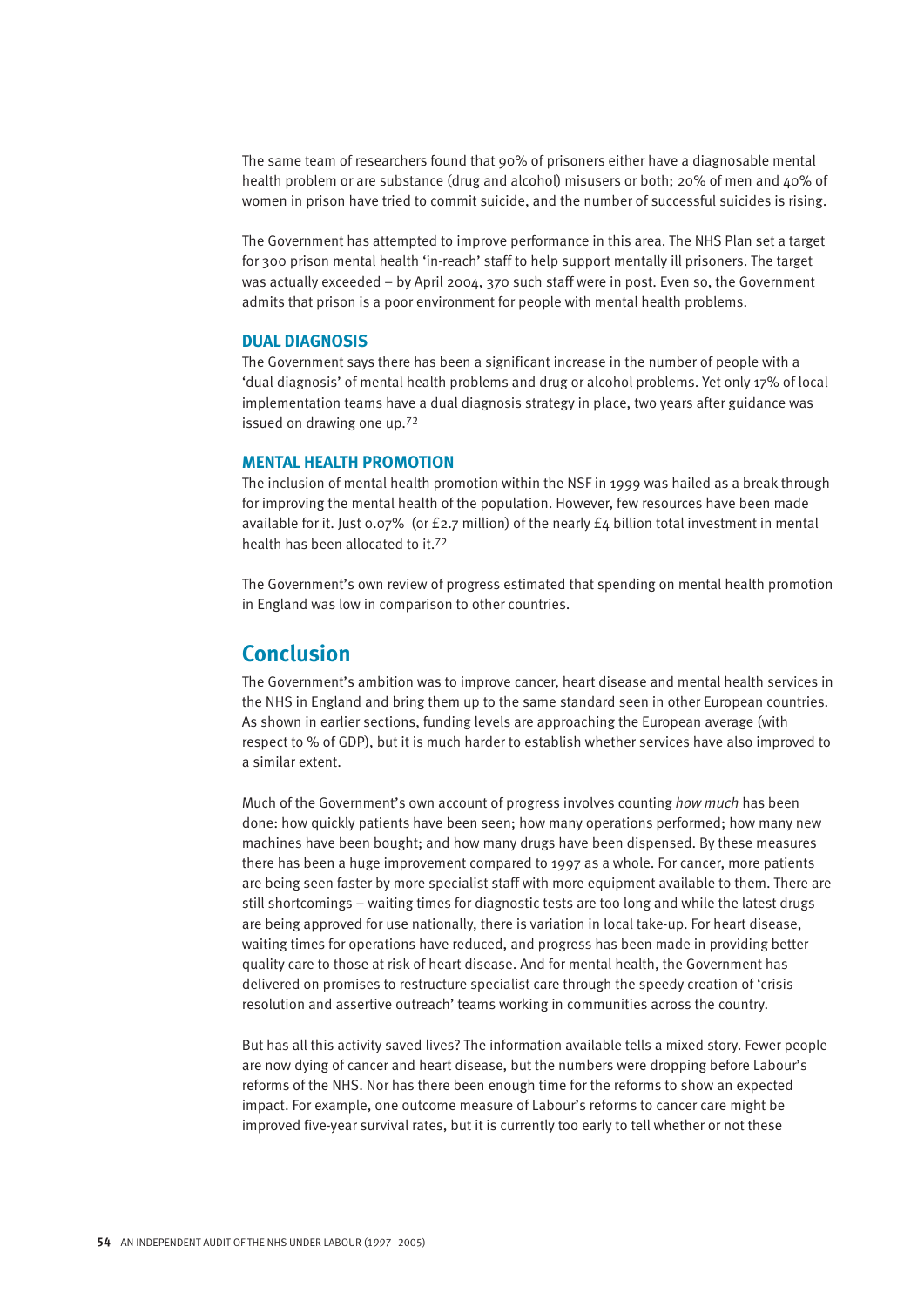have been achieved. In some cases, information is simply not available – for example, data are not routinely collected on the number of people suffering heart attacks each year, or the number of people who are depressed.

The information on the prevention, rather than treatment, of disease does not show much change. For example, there has been no increase in the number of people eating 'five-a-day' (fresh fruit and vegetables), and levels of obesity and exercise are not improving. The proportion of people who smoke is dropping, but slowly.

**Verdict:** Huge effort leading to improvements in care, but no real change in underlying trends in health or the major risk factors contributing to ill health, apart from smoking.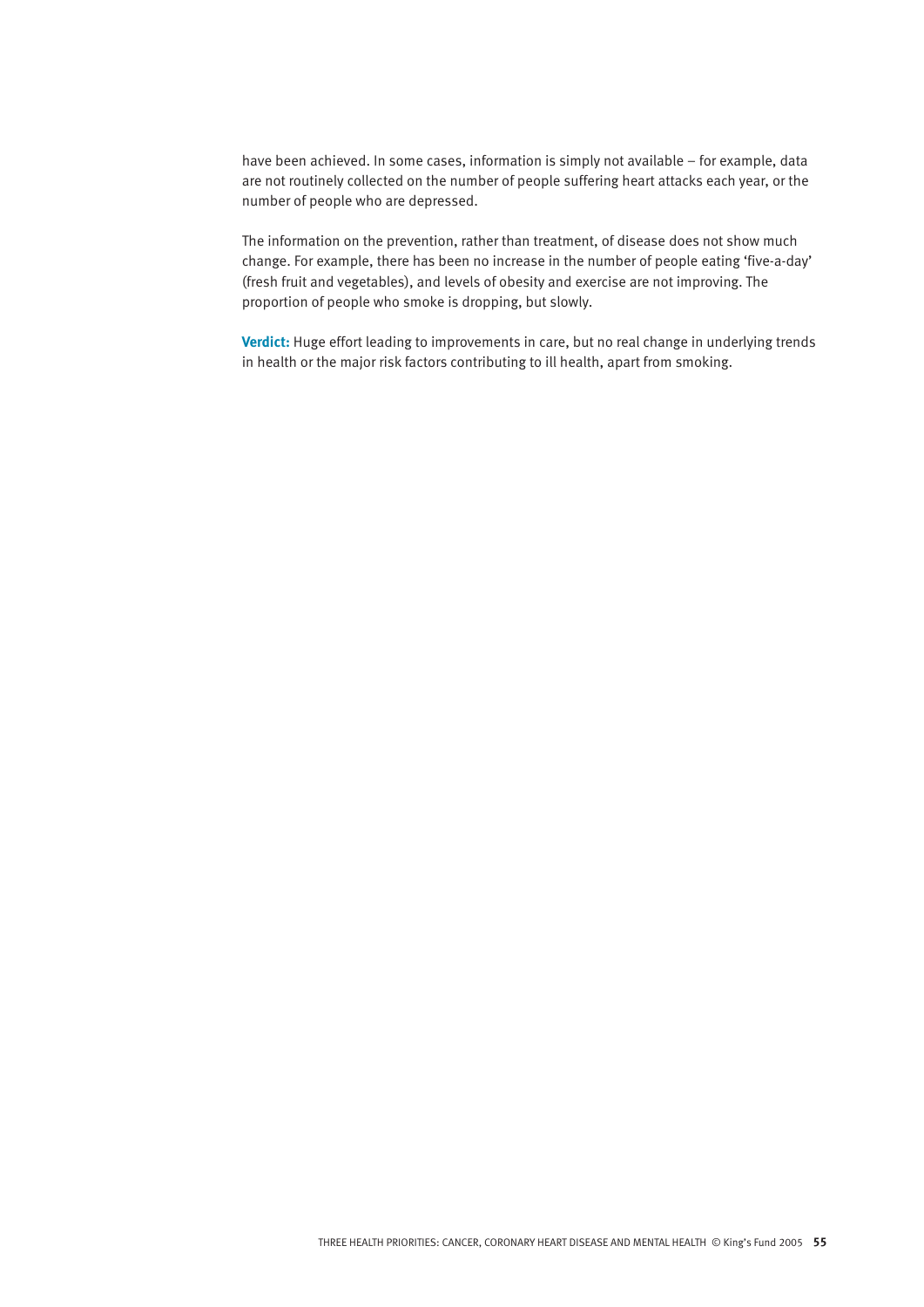# Four big issues: beds, staff, Four big issues: beds, staff,<br>the private sector and health<br>care associated infections

## **Beds**

The number of hospital beds has been declining within the NHS for many years. This decline was, in part, a reaction to changing technologies that allowed care to be given without the need for such long stays in hospital (for example, the rapid expansion of 'day case' surgery). However, the Labour Government was concerned that the reductions in the number of hospital beds may have gone too far, and established a National Beds Inquiry.<sup>84</sup> The inquiry examined the different factors that would impact on the need for hospital beds in the future and concluded that the NHS did not have the right number of the right sort of hospital beds in the right place.

The NHS Plan set out an ambitious programme to expand the 'capacity' (that is, the facilities, staff and equipment) of the NHS**.**

## *What did Labour promise?*

Labour's key pledges on hospitals, beds, staff, facilities and equipment are set out below. The box also contains Labour's promises on medical school places, which will eventually translate into more doctors, and crèches, which should help the NHS to retain the staff it has.

#### **NHS CAPACITY: KEY LABOUR PLEDGES**

#### **Hospitals**

- $\blacksquare$  100 new hospitals by 2010 and 500 new one-stop primary care centres
- $\blacksquare$  7,000 extra beds in hospital/intermediate care
- 307 extra beds (30% increase) in adult critical care beds by 2003

#### **Facilities and equipment**

- 3,000 GP premises modernised
- $\blacksquare$  250 new scanners

#### **Staff**

- $\blacksquare$  7,500 more consultants
- **n** 2,000 more GPs
- 20,000 more nurses
- $\blacksquare$  1,000 more nurse consultants
- $\blacksquare$  6,500 more therapists

#### **Other**

- $\blacksquare$  1,000 new medical school places
- $\blacksquare$  100 on-site nurseries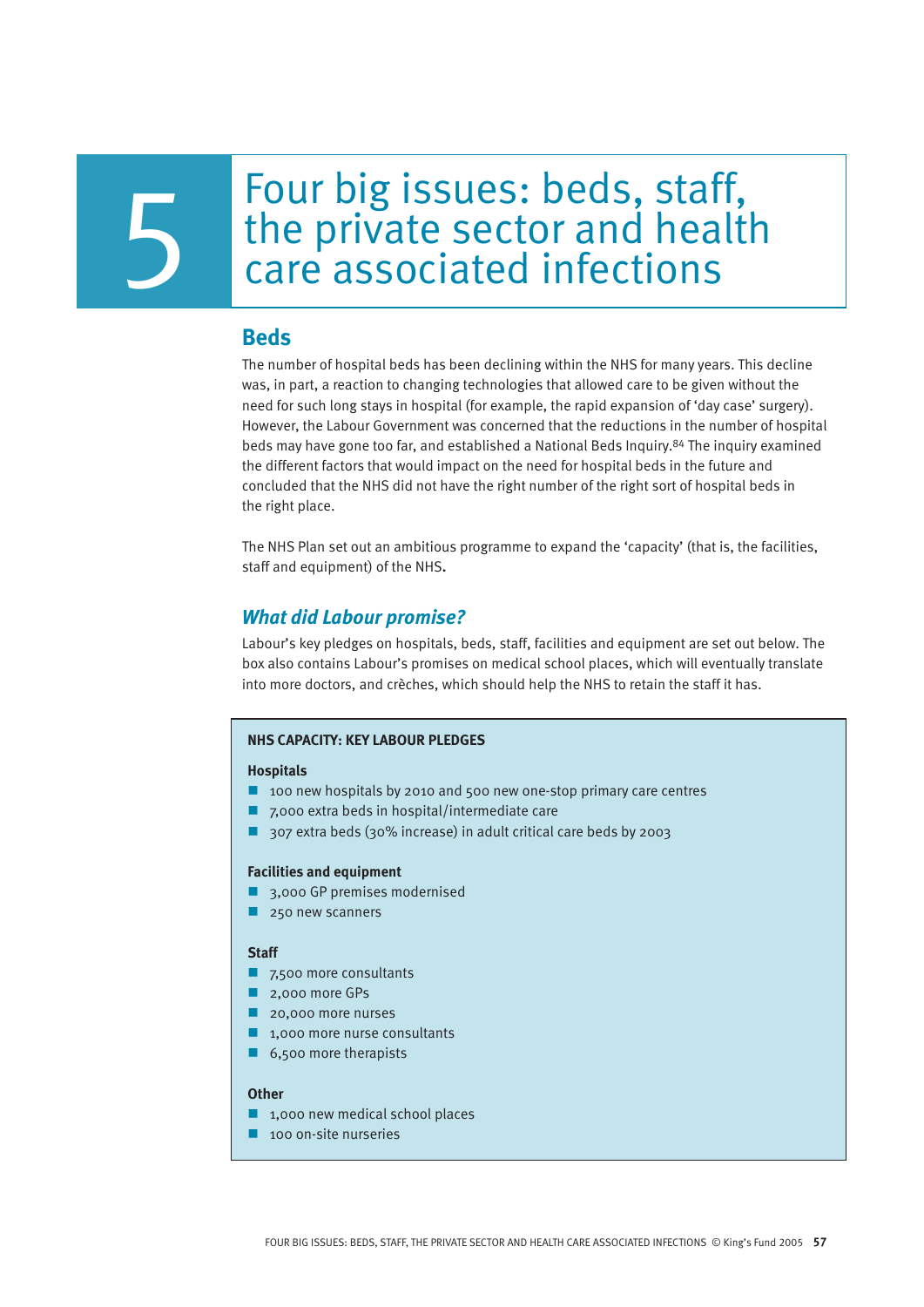## *What has Labour delivered?* **BED NUMBERS**

The total number of hospital beds in the NHS in England has been falling steadily (*see* Figure 33). This trend has been driven by new ways of treating people, including an increase in the rates of surgery carried out in one day, or with just an overnight stay. It has also been driven by policy initiatives, such as the decision to provide more community-based mental health and learning disability services. The same trend can be observed in Wales, Northern Ireland and Scotland, and in other developed countries.17,31

In comparative terms, England has fewer beds per 1,000 population than Germany, Italy or France. However, it uses its beds more intensively. The occupancy rates for NHS beds has increased from 84% in 2000/01 to 85.8% in 2003/04 (meaning that every NHS bed will be occupied, on average, 85% of the time, and empty just 15% of the time).<sup>85</sup> This is higher than other developed countries.<sup>17</sup>

This means that the NHS uses its hospital beds more 'efficiently' than other countries. However, it also places the NHS under considerable strain, because there is very little 'slack' in the system. That strain shows up when there are sudden increases in the demand for care – for example, when there is an influenza epidemic.

At first glance, therefore, the Government does not seem to have delivered its promise of 7,000 extra beds in hospital and intermediate care, since total bed numbers have not risen. However, this total hides some other trends.

Most of the reductions in hospital beds have taken place in the long-term or non-acute specialties, such as learning disabilities. However, the additional beds were to be targeted at the 'general and acute' sector (2,100 extra beds) and intermediate care (5,000). By 2003/04, 2,197 extra general and acute beds and 4,455 intermediate care beds had been delivered.<sup>27</sup> Therefore, the target is very close to being met.

Of course, this may look like juggling with the data. However, it is appropriate to categorise hospital beds very carefully. For example, the number of hospital beds for people with learning



**KEY**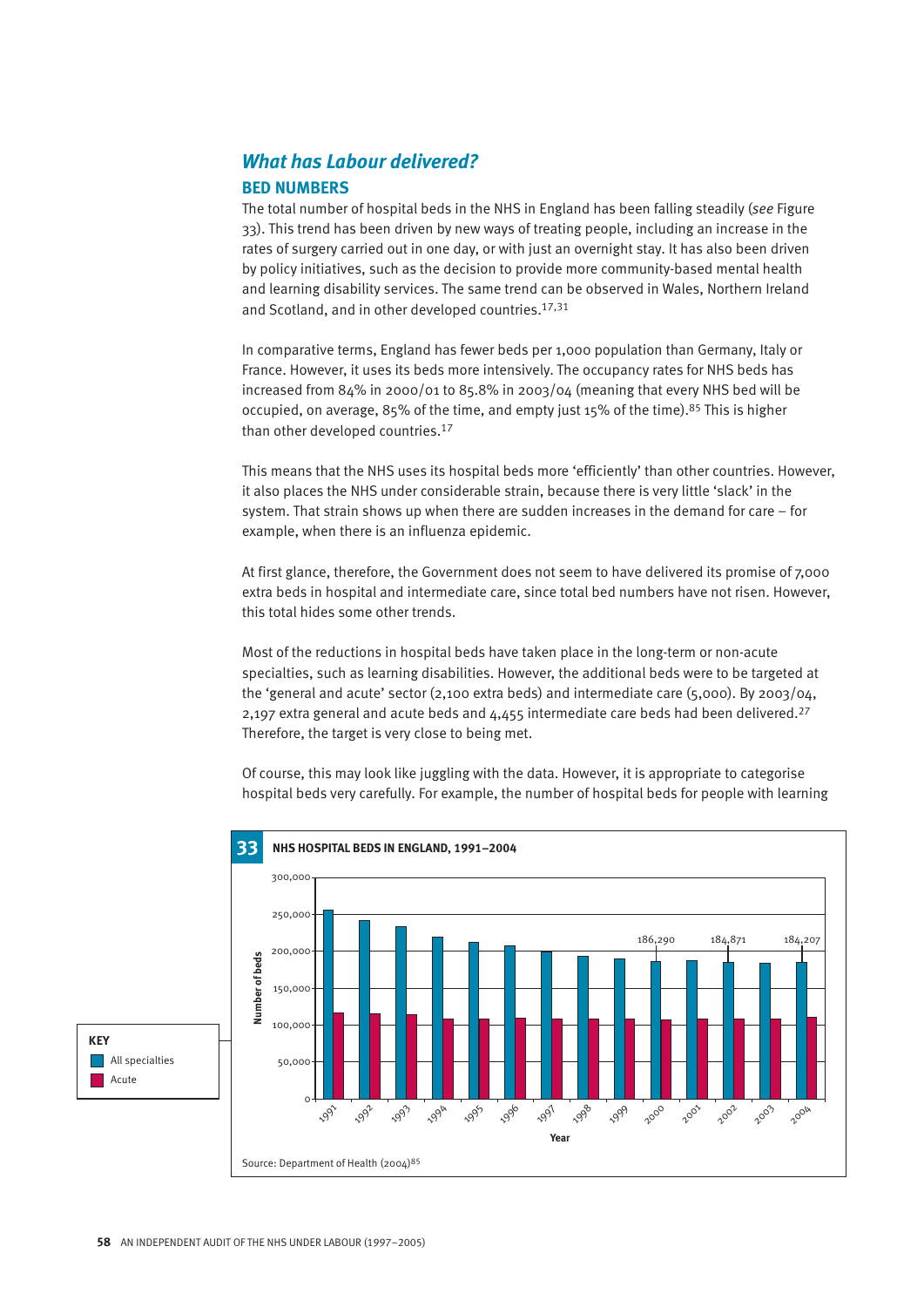disabilities has fallen by 1,622 since 2000,<sup>86</sup> but this is not a policy 'failure' if the intention is to shift the focus of care from a hospital to a community-based setting.

#### **CRITICAL CARE BEDS**

There is a scarcity of adult 'critical care' beds (a term that incorporates beds in intensive care and high dependency units), which are intensively staffed and expensive to maintain. Indeed, this has been acknowledged as an important bottleneck in the NHS. One cause of cancelled operations in the NHS (which have been rising) is the sudden non-availability of a bed in a high dependency unit for a patient who needs one.

Despite this, between January 2000 and July 2004, the number of adult critical care beds has risen from 2,362 to 3,160 – a rise of 34% (*see* Figure 34). So the Government has met its target in this area.





## **Staff**

#### *What did Labour promise?*

The NHS Plan committed the Government to increase the number of hospital consultants by 7,500 and the number of GPs by 2,000 by 2005. The 2001 Labour Party Manifesto extended this pledge by promising to increase the number of all doctors by 10,000. With regard to nurses, a commitment was made to an even larger increase (20,000 new posts by 2004); and in addition, 6,500 new therapists (or 'allied health professionals') were promised.

Significant increases in clinical staff of all types have been recorded since 1997 and there has been an overall increase in doctors of 16% since the NHS Plan (*see* Table 9). The Government, therefore, has met its 2001 manifesto target.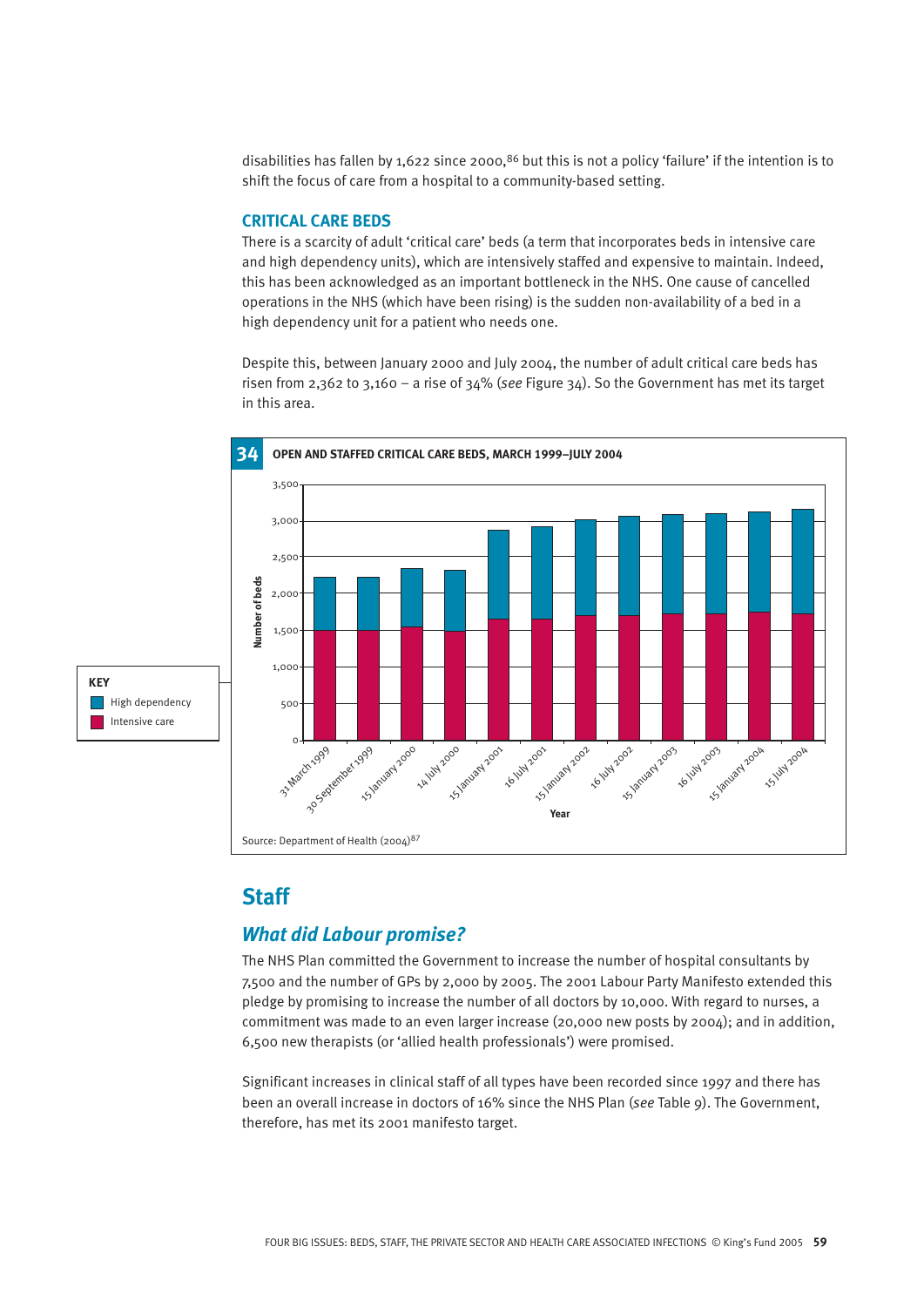#### **TABLE 9: NUMBER OF DOCTORS, NURSES AND ALLIED HEALTH PROFESSIONALS IN THE NHS IN ENGLAND (HEADCOUNT)**

| Year                                 | <b>All doctors</b><br><b>(excluding)</b><br><b>GP</b> retainers) | <b>Consultants</b> | <b>GPs (excluding</b><br>retainers, registrars<br>and locums) | <b>Oualified nurses</b><br>(inc. practice nurses).<br>midwives and health<br>visiting staff | <b>Oualified allied</b><br>health professionals |
|--------------------------------------|------------------------------------------------------------------|--------------------|---------------------------------------------------------------|---------------------------------------------------------------------------------------------|-------------------------------------------------|
| 1996                                 | 86,580                                                           | 20,400             | 27,810                                                        | 319,150                                                                                     | 43,910                                          |
| 1997                                 | 89.620                                                           | 21,470             | 28,050                                                        | 318,860                                                                                     | 45,020                                          |
| 1998                                 | 91.840                                                           | 22,320             | 28,250                                                        | 323,460                                                                                     | 46,450                                          |
| 1999                                 | 93,980                                                           | 23,320             | 28,470                                                        | 329,640                                                                                     | 47,920                                          |
| 2000                                 | 96,320                                                           | 24,400             | 28,590                                                        | 335,950                                                                                     | 49,360                                          |
| 2001                                 | 99.170                                                           | 25,780             | 28,800                                                        | 350,380                                                                                     | 51,320                                          |
| 2002                                 | 103,350                                                          | 27,070             | 29,200                                                        | 367,520                                                                                     | 53,460                                          |
| 2003                                 | 108.990                                                          | 28,750             | 30,360                                                        | 386,360                                                                                     | 55,950                                          |
| Average annual<br>change (1998-2003) | 3.5%                                                             | 5.2%               | 1.5%                                                          | 3.6%                                                                                        | $3.8\%$                                         |

## *What has Labour delivered?*

#### **CONSULTANTS**

The number of consultants has increased by 23% (or 5,430), bringing the total number of consultants in England to 28,750 in 2003. However, there is no data available yet to confirm whether or not the NHS Plan target of an extra 7,500 consultants by 2004 has been met.

Achieving this target would mean that a total of 30,820 consultants would have been in post by September 2004. This would represent an increase of more than 7% on 2003, rather more than the average annual increase of 5.2% achieved between 1998 and 2003. However, the latest headcount of staff in June last year showed the number of consultants in post was 30,170.<sup>18</sup> It therefore appears that the Government may well be on target to meet its pledge, or will at least get close to it (the term 'headcount' is important and is discussed in some detail below, *see* p 61).

#### **FAMILY DOCTORS**

The additional 2,000 GPs promised for 2004 would require a total number of 30,470 GPs to be in place and practising. The headcount for June 2004 recorded 31,220 GPs.<sup>88</sup> This means that the pledge has been delivered and, indeed exceeded.

However, the figures include GP Assistants (doctors that are employed by and assist a GP) and Restricted Principals (doctors whose list is limited or who only provide maternity and contraceptive services).

If we look at the statistics relating to what are known as Unrestricted Principals or Equivalent (UPEs), we get a rather different picture. UPEs are practitioners who provide the full range of general medical services and whose list of registered patients is not restricted in any way (in other words, they are GPs in the sense that an ordinary patient would probably understand the term).

The total increase in the number of of UPEs between 1999 and June 2004 was only 1,111; a 4% increase and some way short of the Government's target (*see* Figure 35). Indeed, this increase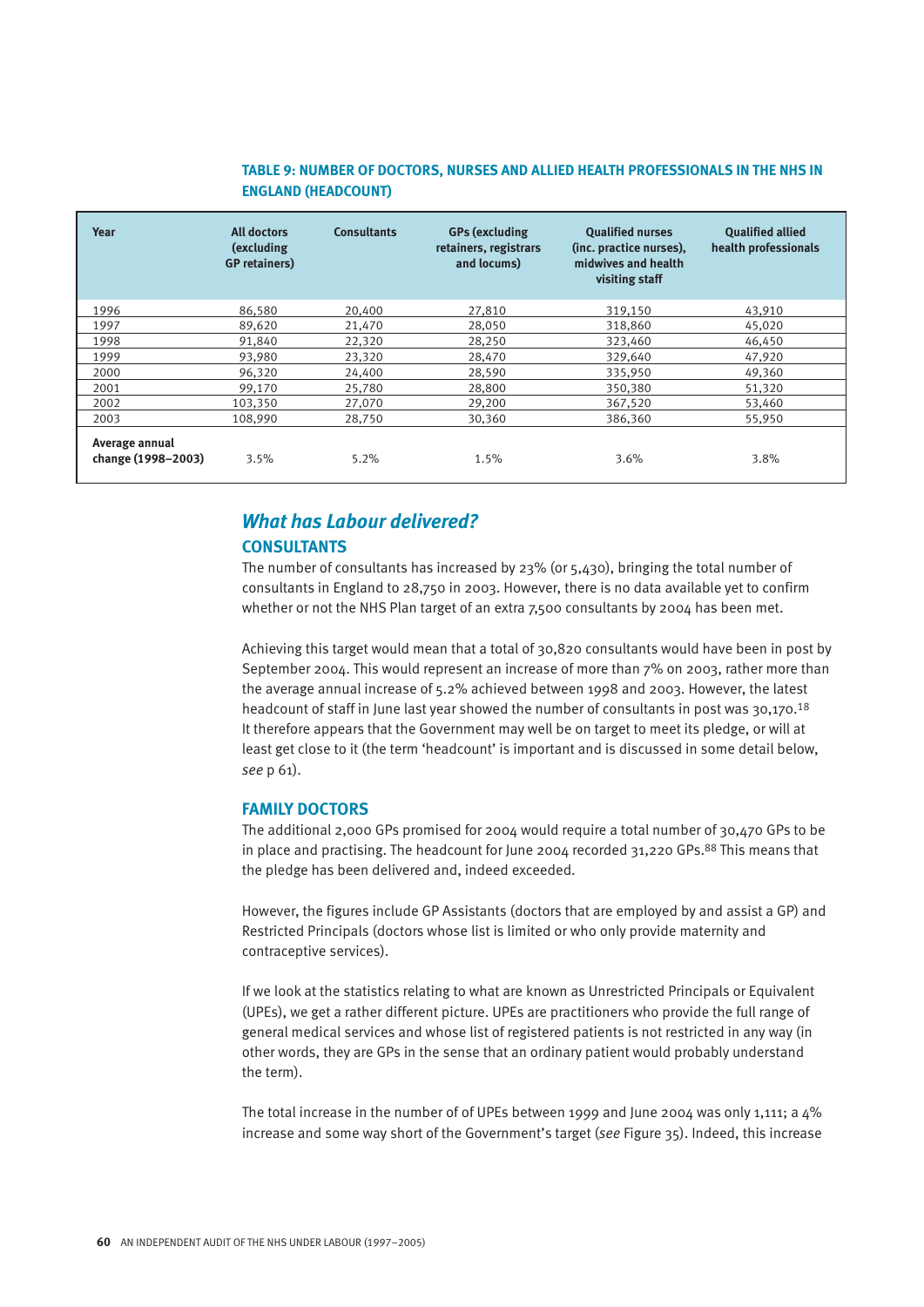

is virtually identical to that of the previous five years, 1994 to 1999, which saw a growth of 1,024 (3.9%) in UPEs.

#### **OTHER STAFF**

The Government has met its target in relation to medical school places, which have increased by 52% from 3,972 in 1999/2000 to 6,030 in 2003/04.<sup>90</sup> And with regard to nurses and allied health professionals, the Government has more than met its pledges to increase numbers by 20,000 and 65,00 respectively. Indeed, between 1999 and 2003, the number of nurses has increased by 5,6720 (17%) and the number of therapists by 8,030 (17%).

#### *Are the numbers as good as they look?*

On a number of key staffing measures, the Government can rightly claim that it has met its pledges and substantially increased the numbers of doctors, nurses and therapists working in the NHS, although exactly how 'GPs' should be defined is open to question.

However, while this is impressive at first sight, the Government has chosen to count staff using a measure known as a 'headcount', rather than counting 'whole time equivalent' (WTE) staff. The headcount measures the number of individuals employed within the NHS, while the WTE measures the number of full-time hours available to the NHS (that is, two staff members working for two and half days each week would represent a headcount of two, but only one WTE).

This is significant, because there is a trend towards part-time working in the NHS, which means that the hours worked per staff member are falling on average. In other words, two or more people may be doing one WTE job.

In this context, staff headcounts must continually increase simply to keep the real supply of staff constant. Given this, impressive increases in the number of people working in the NHS may not add up to impressive increases in its capacity to deliver care.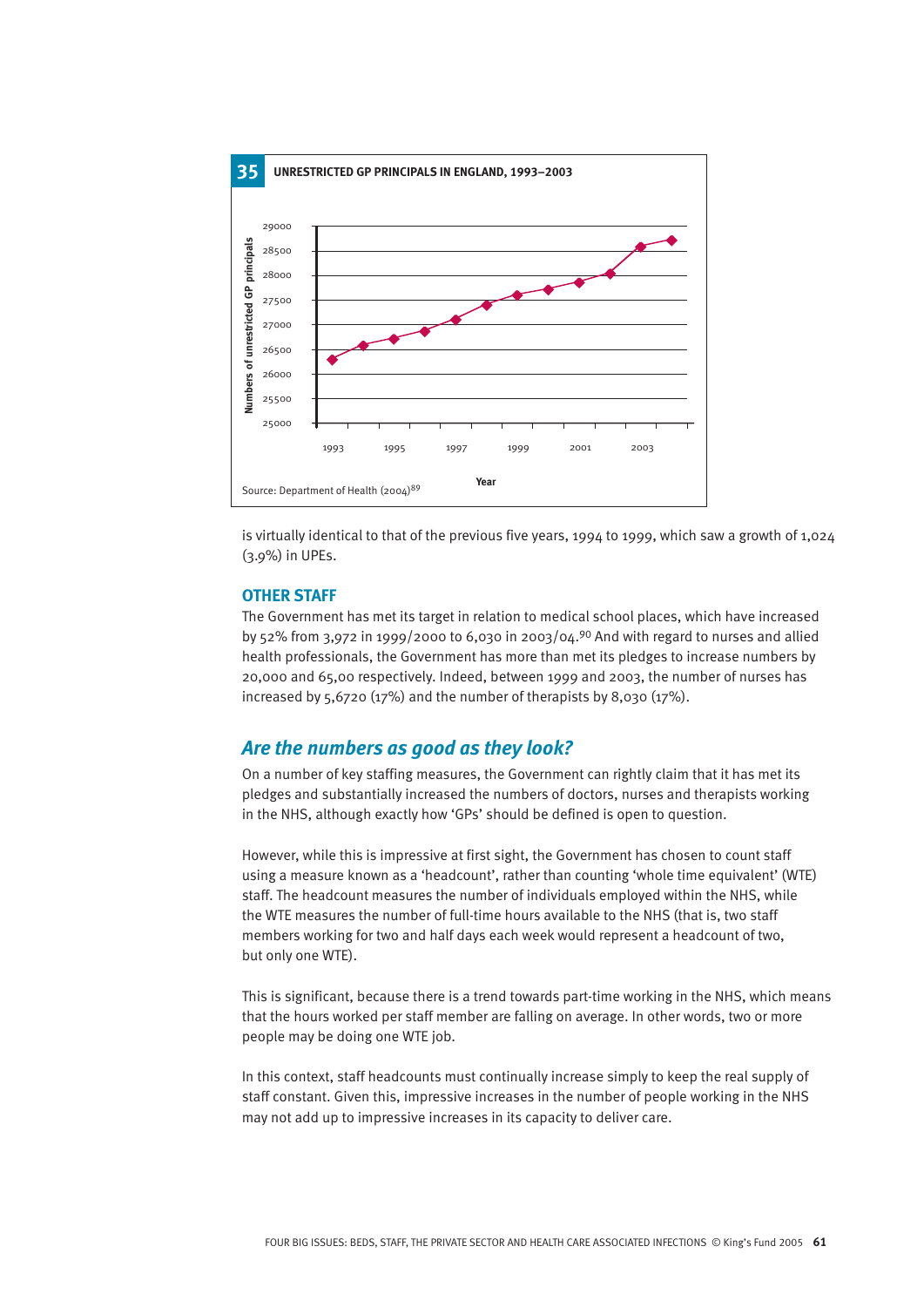Data on different types of clinical staff as measured by WTEs are not available. However, Department of Health statistics show that the number of WTE doctors employed within the NHS rose by 13,651 (15%) between 1999 and 2003.<sup>88</sup> While not quite as impressive as the increases in the headcount, this still represents a major increase in the medical workforce.

#### **NHS MANAGERS**

Unsurprisingly, the Government did not set targets for increasing the number of NHS managers. However, NHS management has increased significantly since Labour came to power. Between 1997 and 2003, the number of managers rose by 12,376 (from 21,434 to 33,810), representing an increase of 58% (*see* Figure 36).



Some of this increase simply reflects the fact that the total number of NHS staff increased significantly during this time frame. Managers as a percentage of total NHS staff rose by 32% (from 2.5% of total NHS staff in 1997 to 3.3% of total NHS staff in 2003).

It is also important to recognise that the NHS is often considered by health commentators to be 'under-managed'. For example, US 'managed care organisations' (health organisations with similar responsibilities to the English NHS) typically spend 12–15% of their total budget on administrative support.<sup>91</sup>

#### *International comparisons*

According to research by the Organisation for Economic Co-operation and Development (OECD)**,** the more doctors a country has, the less likely its people are to die before they reach the age of 70.<sup>92</sup> England has the lowest number of practising doctors for every 1,000 people in the population of all developed countries (*see* Figure 37).

However, these differences have been evident for many years. Indeed, with regard to France and Germany, the gap has narrowed between the late 1990s and 2002. With the significant increases in medical staff brought about by the NHS Plan, it is likely that these gaps will narrow still further.

Similarly, while the number of nurses within the NHS has increased, England still lags behind every country except Italy in our comparison group in terms of the number of nurses per 1,000 population (*see* Figure 38).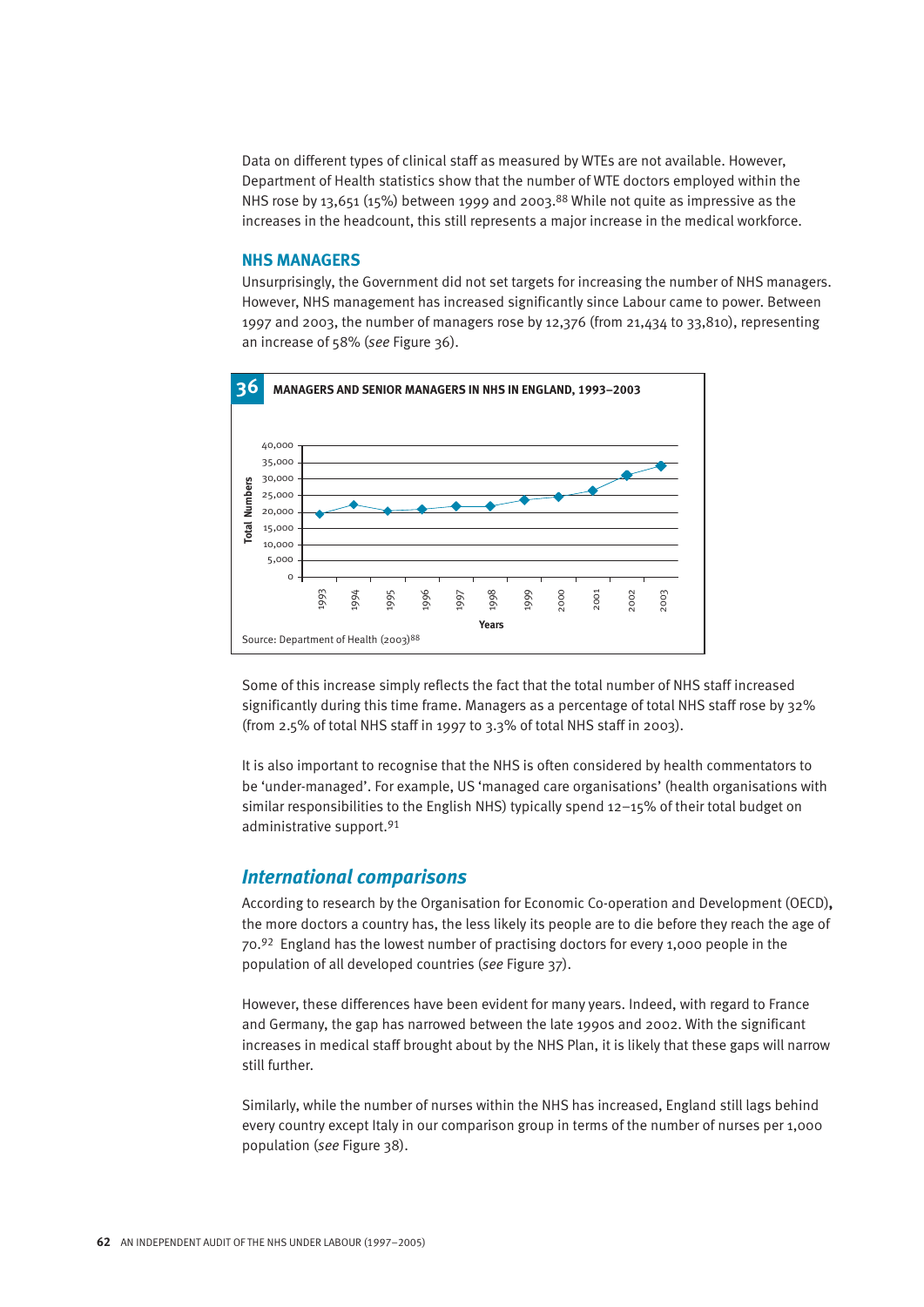

## **Use of the private sector**

## **What has Labour done?**

The private sector has always contributed to NHS services – for example, community opticians 14 and pharmacies are businesses. Even GP services are mainly provided by independent 12 0 contractors. The last Conservative governments introduced another element, the private finance initiative (PFI), a mechanism for involving the private sector in funding, designing and building hospitals, that had effectively stalled by 1997. **Year** h<sub>11</sub>

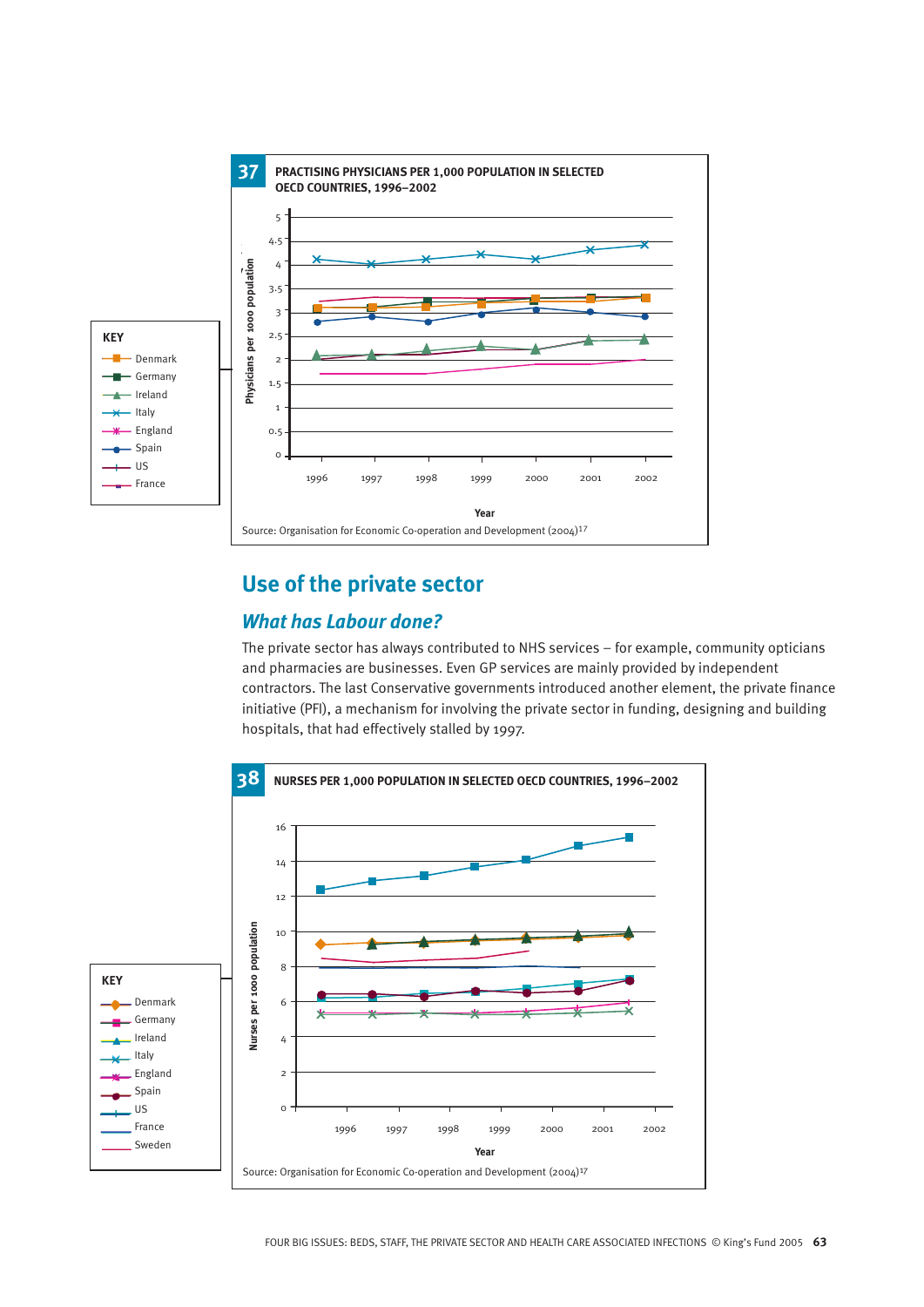The 1997 Labour manifesto made it clear that a Labour government would do what was necessary to make the PFI work (we discuss this in much more detail below). However, it was opposed to the use of private sector services for delivering clinical care.

The Government's position changed radically with the publication of the NHS Plan. Since then, it has steadily increased – or tried to increase – the role of the private sector.

#### **DIAGNOSTIC AND TREATMENT CENTRES**

This change of heart can be explained by the initial failure to cut waiting lists and waiting times. As discussed above, (*see* Section 3) by 2000, it was clear that the NHS was not increasing the number of operations it carried out fast enough. While the NHS Plan was announced alongside a large increase in resources, the Government knew that it would take time for these to make a difference at the frontline.

The NHS Plan therefore referred to a 'national framework for partnership between the private and voluntary sector and the NHS'.<sup>5</sup> Later in 2000, a 'concordat' was published that set out, in broad terms, what this relationship might be, with the emphasis on making more use of spare capacity (beds and operating facilities) within the existing private sector.<sup>93</sup>

However, it is also clear that ministers believe there is value in going further; they have articulated an aim to break down the 'monolithic' nature of the NHS,<sup>94</sup> and to make use of a more 'diverse' range of suppliers.

In 2002, a decision was taken to commission centrally new surgical units, known as Diagnostic and Treatment Centres (DTCs), to treat NHS patients for operations in areas where there were long waiting times, such as cataract surgery.

These units can be set up by the private or the public sectors; but most of the ones created so far have been set up by the NHS. Indeed, it was not until October 2003 that the first independent treatment centre (as the new surgical units came to be known) was opened. This was followed, in February 2004, by two privately run mobile surgical units, targeting areas with the longest waiting lists for cataract surgery. Thirty-four contracts have now been let to the private sector for fixed centres, and the Government expects the majority of the new units to be up and running later in 2005.<sup>95</sup>

So far, 16,000 NHS patients have been treated by private sector providers, mainly using staff recruited from outside the United Kingdom. Existing contracts cover treatment for 250,000 patients a year, 5% of a total of approximately 5 million non-emergency operations. Therefore, the private sector contribution is currently small. However, the Government has promised that it will grow to approximately 15% of all procedures carried out each year by 2008.<sup>94</sup>

As discussed earlier, from December 2005, patients referred for non-emergency or 'elective' surgery will be offered a choice of four or five hospitals. The Government has stipulated that at least one of the choices on offer must be a private sector provider. From 2008, it is planned that patients will be able to choose from any hospital, whether NHS or private, as long as that hospital meets national quality standards and charges standard NHS rates.<sup>94</sup>

#### **Are DTCs working?**

The increase in private sector involvement in the NHS has raised anxieties in a number of quarters. These range from outright hostility towards the idea of people making a profit out of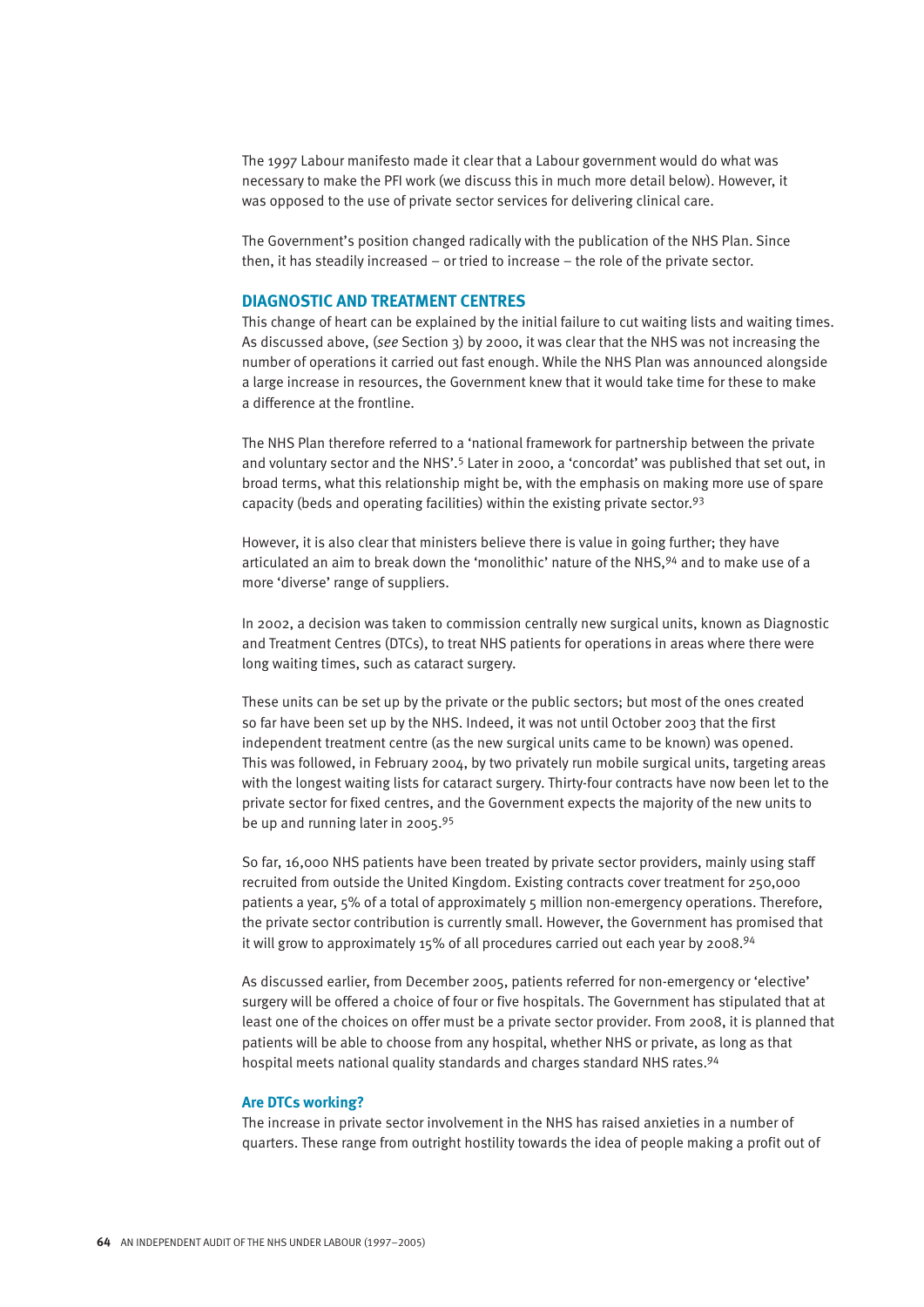health care, to fears that the existence of units handling the most straightforward surgical cases will make it much harder to train young doctors and leave the NHS with the more complex – and so more expensive – cases.

In addition, there are signs that primary care trusts (PCTs) have been forced to sign contracts with private providers and that, in some areas, NHS hospitals have had to cut back their own workload and beds because work has gone to the private sector.

Some private treatment centres are also being paid at rates above the national average, for a set number of operations over a period of time. This means they will have to be paid even if the local PCT cannot find enough patients needing operations. This is in sharp contrast to the new system of payment by results currently being implemented in the NHS. Under this system, hospitals will be paid only for the operations they carry out.

#### **THE PRIVATE FINANCE INITIATIVE**

Hospitals and other health care buildings have always been built by the private sector, even though they were traditionally paid for out of the public purse. But under the PFI, launched by the Conservatives in the early 1990s, the private sector both builds and finances hospitals and other health care buildings.

Under the PFI, the private sector provides the capital finance required, and maintains the buildings that are built. These are rented and used by the NHS, which continues to provide all the clinical services that go on in them. The NHS begins to pay for the buildings and their maintenance once the building is complete, and the payments continue for a defined period of time, usually 30 years. Once the contract has expired, the hospitals are owned by the NHS.

By the time the Labour party came to power in 1997, PFI within the NHS was effectively stalled. Some small schemes, such as hospital car parks, had been built, but no major hospital development had been given the go-ahead.

Labour sorted out the problems, and from 1997 onwards, nearly all major hospital schemes – either complete hospitals or major extensions – have been financed and built under PFI. In 2000, the Government set a target of delivering more than 100 hospital schemes by 2010. So far, 68 are either built or underway, with PFI accounting for 64 of these projects.

The PFI approach has also been applied to the modernisation of primary health care premises, through local improvement finance trusts (LIFT). So far, only one scheme of this kind has been opened – a £4.9 million health centre in East London. A further 41 schemes are in preparation.

#### **What have the benefits of PFI been?**

PFI has allowed a massive and much-needed expansion of the NHS capital programme. After an initial round of modernisation in the 1960s, spending on buildings, facilities and maintenance fell back and failed to recover. By the 1990s, many buildings were in poor condition, and there was a huge backlog of maintenance to be done.

Because of PFI, the NHS capital building programme is larger than it has ever been. The physical condition of most NHS hospitals is now vastly better and will continue to improve as more schemes become operational.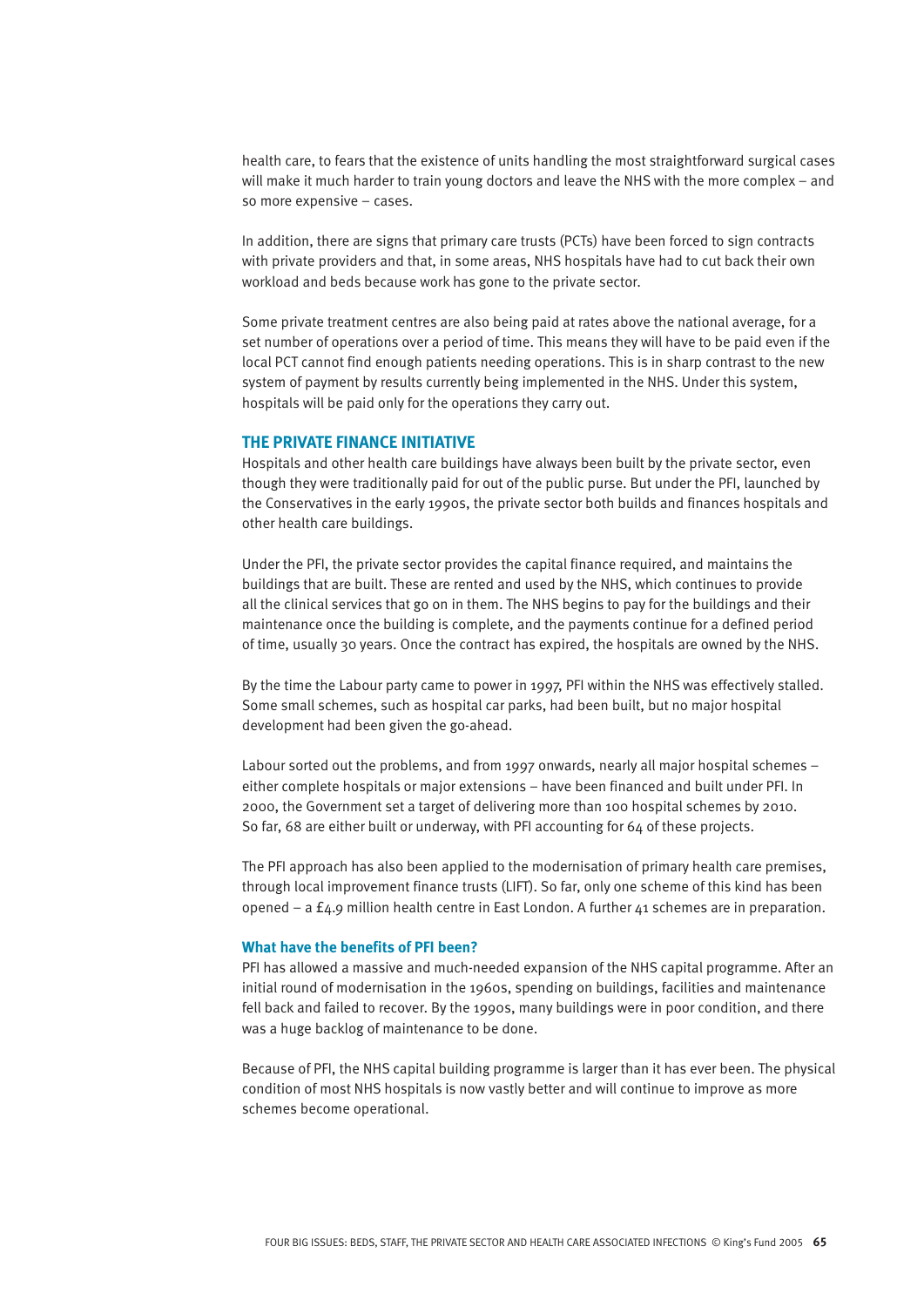In addition, many new hospitals and major hospital extensions have been built on time and on budget. This has led to a massive reduction in the average age of the NHS' capital stock. In 1997, the average age of NHS buildings was older than the NHS itself (the NHS was founded in 1948); in 2005, less than a quarter of its buildings pre-date it. By 2010, 40% of NHS buildings will be less than 15 years old.

#### **What have the costs been?**

Critics of PFI say that it has led to fewer beds, poor quality buildings, and that there have been extensive teething problems as the programmes have been run in. Whether these failings should be attributed to the PFI is not clear. If a publicly funded building programme had been implemented as rapidly, there might well have been similar complaints.

However, it also remains unclear whether PFI is cheaper than the traditional way of doing things. The cost of financing such schemes is higher than using public funding, so the reduction in building and operating costs is often only just enough to compensate.

The tendering process is also expensive and time consuming for the firms involved and for the NHS (tendering costs under PFI are 0.5% of total costs, compared to 0.1% of total costs with public procurement).<sup>96</sup> At the end of the day, the NHS has to meet such costs. Overall, the savings may be small – even marginal.

In addition, there may be strategic concerns with PFI. The rapid expansion of the hospital building programme means that little time has been spent thinking about the long-term role of the hospital sector and, in particular, whether there is scope for doing more work in other places, such as doctors' surgeries. It is possible that the NHS has signed long-term contracts for buildings that will simply not be needed in the medium term.

## **Health care associated infections**

A health care associated infection is defined as an infection that develops within 48 hours of hospital admission, three days of discharge or 30 days of an operation.97 It is estimated that 9% of patients admitted to hospital develop such an infection. The most common are urine and chest infections. The most serious are those that affect the bloodstream, known as 'bacteraemias'. These account for a very small proportion (around 5%) of all health care associated infections.

The rates of health care associated infections within the NHS have remained constant over the past decade<sup>98</sup> and international comparisons suggest that the NHS in England is not substantially worse than other developed countries (*see* Figure 39).

However, numbers of bloodstream infections have increased in the NHS since the 1990s. There are no figures available to say whether this is an international trend, or not.

#### *MRSA*

MRSA refers to a group of strains of the *Staphylococcus aureu*s bacteria that are resistant to a number of the antibiotics that might otherwise be used to treat them.

*Staphylococcus aureus* bacteria are remarkably common; it is estimated that 30% of the general population carries them on their skin or in their nose without ill-effect. Infections occur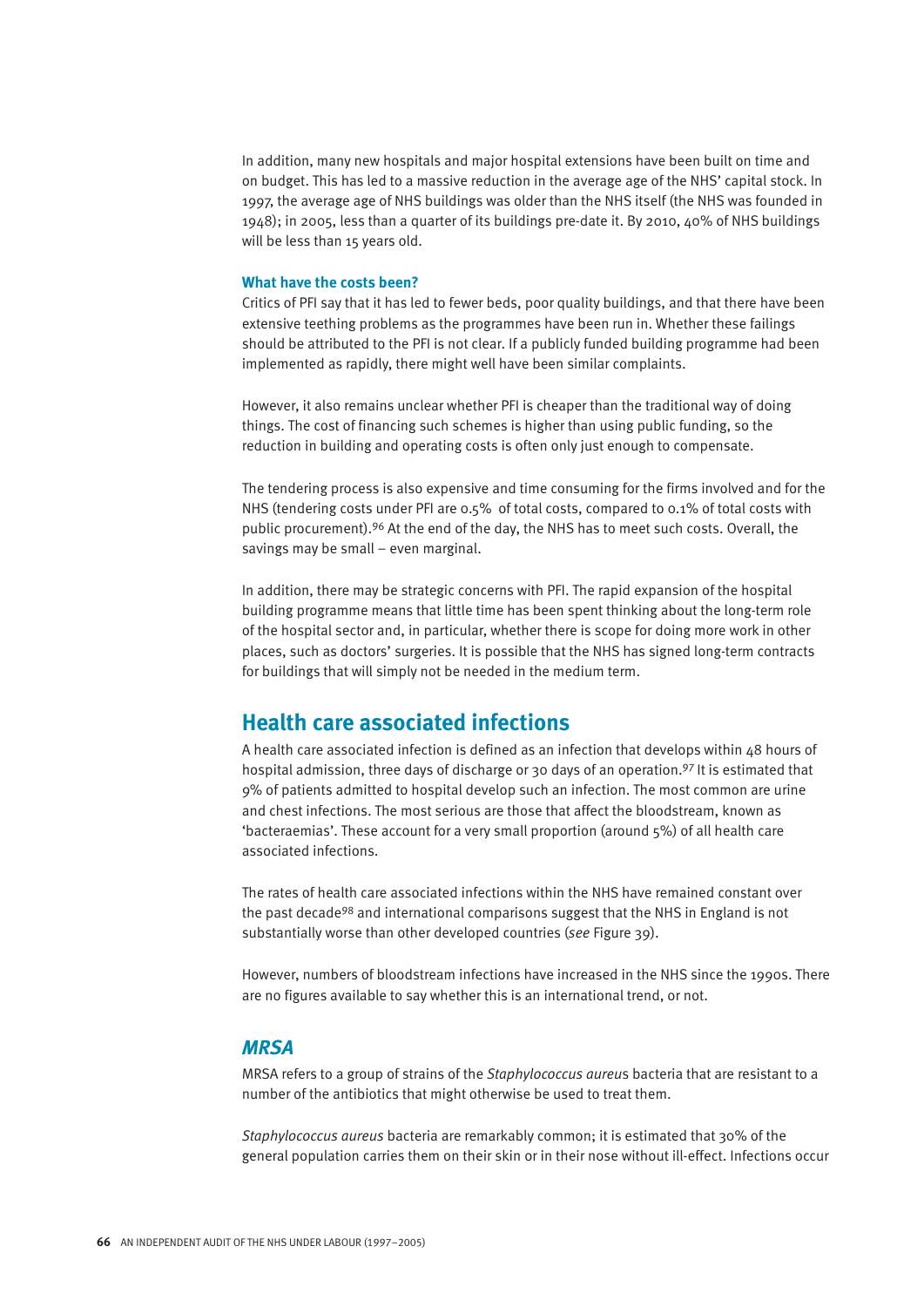

when the bacteria gets through the skin of people with weak immune systems (for example, via surgical wounds or intravenous drips).

Even then, MRSA infections are normally quite minor and lead only to pimples or boils. In common with other health care associated infections, MRSA is most serious when it affects the bloodstream.

#### **HOW BIG A PROBLEM IS IT?**

Since a mandatory MRSA bloodstream infection surveillance scheme was established in 2001, reported infections have risen from  $7.249$  in 2001/02 to  $7.684$  in 2003/04; an increase of 6%.<sup>100</sup>

Latest figures from the Health Protection Agency, which is an independent body that provides a national surveillance system for HAI, show that the number of MRSA bloodstream infections fell slightly in the six months between April and September 2004. This was described by Secretary of State for Health John Reid as a 'turning point' as this was the lowest recorded numbers of infections since 2001.

However, the figures may not represent a change in the rising number of infections as it is in line with the usual seasonal fluctuations in MRSA rates, which are generally higher in winter months.

It is also clear that the range of bloodstream infection rates varies considerably across hospitals, with a more than a 15-fold difference evident across England.<sup>100</sup> This suggests that hospitals with the worst rates may have something to learn from those with the best, although some of the difference will also be explained by differences in the number and type of patients they treat.

#### **WHY ARE RATES RISING?**

MRSA bloodstream infection rates are calculated using a formula based on the number of positive blood tests divided by bed occupancy rates, which makes no allowance for 'throughput' (the number of patients being treated in a hospital bed in a given period of time) or the rate of hospital activity (the number of cases that a hospital treats).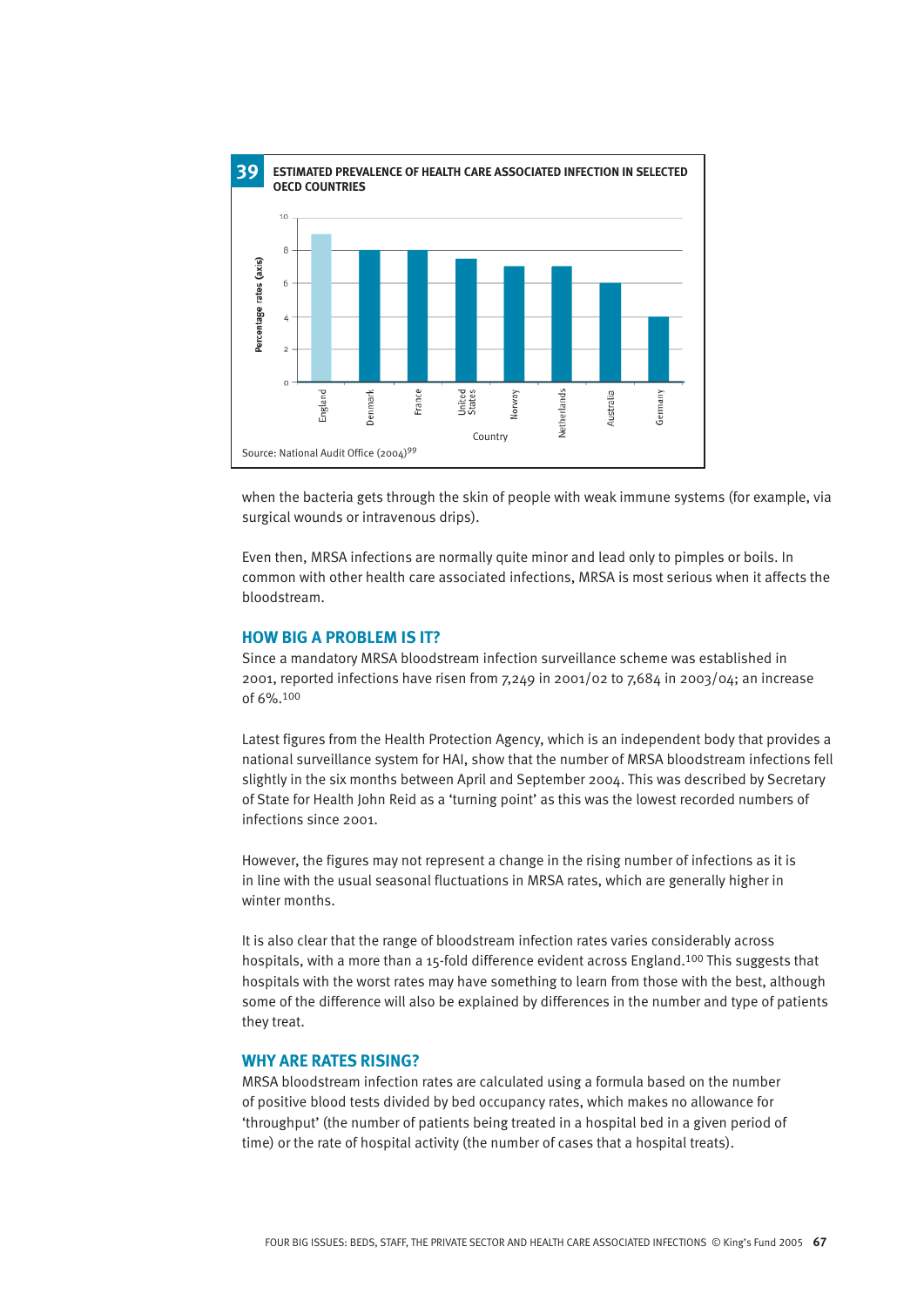A ward that has 20 beds and a rapid turnover of patients may have the same bed occupancy rate as another ward with 20 beds filled with long-stay patients; but it will, of course, see many more patients in a given time period. The chances of finding a positive infection will increase with the number of patients going through a ward, and this is particularly the case in areas such as specialist surgery units, where there are many high-risk patients.

Therefore, it is possible that the increase in the number of infections being reported is partly a reflection of the increasing throughput of patients and the rise in hospital activity discussed earlier (*see* Section 3).

According to the Chief Medical Officer, Professor Sir Liam Donaldson, there are numerous other reasons why infection rates have grown. These include: more patients with serious illness being admitted to hospital; the introduction of new types of therapeutic devices, which are prone to infection; high levels of bed occupancy; increased movement of patients within hospitals; poor staff/patient ratios; poor compliance with hygiene procedures; and dirty instruments and clinical areas.<sup>101</sup>

#### **WHAT IS LABOUR DOING?**

Countries with particularly low rates, such as the Netherlands, employ 'search and destroy' tactics; patients are screened for MRSA and those infected are isolated. This tactic relies on having enough beds for isolation and high staff to patient ratios. The Netherlands has bed occupancy rates of around 60%, compared to over 87% in the NHS (as discussed above). Therefore, it is unlikely that such tactics could be successfully employed within the NHS, unless bed occupancy rates were lowered, and more single rooms created.

However, NHS patients in high-risk areas, such as intensive care units, are routinely screened for MRSA and have been for many years. Isolation of these patients would be neither practical nor desirable in most cases, as simple infection control measures are sufficient to prevent others being infected.

Known best practice for reducing health care associated infections generally includes: good hygiene in clinical practice (hand washing and disinfection in clinical procedures); isolation of infected patients and use of barrier precautions (gloves and aprons); a clean environment; control of patient movement within hospitals; control of staff movement within hospitals.

However, progress on this front has been slow. An analysis of post-operative infections showed that only 12% of hospitals have reduced their infection rates since 1997, and infection rates in 3% of hospitals have actually increased. In the vast majority of hospitals, no difference in infection rates has been detected.<sup>99</sup>

#### **Recent initiatives**

According to government watchdog the National Audit Office, infection control has not been placed high enough on the agendas of hospital chief executives.<sup>102</sup> The Government has recently shown signs of increasing the urgency of its attempts to stall the rise in MRSA and other health care associated infection rates.

Most notably, a new national target has been agreed to reduce the rate of bloodstream MRSA infection rates by more than 50% by 2008.<sup>103</sup>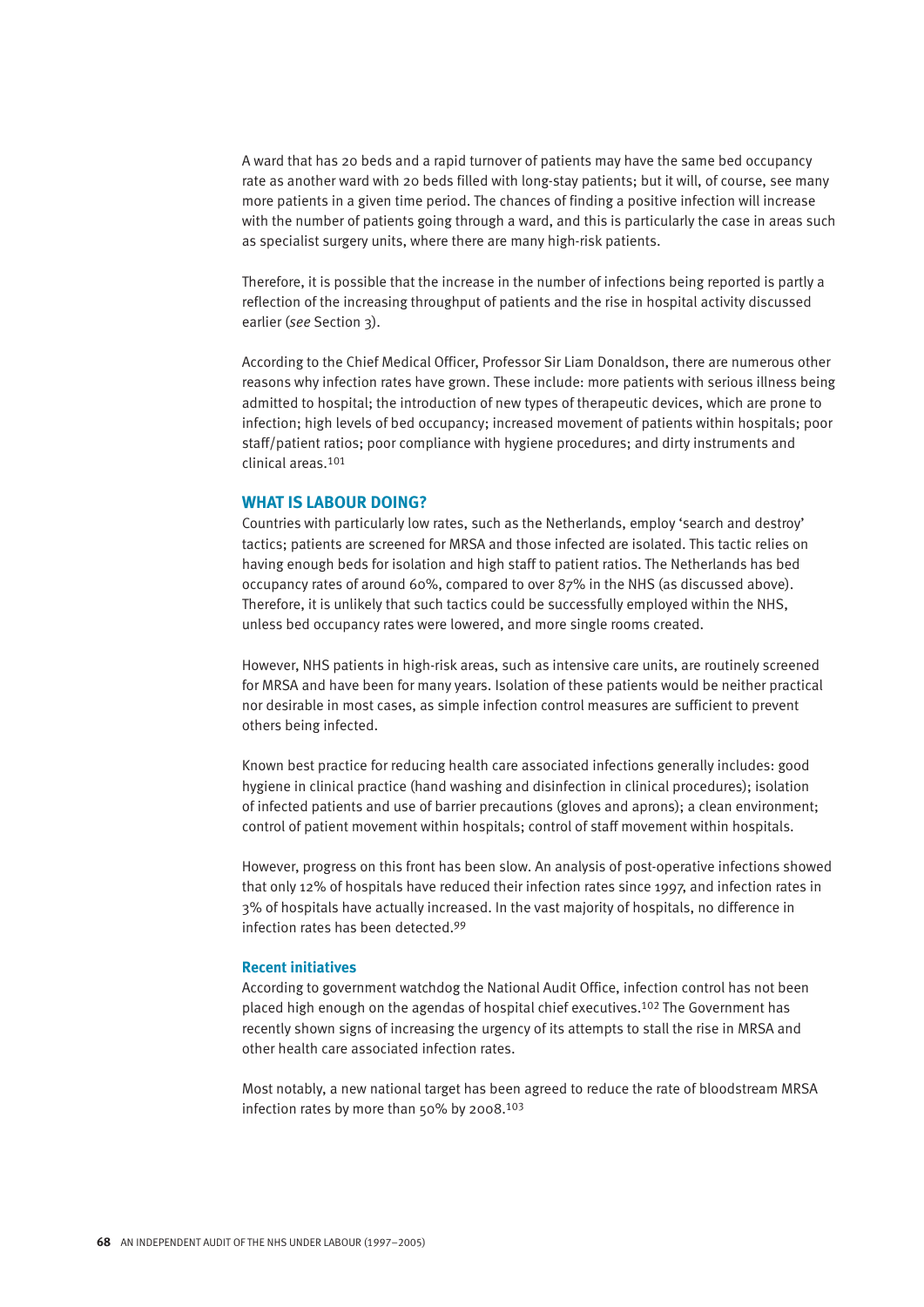In addition, the Government has announced that hospital matrons are to be given special leadership responsibilities to maintain a clean environment. Alongside this, a 'Clean Your Hands' campaign is being rolled out by the National Patient Safety Agency across the NHS in England. The campaign is making an effective alcohol rub cleanser available at the point of care to encourage good hand hygiene (that is, hand washing). It is also seeking to empower patients to make sure that staff clean their hands regularly.

The Department of Health has established patient environment action teams (PEATs) to set standards for cleanliness in hospitals and to monitor them.<sup>104</sup> In 2004, PEATs rated 2.5% of hospitals as poor or unacceptable (*see* Table 10), a deterioration from 2003, when no hospital was rated as poor (although a different rating scale was used).

#### **TABLE 10: RATINGS OF NHS HOSPITALS BY THE PATIENT ENVIRONMENT TEAM, 2004**

| 2004                | <b>Excellent</b> | Good              | Acceptable   | Poor       | <b>Unacceptable</b> |
|---------------------|------------------|-------------------|--------------|------------|---------------------|
| Number of hospitals | 118<br>(10%)     | 456<br>$(38.5\%)$ | 583<br>(49%) | 24<br>(2%) | $(0.5\%)$           |

The fact that the vast majority of hospitals are rated 'excellent, good or at least acceptable' suggests that PEAT scores are not sensitive enough to distinguish between 'good' and 'bad' hospitals with regards to MRSA infection rates. However, many experts go further and suggest that general hospital cleanliness is not a significant factor in MRSA transmission (unlike hand washing).

#### **Conclusion**

England has fewer hospital beds than many other European countries and the Government has been concerned to increase the numbers of 'acute' and 'intermediate' care beds (by 5,000) and critical care beds (by 307). These targets have all been met.

The Government also promised to increase the number of NHS staff, with 10,000 more doctors, 20,000 more nurses and 6,500 more therapists. Again, these targets have been met, although, the position is not quite as impressive as at first it might seem. The Government has recorded a 'headcount' (that is, the number of people employed) rather than a 'whole-time equivalent' (the number of full-time posts regardless of whether they are filled by full or part-timers). This reduces the impact on patient care. The Government has also used a broad definition in calculating the numbers of additional GPs, including, for example, GP assistants and those whose practice is restricted in some way. The increase in the numbers of traditional GPs has been far more modest and not up to target levels. England still has relatively fewer doctors and nurses per head than many of its European neighbours.

The Government has embraced the private sector, both as provider of services to NHS patients and, through the private finance initiative, as a funder of new hospital buildings. Since 1997, 68 new hospitals have been built or are underway and the Government is well on its way to meeting the target of 100 hospital schemes by 2010. As a result, there have been major improvements to the NHS capital stock. In 1997, the average age of NHS buildings was older than the NHS itself; by 2005, less than a quarter of NHS buildings are that old.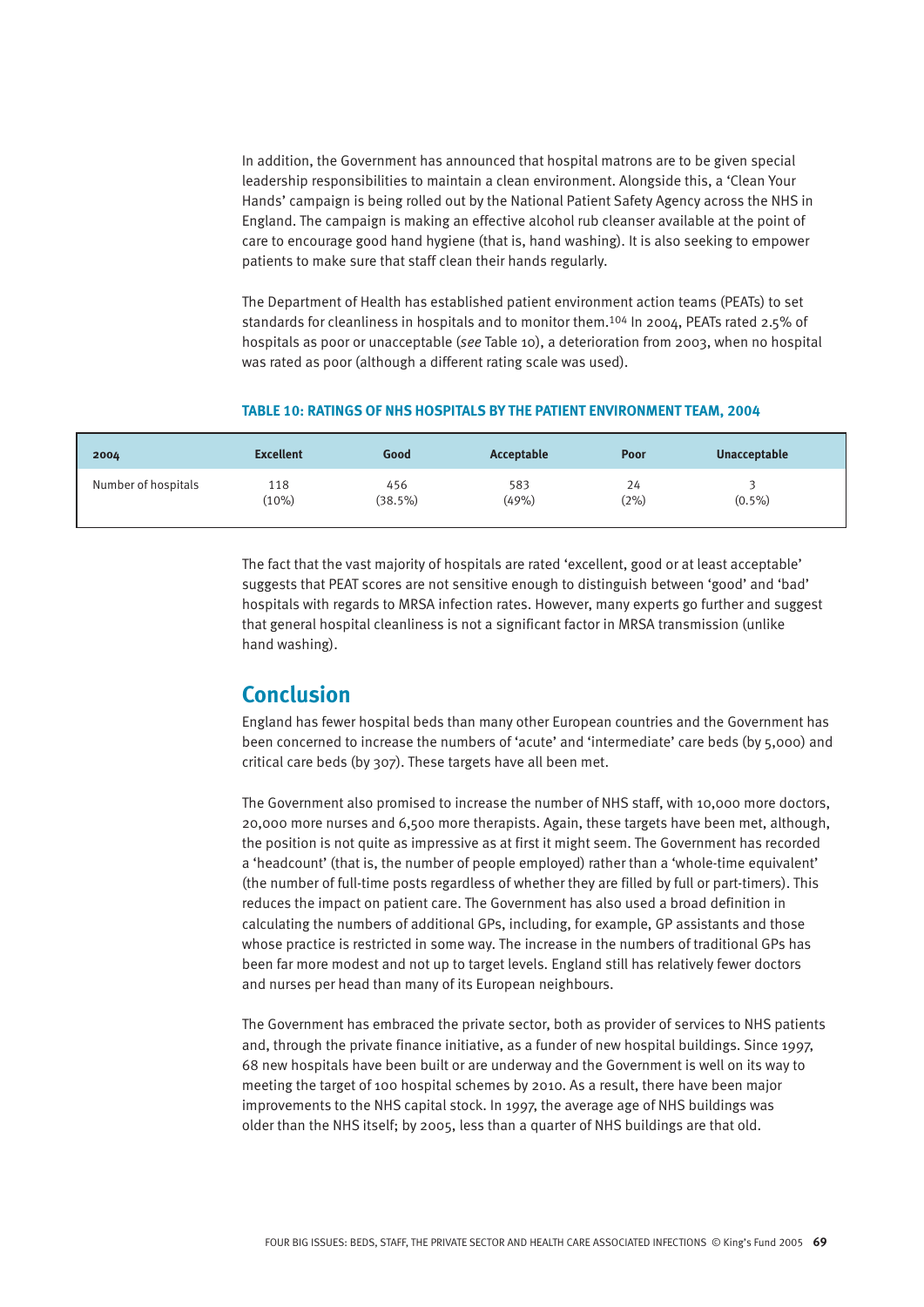The 'superbug' MRSA and other health care associated infections are a significant problem for the NHS and for health care systems worldwide and have affected public confidence. Rates of the most serious infection (bloodstream MRSA) are increasing (although the latest government figures arguably provide a little evidence that the number of cases might have declined) and there is considerable variation across NHS hospitals.

The Government has raised the profile of this particular problem and introduced a range of new measures intended to tackle it. It is too early to tell whether these will reduce the problem. Reducing bed occupancy rates might help, but this could impact adversely on the achievement of other NHS targets, such as the reduction in waiting times for treatment.

**Verdict:** A substantial increase in some types of hospital beds and in hospital staff. Good progress in modernising NHS facilities. However, rates of MRSA compare badly with other countries and may be the result of other policies putting pressure on the system, such as increased occupancy rates to reduce waiting times.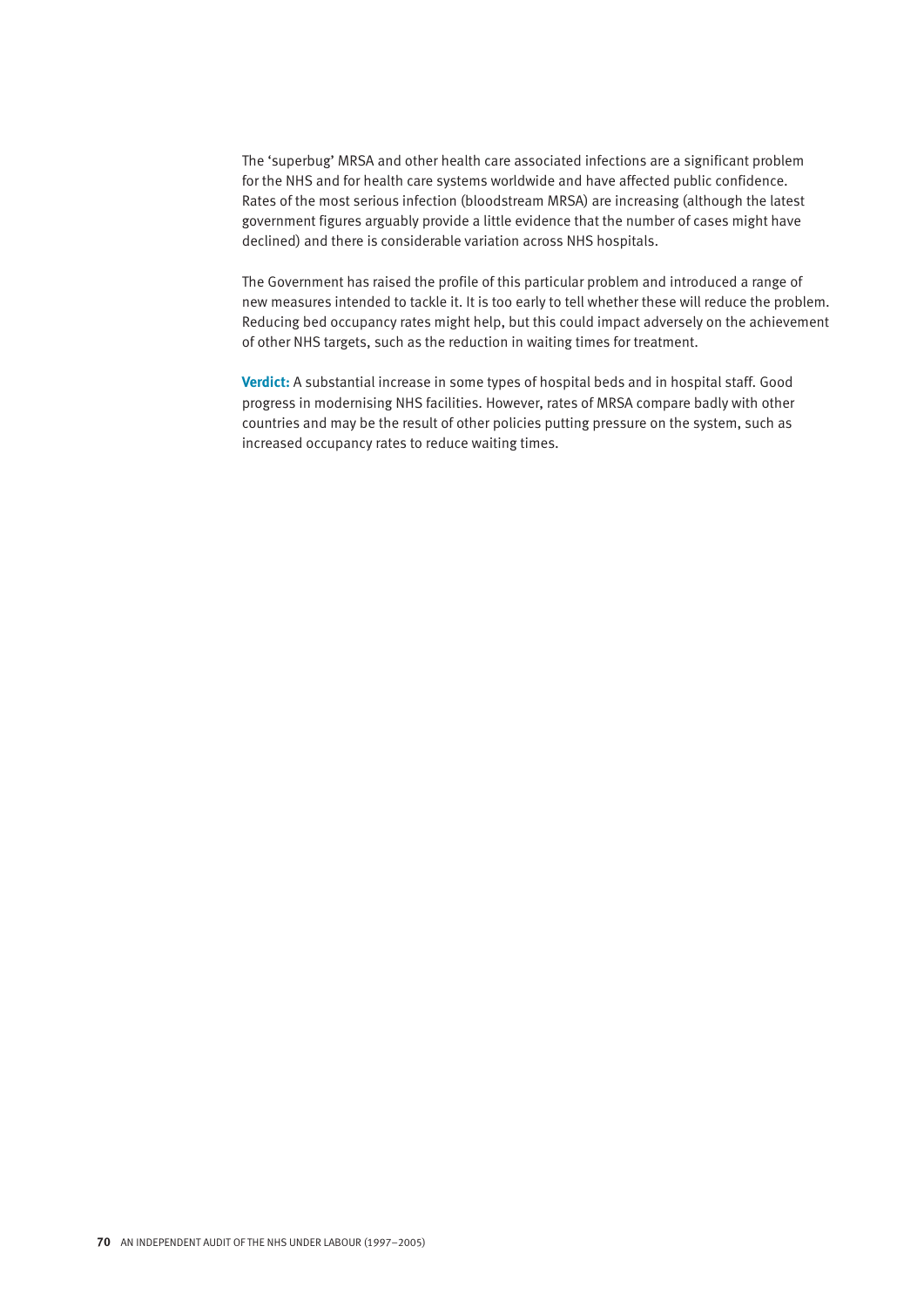# How satisfied and healthy<br>are we?

While this audit has analysed the Government's performance with regard to the 'inputs' of the NHS (such as waiting times, staffing, money and hospital beds), this does not address two key issues – are people satisfied with their health service and is the nation getting healthier? Here, we consider these two important issues.

### **Satisfaction**

#### *Are we satisfied with the NHS?*

It is hard to assess how satisfied patients and the general public are with the NHS. Different surveys exist, each asking slightly different questions and often presenting very different results.

The Healthcare Commission runs patient surveys that suggest patients are generally very satisfied with the care that they receive from the NHS. When these surveys ask patients to rate their overall care within the NHS across a wide range of sectors, they consistently rate it as either excellent, very good or good (*see* Figure 40).

This broad question is not asked of patients with regard to primary care services (that is, GPs and other NHS staff delivering care outside of hospital settings). However, in 2004, 92% of patients said that their doctor treated them with respect and dignity all of the time. When asked whether they had confidence and trust in their doctor, 76% replied 'yes, definitely', while 21% replied 'yes, to some extent.' Therefore, the NHS Patient Survey paints a very reassuring picture.

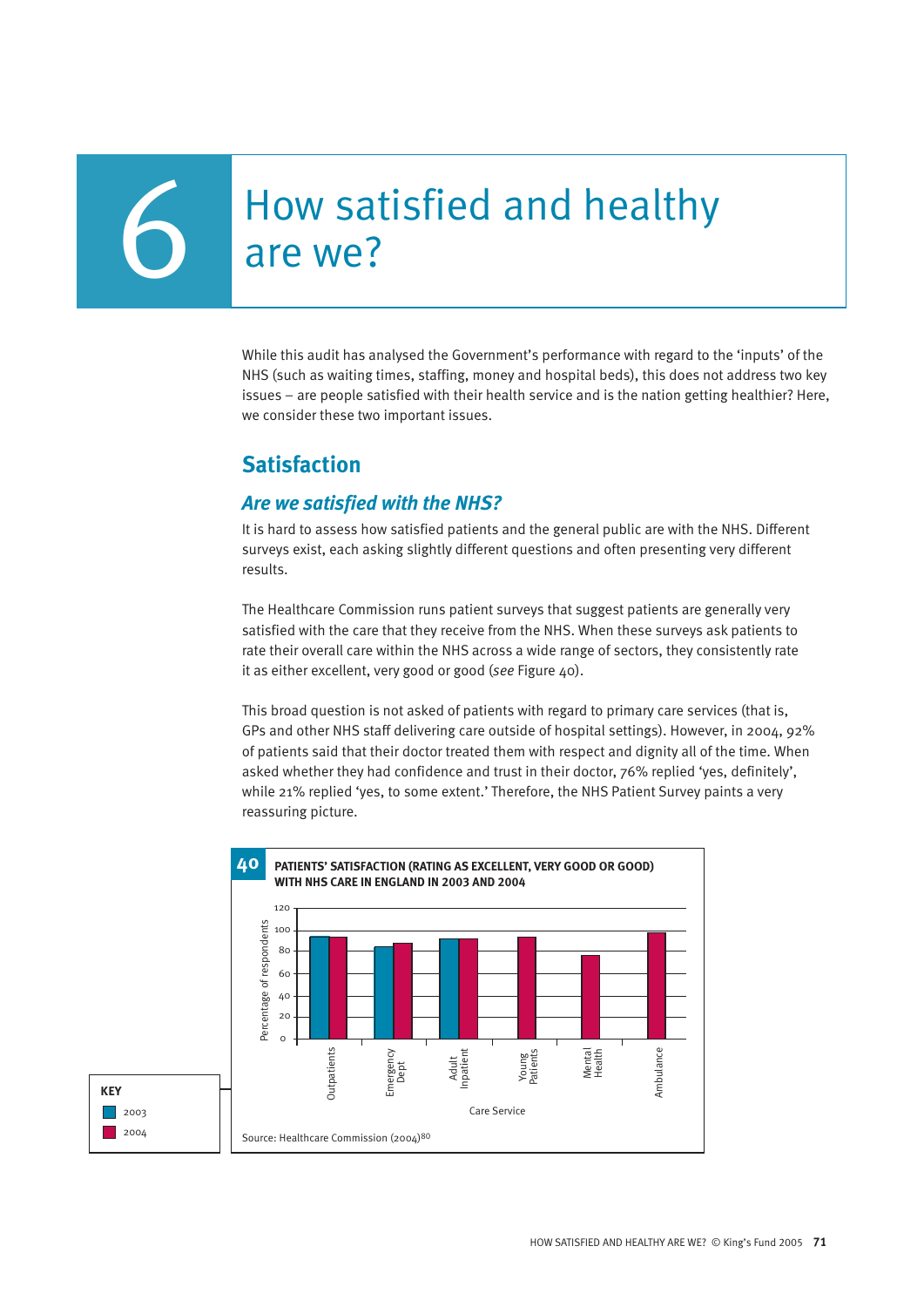



#### *Are we more or less satisfied under Labour?*

However, an alternative way of gauging public satisfaction with the NHS is through the British Social Attitudes survey (a routine and large-scale interview survey of British people). This shows that the number of people expressing satisfaction and the number of people expressing dissatisfaction with the English NHS both tend to fluctuate between 40% and 50% (*see* Figure 41).

Moreover, there are frequent 'crossovers' – that is, an overall shift from one to the other. 1997, the year Labour took office, saw an increase in satisfaction with the NHS. This gap subsequently narrowed, leading to convergence between the satisfied and dissatisfied.

Respondents who have recent experience of the NHS tend to be more satisfied with it than other members of the community. For example, among respondents who had recent experience of the outpatient service, 44% were satisfied (with the NHS overall). This compares to a satisfaction rating of only 34% for respondents without that recent experience.<sup>105</sup>

Therefore, it is important to recognise that the results of the British Social Attitudes survey may well reflect the public's reactions to generally negative media coverage of the NHS, rather than the quality of the service offered to patients. This may also explain the gap between its performance and recorded levels of satisfaction with it. Over the past 20 years, the NHS has been doing more than it used to – however, this does not appear to be reflected in the satisfaction survey results.

#### **STAFF SATISFACTION**

There are interesting differences between the views of patients and the views of NHS staff when asked to rate the quality of care through NHS surveys. While patients generally rate care highly, staff appear to be less effusive.

When staff were asked in 2003 whether they would be happy, as a patient, to have care provided by 'my hospital', only 54% of respondents from all types of trust agreed. This figure was highest among acute specialist trusts ( $75\%$ ), but lowest among mental health and learning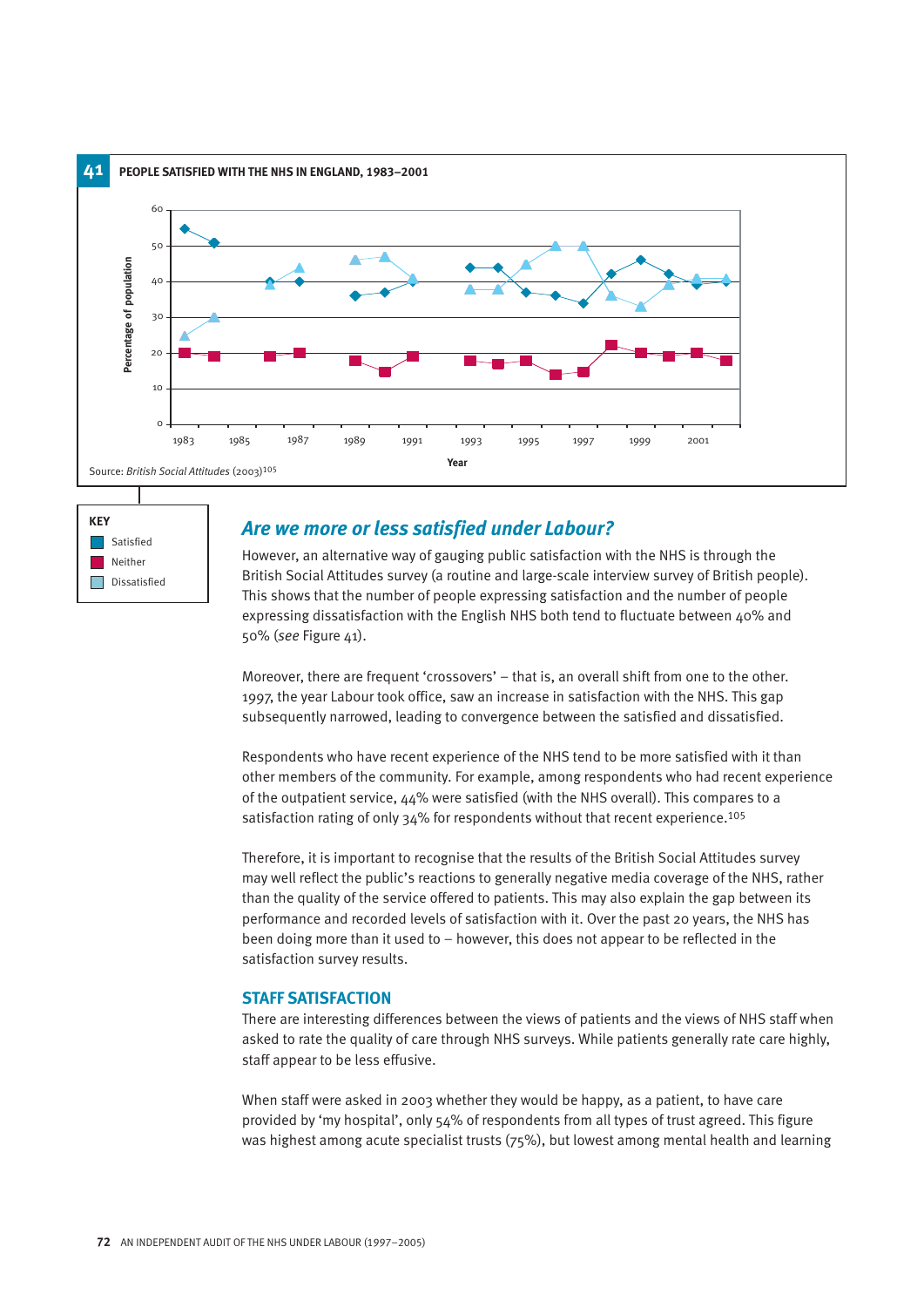disability trusts (43%) (perhaps not surprisingly, given the problems faced by mental health trusts discussed in Section 4).

#### *International comparisons*

Some international health systems achieve very high satisfaction ratings – far higher than the NHS. For example, 83% of people in Austria are satisfied with their health system according to a survey carried out in 1999, which found that only 56% of people in the United Kingdom were satisfied. Therefore, when compared to a range of developed countries, the United Kingdom appears 'mid table' yet again (*see* Figure 42).



#### **Health**

Because health is a complex phenomenon, it is not easily measured. Here we concentrate on a two key measures: life expectancy and infant mortality.

#### *Life expectancy – are we living longer?*

Life expectancy rates at birth (that is, the average length of life that people born in a given year can expect) have been steadily increasing, from 73.4 years for males and 78.9 years for females in 1991, to 76.2 years for males and 80.7 years for females in 2002, the latest year for which data is available (*see* Figure 43).

The Department of Health has set a target of further increases in life expectancy as part of its Public Service Agreement with the Treasury (*see* Section 1). By 2010, it is hoped that life expectancy at birth will be 78.6 years for males and 82.5 years for females.

Simply by projecting forward past increases in life expectancy, it appears likely that this target will be achieved – mainly as the result of fewer premature deaths from coronary heart disease, cancer and suicides. As discussed above (Section  $4$ ), falling rates in adult smoking have played a significant role in these improvements.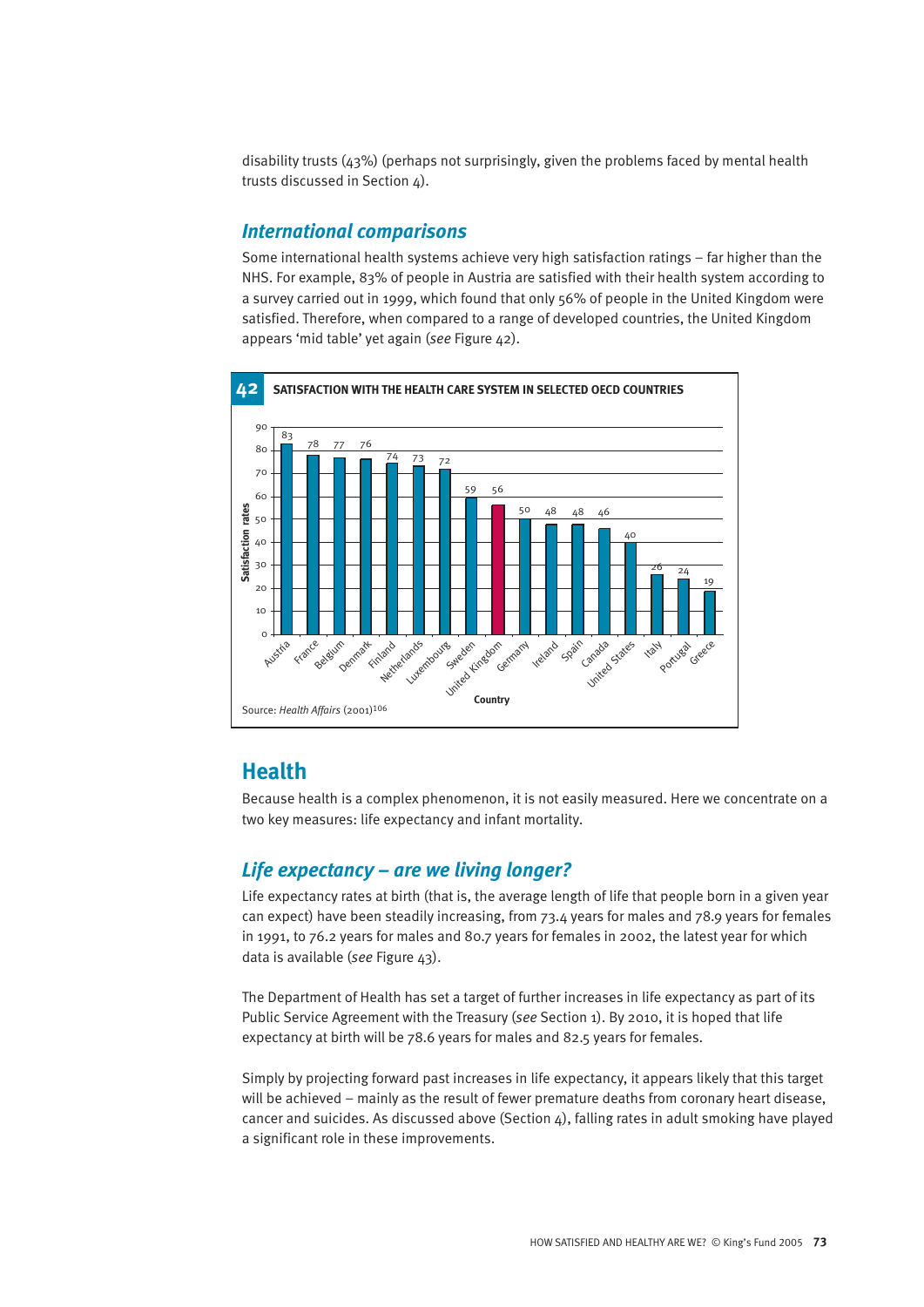



#### *Infant mortality – are fewer babies dying?*

A similar picture emerges for another key measure, infant mortality. This measures the number of babies who die before they reach their first birthday for every 1,000 live births (*see* Figure 44). Infant mortality has been steadily falling (from 7.3 per 1,000 live births in 1991 to 5.3 in 2003).

As we have already discussed for cancer and heart disease (*see* Section 4), the health of the population has been improving steadily regardless of which party has held office. So while

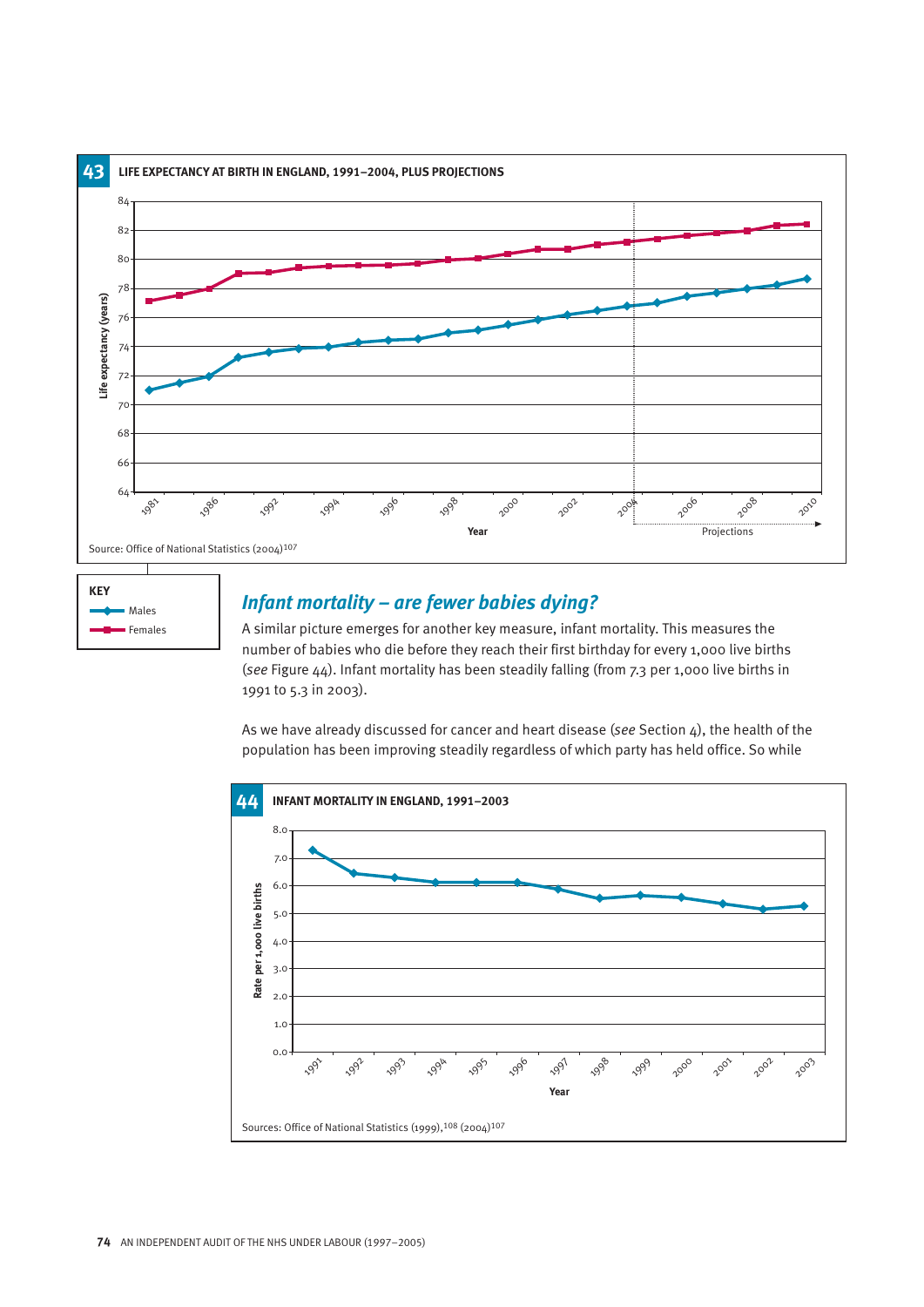ministers can point to basic indicators of population health as moving in the right direction, it is difficult to ascribe these trends directly to the work of the NHS, or even to the deliberate actions of government.

#### *Inequalities*

People who do routine, manual work generally die sooner and suffer more illness than those who work in non-manual or professional jobs. Their children are also more likely to die as infants. These differences, or 'health inequalities', have been well documented since the 1980s.

Before Labour came to power, health inequalities had been widening, because people in the non-manual occupational groups had seen greater gains in life expectancy than those in the manual group. By 1999, there was a difference in life expectancy of nearly six years for women and more than seven years for men from different social groups. The target involves narrowing the gaps in terms of infant mortality and life expectancy. The most recent progress report from the Government reveals that gaps have widened in both categories. For the period 2001–03 the infant mortality for those in routine, manual occupation groups did not fall as fast as the rate for the population as a whole, leaving a wider gap for this group than for overall infant mortality in the baseline years 1997–99. For life expectancy, the gap has risen by 2% for men and 5% for women over the same period.<sup>109</sup>

In 2002, the Government set a target to reduce inequalities in health outcomes by 10% by 2010. There is not yet sufficient information available to assess whether the gap is narrowing, but there has been an increasing emphasis on reducing health inequalities through health services and targeted projects.

#### *Self-reported health* **CHRONIC CONDITIONS**

Despite the increases in life expectancy and reductions in mortality discussed in this paper, more people are reporting that they have at least one long-standing illness. According to the Health Survey for England (*see* above, Section 4), the proportion of people reporting an 'illness, disability or infirmity' that troubles them has increased from 40% in 1993 to 47% in 2003 (*see* Figure 45).

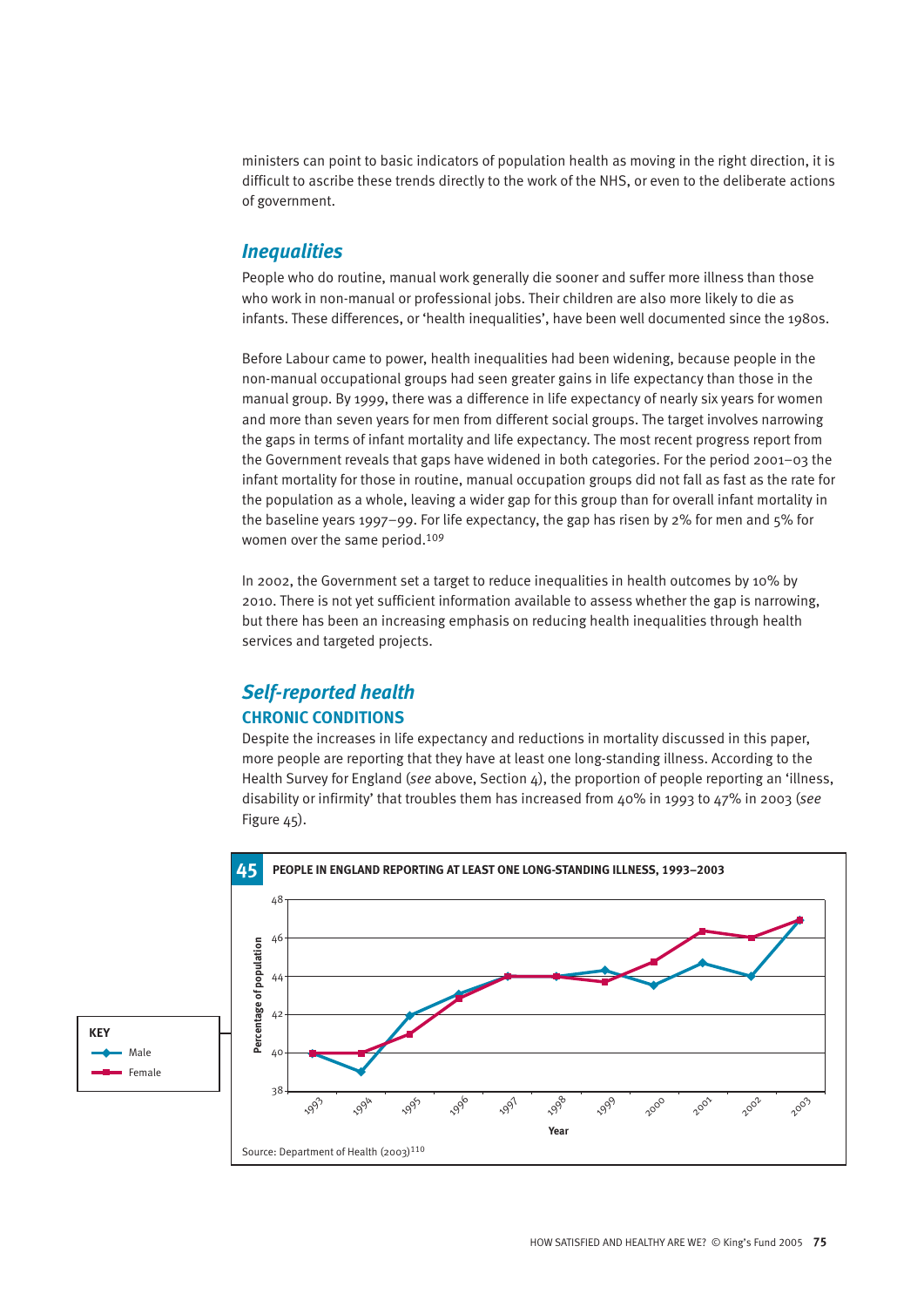

However, there has been little change in the proportion of people reporting an illness in the last two weeks (another question in the *Health Survey for England*). This suggests that the increase in long-term illness is not simply the result of more people complaining that they are ill, but at least partly the result of people living longer and therefore living with more health problems.

In addition, because disease is now detected much earlier through screening (*see* Section 4), more people will now be aware that they are living with a disease than they would have been ten years ago.

Behind the perceptions of illness, there are some worrying trends. In particular, there have been some significant increases in obesity and diabetes. The proportion of females categorised as obese increased from 16.4% in 1993 to 23.4% in 2003 (*see* Figure 46). For men the increase was from 13.2% to 22.9%. Obesity can have significant effects on health and leads to lower life expectancy. Diabetes affects 1.3 million people in England;<sup>112</sup> it is a chronic disease that can lead to serious complications, such as kidney failure and blindness and is also a risk factor for coronary heart disease and stroke. As Figure 47 shows, the rate of diabetes is rising sharply –

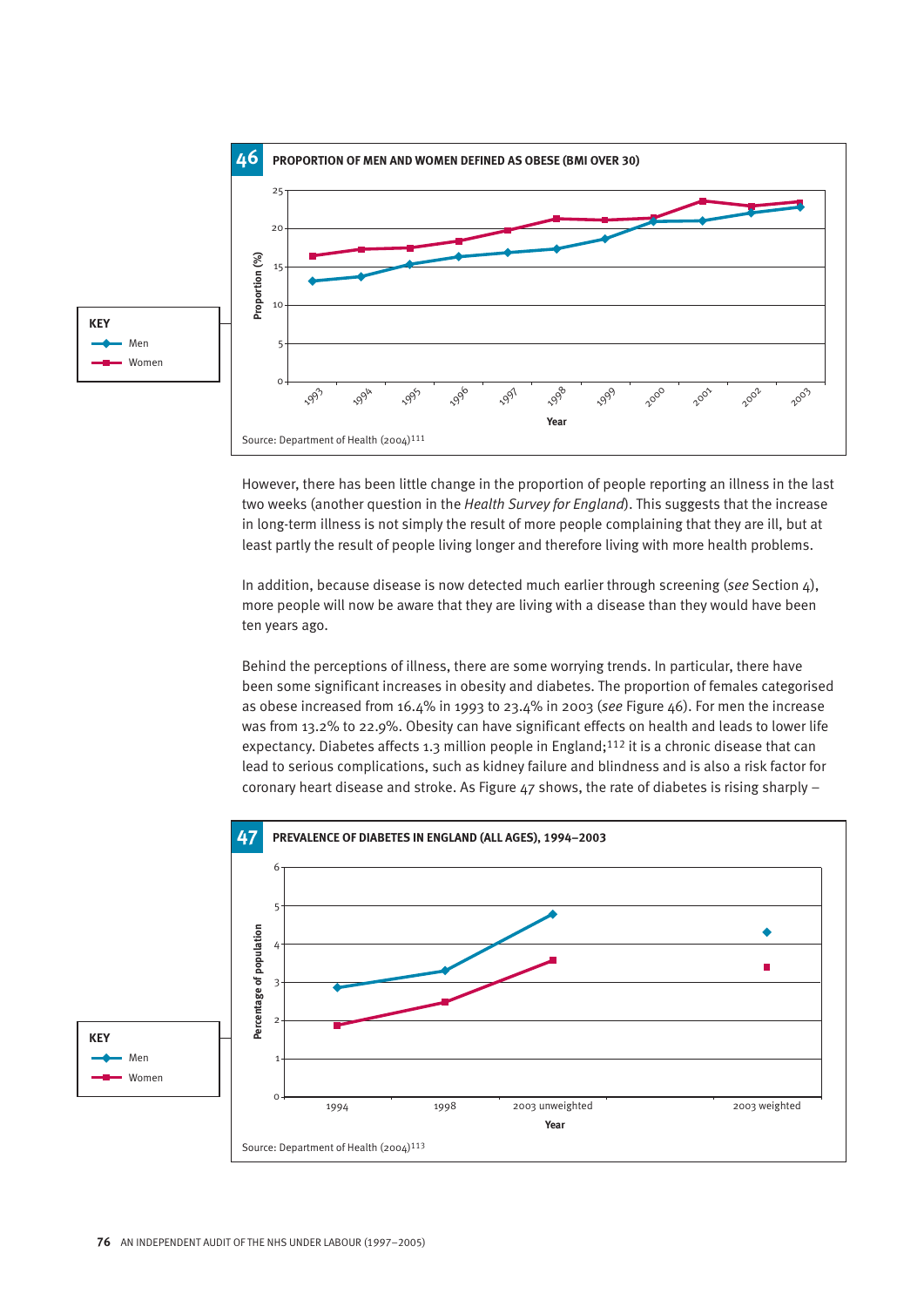this is partly due to better diagnosis, but is also closely linked to the increase in obesity, as some types of diabetes are caused by obesity. If current trends continue it is possible that the improvements in life expectancy seen in the last three decades may level off or even start to decrease.

#### *International comparisons*

A different way of assessing the health of the people of England is to compare it to that of people in other, similar countries. Yet again, England is only 'mid-table' in terms of key measures of health. Life expectancy in England is greater than in Ireland and the United States, but less than in Sweden, Spain, France, and Germany (*see* Figure 48).

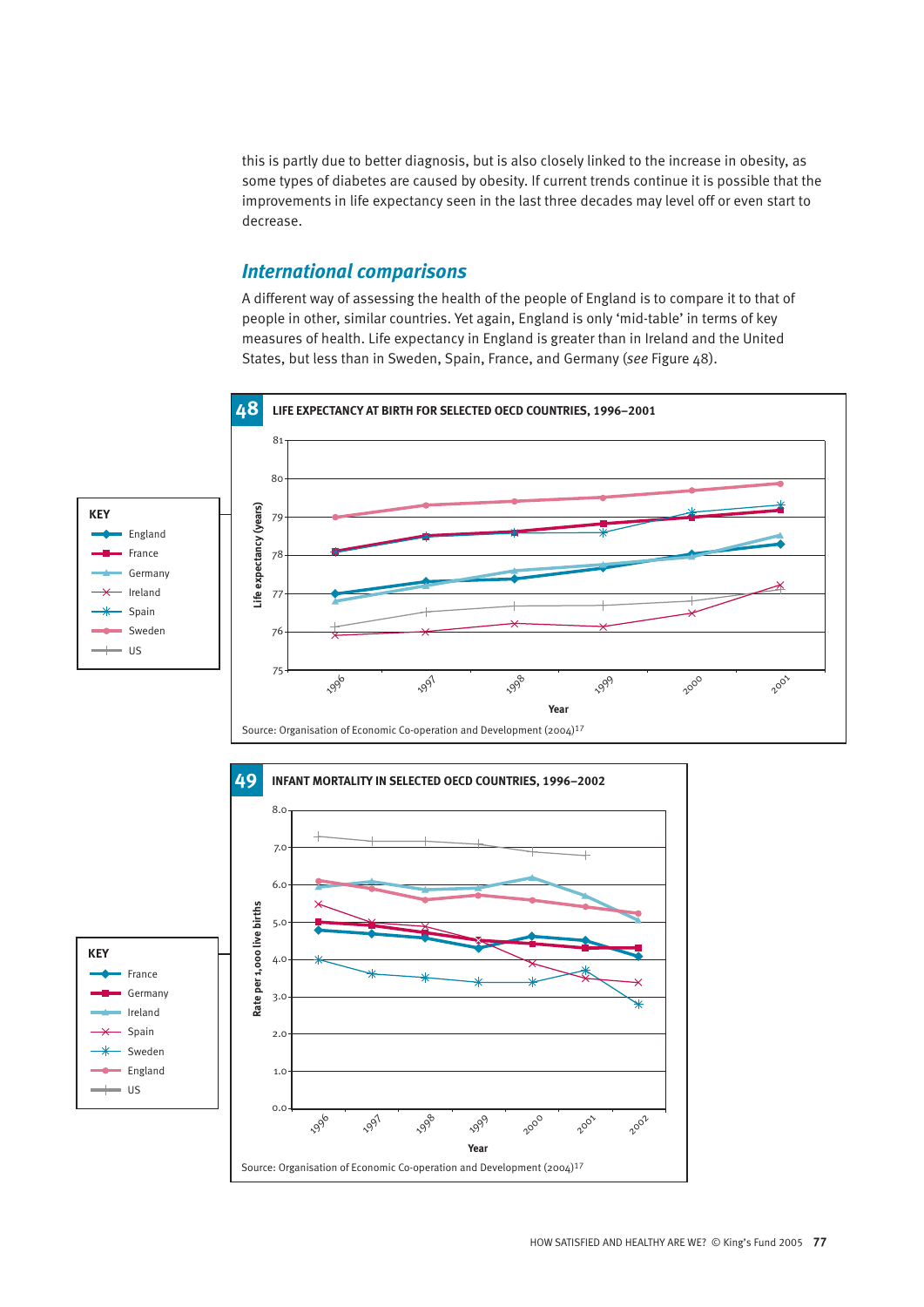A similar picture emerges in relation to international comparisons of infant mortality (*see* Figure 49). Indeed, infant mortality rates in England are nearly twice those of Sweden.

#### **Conclusion**

Surveys show that patients consistently rate the care they receive highly. For example, the Healthcare Commission has recently shown that around 85% of patients surveyed rated NHS inpatient care as either excellent, very good, or good. Surveys of the public show a less rosy picture, with overall satisfaction rates ranging between 35–45% over the past 20 years, with no apparent association with particular government policies. People who have had recent experience of the NHS tend to be more satisfied than people who have not. Compared to other OECD countries, satisfaction levels in the United Kingdom are in the middle of the range at 56%, similar to those found in Sweden and Germany.

Since 1997, there have been significant improvements in the longevity of the English population and the rates of infant mortality. However, these trends were also apparent over the past 20 years. Life expectancy at birth is lower in England, and infant mortality higher relative to Western European nations, and the gaps show no sign of closing. In addition, the gap in England between those with the poorest health and the rest of society has also grown wider, posing a challenge to the Government's inequalities target.

Self-reported long-term illness has increased in recent years (something that may reflect either the levels of illness or the likelihood that people will report them) and the prevalence of risk factors for ill health, such as obesity and obesity-related illnesses, such as diabetes, is growing.

**Verdict**: There has been no obvious change in levels of satisfaction with the NHS by the public, and while there have been some improvements in life expectancy and infant mortality, higher levels of obesity are storing up problems for the future.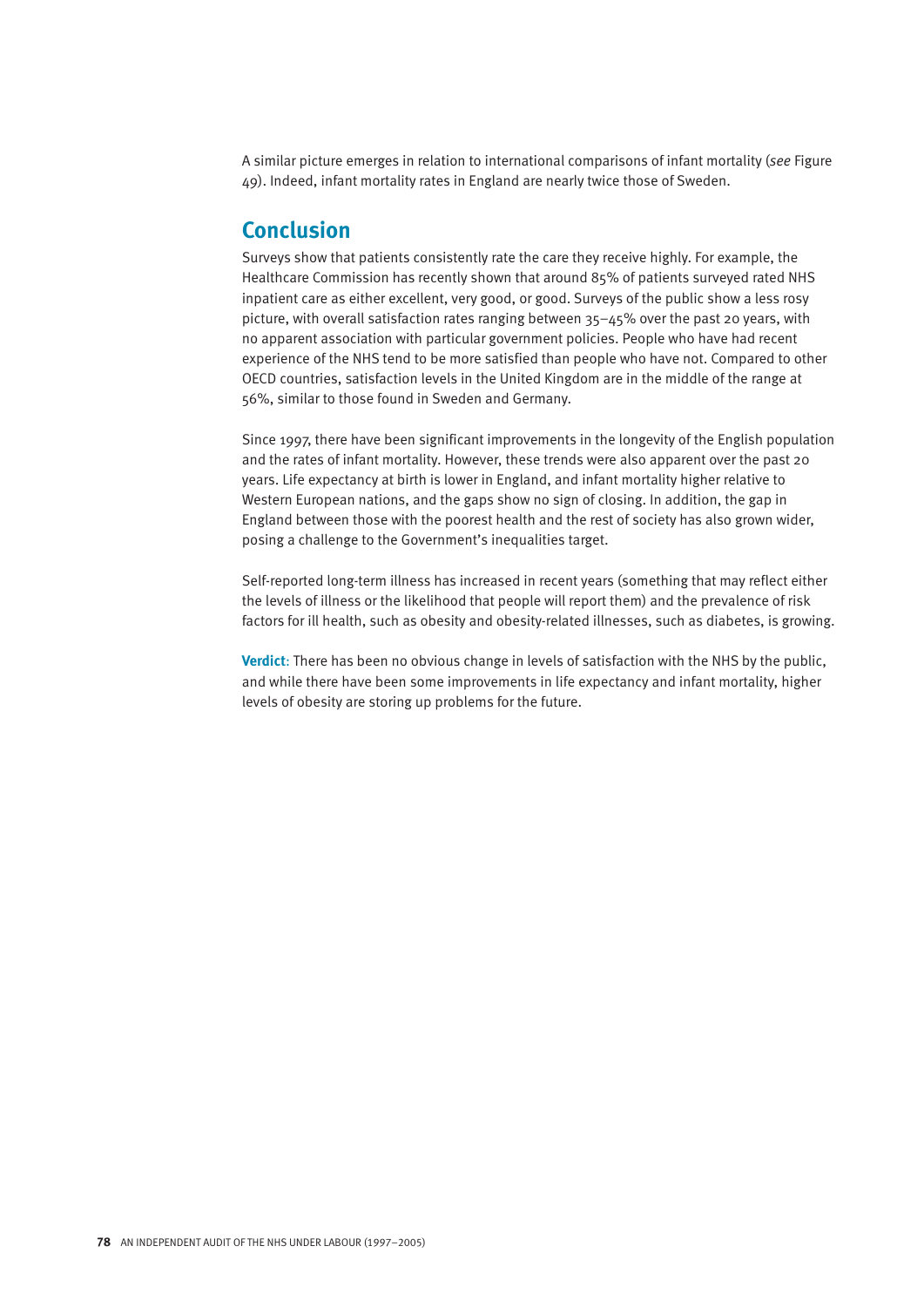## **Conclusions**

There is little doubt that the Labour Government's agenda for the NHS has been hugely ambitious. The past five years have seen an unprecedented investment in NHS services. The Prime Minister, Tony Blair, pledged to bring NHS spending up to 'European' levels and broadly this target has been achieved.

With the investment came reform. The Government's ten-year blueprint for the NHS, the NHS Plan, set out an agenda that touched most parts of the service and demanded new working practices, new staff and better outcomes. As well as the investment, four main tools were used to improve performance: national targets and standards; regulation and assessment; the introduction of market-style incentives; and support through professionally led 'collaboratives'.

So has all this investment paid off? Did the Government achieve the 'step-change' in performance that it was seeking?

We are, perhaps, lucky that a large amount of information is collected about the NHS. Unlike many other countries, we are able to measure improvement in services in many areas and to hold the government of the day accountable. For the main areas of performance, relatively good data are available and they show that activity and some measures of quality have increased.

However, the answers to some key questions remain elusive. On a number of occasions during this audit, we have sought information that is simply not collected, or not made public. The Department of Health requires data to be collected on the targets it has set, but the data tells us more about how many services are delivered and how fast, than about the improvements in health by patients.

Even so, we are able to draw some broad judgments about the performance of the two Labour Governments since 1997. And mostly these are positive; significant improvements have occurred within a relatively short time.

First and foremost, the NHS appears well on the way to tackling its historic Achilles heel – waiting times. It is true that immediately after 1997, inpatient and outpatient waiting times actually went up. However, long waits for treatment have been virtually eradicated. Now, for example, some 70,000 patients are waiting for inpatient treatment compared to nearly 200,000 people in March 2000. This figure is set to reduce to zero by the end of this year. Average waits appear to be coming down significantly too. Most surprisingly, the Government has reversed a previously inexorable upward trend in the numbers of people waiting for treatment – the first time this has been done since the NHS was founded. Therefore, the Government looks set to meet all of its targets in this key area of NHS performance.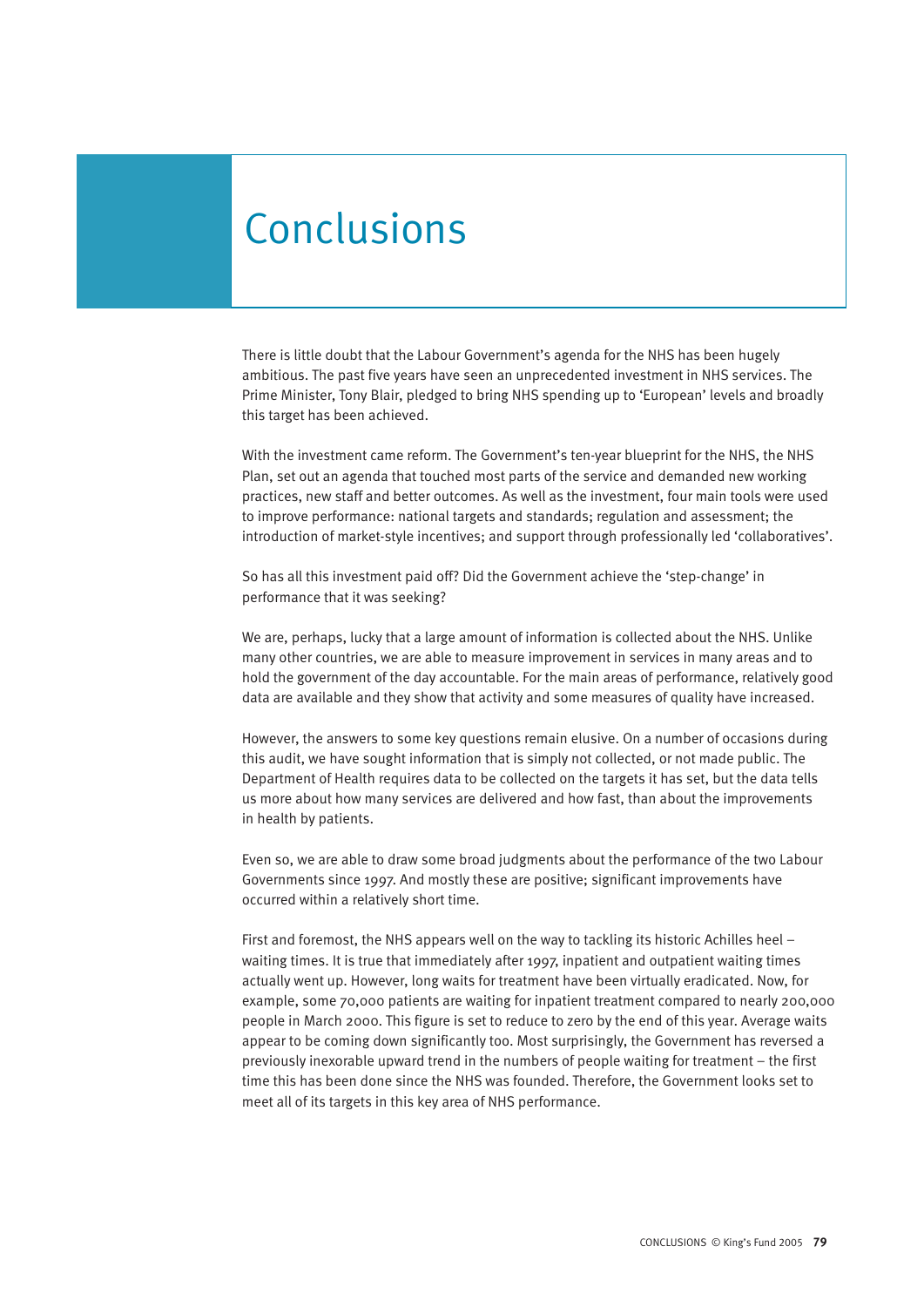Particular bottlenecks and areas of concern have also been addressed. Good work has been done to reduce the maximum wait for patients in accident and emergency (A&E) to four hours. In primary care, patients now wait only one day to see a primary care professional and a maximum of two days to see a GP (although there is some disagreement over the actual waiting times between the views of patients when surveyed and the official statistics).

Many millions of people now contact NHS Direct – the nurse-led telephone helpline and website that did not exist when Labour came to power – or visit new walk-in centres every year.

The last five years have also seen an increase in hospital building, through the private finance initiative. The average age of NHS buildings has fallen dramatically and improvements to primary care are beginning to follow. Heavy investment has also been made in new diagnostic machines.

Notwithstanding claims that privately financed hospitals have reduced the number of available (or affordable) beds, acute and intermediate hospital beds increased since the NHS Plan. While, the total number of hospital beds has fallen, there have been increases in the number of acute, critical care and intermediate care beds and the targets set out in the NHS Plan have been met.

But the NHS is essentially a 'people organisation'. It relies on highly trained and dedicated staff. The Government is broadly on course to meet its pledges to increase the number of NHS staff (although final data for 2004 are awaited). Between 2000 and 2003, an additional 5,430 consultants, 2,750 GPs (including GP assistants), 56,720 nurses and 8,030 therapists have been employed. Perhaps a less popular measure has been to increase the number of managers between 1997 and 2003 by 12,376 (managers as a proportion of NHS staff also rose from 2.5% to 3.5%).

So what are the failures? Long waits for diagnostic tests appear to be stubbornly resistant – some people are still waiting a long time to get the tests they need to diagnose and treat their conditions even though more staff have been appointed and more tests are being undertaken. In addition, waits for radiotherapy treatment also appear to be an area where things are getting worse, not better. This is a crucial bottleneck affecting clinical quality and the Government has recently announced that it is to step up investment in this area still further.

The number of cancelled operations has also risen and now total 67,000 a year. In part, this reflects a persistent lack of critical care beds, demonstrated by the case of Mrs Margaret Dixon, the patient who endured numerous cancellations of an operation. While Mrs Dixon's case is unlikely to be typical, pressure on critical care beds remains, despite a significant increase in numbers since 1997, because the NHS is now having to treat more patients that are severely ill or very frail.

MRSA has also emerged as an important concern for the NHS, patients and the wider public. Increasingly, patients are worried that it simply is not safe to enter hospital for fear of the 'superbug'.

In reality, the numbers of patients contracting the most serious form of MRSA (a 'bacteraemia' or bloodstream infection) is very small. However, numbers of cases have risen and there are wide variations in infection rates across hospitals. However, the apparent link between hospital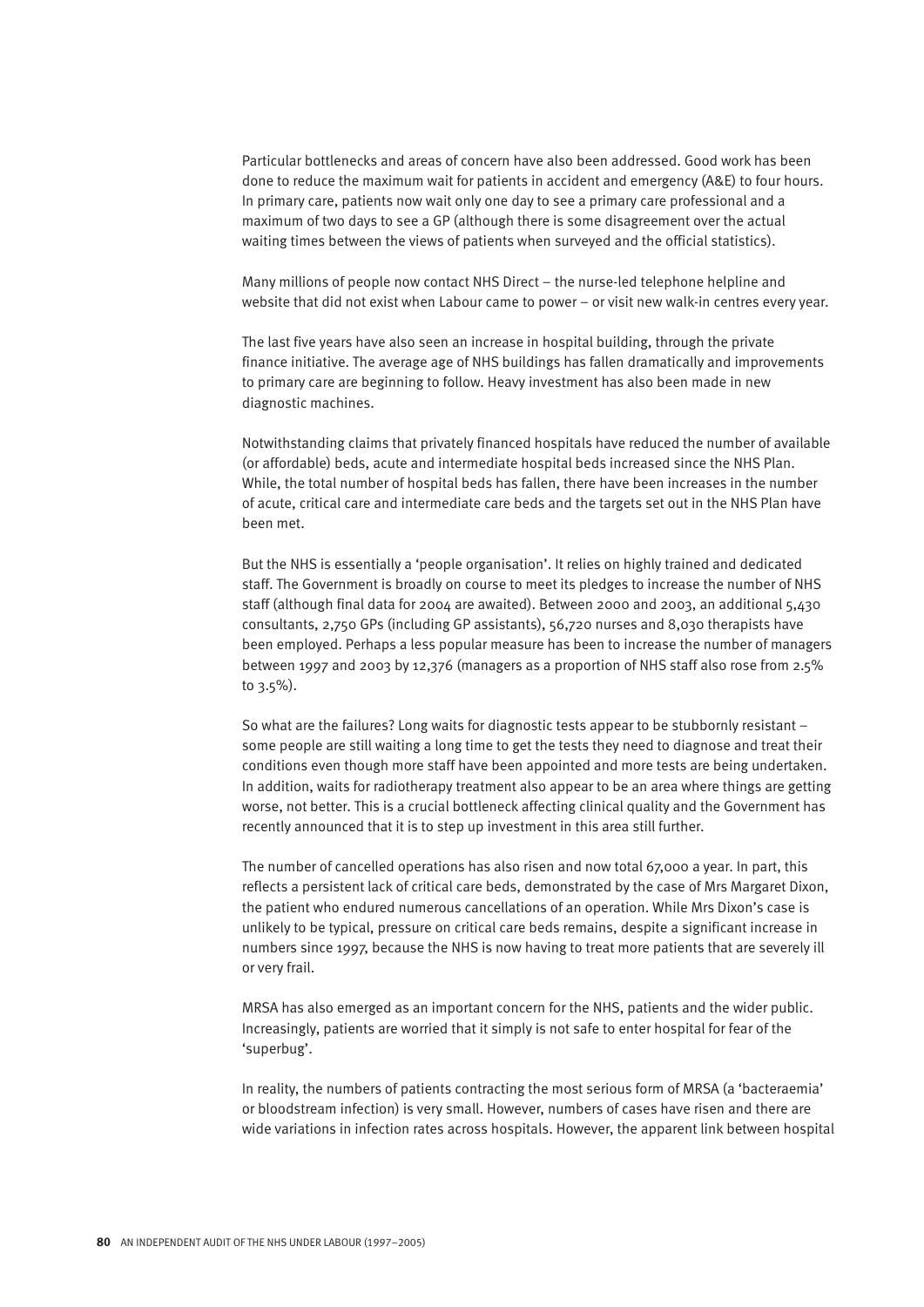cleaning and MRSA rates may be a red herring. According to many experts, the big issue is that of 'hand hygiene' and it seems, at a very basic level, that the NHS simply cannot persuade its staff to regularly wash their hands.

MRSA also perfectly illustrates the problem that any government faces when seeking simultaneous improvements across a number of different fronts. MRSA rates might be reduced if hospital wards were not so full of patients, or the turnover was lower.

However, many of the improvements to waiting times have only been achievable because the NHS has been working flat out – with little elbow room to manage peaks in demand. It is not economically efficient to keep beds empty. Ultimately, the Government must juggle competing priorities within what remains a finite budget – even if it is a much more generous one than when Labour came to power.

It is for this reason that the Government has been keen to increase efficiency and value for money in the NHS. In fact, productivity has been falling consistently, although the measure used is recognised to be flawed because it does not count all types of health service activity (including services that are now carried out in primary care) or quality of care. We simply do not know whether the NHS is getting good value for all the extra money spent.

Furthermore, much of the growth money for the NHS is already committed – for example, on changes to staff contracts and pay increases, clinical negligence claims and reducing junior doctors' hours to meet the European Working Time Directive. The effect of this is to reduce the proportion of the substantial cash increase for the NHS available for new patient services. Once these 'cost pressures' are taken into account, the generous 12.38% rise in funding in 2004/05 reduces to a rather more modest 2.4%.

We appear to be getting healthier in some regards (such as our longevity and rates of infant mortality); a slight decline in smoking rates, and the increased prescribing of statins for heart disease will, according to the best research, save deaths and disability some years down the track. However, an ageing population and some worrying trends, such as the levels of obesity and diabetes, will soon impact on the demand of health services in a major way. In the face of these challenges the NHS cannot stand still.

Comparing the performance of the NHS in England to that in Scotland and Wales is instructive. The quality and pace of reform, and growth in investment in England has been higher than in Scotland and Wales where devolved governments are responsible for the NHS. In relation to waiting times at least, the English NHS appears to be performing far better.

However, it is also clear that we still lag behind many other countries in some key health measures and in terms of health service 'inputs' such as numbers of doctors and hospital beds. There have been some areas where we appear to be catching up (for example, with regard to rates of heart operations).

Overall, in our view, the results of this audit are very positive. The ambition for the NHS has been appropriately high. There has been unprecedented investment. There has been significant improvements in most areas the Government has focused policies on. Has there been a 'stepchange' in NHS performance? If step-change means a significant change of gear, with more and better services, then yes there has.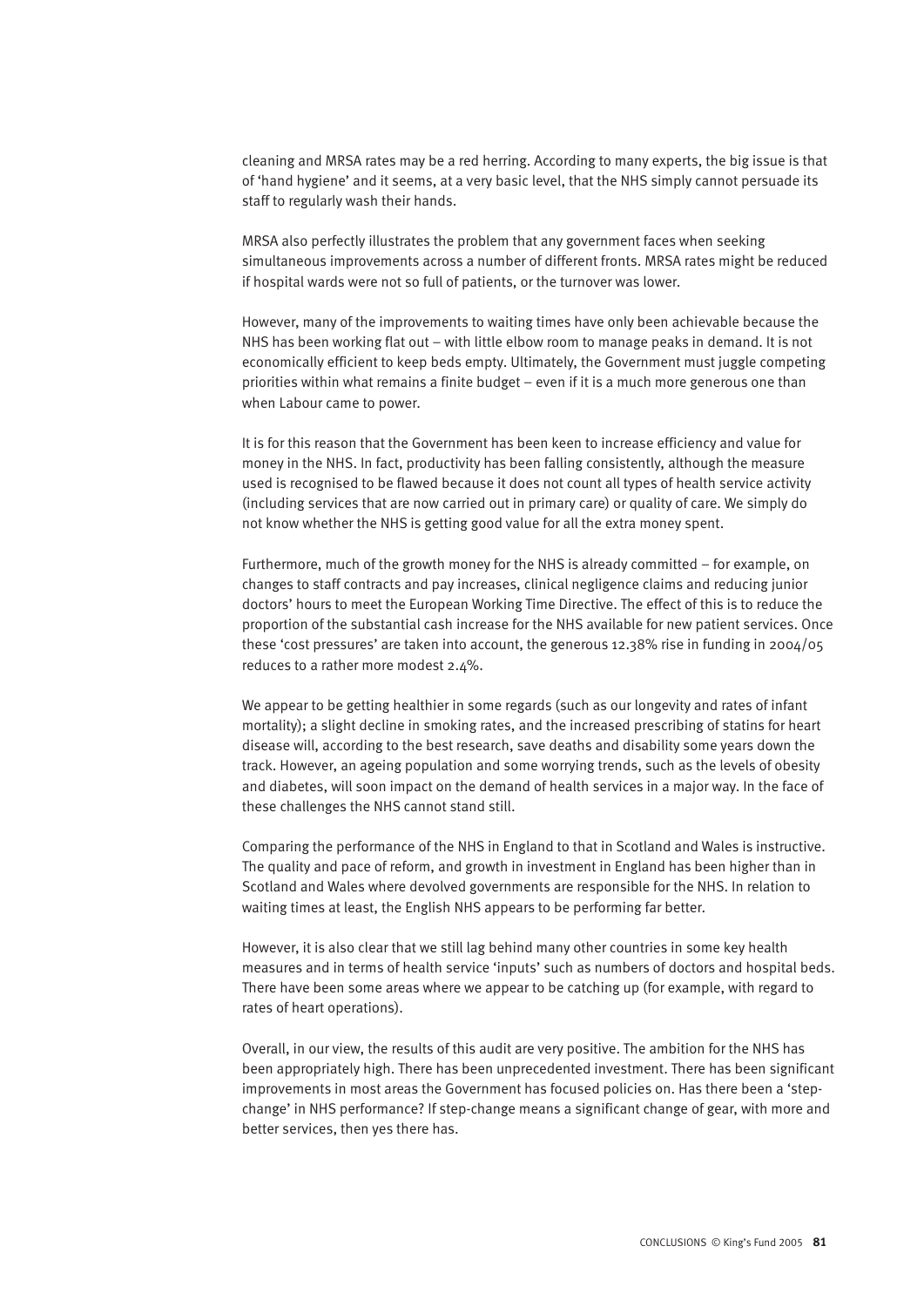However, the NHS as a whole has not yet been transformed. There are still important problems to be solved and there is as yet no firm evidence to show that Labour's reforms have produced a marked difference in health outcomes. While much of the improvement in the NHS that we describe has been achieved through central fiat and targets, it is too early to predict whether the more recently introduced tools to lever up performance – greater use of market incentives and regulation – will achieve the desired transformation.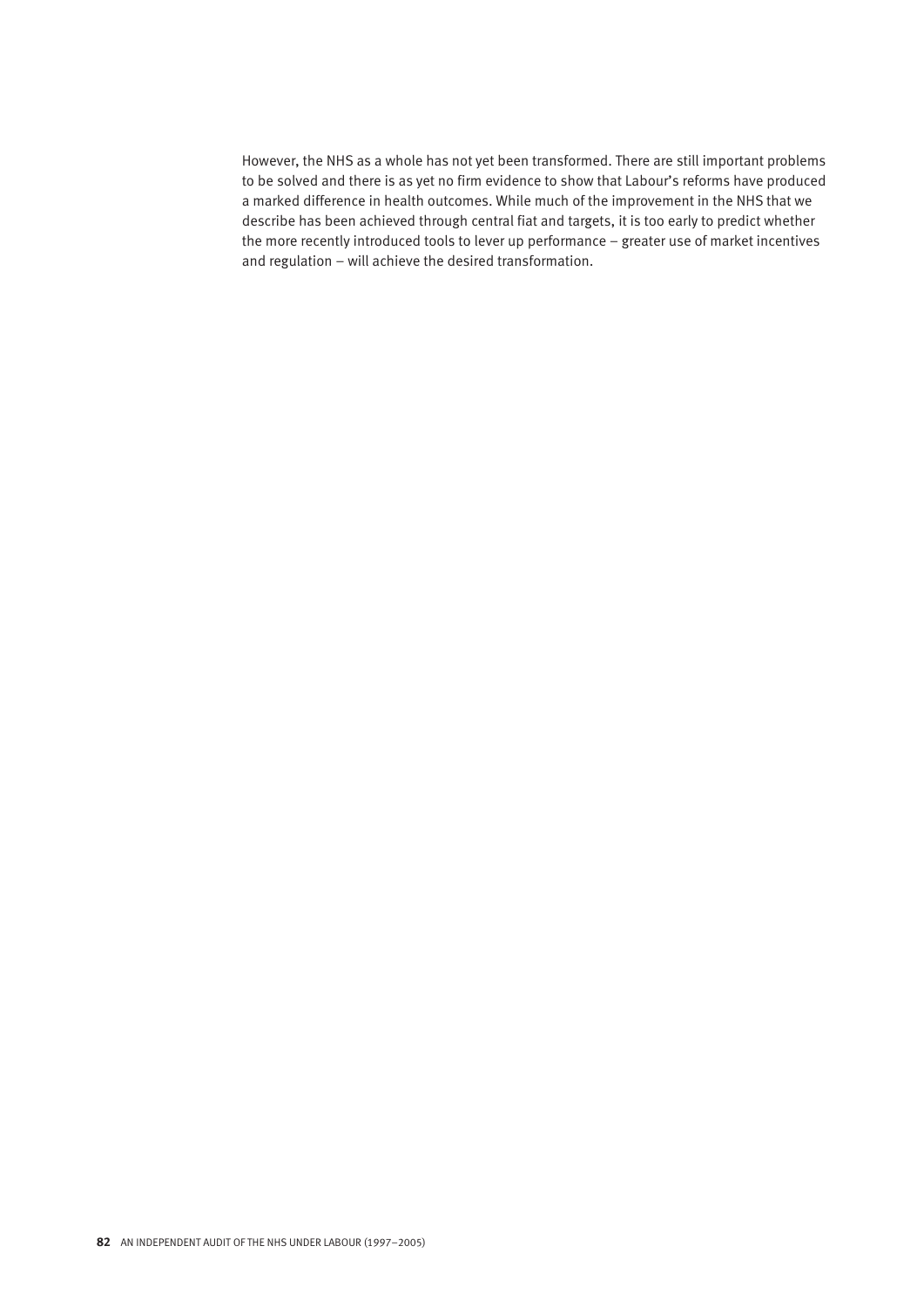#### Endnotes

- 1 Labour Party Manifesto (1997). *New Labour Because Britain Deserves Better*. London: Labour Party.
- 2 Documentary sources included the NHS Plan (2000), the National Service Framework for Mental Health (1999), the National Service Framework for Coronary Heart Disease (2000), the NHS Cancer Plan (2000) and the Public Service Agreements between the Treasury and the Department of Health, as well as a range of reports and statistics compiled by national organisations.
- 3 Appleby J, Coote A (2002). *Five-Year Health Check: A review of Government health policy 1997–2002*. King's Fund: 2002.
- 4 Blair T (2000). Statement on NHS modernisation, *Hansard* (House of Commons Debates), 22 March 2000.
- 5 Secretary of State for Health (2000). *NHS Plan: A plan for investment a plan for reform*, Cmnd 4818 I. London: The Stationery Office.
- 6 www.healthcarecommission.org.uk
- 7 www.nice.org.uk
- 8 Department of Health (2004). *Improving the NHS: Putting people at the heart of public services*. London: The Stationery Office.
- 9 www.monitor-nhsft.gov.uk
- 10 Secretary of State for Health (2004). Written statement. *Hansard*, 11 October 2004.
- 11 Department of Health (2005). Letter from Richard Douglas, Director of Finance and Investment, to all Strategic Health Authority Executives, 10 January 2005.
- 12 Stevens S (2004). 'Reform strategies for the English NHS'. *Health Affairs*, vol 23 (3), pp 37–44.
- 13 Blair T (1998). 'Europe's left-of-centre parties have discovered the 'Third Way''. *The Independent*, 7 April 1998. For more information, see Davies HT, Nutley S, Smith PC (2000). *What Works?: Evidencebased policy and practice in public services*. Bristol: Policy Press.
- 14 HM Treasury 2004 Spending Review, 12 July 2004. Available at: http://www.hm-treasury.gov.uk/media/801/75/ sr2004\_ch8.pdf
- 15 HM Treasury 2000 Chancellor of the Exchequer's Budget Statement, 21 March 2000. Available at: www.hm-treasury.gov.uk
- 16 HM Treasury 2002 Chancellor of the Exchequer's Budget Statement, 17 April 2002. Available at: www.hm-treasury.gov.uk
- 17 Organisation for Economic Co-operation and Development (2004). *Health Data 2004*, 3rd ed. Paris: OECD.
- 18 Department of Health (2004). *Chief Executive's Report to the NHS.* London: The Stationery Office.
- 19 Department of Health (2005). *Payment by Results: Technical guidance for 2004–05*. London: The Stationery Office.
- 20 Adapted from: *Public Expenditure on Health and Personal Social Services 2002*. Memorandum received from the Department of Health containing Replies to a Written Questionnaire from the Committee HC 1210.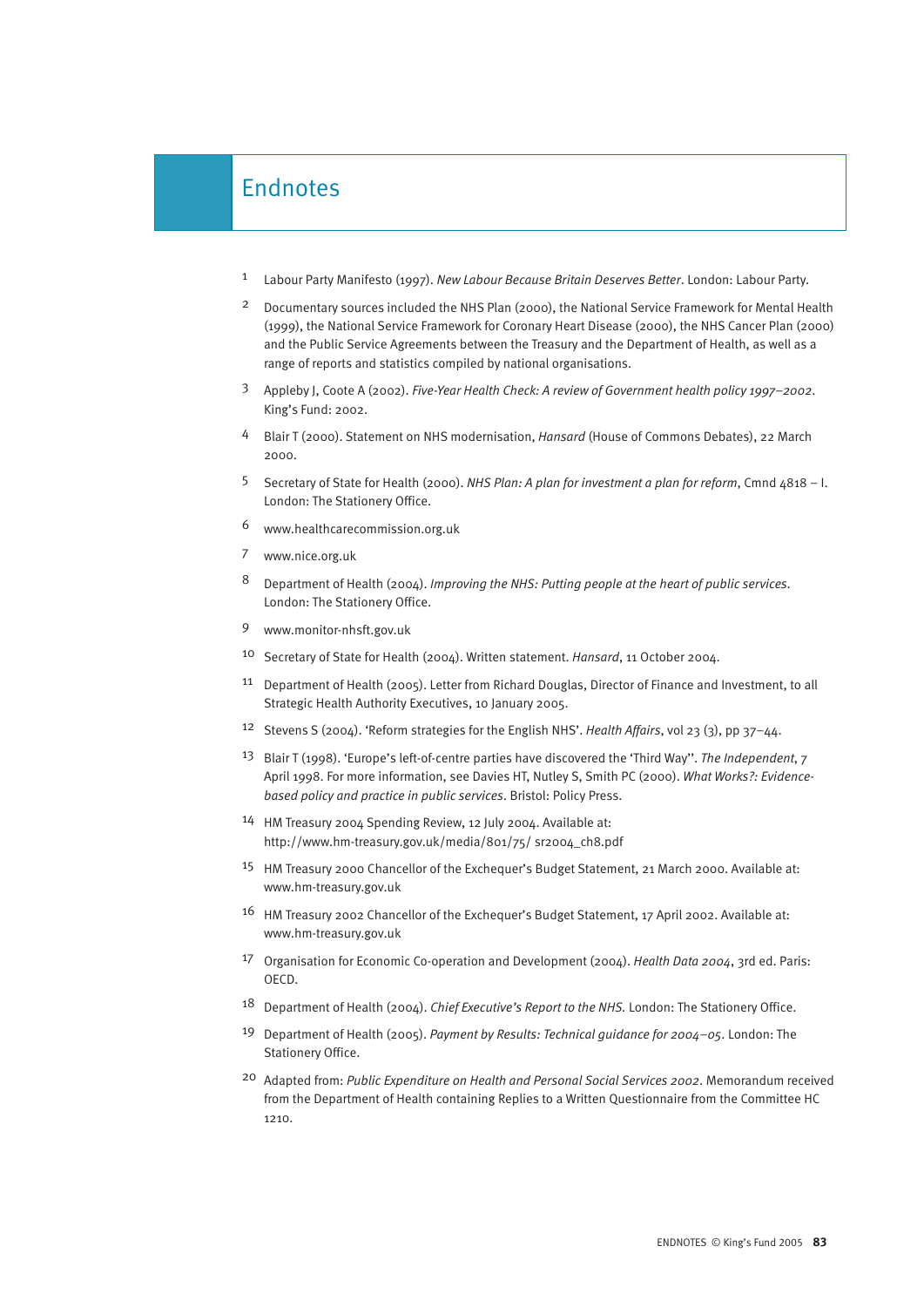- 21 Adapted from: *Public Expenditure on Health and Personal Social Services 2004*. Memorandum received from the Department of Health containing Replies to a Written Questionnaire from the Committee HC 1108.
- 22 Appleby J *et al* (2005). 'Do English NHS waiting times targets distort treatment priorities in orthopaedics?', *Journal of Health Services Research Policy*. In press.
- 23 Harrad R (2004). Evidence submitted on behalf of the Bristol Eye Hospital to the Health Select Committee.
- 24 Department of Health (2004). *Hospital Episode Statistics*. London: Department of Health.
- 25 National Audit Office (2004). *Department of Health: Improving Emergency Care in England*. London: NAO.
- 26 British Medical Association (2005). *BMA Survey of A&E Waiting Times, March 2005.* Available at: *www.bma.org.uk*
- 27 Department of Health (2004). *Chief Executive's Report to the NHS Statistical Supplement*. London: The Stationery Office.
- 28 Healthcare Commission (2004). 'Making an appointment', *National NHS Patient Survey Programme 2004*. London: Healthcare Commission. Available at: http://www.health carecommission.org.uk/assetRoot/ 04/00/78/91/04007891.xls
- 29 www.nhsdirect.nhs.uk
- 30 Department of Health (2004). *A Responsive and High-quality Local NHS: The primary care progress report*. London: The Stationery Office.
- 31 Office of National Statistics (2004). *Regional Trends*, ed 38. London: ONS.
- 32 Hurst J, Siciliani L (2003). 'Explaining waiting times variation for elective surgery across OECD countries', *OECD Health Working paper 7*. Paris: OECD.
- 33 Department of Health (2000). *The NHS Cancer Plan: A plan for investment, a plan for reform*. London: The Stationery Office.
- 34 Healthcare Commission (2005). *Getting To The Heart Of It: Coronary heart disease in England a review of progress*. London: Healthcare Commission.
- 35 Department of Health (1999). *National Service Framework for Mental Health*. London: The Stationery Office.
- 36 Sainsbury Centre for Mental Health (2003). *The Economic and Social Costs of Mental Illness*. London: Sainsbury Centre for Mental Health.
- 37 Department of Health (1995). *A Policy Framework for Commissioning Cancer Services: A report by the expert advisory group on cancer to the chief medical officer for England and Wales – guidance for purchasers and providers of cancer services*. London: HMSO.
- 38 Secretary of State for Health (1999). *Saving Lives: Our healthier nation*, Cmnd 4386. London: The Stationery Office.
- 39 Department of Health (2004). *Spending Review 2004 Public Service Agreement*. London: Department of Health. Available at: http://www.dh.gov.uk/AboutUs/HowDHWorks/ServiceStandardsAndCommitments/DHPublicServiceA greement/PublicServiceAgreementArticle/fs/en?CONTENT\_ID=4106188&chk=zYiEVM
- 40 Department of Health (2001). *Technical Supplement on Target Setting for Health Improvement*. London: Statistics Division and Central Health Monitoring Unit.
- 41 Secretary of State for Health (1998). *Smoking Kills: A white paper on tobacco*, Cmnd 4177. London: The Stationery Office.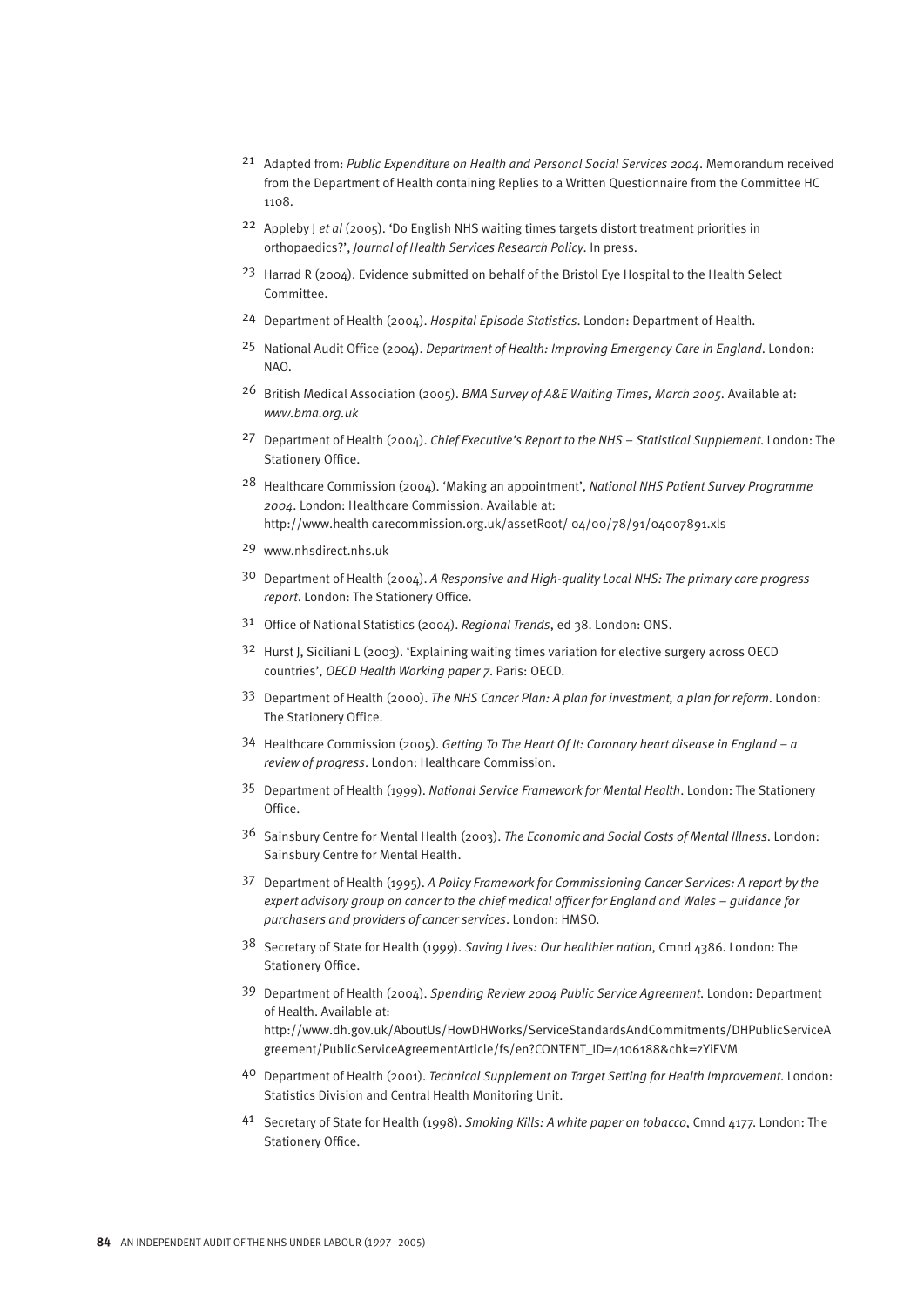- 42 Department of Health (2003). *Priorities and Planning Framework 2003–2006*. London: The Stationery Office.
- 43 Department of Health (2001). *Technical Notes to NHS Plan: Technical supplement on target setting for health improvement*. London: The Stationery Office.
- 44 Department of Health (2004). *Statistics on NHS Stop Smoking services in England, April to September 2004*. London: The Stationery Office.
- 45 Department of Health (2001). 'Statistics on smoking cessation services in the Health Action Zones in England, April 1999 to March 2000', *Statistical Bulletin 2001/02*, London: Department of Health.
- 46 Department of Health (2005). Personal communication.
- 47 Department of Health (2004). *Choosing Health: Making healthier choices easier*, Cmnd 6374. London: The Stationery Office.
- 48 Office of National Statistics (2004). *Living in Britain: General household survey 2002*. London: ONS.
- 49 Department of Health (2005). *Departmental Report 2004*, Cmnd 6204. London: The Stationery Office.
- 50 Department of Health (2003). *Health Survey for England 2003*. London: The Stationery Office.
- 51 National Audit Office (2004). *Tackling Cancer in England: Saving more lives*. London: NAO.
- 52 Department of Health (2004). 'Cervical Screening Programme', *Statistical Bulletin 2004/20*. London: Department of Health.
- 53 Department of Health (2005). *Tackling Cancer: Improving the patient journey,* report by the Comptroller and Auditor General. London: The Stationery Office.
- 54 Department of Health (2004). *The Cancer Plan and the New NHS: Providing a patient centred service*. London: The Stationery Office.
- 55 Department of Health (2004). *Hospital Episode Statistics 1998/99–2003/04*, table 5. London: Department of Health.
- 56 Cancer Services Collaborative (2004). ''Improvement Partnership', Redesign of Cancer Services: A national approach', *European Journal of Cancer Surgery*, vol 30, supplement 1.
- 57 Department of Health (2004). *Hospital Activity Statistics*. London: Department of Health. Available at: http://www.performance.doh.gov.uk/hospitalactivity/
- 58 D Ash *et al* (2004). 'Re-audit of Radiotherapy Waiting Times 2003', *Clinical Oncology*, vol 16, pp 387–94.
- 59 House of Commons Committee of Public Accounts (2005). *Second Report of Session 2004–05*. London: The Stationery Office.
- 60 National Audit Office (2005). *The NHS Cancer Plan: A progress report*. London: NAO.
- 61 Office of National Statistics (2001). *Cancer Trends Appendix C5a: Mortality per 100,000 males, England and Wales, 1971–99*. London: ONS. Available at: http://www.nationalstatistics.gov.uk/STATBASE/xsdataset.asp?More=Y&vlnk=3339
- 62 Office of National Statistics (2003). *Cancer Survival Trends: Five-year age-standardised relative survival (%) for adult patients diagnosed during 1991–95 and 1996–99, major cancers by sex, England & Wales*. London: ONS.
- 63 European Society for Medical Oncology (2003). *Annals of Oncology*, vol 14, supplement 5. Available at: www.eurocare.it
- 64 Department of Health (2000). *National Service Framework for Coronary Heart Disease*. London: The Stationery Office.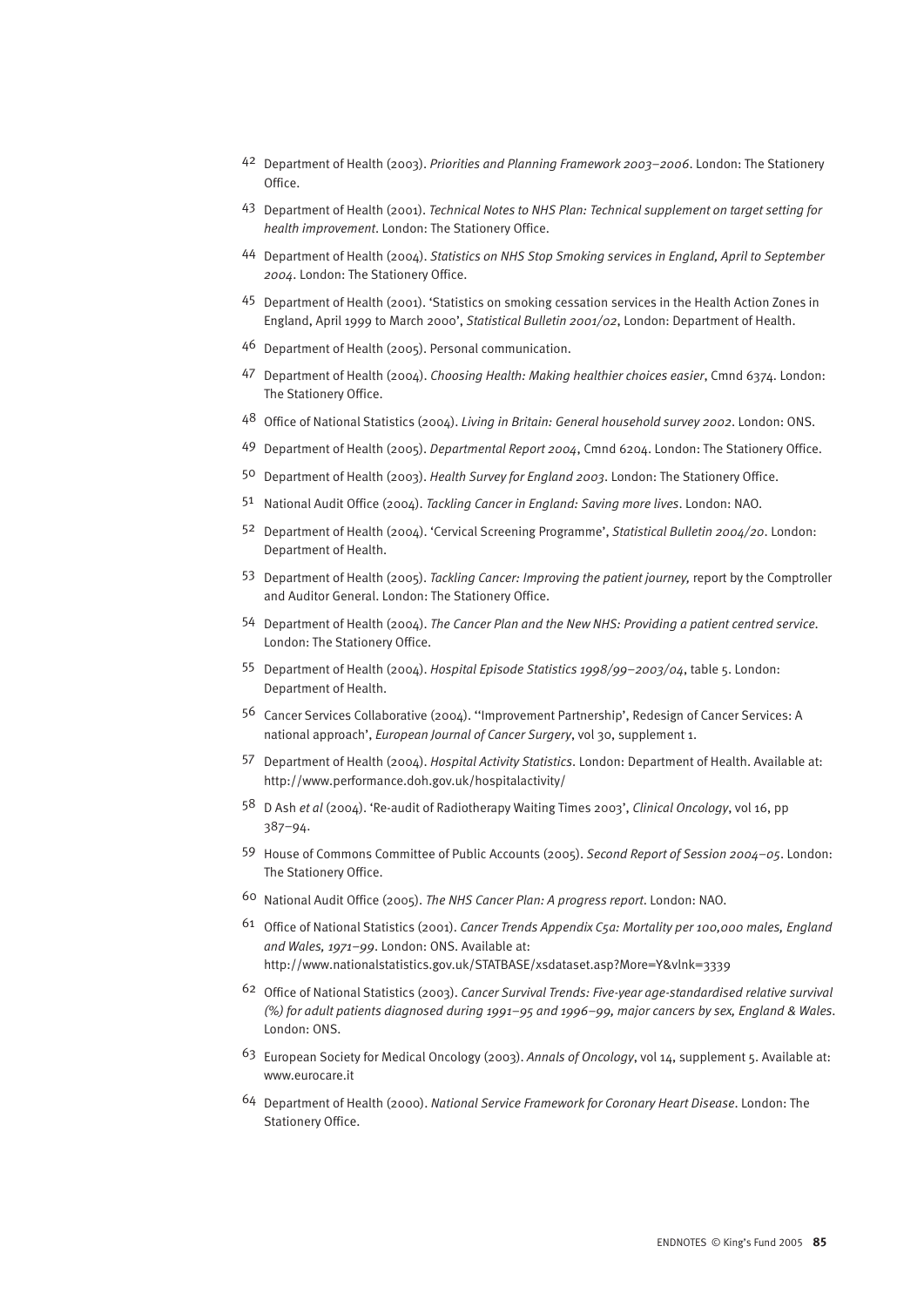- 65 Department of Health (2005). *Coronary Heart Disease National Service Framework: Leading the way – progress report 2005*. London: The Stationery Office.
- 66 Royal College of Physicians (2004). *MINAP Audit Data 2004*. London: RCP.
- 67 British Heart Foundation (2004). *British Heart Foundation Statistics Database, 2004*. London: BHF.
- 68 World Health Organisation (2004). *Mortality Database*. Geneva: WHO.
- 69 Petersen S *et al* (2005). *European Cardiovascular Disease Statistics, 2005*. London: British Heart Foundation.
- 70 Department of Health (1998). *Modernising Mental Health Services: Safe, sound and supportive*. London: The Stationery Office.
- 71 Office of National Statistics (2001). *Mental Health Among Adults*. London: ONS.
- 72 Department of Health (2004). *The National Service Framework for Mental Health: Five years on*. London: The Stationery Office.
- 73 McDaid D *et al* (2004). *Financing Arrangements for Mental Health in Western Europe: Report to the European Commission*. London: London School of Economics.
- 74 Department of Health (2005). Personal communication.
- 75 Department of Health (2004). *Hospital Episode Statistics: Admissions by diagnosis 1998–2003*. London: Department of Health. Available at: http://www.dh.gov.uk/PublicationsAndStatistics/Statistics/HospitalEpisodeStatistics/fs/en
- 76 The original target had been a reduction of two percentage points in the rate of psychiatric emergency admissions by April 2002, which was narrowly missed  $(14.3\%$  to 12.3% – actual 12.7%).
- 77 Healthcare Commission (2004). *Mental Health Trusts: Mental health survey 2004*. London: Healthcare Commission.
- 78 Appleby L (2001). 'Letters', *British Medical Journal*, vol 323, p 808.
- 79 British Medical Journal (2001). 'Letters', *British Medical Journal*, vol 322, pp 1500–01.
- 80 Healthcare Commission (2004). *National Patient Surveys 2004*. London: Healthcare Commission. Available at: http://www.healthcarecommission.org.uk/NationalFindings/Surveys/PatientSurveys/fs/en?CONTENT

\_ID=4004317&chk=CmXpOI

- 81 Commission for Health Improvement (2003). *What CHI Has Found In: Mental health trusts sector report 2003*. London: CHI.
- 82 (2003). *Independent Inquiry into the Death of David Bennett: An independent inquiry set up under HSG(94)27*. Norfolk, Suffolk and Cambridgeshire Strategic Health Authority.
- 83 Office of National Statistics (1998). *Psychiatric Morbidity Amongst Prisoners in England and Wales, 1998*. London: ONS.
- 84 Department of Health (2000). *Shaping the Future NHS: Long-term planning of hospital and related services*. London: The Stationery Office.
- 85 Department of Health (2004). *Hospital Activity Statistics*. London: Department of Health. Available at: http://www.performance.doh.gov.uk/hospitalactivity/data\_requests/beds\_open\_overnight.htm
- 86 Department of Health (2004). *Hospital Activity Statistics*. London: Department of Health. Available at: http://www.performance.doh.gov.uk/hospitalactivity/data\_requests/download/beds\_open\_overnight /beds\_ts.xls
- 87 Department of Health (2004). *Average daily number of available beds by sector, England (1987/88 to 2003/04)*. London: Department of Health.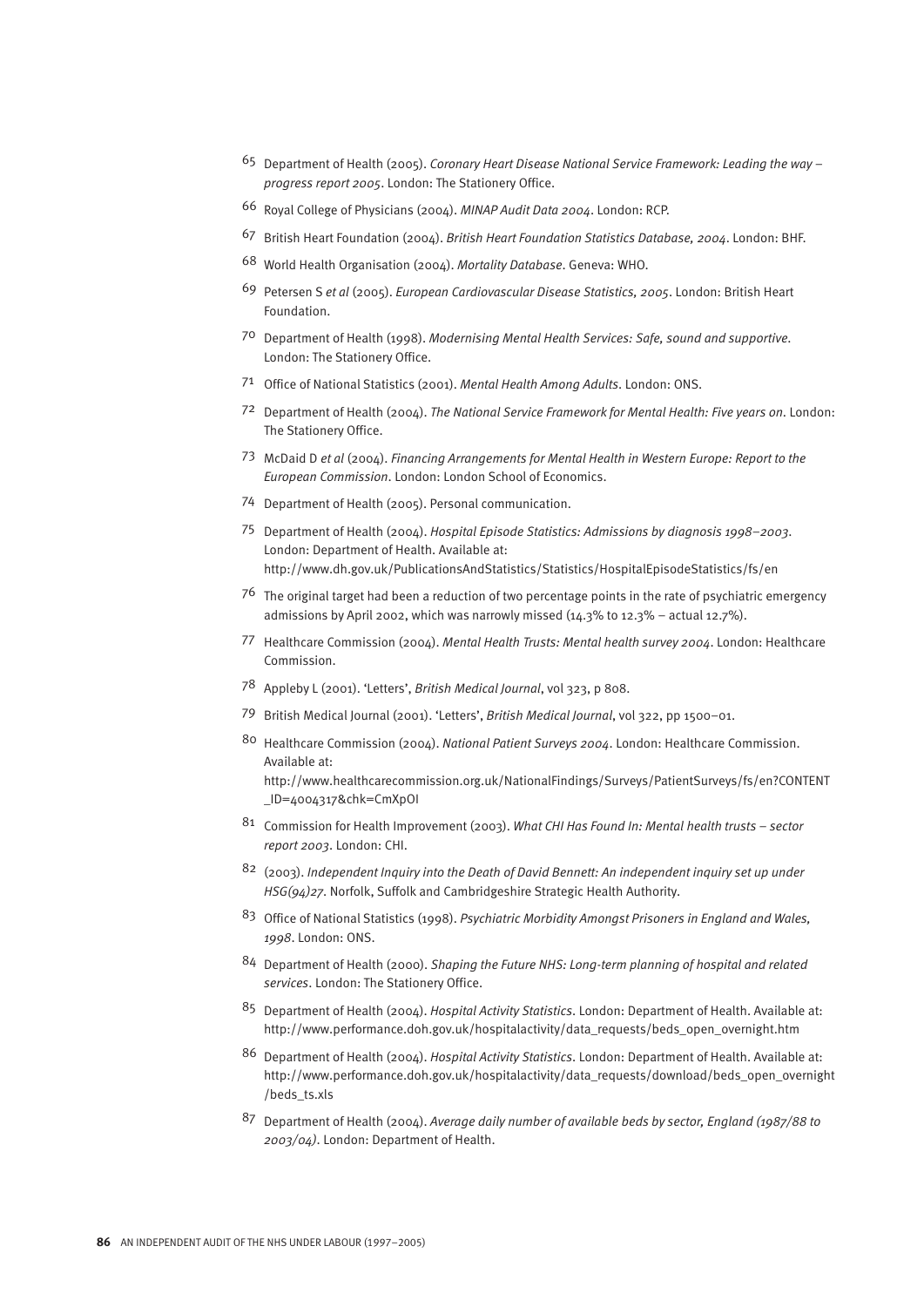- 88 Department of Health (2003). *NHS HCHS AND GP Workforce*. London: Department of Health. Available at: http://www.publications.doh.gov.uk/public/master-tables-sept-2003.xls
- 89 Department of Health (2004). *Statistics for General Medical Practitioners in England: 1993–2003* and *NHS Workforce Statistics: HCHS consultants, general medical practitioners and non-medical clinical staff*. London: Department of Health.
- 90 Department of Health (2004). *Chief Executive's Report to the NHS*, table N, p 32.
- 91 Weiner JP, Lewis R, Gillam S (2001). *US managed care and PCTs Lessons to a small island from a lost continent*. London: King's Fund.
- 92 Or Z (2001). *Labour Market and Social Policy Occasional Papers No 46: Exploring the effects of health care on mortality across OECD countries*. Paris: OECD.
- 93 Department of Health/Independent Health care Association (2000). *For the Benefit of Patients A concordat with the private and voluntary health care provider sector*. London: Department of Health.
- 94 Department of Health (2004). *NHS Improvement Plan: Putting people at the heart of public services*, Cmnd 6268. London: The Stationery Office.
- 95 Department of Health (2005). *Treatment Centres: Delivering faster, quality care and choice for NHS patients*. London: The Stationery Office.
- 96 Rossiter A ed (2004). *The Future of the Private Finance Initiative*. London: Social Market Foundation.
- 97 Inweregbu K, Dave J, Pittard A (2005). 'Nosocomial Infections', *Continuing Education in Anaesthesia, Critical Care and Pain*, vol 5(1), pp 14–17.
- 98 Pratt R (2004). 'Infection Awareness in the NHS: Winners and losers', *European Hospital Decisions*, vol 4, pp 90–91.
- 99 National Audit Office (2004). *Improving Patient Care By Reducing Risk of Hospital Acquired Infection: A progress report, HC876, Session 2003–04*. London: NAO. Available at: www.nao.org.uk/publications/ nao\_reports/03-04/0304876.pdf.
- 100 Health Protection Agency CDSC (2005). *MRSA Surveillance System results*. Available at: www.dh.gov.uk/PublicationsAndStatistics/Publications/PublicationsStatistics/PublicationsStatisticsA rticle/fs/en?CONTENT\_ID=4085951&chk=HBt2QD
- 101 Chief Medical Officer (2003). *Winning Ways: Working together to reduce health care associated infection in England*. London: The Stationery Office.
- 102 National Audit Office (2000). *The Management and Control of Hospital Acquired Infection in Acute Trusts in England*. London: NAO.
- 103 Reid J (2004). Department of Health press release: 'Blood-borne MRSA infection rates to be halved by 2008', ref number 2004/0396. Available at: http://www.dh.gov.uk/PublicationsAndStatistics/PressReleases/PressReleasesNotices/fs/en?CONTEN T\_ID=4093533&chk=MY%2BkD/
- 104 Marshall C, Wesselingh S, MacDonald M *et al* (2004). 'Control of Endemic MRSA What is the Evidence? A personal view.' *Journal of Hospital Infection*, vol 56(4), pp 253–68.
- 105 Appleby J, Alvarez-Rosete A (2003). 'The NHS: Keeping up with the public's expectations?' in *British Social Attitudes, 20th report*, Park A *et al* eds. London: Sage.
- 106 Blendon RJ, Kim M, and Benson JM (2001). 'The Public Versus the World Health Organization on Health System Performance', *Health Affairs*, vol 20, no 3, May–June 2001; *Eurobarometer* (1999) vol 52.1; data for US and Canada are from Harvard School of Public Health (2000).
- 107 Office of National Statistics (2004). *Health Statistics Quarterly*, no 22, table 5.1.
- 108 Office of National Statistics (1999). 'Population Trends and ONS', *Health Statistics Quarterly*, vol 1.